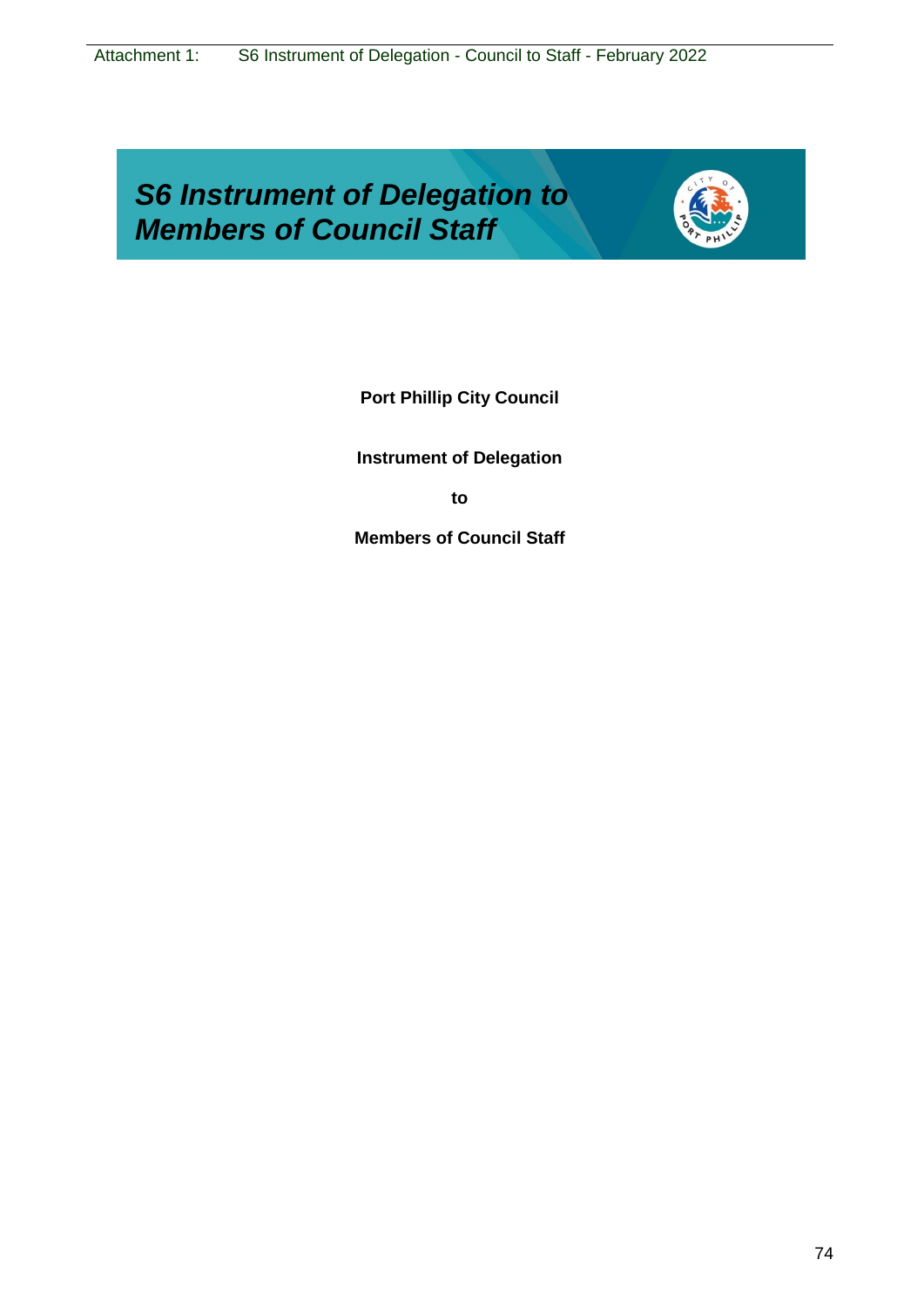## **Instrument of Delegation**

In exercise of the powers conferred by the legislation referred to in the attached Schedule, the Council:

- 1. delegates each duty and/or function and/or power described in column 1 of the Schedule (and summarised in column 2 of the Schedule) to the member of Council staff holding, acting in or performing the duties of the office or position described opposite each such duty and/or function and/or power in column 3 of the Schedule;
- 2. record that references in the Schedule are as follows:

| <b>APPM</b>  | means | Assets and Property Portfolio Manager                     |
|--------------|-------|-----------------------------------------------------------|
| <b>BSOP</b>  | means | Business Support Officer - Planning                       |
| CEO          | means | <b>Chief Executive Officer</b>                            |
| CFO          | means | <b>Chief Financial Officer</b>                            |
| CoordHS      | means | <b>Coordinator Health Services</b>                        |
| CoordLLAM    | means | Coordinator Local Laws and Animal Management              |
| CoordPC      | means | Coordinator Planning Compliance                           |
| EAO          | means | <b>Engineering Approvals Officer</b>                      |
| EHO          | means | <b>Environmental Health Officer</b>                       |
| <b>EMCPS</b> | means | <b>Executive Manager City Planning and Sustainability</b> |
| <b>EMOP</b>  | means | <b>Executive Manager Operations and Projects</b>          |
| <b>EMPA</b>  | means | <b>Executive Manager Property and Assets</b>              |
| FBSPP        | means | <b>Fishermans Bend Senior Precinct Planner</b>            |
| <b>GMCGD</b> | means | General Manager City Growth and Development               |
| <b>GMCOI</b> | means | General Manager Customer, Operations and Infrastructure   |
| HoAM         | means | <b>Head of Asset Management</b>                           |
| HoCs         | means | Head of City Strategy<br>Head of City Policy              |
| HoGov        | means | <b>Head of Governance</b>                                 |
| <b>HoPWO</b> |       | Head of Property and Workplace Operations                 |
|              | means |                                                           |
| MBS          | means | Municipal Building Surveyor (Coordinator Building)        |
| MCD          | means | <b>Manager City Development</b>                           |
|              |       |                                                           |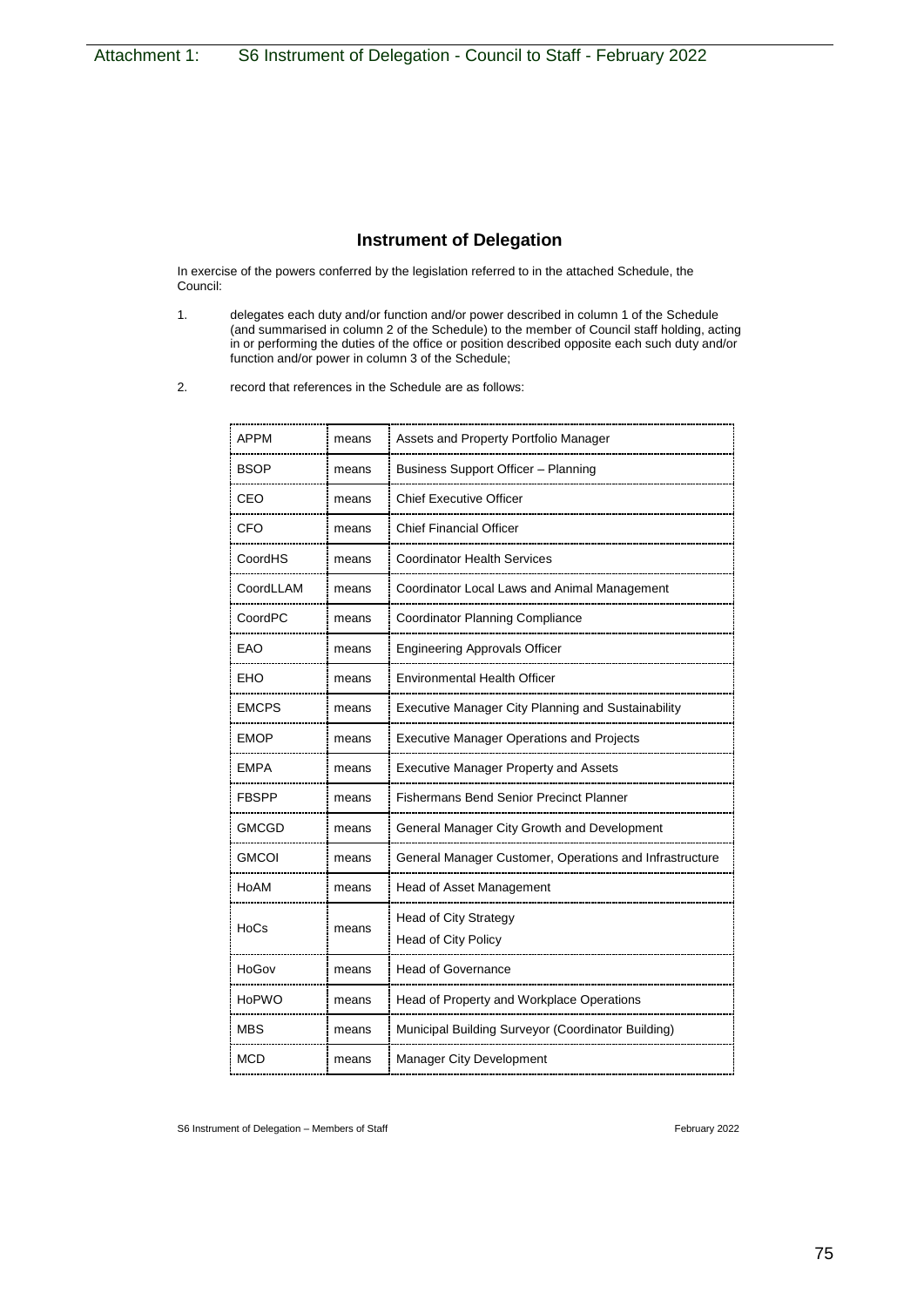| <b>MGOP</b>   | means | Manager Governance and Organisational Performance                                                                                                                                                    |
|---------------|-------|------------------------------------------------------------------------------------------------------------------------------------------------------------------------------------------------------|
| <b>MSA</b>    | means | Manager Safety and Amenity                                                                                                                                                                           |
| <b>MTP</b>    | means | Manager Transport and Partnerships                                                                                                                                                                   |
| N/A           | means | Not Applicable                                                                                                                                                                                       |
| <b>PCO</b>    | means | <b>Planning Compliance Officer</b>                                                                                                                                                                   |
| PICoords      | means | Coordinator Planning Canal Ward<br>Coordinator Planning Gateway Ward<br>Coordinator Planning Lake Ward<br><b>Coordinator Planning Support</b>                                                        |
| <b>SO</b>     | means | <b>Subdivision Officer</b>                                                                                                                                                                           |
| <b>StatP</b>  | means | Statutory Planners (Band 5, 6, 7 & 8)<br><b>Fast Track Planner</b><br><b>Student Planner</b>                                                                                                         |
| <b>StratP</b> | means | Principal Strategic Planner (Band 8)<br>Principal Strategic Planner / Urban Designer (Band 8)<br>Senior Strategic Planner (Band 7)<br>Senior Heritage Planner (Band 7)<br>Strategic Planner (Band 6) |
| TLFB          | means | Planning Team Leader Fishermans Bend                                                                                                                                                                 |
| <b>TLPO</b>   | means | <b>Team Leader Property Operations</b>                                                                                                                                                               |

### 3. declares that:

- 3.1 this Instrument of Delegation is authorised by a resolution of Council passed on 2 February 2022; and
- 3.2 the delegation:
	- 3.2.1 comes into force immediately the common seal of Council is affixed to this Instrument of Delegation;
	- 3.2.2 remains in force until varied or revoked;
	- 3.2.3 is subject to any conditions and limitations set out in sub-paragraph 3.3, and the Schedule;
	- 3.2.4 must be exercised in accordance with any guidelines or policies which Council from time to time adopts;
	- 3.2.5 revokes the delegation dated 20 October 2021; and
- 3.3 the delegate must not determine the issue, take the action or do the act or thing: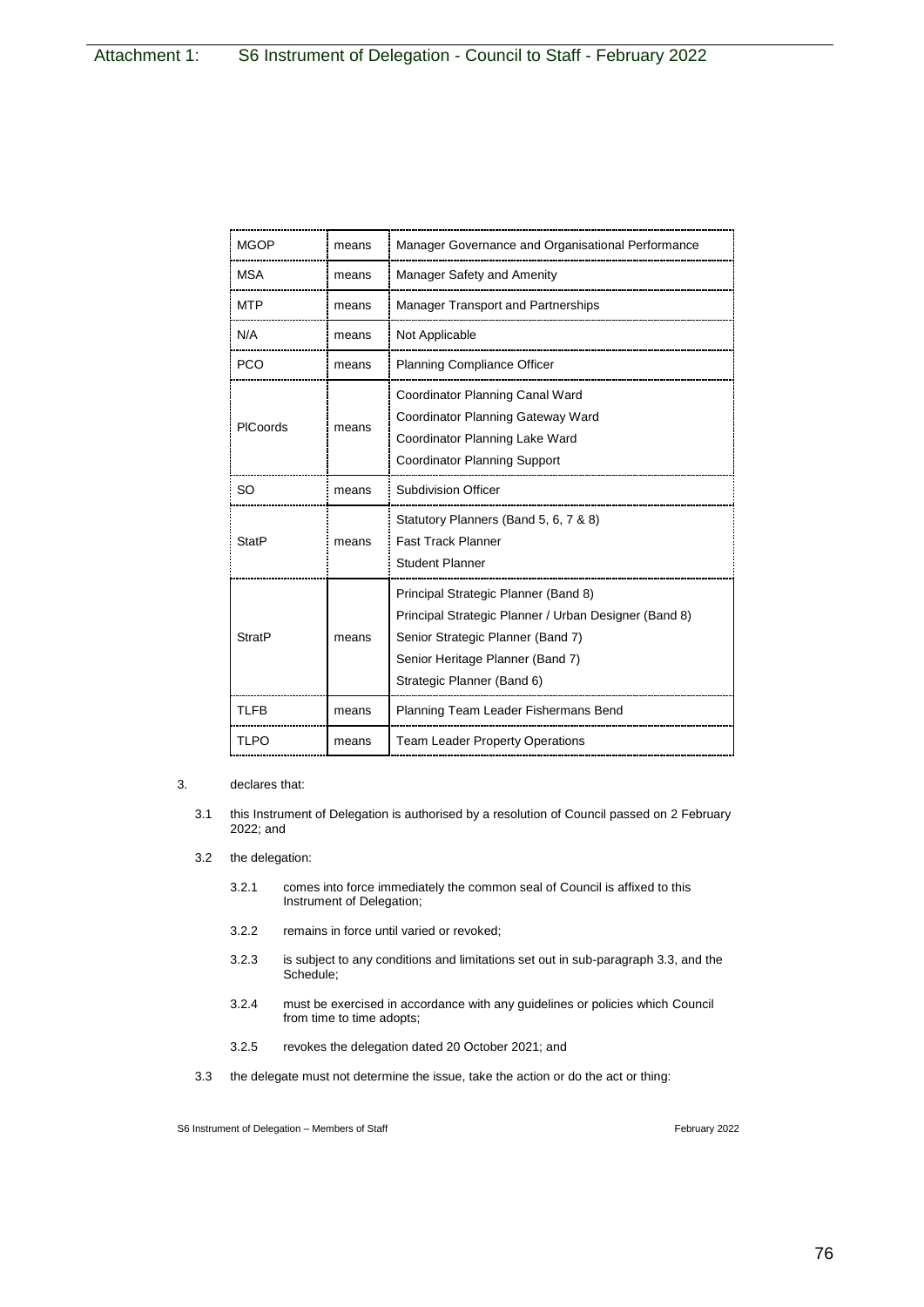- 3.3.1 if the issue, action, act or thing is an issue, action or thing which Council has previously designated as an issue, action, act or thing which must be the subject of a Resolution of Council;
- 3.3.2 if the determining of the issue, taking of the action or doing of the act or thing would or would be likely to involve a decision which is inconsistent with a
	- (a) policy; or
	- (b) strategy

adopted by Council;

- 3.3.3 if the determining of the issue, the taking of the action or the doing of the act or thing cannot be the subject of a lawful delegation; or
- 3.3.4 the determining of the issue, the taking of the action or the doing of the act or thing is already the subject of an exclusive delegation to another member of Council staff or delegated committee.

| <b>THE COMMON SEAL of</b><br><b>Port Phillip City Council was</b> |  |  |  |
|-------------------------------------------------------------------|--|--|--|
| hereunto affixed in the presence of:                              |  |  |  |
|                                                                   |  |  |  |
|                                                                   |  |  |  |
| Mayor                                                             |  |  |  |
|                                                                   |  |  |  |
|                                                                   |  |  |  |
| <b>Chief Executive Officer</b>                                    |  |  |  |
|                                                                   |  |  |  |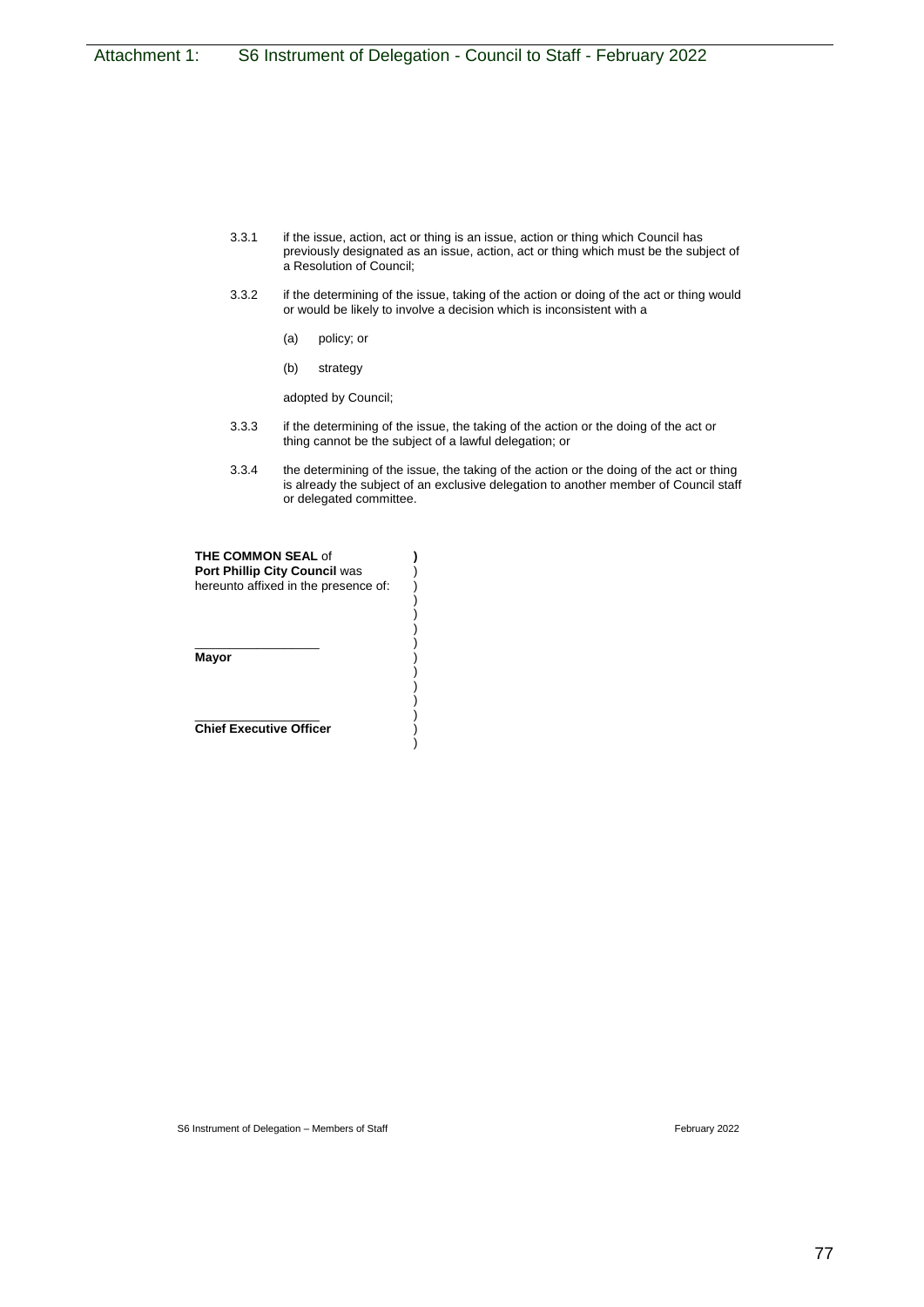## **SCHEDULE**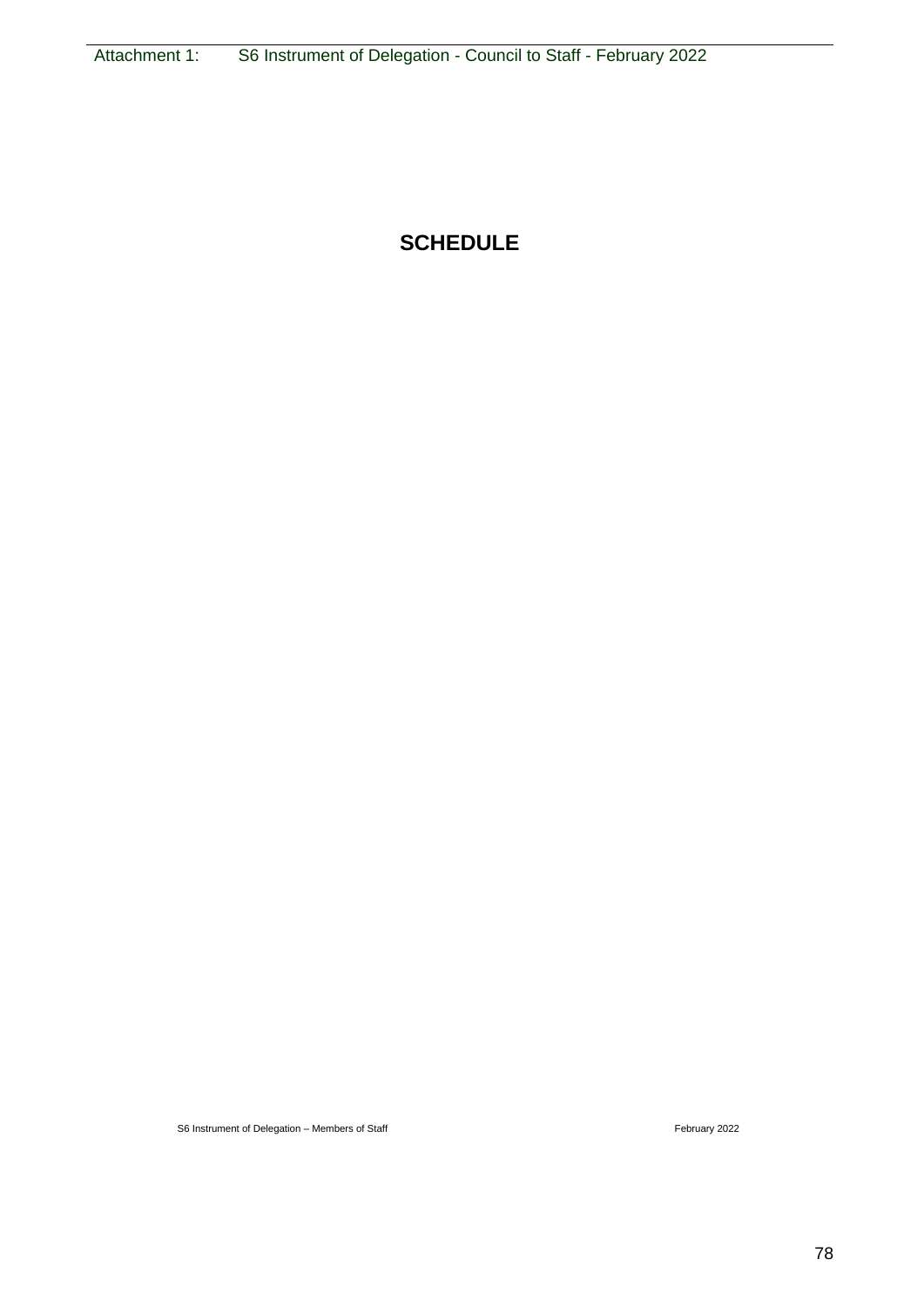## **INDEX**

| RESIDENTIAL TENANCIES (CARAVAN PARKS AND MOVABLE DWELLINGS REGISTRATION |
|-------------------------------------------------------------------------|
|                                                                         |
|                                                                         |
|                                                                         |
|                                                                         |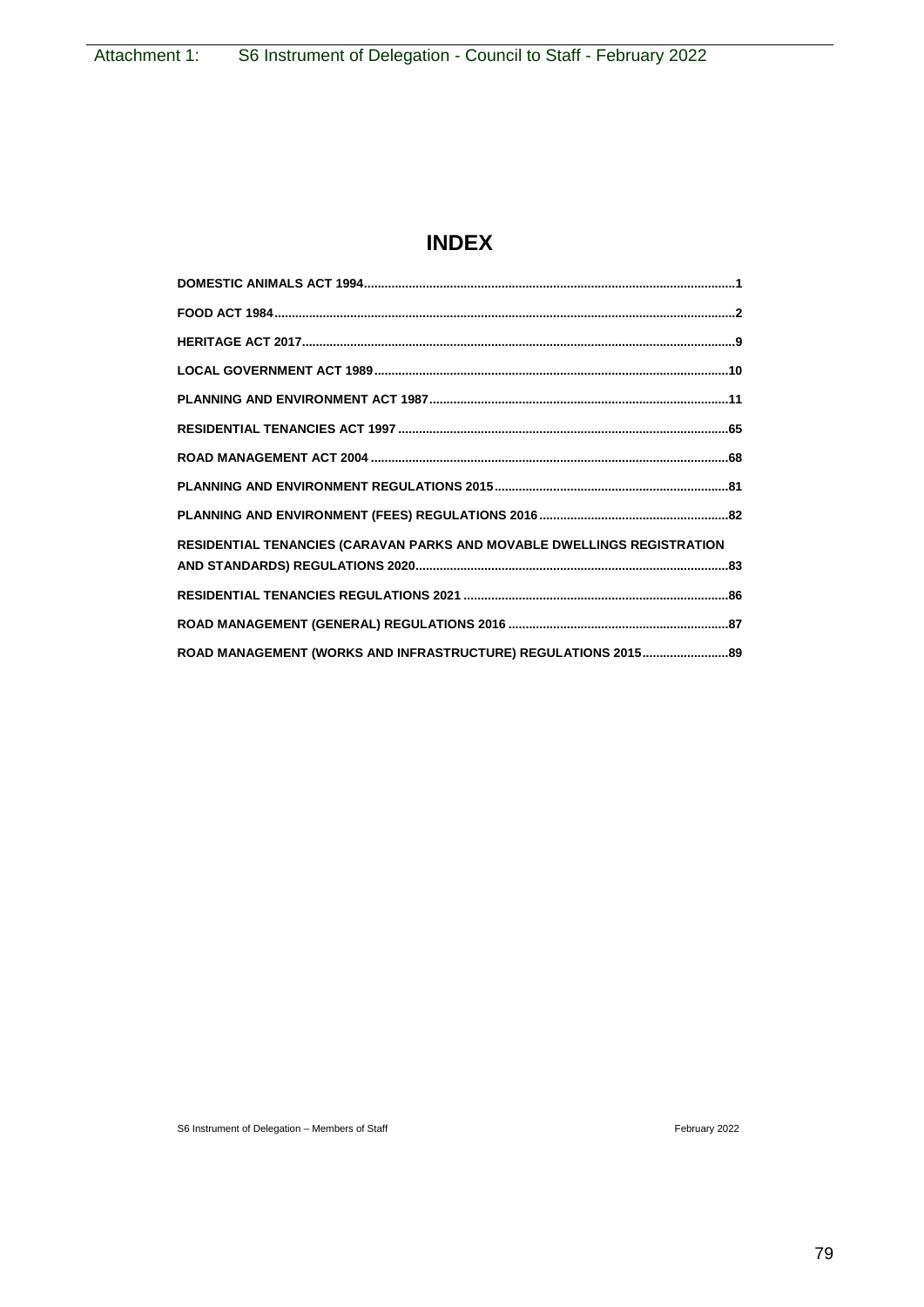| <b>DOMESTIC ANIMALS ACT 1994</b> |                                             |                                  |                                                                    |
|----------------------------------|---------------------------------------------|----------------------------------|--------------------------------------------------------------------|
| Column 1                         | Column 2                                    | Column 3                         | Column 4                                                           |
| <b>PROVISION</b>                 | THING DELEGATED                             | <b>DELEGATE</b>                  | <b>CONDITIONS AND LIMITATIONS</b>                                  |
| s 41A(1)                         | Power to declare a dog to be a menacing dog | CEO, GMCGD,<br>MSA,<br>CoordLLAM | Council may delegate this power to a Council<br>authorised officer |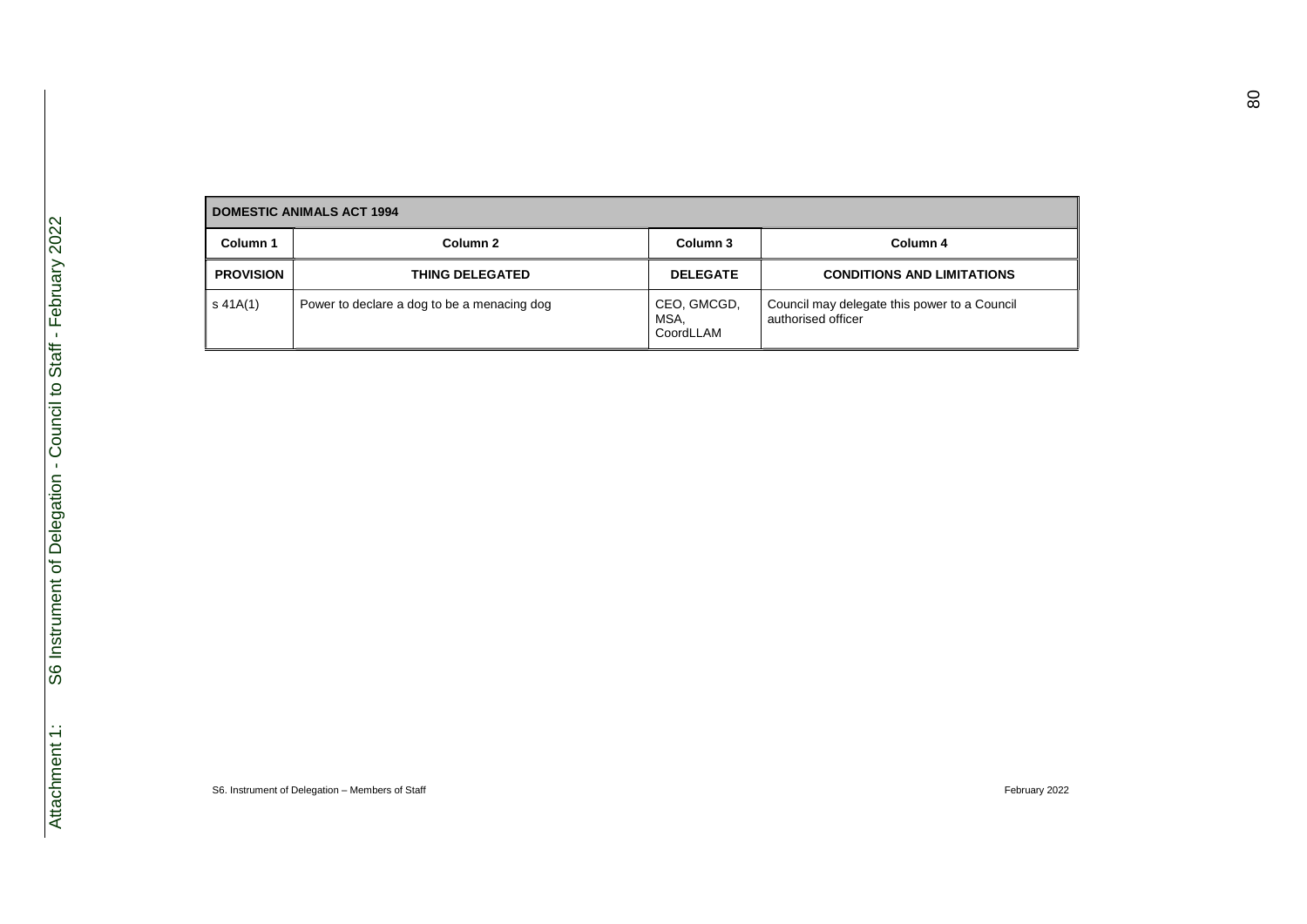|                  | <b>FOOD ACT 1984</b>                                                                                                                                                                                                                                                              |                                            |                                                                                                    |  |  |
|------------------|-----------------------------------------------------------------------------------------------------------------------------------------------------------------------------------------------------------------------------------------------------------------------------------|--------------------------------------------|----------------------------------------------------------------------------------------------------|--|--|
| Column 1         | Column <sub>2</sub>                                                                                                                                                                                                                                                               | Column <sub>3</sub>                        | Column 4                                                                                           |  |  |
| <b>PROVISION</b> | <b>THING DELEGATED</b>                                                                                                                                                                                                                                                            | <b>DELEGATE</b>                            | <b>CONDITIONS &amp; LIMITATIONS</b>                                                                |  |  |
| s $19(2)(a)$     | Power to direct by written order that the food premises be put<br>into a clean and sanitary condition                                                                                                                                                                             | CEO, GMCGD,<br>MSA, CoordHS                | If section 19(1) applies                                                                           |  |  |
| s 19(2)(b)       | Power to direct by written order that specified steps be taken<br>to ensure that food prepared, sold or handled is safe and<br>suitable                                                                                                                                           | CEO, GMCGD,<br>MSA, CoordHS                | If section 19(1) applies                                                                           |  |  |
| $s \ 19(3)$      | Power to direct by written order that the food premises not be<br>kept or used for the sale, or handling for sale, of any food, or<br>for the preparation of any food, or for any other specified<br>purpose, or for the use of any specified equipment or a<br>specified process | CEO, GMCGD,<br>MSA, CoordHS                | If section 19(1) applies<br>Only in relation to temporary food premises or mobile<br>food premises |  |  |
| s $19(4)(a)$     | Power to direct that an order made under s 19(3)(a) or (b), (i)<br>be affixed to a conspicuous part of the premises, and (ii)<br>inform the public by notice in a published newspaper or<br>otherwise                                                                             | CEO, GMCGD,<br>MSA, CoordHS                | If section 19(1) applies                                                                           |  |  |
| $s \ 19(6)(a)$   | Duty to revoke any order under s 19 if satisfied that an order<br>has been complied with                                                                                                                                                                                          | CEO, GMCGD,<br>MSA, CoordHS,<br><b>EHO</b> | If section 19(1) applies                                                                           |  |  |
| s 19(6)(b)       | Duty to give written notice of revocation under s 19(6)(a) if<br>satisfied that an order has been complied with                                                                                                                                                                   | CEO, GMCGD,<br>MSA, CoordHS,<br><b>EHO</b> | If section 19(1) applies                                                                           |  |  |
| s 19AA(2)        | Power to direct, by written order, that a person must take any<br>of the actions described in (a)-(c).                                                                                                                                                                            | CEO, GMCGD,<br>MSA, CoordHS                | Where Council is the registration authority                                                        |  |  |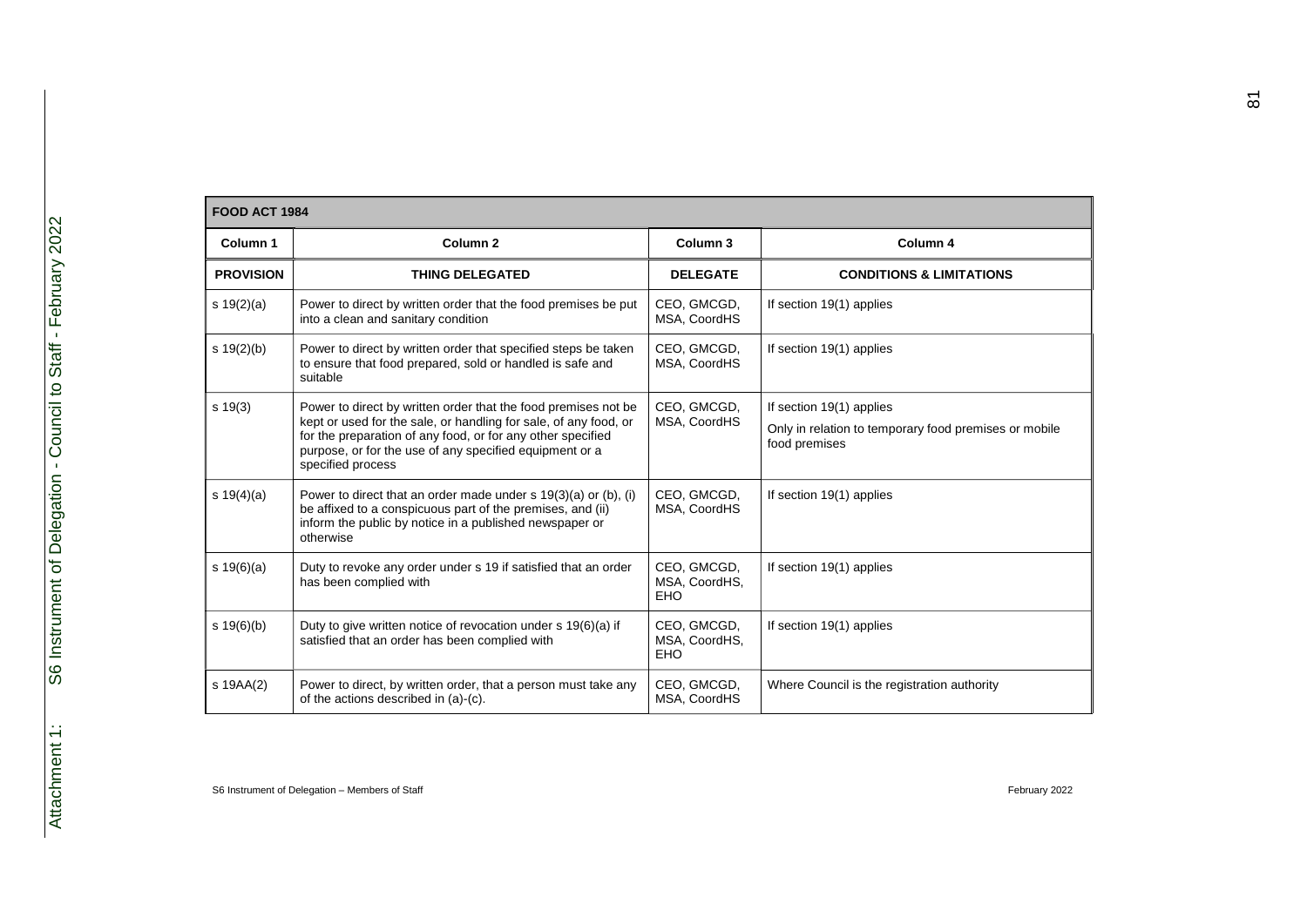|                  | <b>FOOD ACT 1984</b>                                                                                                                                                             |                                     |                                                                                                                                                                                                                                                                                                                                                                                                                                                                                                                                                                                                                                                                                                                                                                                                                                                                                              |  |  |
|------------------|----------------------------------------------------------------------------------------------------------------------------------------------------------------------------------|-------------------------------------|----------------------------------------------------------------------------------------------------------------------------------------------------------------------------------------------------------------------------------------------------------------------------------------------------------------------------------------------------------------------------------------------------------------------------------------------------------------------------------------------------------------------------------------------------------------------------------------------------------------------------------------------------------------------------------------------------------------------------------------------------------------------------------------------------------------------------------------------------------------------------------------------|--|--|
| Column 1         | Column <sub>2</sub>                                                                                                                                                              | Column <sub>3</sub>                 | Column 4                                                                                                                                                                                                                                                                                                                                                                                                                                                                                                                                                                                                                                                                                                                                                                                                                                                                                     |  |  |
| <b>PROVISION</b> | <b>THING DELEGATED</b>                                                                                                                                                           | <b>DELEGATE</b>                     | <b>CONDITIONS &amp; LIMITATIONS</b>                                                                                                                                                                                                                                                                                                                                                                                                                                                                                                                                                                                                                                                                                                                                                                                                                                                          |  |  |
| s $19AA(4)(c)$   | Power to direct, in an order made under s 19AA(2) or a<br>subsequent written order, that a person must ensure that any<br>food or class of food is not removed from the premises | CEO, GMCGD,<br>MSA, CoordHS         | Note: the power to direct the matters under the following<br>sections are not capable of delegation, and so such<br>directions must be made by a resolution of Council:<br>19AA(4) The relevant authority, in an order under<br>section 19AA(2) or a subsequent written order,<br>may direct that, until the directions in subsection<br>(2) are complied with, the relevant person in<br>respect of the premises referred to in subsection<br>(2) must ensure that:<br>The premises or a specified area of the<br>a)<br>premises is not used for the preparation,<br>sale or other handling of food or an activity<br>connected with food specified in the order; or<br>b) Any vehicle, plant, machinery or equipment<br>on the premises is not used in connection<br>with the preparation, sale or other handling of<br>food or an activity connected with food<br>specified in the order. |  |  |
| s 19AA(7)        | Duty to revoke order issued under s 19AA and give written<br>notice of revocation, if satisfied that that order has been<br>complied with                                        | CEO, GMCGD,<br>MSA, CoordHS,<br>EHO | Where Council is the registration authority                                                                                                                                                                                                                                                                                                                                                                                                                                                                                                                                                                                                                                                                                                                                                                                                                                                  |  |  |
| s 19CB(4)(b)     | Power to request copy of records                                                                                                                                                 | CEO, GMCGD,<br>MSA, CoordHS         | Where Council is the registration authority                                                                                                                                                                                                                                                                                                                                                                                                                                                                                                                                                                                                                                                                                                                                                                                                                                                  |  |  |
| s 19E(1)(d)      | Power to request a copy of the food safety program                                                                                                                               | CEO, GMCGD,<br>MSA, CoordHS         | Where Council is the registration authority                                                                                                                                                                                                                                                                                                                                                                                                                                                                                                                                                                                                                                                                                                                                                                                                                                                  |  |  |
|                  |                                                                                                                                                                                  |                                     |                                                                                                                                                                                                                                                                                                                                                                                                                                                                                                                                                                                                                                                                                                                                                                                                                                                                                              |  |  |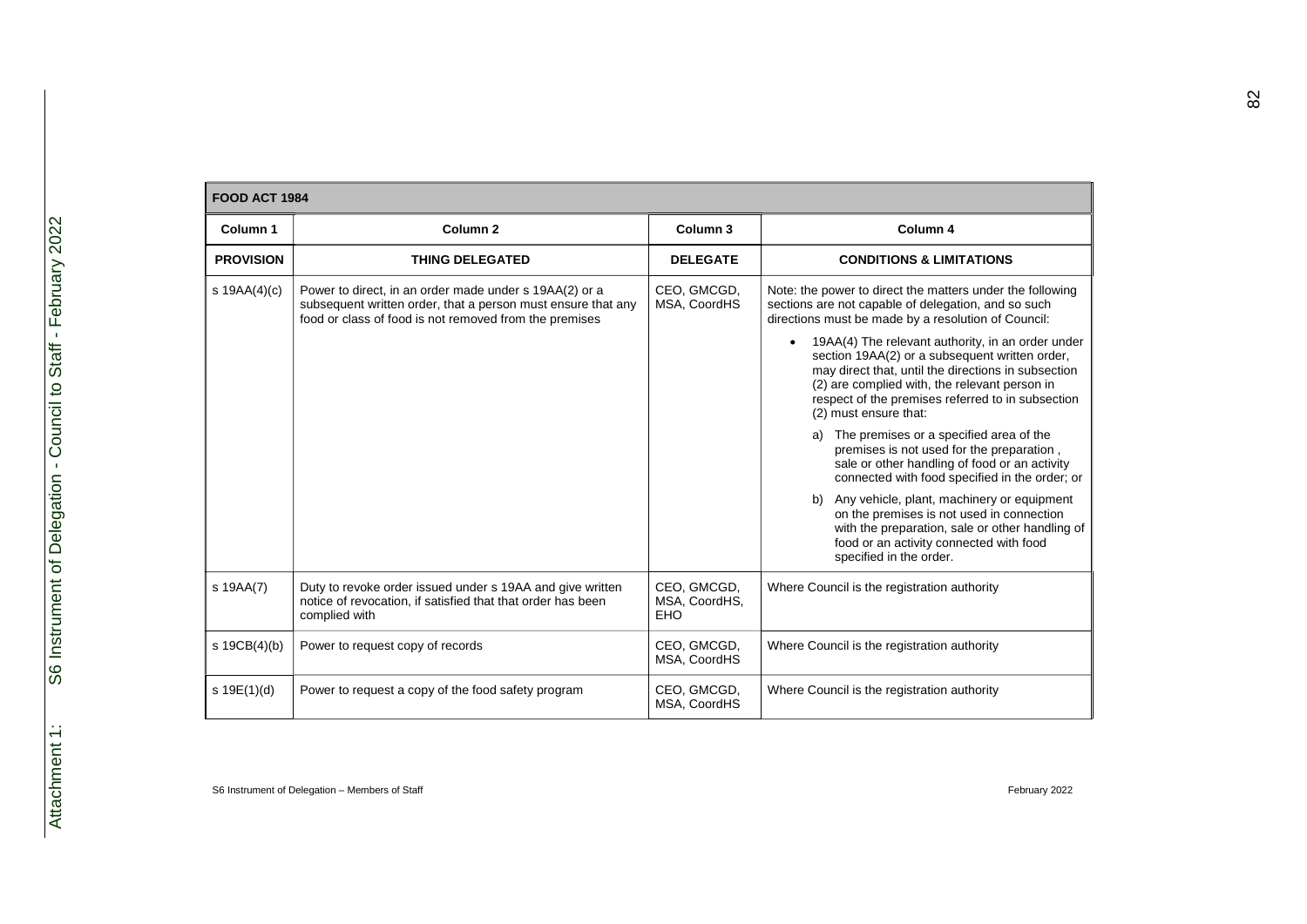|                          | <b>FOOD ACT 1984</b>                                                                                                                                                                         |                                     |                                                                                                                            |  |  |
|--------------------------|----------------------------------------------------------------------------------------------------------------------------------------------------------------------------------------------|-------------------------------------|----------------------------------------------------------------------------------------------------------------------------|--|--|
| Column 1                 | Column <sub>2</sub>                                                                                                                                                                          | Column <sub>3</sub>                 | Column 4                                                                                                                   |  |  |
| <b>PROVISION</b>         | <b>THING DELEGATED</b>                                                                                                                                                                       | <b>DELEGATE</b>                     | <b>CONDITIONS &amp; LIMITATIONS</b>                                                                                        |  |  |
| s 19GB                   | Power to request proprietor to provide written details of the<br>name, qualification or experience of the current food safety<br>supervisor                                                  | CEO, GMCGD,<br>MSA, CoordHS         | Where Council is the registration authority                                                                                |  |  |
| s $19M(4)(a)$<br>$\&(5)$ | Power to conduct a food safety audit and take actions where<br>deficiencies are identified                                                                                                   | CEO, GMCGD,<br>MSA, CoordHS         | Where Council is the registration authority                                                                                |  |  |
| $s$ 19NA(1)              | Power to request food safety audit reports                                                                                                                                                   | CEO, GMCGD,<br>MSA, CoordHS         | Where Council is the registration authority                                                                                |  |  |
| $s$ 19U(3)               | Power to waive and vary the costs of a food safety audit if<br>there are special circumstances                                                                                               | CEO, GMCGD,<br>MSA, CoordHS         |                                                                                                                            |  |  |
| s 19UA                   | Power to charge fees for conducting a food safety<br>assessment or inspection                                                                                                                | N/A                                 | Except for an assessment required by a declaration<br>under section 19C or an inspection under sections<br>38B(1)(c) or 39 |  |  |
|                          |                                                                                                                                                                                              |                                     | Council does not conduct food safety assessments                                                                           |  |  |
| s 19W                    | Power to direct a proprietor of a food premises to comply with<br>any requirement under Part IIIB                                                                                            | CEO, GMCGD,<br>MSA, CoordHS         | Where Council is the registration authority                                                                                |  |  |
| s $19W(3)(a)$            | Power to direct a proprietor of a food premises to have staff at<br>the premises undertake training or instruction                                                                           | CEO, GMCGD,<br>MSA, CoordHS         | Where Council is the registration authority                                                                                |  |  |
| s.19W(3)(b)              | Power to direct a proprietor of a food premises to have details<br>of any staff training incorporated into the minimum records<br>required to be kept or food safety program of the premises | CEO, GMCGD,<br>MSA, CoordHS,<br>EHO | Where Council is the registration authority                                                                                |  |  |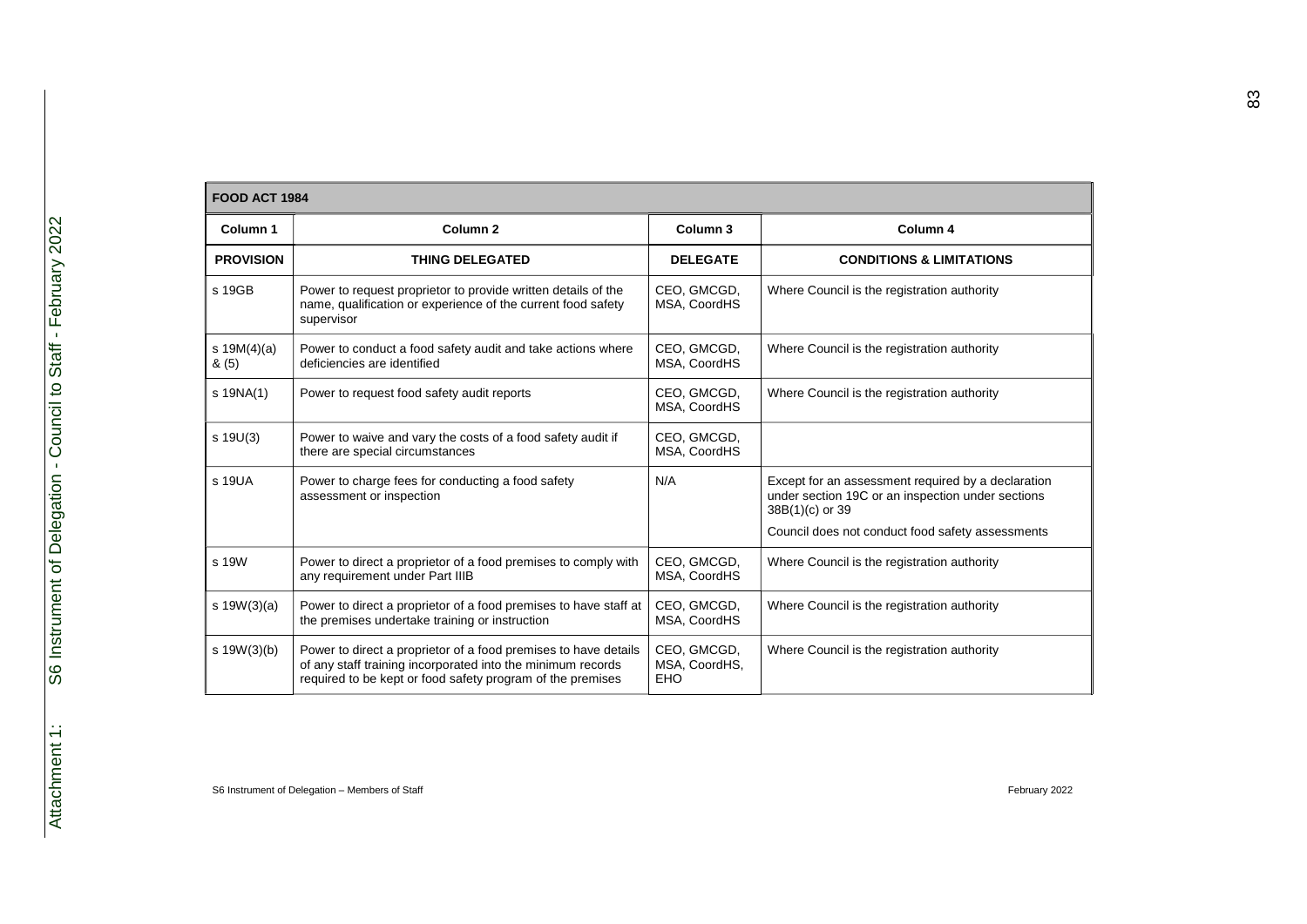| <b>FOOD ACT 1984</b> |                                                                                                                                                  |                                            |                                                                                                                                                            |
|----------------------|--------------------------------------------------------------------------------------------------------------------------------------------------|--------------------------------------------|------------------------------------------------------------------------------------------------------------------------------------------------------------|
| Column <sub>1</sub>  | Column <sub>2</sub>                                                                                                                              | Column <sub>3</sub>                        | Column 4                                                                                                                                                   |
| <b>PROVISION</b>     | <b>THING DELEGATED</b>                                                                                                                           | <b>DELEGATE</b>                            | <b>CONDITIONS &amp; LIMITATIONS</b>                                                                                                                        |
|                      | Power to register, renew or transfer registration                                                                                                | CEO, GMCGD,<br>MSA, CoordHS,<br><b>EHO</b> | Where Council is the registration authority<br>Refusal to grant/renew/transfer registration must be<br>ratified by Council or the CEO (see section 58A(2)) |
| s 36A                | Power to accept an application for registration or notification<br>using online portal                                                           | CEO, GMCGD,<br>MSA, CoordHS,<br><b>EHO</b> | Where Council is the registration authority                                                                                                                |
| s 36B                | Duty to pay the charge for use of online portal                                                                                                  | CEO, GMCGD,<br>MSA, CoordHS,<br><b>EHO</b> | Where Council is the registration authority                                                                                                                |
| s 38AA(5)            | Power to (a) request further information; or (b) advise the<br>proprietor that the premises must be registered if the<br>premises are not exempt | CEO, GMCGD,<br>MSA, CoordHS,<br>EHO        | Where Council is the registration authority                                                                                                                |
| s 38AB(4)            | Power to fix a fee for the receipt of a notification under s<br>38AA in accordance with a declaration under s 38AB(1)                            | CEO, GMCGD,<br>MSA, CoordHS,<br><b>EHO</b> | Where Council is the registration authority                                                                                                                |
| \$38A(4)             | Power to request a copy of a completed food safety program<br>template                                                                           | CEO, GMCGD,<br>MSA, CoordHS,<br><b>EHO</b> | Where Council is the registration authority                                                                                                                |
| s 38B(1)(a)          | Duty to assess the application and determine which class of<br>food premises under s 19C the food premises belongs                               | CEO, GMCGD,<br>MSA, CoordHS,<br>EHO        | Where Council is the registration authority                                                                                                                |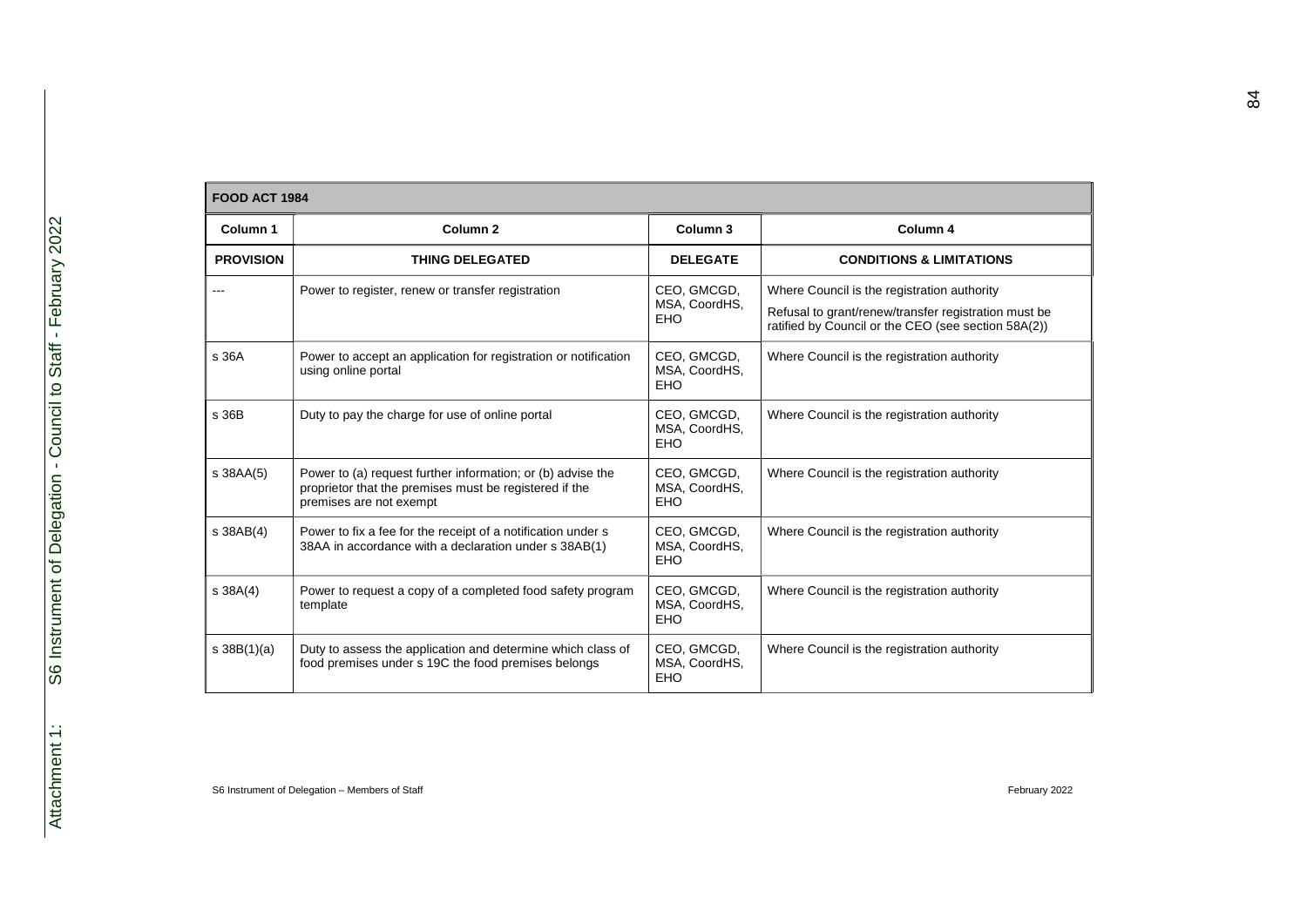|                  | <b>FOOD ACT 1984</b>                                                                                              |                                            |                                                                                                                         |  |  |
|------------------|-------------------------------------------------------------------------------------------------------------------|--------------------------------------------|-------------------------------------------------------------------------------------------------------------------------|--|--|
| Column 1         | Column <sub>2</sub>                                                                                               | Column <sub>3</sub>                        | Column 4                                                                                                                |  |  |
| <b>PROVISION</b> | <b>THING DELEGATED</b>                                                                                            | <b>DELEGATE</b>                            | <b>CONDITIONS &amp; LIMITATIONS</b>                                                                                     |  |  |
| $s \, 38B(1)(b)$ | Duty to ensure proprietor has complied with requirements of s<br>38A                                              | CEO, GMCGD,<br>MSA, CoordHS,<br><b>EHO</b> | Where Council is the registration authority                                                                             |  |  |
| s 38B(2)         | Duty to be satisfied of the matters in s 38B(2)(a)-(b)                                                            | CEO, GMCGD,<br>MSA, CoordHS,<br><b>EHO</b> | Where Council is the registration authority                                                                             |  |  |
| $s$ 38D $(1)$    | Duty to ensure compliance with the applicable provisions of s<br>38C and inspect the premises if required by s 39 | CEO, CoordHS,<br>EHO                       | Where Council is the registration authority                                                                             |  |  |
| $s$ 38D(2)       | Duty to be satisfied of the matters in $s$ 38D(2)(a)-(d)                                                          | CEO, CoordHS,<br>EHO                       | Where Council is the registration authority                                                                             |  |  |
| $s$ 38D(3)       | Power to request copies of any audit reports                                                                      | CEO, GMCGD,<br>MSA, CoordHS                | Where Council is the registration authority                                                                             |  |  |
| s 38E(2)         | Power to register the food premises on a conditional basis                                                        | CEO, GMCGD,<br>MSA, CoordHS                | Where Council is the registration authority;<br>Not exceeding the prescribed time limit defined under<br>section 38E(5) |  |  |
| \$38E(4)         | Duty to register the food premises when conditions are.<br>satisfied                                              | CEO, CoordHS,<br><b>EHO</b>                | Where Council is the registration authority                                                                             |  |  |
| $s \, 38F(3)(b)$ | Power to require proprietor to comply with requirements of<br>this Act                                            | CEO, GMCGD,<br>MSA, CoordHS,<br>EHO        | Where Council is the registration authority                                                                             |  |  |

85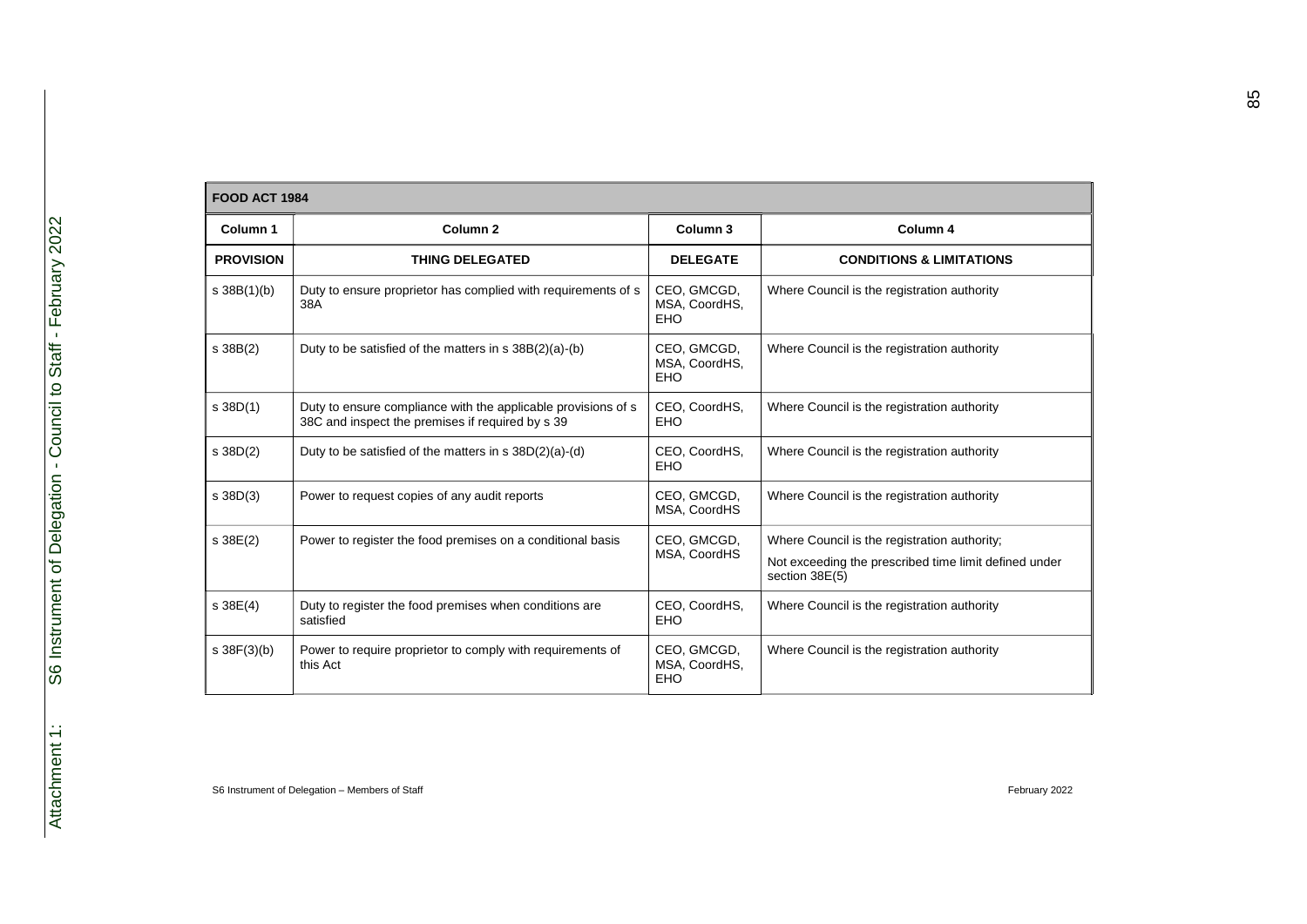|                  | <b>FOOD ACT 1984</b>                                                                                                                                                                   |                                            |                                                                                                      |  |  |
|------------------|----------------------------------------------------------------------------------------------------------------------------------------------------------------------------------------|--------------------------------------------|------------------------------------------------------------------------------------------------------|--|--|
| Column 1         | Column <sub>2</sub>                                                                                                                                                                    | Column <sub>3</sub>                        | Column 4                                                                                             |  |  |
| <b>PROVISION</b> | <b>THING DELEGATED</b>                                                                                                                                                                 | <b>DELEGATE</b>                            | <b>CONDITIONS &amp; LIMITATIONS</b>                                                                  |  |  |
| $s \, 38G(1)$    | Power to require notification of change of the food safety<br>program type used for the food premises                                                                                  | CEO, GMCGD,<br>MSA, CoordHS,<br><b>EHO</b> | Where Council is the registration authority                                                          |  |  |
| $s \, 38G(2)$    | Power to require the proprietor of the food premises to<br>comply with any requirement of the Act                                                                                      | CEO, GMCGD,<br>MSA, CoordHS,<br>EHO.       | Where Council is the registration authority                                                          |  |  |
| s 39A            | Power to register, renew or transfer food premises despite<br>minor defects                                                                                                            | CEO, GMCGD,<br>MSA, CoordHS,<br><b>EHO</b> | Where Council is the registration authority<br>Only if satisfied of matters in section 39A(2)(a)-(c) |  |  |
| $s\ 40(2)$       | Power to incorporate the certificate of registration in one<br>document with any certificate of registration under Part 6 of<br>the Public Health and Wellbeing Act 2008               | CEO, GMCGD,<br>MSA, CoordHS,<br><b>EHO</b> |                                                                                                      |  |  |
| \$40C(2)         | Power to grant or renew the registration of food premises for<br>a period of less than 1 year                                                                                          | CEO, GMCGD,<br>MSA, CoordHS,<br><b>EHO</b> | Where Council is the registration authority                                                          |  |  |
| $s$ 40D(1)       | Power to suspend or revoke the registration of food premises                                                                                                                           | CEO, GMCGD,<br>MSA, CoordHS                | Where Council is the registration authority                                                          |  |  |
| s 40F            | Power to cancel registration of food premises                                                                                                                                          | CEO, GMCGD,<br>MSA, CoordHS                | Where Council is the registration authority                                                          |  |  |
| $s$ 43 $F(6)$    | Duty to be satisfied that registration requirements under<br>Division 3 have been met prior to registering, transferring or<br>renewing registration of a component of a food business | CEO, CoordHS,<br><b>EHO</b>                | Where Council is the registration authority                                                          |  |  |

86

 $\overline{\phantom{0}}$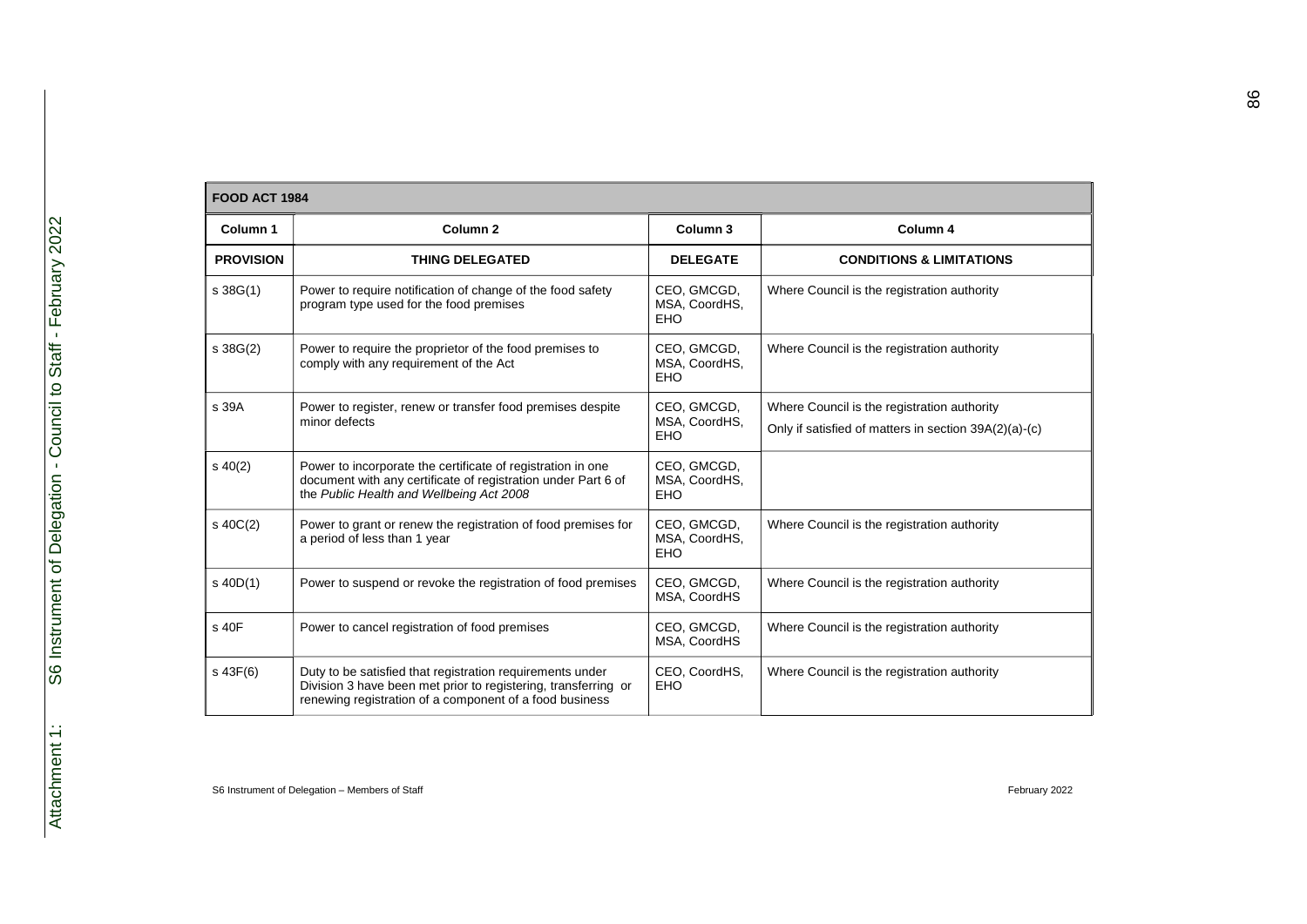| FOOD ACT 1984    |                                                                                                                                                                                                                                                                                               |                                            |                                             |  |
|------------------|-----------------------------------------------------------------------------------------------------------------------------------------------------------------------------------------------------------------------------------------------------------------------------------------------|--------------------------------------------|---------------------------------------------|--|
| Column 1         | Column <sub>2</sub>                                                                                                                                                                                                                                                                           | Column 3                                   | Column 4                                    |  |
| <b>PROVISION</b> | <b>THING DELEGATED</b>                                                                                                                                                                                                                                                                        | <b>DELEGATE</b>                            | <b>CONDITIONS &amp; LIMITATIONS</b>         |  |
| s 43F(7)         | Power to register the components of the food business that<br>meet requirements in Division 3 and power to refuse to<br>register the components that do not meet the requirements                                                                                                             | CEO, GMCGD,<br>MSA. CoordHS.<br><b>EHO</b> | Where Council is the registration authority |  |
| $s\,46(5)$       | Power to institute proceedings against another person where<br>the offence was due to an act or default by that other person<br>and where the first person charged could successfully defend<br>a prosecution, without proceedings first being instituted<br>against the person first charged | CEO, GMCGD,<br>MSA. CoordHS.<br><b>EHO</b> | Where Council is the registration authority |  |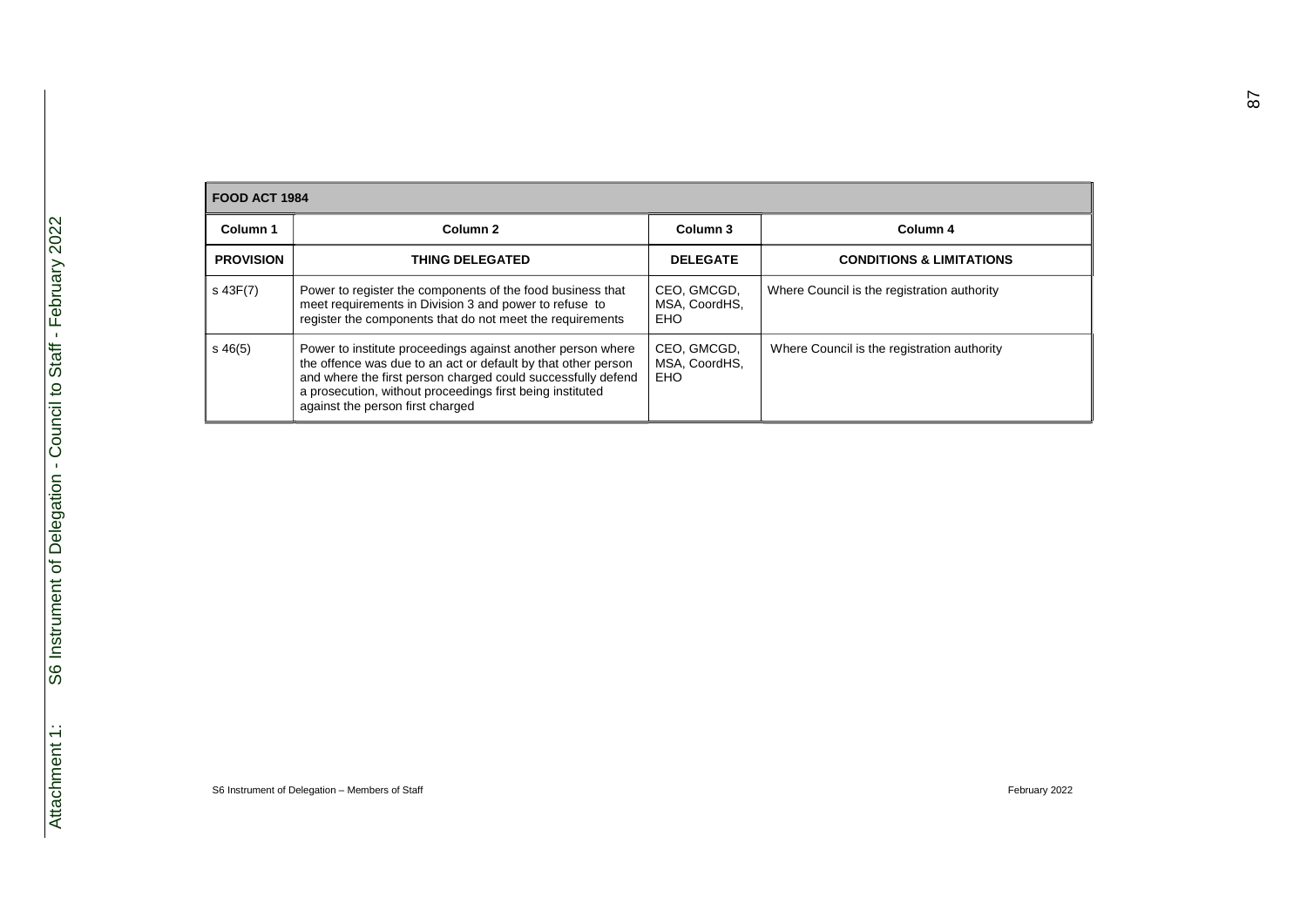| <b>HERITAGE ACT 2017</b> |                                                                           |                           |                                                                                                                                                                                                                                                                                                                                                                                                                     |  |
|--------------------------|---------------------------------------------------------------------------|---------------------------|---------------------------------------------------------------------------------------------------------------------------------------------------------------------------------------------------------------------------------------------------------------------------------------------------------------------------------------------------------------------------------------------------------------------|--|
| Column 1                 | Column <sub>2</sub>                                                       | Column 3                  | Column 4                                                                                                                                                                                                                                                                                                                                                                                                            |  |
| <b>PROVISION</b>         | <b>THING DELEGATED</b>                                                    | <b>DELEGATE</b>           | <b>CONDITIONS &amp; LIMITATIONS</b>                                                                                                                                                                                                                                                                                                                                                                                 |  |
| s 116                    | Power to sub-delegate Executive Director's functions, duties<br>or powers | CEO, GMCGD,<br><b>MCD</b> | Must first obtain Executive Director's written consent<br>Council can only sub-delegate if the Instrument of<br>Delegation from the Executive Director authorises sub-<br>delegation<br>For the purposes of this section, the Executive Director is<br>the person appointed by the Heritage Council under<br>section 18 of the Heritage Act 2017 to undertake the<br>functions and powers as set out in section 19. |  |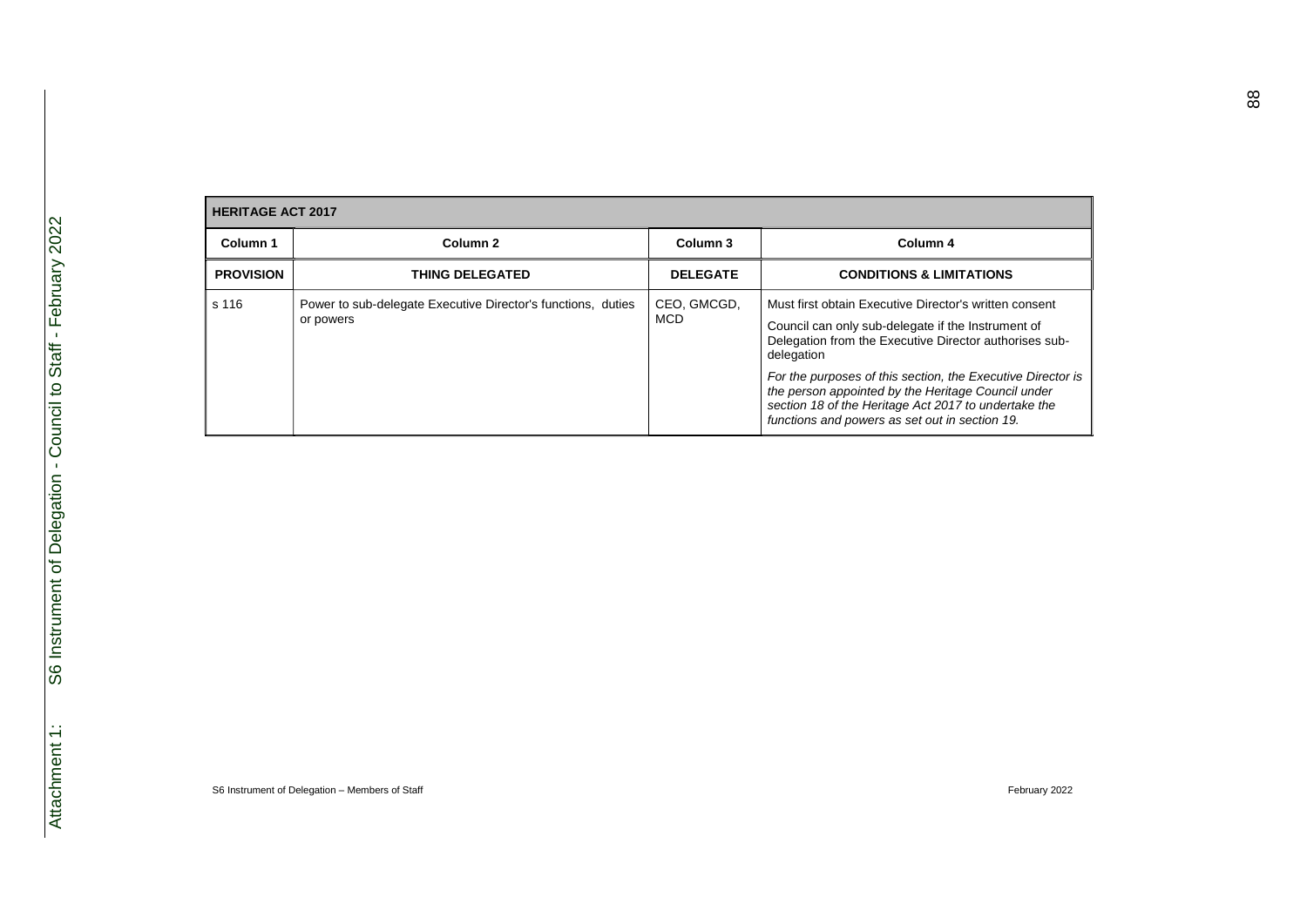| <b>LOCAL GOVERNMENT ACT 1989</b> |                                                           |                  |                                                             |
|----------------------------------|-----------------------------------------------------------|------------------|-------------------------------------------------------------|
| Column 1                         | Column 2                                                  | Column 3         | Column 4                                                    |
| <b>PROVISION</b>                 | <b>THING DELEGATED</b>                                    | <b>DELEGATE</b>  | <b>CONDITIONS &amp; LIMITATIONS</b>                         |
| s 185L(4)                        | Power to declare and levy a cladding rectification charge | CEO <sup>1</sup> | Council is not involved with cladding rectification charges |

1 The only member of staff who can be a delegate in Column 3 is the CEO.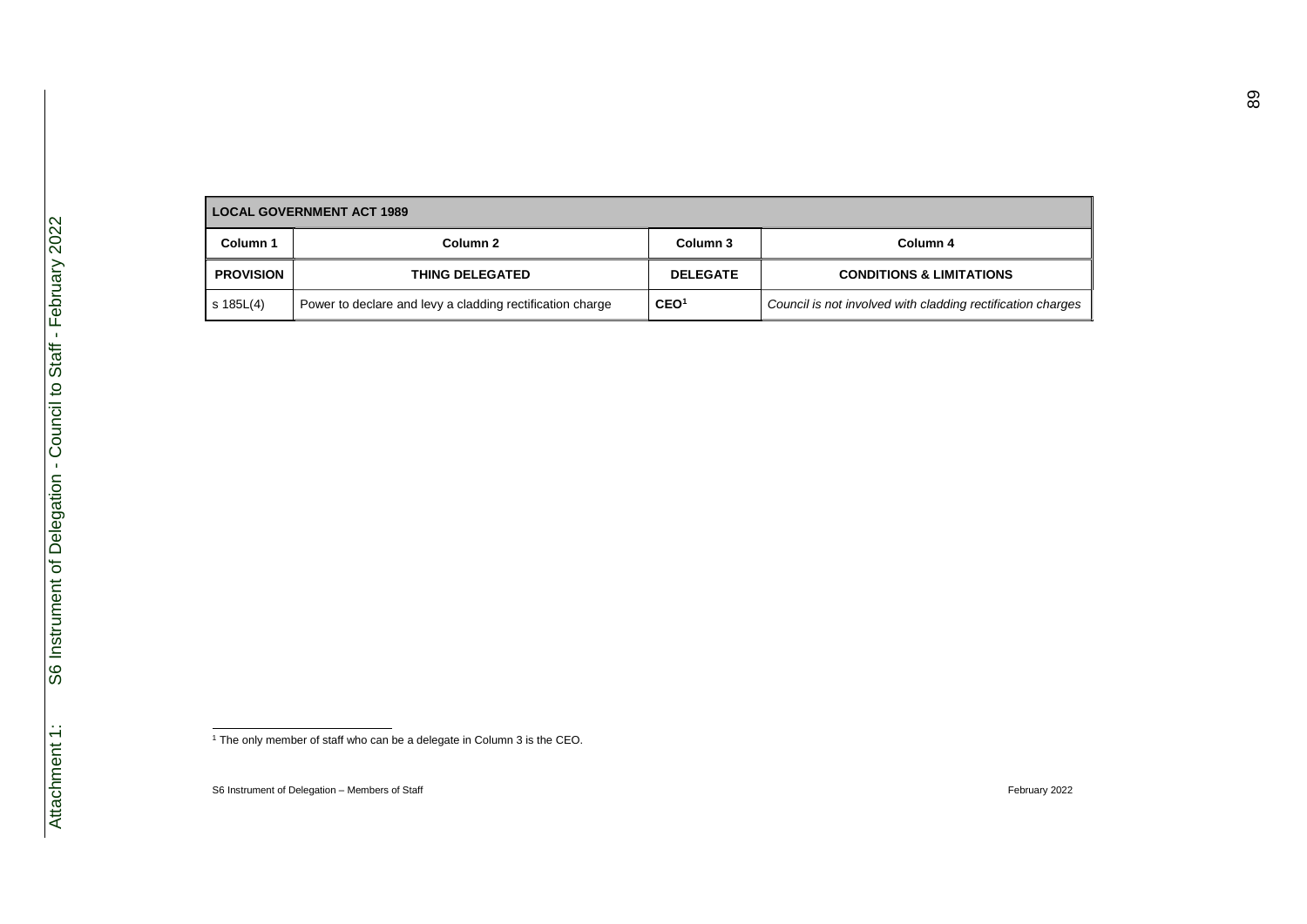| <b>PLANNING AND ENVIRONMENT ACT 1987</b> |                                                                                                                                    |                                              |                                                                                                                                                                                                                                                                                                                                                                                                                                                              |  |
|------------------------------------------|------------------------------------------------------------------------------------------------------------------------------------|----------------------------------------------|--------------------------------------------------------------------------------------------------------------------------------------------------------------------------------------------------------------------------------------------------------------------------------------------------------------------------------------------------------------------------------------------------------------------------------------------------------------|--|
| Column 1                                 | Column <sub>2</sub>                                                                                                                | Column <sub>3</sub>                          | Column 4                                                                                                                                                                                                                                                                                                                                                                                                                                                     |  |
| <b>PROVISION</b>                         | <b>THING DELEGATED</b>                                                                                                             | <b>DELEGATE</b>                              | <b>CONDITIONS &amp; LIMITATIONS</b>                                                                                                                                                                                                                                                                                                                                                                                                                          |  |
|                                          |                                                                                                                                    |                                              | No planner is to exercise delegated power with regards<br>to the decision to give or not give notice of an application<br>pursuant to section 52 of the Planning and Environment<br>Act for an application for which they are themselves<br>responsible.<br>The decision to advertise or not advertise pursuant to<br>Section 52 of the Planning and Environment Act an<br>application must be signed off by another planner of<br>Band 6 or higher banding. |  |
|                                          |                                                                                                                                    |                                              | No planner can exercise delegated power with regards to<br>determining an application for which they are themselves<br>responsible.                                                                                                                                                                                                                                                                                                                          |  |
| $s$ 4B                                   | Power to prepare an amendment to the Victorian Planning<br>Provisions                                                              | CEO, GMCGD,<br><b>EMCPS</b>                  | If authorised by the Minister                                                                                                                                                                                                                                                                                                                                                                                                                                |  |
| s 4G                                     | Function of receiving prescribed documents and a copy of the<br>Victorian Planning Provisions from the Minister                    | CEO, GMCGD,<br><b>EMCPS, HoCs</b>            |                                                                                                                                                                                                                                                                                                                                                                                                                                                              |  |
| s 4H                                     | Duty to make amendment to Victorian Planning Provisions<br>available in accordance with public availability requirements           | CEO, GMCGD,<br>EMCPS, HoCs,<br><b>StratP</b> |                                                                                                                                                                                                                                                                                                                                                                                                                                                              |  |
| s <sub>4</sub>                           | Duty to keep Victorian Planning Provisions and other<br>documents available in accordance with public availability<br>requirements | CEO, GMCGD,<br>EMCPS, HoCs,<br><b>StratP</b> |                                                                                                                                                                                                                                                                                                                                                                                                                                                              |  |
| s 8A(2)                                  | Power to prepare amendment to the planning scheme where<br>the Minister has given consent under s 8A                               | CEO, GMCGD,<br>EMCPS, HoCs                   |                                                                                                                                                                                                                                                                                                                                                                                                                                                              |  |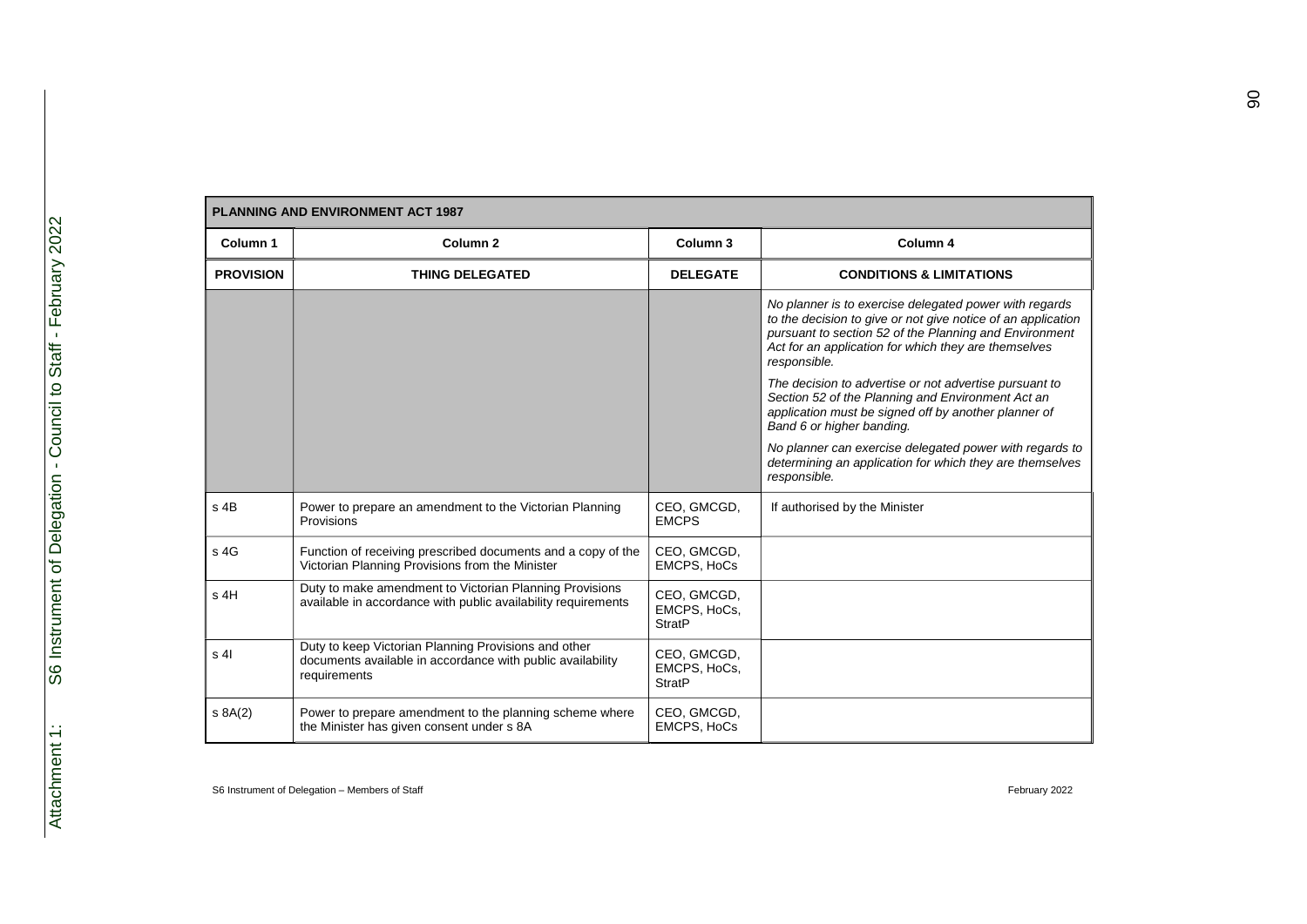| <b>PLANNING AND ENVIRONMENT ACT 1987</b> |                                                                                                                                                                          |                                   |                                     |
|------------------------------------------|--------------------------------------------------------------------------------------------------------------------------------------------------------------------------|-----------------------------------|-------------------------------------|
| Column 1                                 | Column <sub>2</sub>                                                                                                                                                      | Column 3                          | Column 4                            |
| <b>PROVISION</b>                         | <b>THING DELEGATED</b>                                                                                                                                                   | <b>DELEGATE</b>                   | <b>CONDITIONS &amp; LIMITATIONS</b> |
| s 8A(3)                                  | Power to apply to Minister to prepare an amendment to the<br>planning scheme                                                                                             | CEO, GMCGD                        |                                     |
| $s$ 8A $(5)$                             | Function of receiving notice of the Minister's decision                                                                                                                  | GMCGD, CEO,<br><b>EMCPS, HoCs</b> |                                     |
| s 8A(7)                                  | Power to prepare the amendment specified in the application<br>without the Minister's authorisation if no response received<br>after 10 business days                    | CEO, GMCGD,<br><b>EMCPS, HoCs</b> |                                     |
| $s$ 8B $(2)$                             | Power to apply to the Minister for authorisation to prepare an<br>amendment to the planning scheme of an adjoining municipal<br>district                                 | N/A                               |                                     |
| $s \ 12(3)$                              | Power to carry out studies and do things to ensure proper use<br>of land and consult with other persons to ensure co-ordination<br>of planning scheme with these persons | CEO, GMCGD,<br><b>EMCPS, HoCs</b> |                                     |
|                                          |                                                                                                                                                                          |                                   |                                     |
| s 12B(1)                                 | Duty to review planning scheme                                                                                                                                           | CEO, GMCGD,<br><b>EMCPS, HoCs</b> |                                     |
| s 12B(2)                                 | Duty to review planning scheme at direction of Minister                                                                                                                  | CEO, GMCGD,<br><b>EMCPS, HoCs</b> |                                     |
| s 12B(5)                                 | Duty to report findings of review of planning scheme to<br>Minister without delay                                                                                        | CEO, GMCGD,<br><b>EMCPS, HoCs</b> |                                     |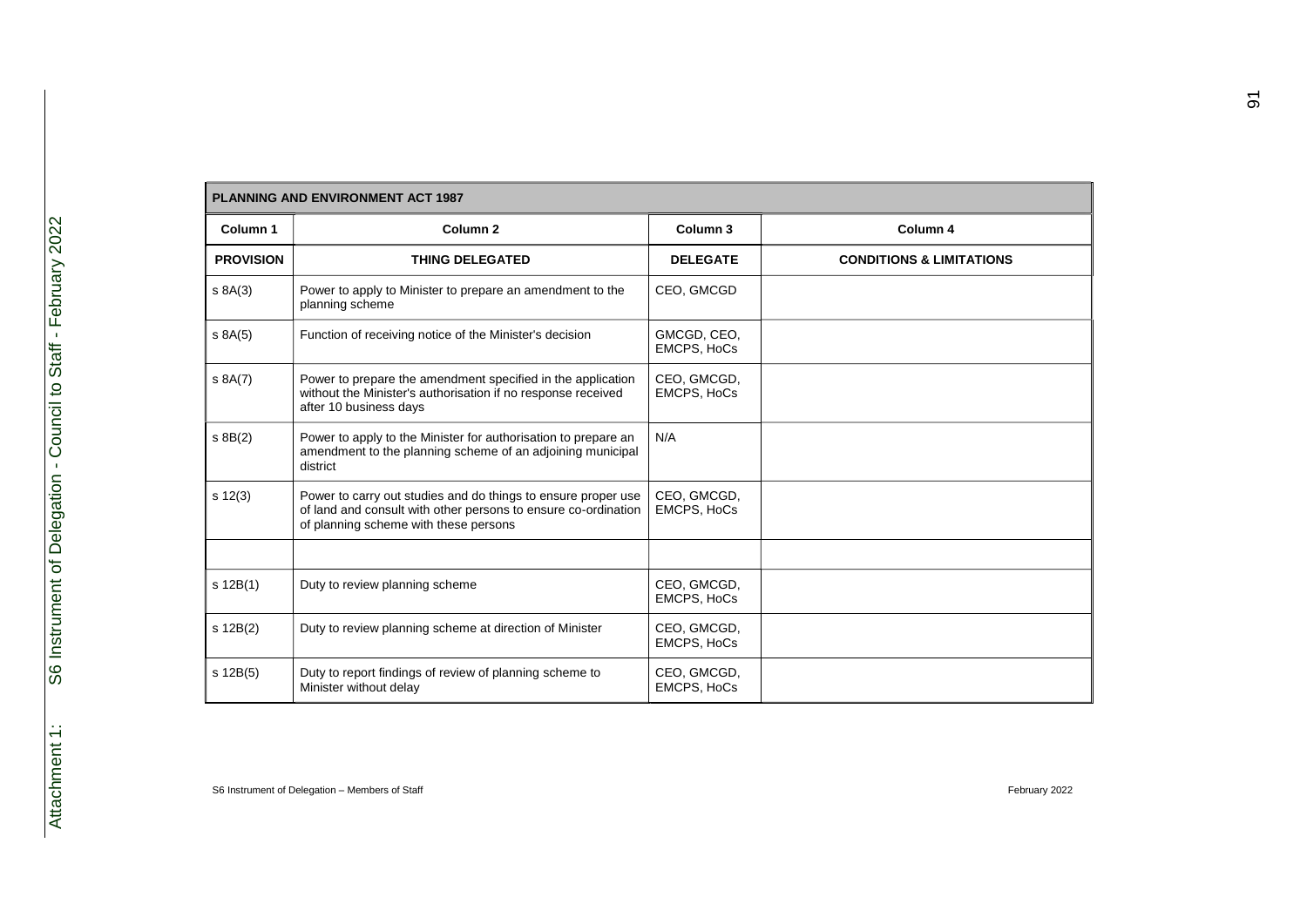|                  | <b>PLANNING AND ENVIRONMENT ACT 1987</b>                                                                                                                                      |                                              |                                                                                                                                                                                                                              |  |
|------------------|-------------------------------------------------------------------------------------------------------------------------------------------------------------------------------|----------------------------------------------|------------------------------------------------------------------------------------------------------------------------------------------------------------------------------------------------------------------------------|--|
| Column 1         | Column <sub>2</sub>                                                                                                                                                           | Column <sub>3</sub>                          | Column 4                                                                                                                                                                                                                     |  |
| <b>PROVISION</b> | <b>THING DELEGATED</b>                                                                                                                                                        | <b>DELEGATE</b>                              | <b>CONDITIONS &amp; LIMITATIONS</b>                                                                                                                                                                                          |  |
| s 14             | duties of a Responsible Authority as set out in s 14(a) to (d)                                                                                                                | CEO, GMCGD,<br><b>EMCPS</b>                  |                                                                                                                                                                                                                              |  |
| $s \, 17(1)$     | Duty of giving copy amendment to the planning scheme                                                                                                                          | CEO, GMCGD,<br><b>EMCPS, HoCs</b>            |                                                                                                                                                                                                                              |  |
| s 17(2)          | Duty of giving copy s 173 agreement                                                                                                                                           | CEO, GMCGD,<br><b>EMCPS, HoCs</b>            |                                                                                                                                                                                                                              |  |
| $s \ 17(3)$      | Duty of giving copy amendment, explanatory report and<br>relevant documents to the Minister within 10 business days                                                           | CEO, GMCGD,<br><b>EMCPS, HoCs</b>            |                                                                                                                                                                                                                              |  |
| s 18             | Duty to make amendment etc. available in accordance with<br>public availability requirements                                                                                  | CEO, GMCGD,<br>EMCPS, HoCs,<br><b>StratP</b> |                                                                                                                                                                                                                              |  |
| s 19             | Power to give notice, to decide not to give notice, to publish<br>notice of amendment to a planning scheme and to exercise<br>any other power under s 19 to a planning scheme | CEO, GMCGD,<br><b>EMCPS</b>                  |                                                                                                                                                                                                                              |  |
| s 19             | Function of receiving notice of preparation of an amendment<br>to a planning scheme                                                                                           | CEO, GMCGD,<br>EMCPS, HoCs                   | Where Council is not the planning authority and the<br>amendment affects land within Council's municipal district<br>or where the amendment will amend the planning<br>scheme to designate Council as an acquiring authority |  |
| s 20(1)          | Power to apply to Minister for exemption from the<br>requirements of s 19                                                                                                     | CEO, GMCGD,<br><b>EMCPS</b>                  |                                                                                                                                                                                                                              |  |
| s 21(2)          | Duty to make submissions available in accordance with public<br>availability requirements                                                                                     | CEO, GMCGD,<br>EMCPS, HoCs,<br><b>StratP</b> |                                                                                                                                                                                                                              |  |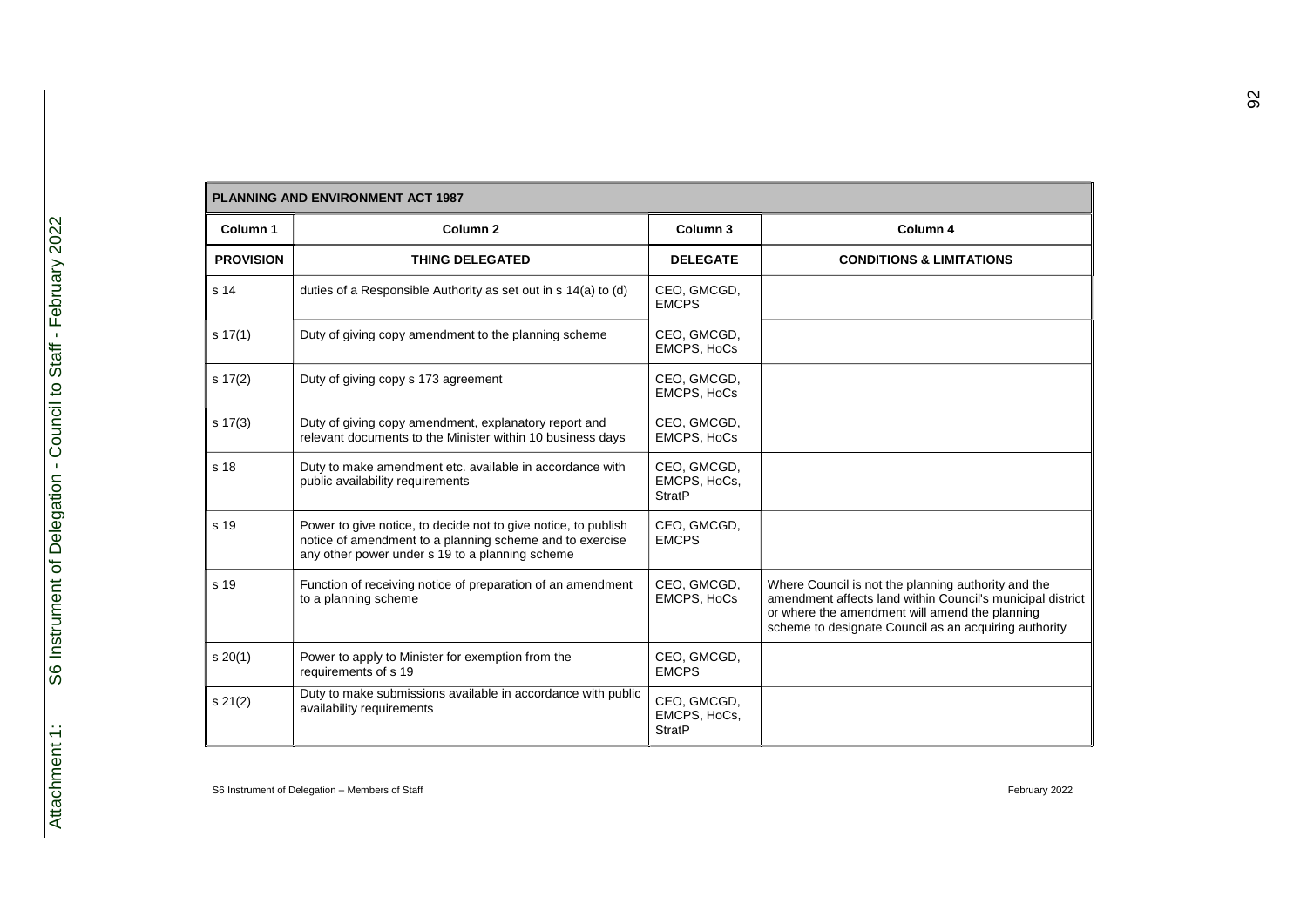|                  | <b>PLANNING AND ENVIRONMENT ACT 1987</b>                                                                                |                                              |                                                                                         |  |
|------------------|-------------------------------------------------------------------------------------------------------------------------|----------------------------------------------|-----------------------------------------------------------------------------------------|--|
| Column 1         | Column <sub>2</sub>                                                                                                     | Column <sub>3</sub>                          | Column 4                                                                                |  |
| <b>PROVISION</b> | <b>THING DELEGATED</b>                                                                                                  | <b>DELEGATE</b>                              | <b>CONDITIONS &amp; LIMITATIONS</b>                                                     |  |
| s 21A(4)         | Duty to publish notice                                                                                                  | CEO, GMCGD,<br><b>EMCPS, HoCs</b>            |                                                                                         |  |
| s 22             | Duty to consider all submissions                                                                                        | CEO, GMCGD,<br><b>EMCPS, HoCs</b>            | Except submissions which request a change to the items<br>in section $22(5)(a)$ and (b) |  |
| s 23(1)(b)       | Duty to refer submissions which request a change to the<br>amendment to a panel                                         | CEO, GMCGD,<br><b>EMCPS, HoCs</b>            |                                                                                         |  |
| s 23(2)          | Power to refer to a panel submissions which do not require a<br>change to the amendment                                 | CEO, GMCGD,<br><b>EMCPS, HoCs</b>            |                                                                                         |  |
| s 24             | Function to represent Council and present a submission at a<br>panel hearing (including a hearing referred to in s 96D) | CEO, GMCGD,<br>EMCPS, HoCs,<br>StratP, FBSPP |                                                                                         |  |
| s26(1)           | Power to make report available for inspection in accordance<br>with the requirements set out in s 197B of the Act       | CEO, GMCGD,<br>EMCPS, HoCs,<br><b>StratP</b> |                                                                                         |  |
| $s \; 26(2)$     | Duty to keep report of panel available in accordance with<br>public availability requirements                           | CEO, GMCGD,<br>EMCPS, HoCs,<br><b>StratP</b> |                                                                                         |  |
| $s \, 27(2)$     | Power to apply for exemption if panel's report not received                                                             | CEO, GMCGD,<br><b>EMCPS, HoCs</b>            |                                                                                         |  |
| s 28(1)          | Duty to notify the Minister if abandoning an amendment                                                                  | CEO, GMCGD,<br><b>EMCPS</b>                  | Note: the power to make a decision to abandon an<br>amendment cannot be delegated       |  |

Г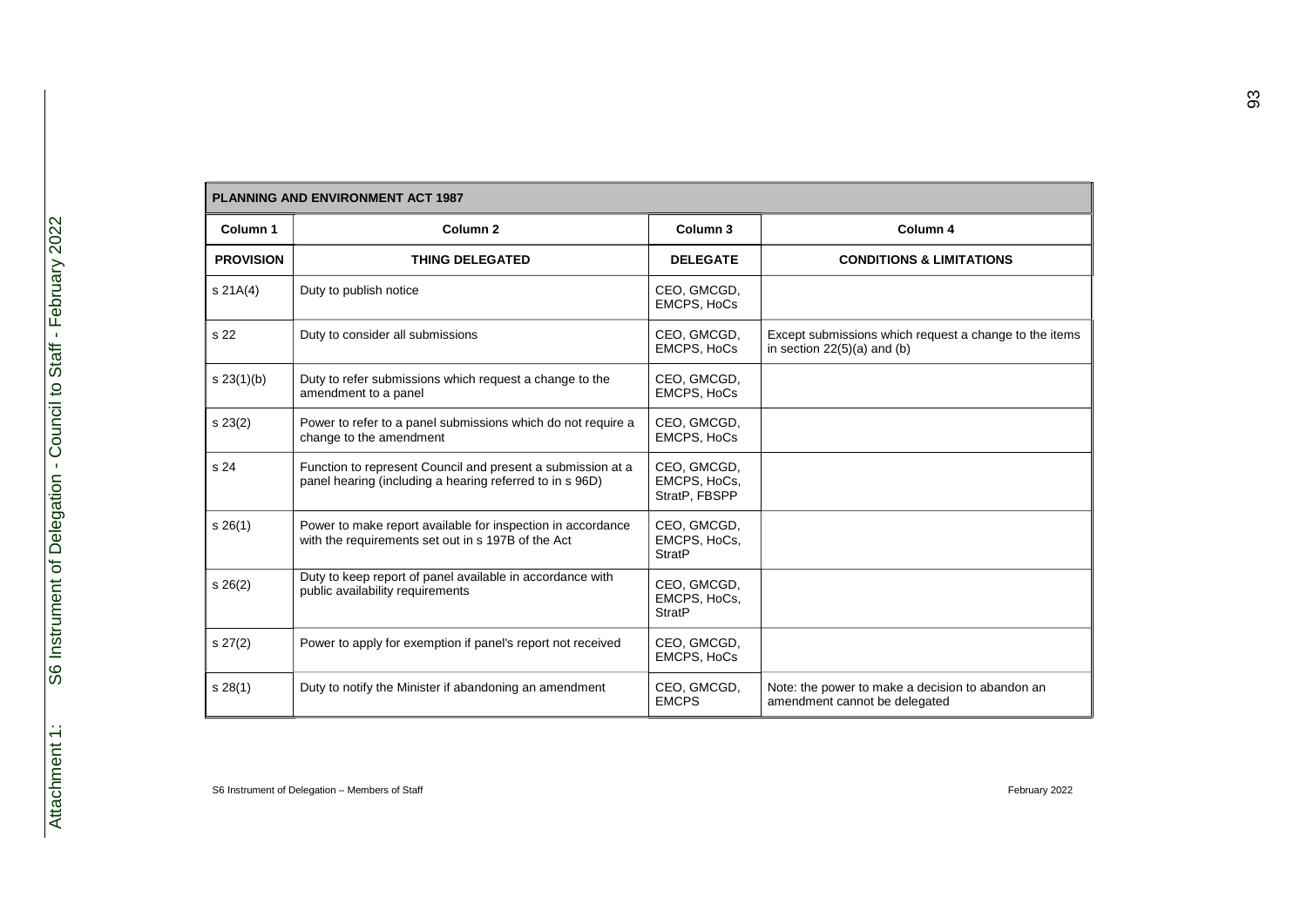| <b>PLANNING AND ENVIRONMENT ACT 1987</b> |                                                                                                                 |                                   |                                     |
|------------------------------------------|-----------------------------------------------------------------------------------------------------------------|-----------------------------------|-------------------------------------|
| Column 1                                 | Column <sub>2</sub>                                                                                             | Column <sub>3</sub>               | Column 4                            |
| <b>PROVISION</b>                         | <b>THING DELEGATED</b>                                                                                          | <b>DELEGATE</b>                   | <b>CONDITIONS &amp; LIMITATIONS</b> |
| s28(2)                                   | Duty to publish notice of the decision on Internet site                                                         | CEO, GMCGD,<br><b>EMCPS, HoCs</b> |                                     |
| s 28(4)                                  | Duty to make notice of the decision available on Council's<br>Internet site for a period of at least 2 months   | CEO. GMCGD.<br><b>EMCPS, HoCs</b> |                                     |
| s $30(4)(a)$                             | Duty to say if amendment has lapsed                                                                             | CEO, GMCGD,<br><b>EMCPS, HoCs</b> |                                     |
| $s \frac{30(4)}{b}$                      | Duty to provide information in writing upon request                                                             | CEO, GMCGD,<br><b>EMCPS, HoCs</b> |                                     |
| $s \, 32(2)$                             | Duty to give more notice if required                                                                            | CEO, GMCGD,<br><b>EMCPS, HoCs</b> |                                     |
| $s \, 33(1)$                             | Duty to give more notice of changes to an amendment                                                             | CEO, GMCGD,<br>EMCPS, HoCs        |                                     |
| $s \, 36(2)$                             | Duty to give notice of approval of amendment                                                                    | CEO, GMCGD,<br>EMCPS, HoCs        |                                     |
| $s \, 38(5)$                             | Duty to give notice of revocation of an amendment                                                               | CEO, GMCGD,<br><b>EMCPS, HoCs</b> |                                     |
| s 39                                     | Function of being a party to a proceeding commenced under<br>s 39 and duty to comply with determination by VCAT | CEO, GMCGD,<br><b>EMCPS, HoCs</b> |                                     |
| $s\,40(1)$                               | Function of lodging copy of approved amendment                                                                  | CEO, GMCGD,<br>EMCPS, HoCs        |                                     |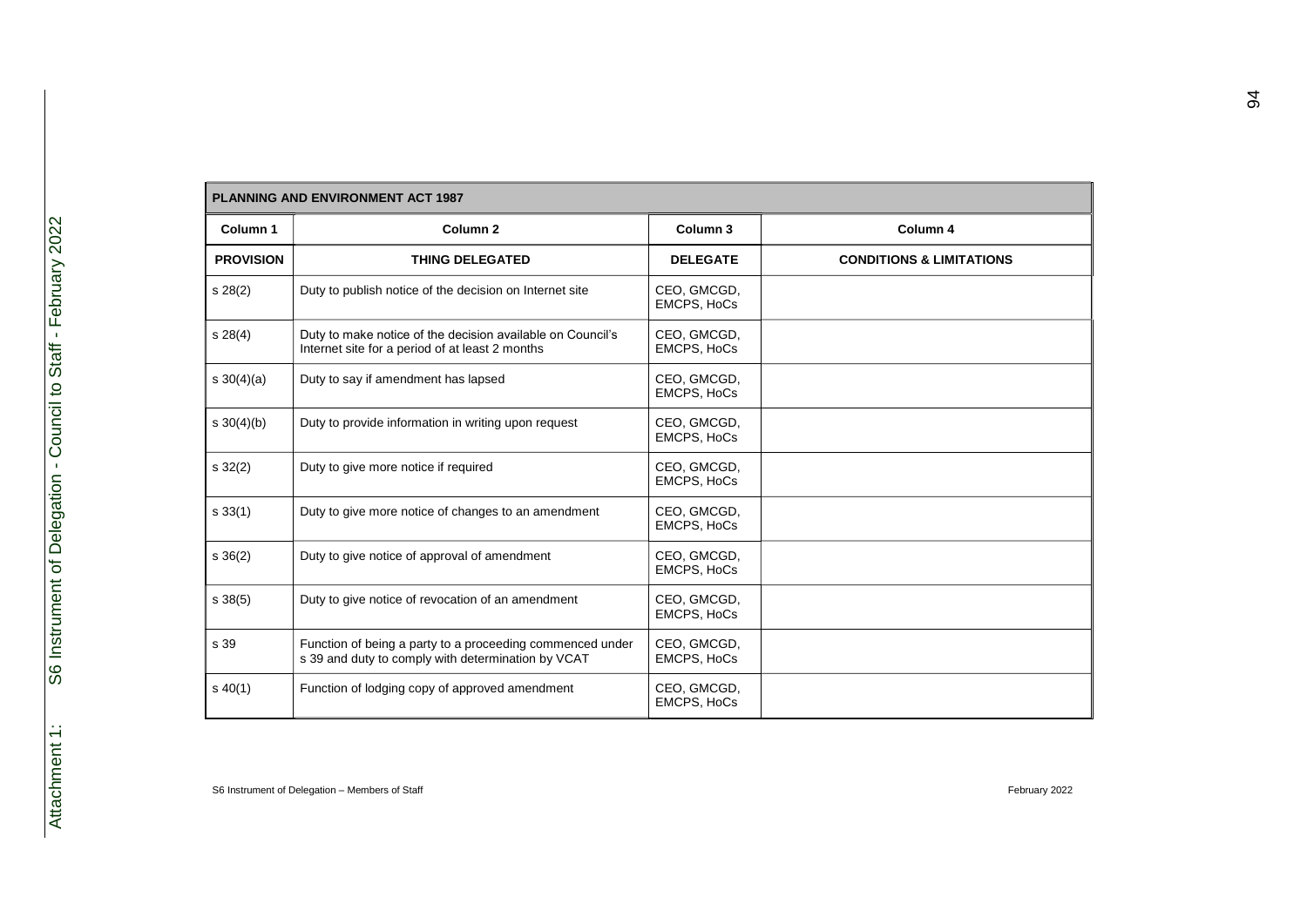| <b>PLANNING AND ENVIRONMENT ACT 1987</b> |                                                                                                                                                                                                                                |                                   |                                                                                                                                                                                                                                                                            |
|------------------------------------------|--------------------------------------------------------------------------------------------------------------------------------------------------------------------------------------------------------------------------------|-----------------------------------|----------------------------------------------------------------------------------------------------------------------------------------------------------------------------------------------------------------------------------------------------------------------------|
| Column 1                                 | Column <sub>2</sub>                                                                                                                                                                                                            | Column <sub>3</sub>               | Column 4                                                                                                                                                                                                                                                                   |
| <b>PROVISION</b>                         | <b>THING DELEGATED</b>                                                                                                                                                                                                         | <b>DELEGATE</b>                   | <b>CONDITIONS &amp; LIMITATIONS</b>                                                                                                                                                                                                                                        |
| $s\,41(1)$                               | Duty to make a copy of an approved amendment available in<br>accordance with the public availability requirements during<br>inspection period                                                                                  | CEO, GMCGD,<br><b>EMCPS, HoCs</b> |                                                                                                                                                                                                                                                                            |
| $s\ 41(2)$                               | Duty to make a copy of an approved amendment and any<br>documents lodged with it available in person in accordance<br>with the requirements set out in s 197B of the Act after the<br>inspection period ends                   | CEO, GMCGD,<br><b>EMCPS, HoCs</b> |                                                                                                                                                                                                                                                                            |
| $s\,42(2)$                               | Duty to make copy of planning scheme available in<br>accordance with the public availability requirements                                                                                                                      | CEO, GMCGD,<br><b>EMCPS, HoCs</b> |                                                                                                                                                                                                                                                                            |
| s 46AAA                                  | Duty to prepare an amendment to a planning scheme that<br>relates to Yarra River land that is not inconsistent with<br>anything in a Yarra Strategic Plan which is expressed to be<br>binding on the responsible public entity | N/A                               | Where Council is a responsible public entity and is a<br>planning authority<br>Note: this provision is not yet in force, and will commence<br>on the day on which the initial Yarra Strategic Plan<br>comes into operation. It will affect a limited number of<br>councils |
| s 46AW                                   | Function of being consulted by the Minister                                                                                                                                                                                    | CEO, GMCGD,<br><b>EMCPS</b>       | Where Council is a responsible public entity                                                                                                                                                                                                                               |
| $s$ 46A $X$                              | Function of receiving a draft Statement of Planning Policy and<br>written direction in relation to the endorsement of the draft<br><b>Statement of Planning Policy</b>                                                         | CEO, GMCGD,<br><b>EMCPS</b>       | Where Council is a responsible public entity                                                                                                                                                                                                                               |
|                                          | Power to endorse the draft Statement of Planning Policy                                                                                                                                                                        |                                   |                                                                                                                                                                                                                                                                            |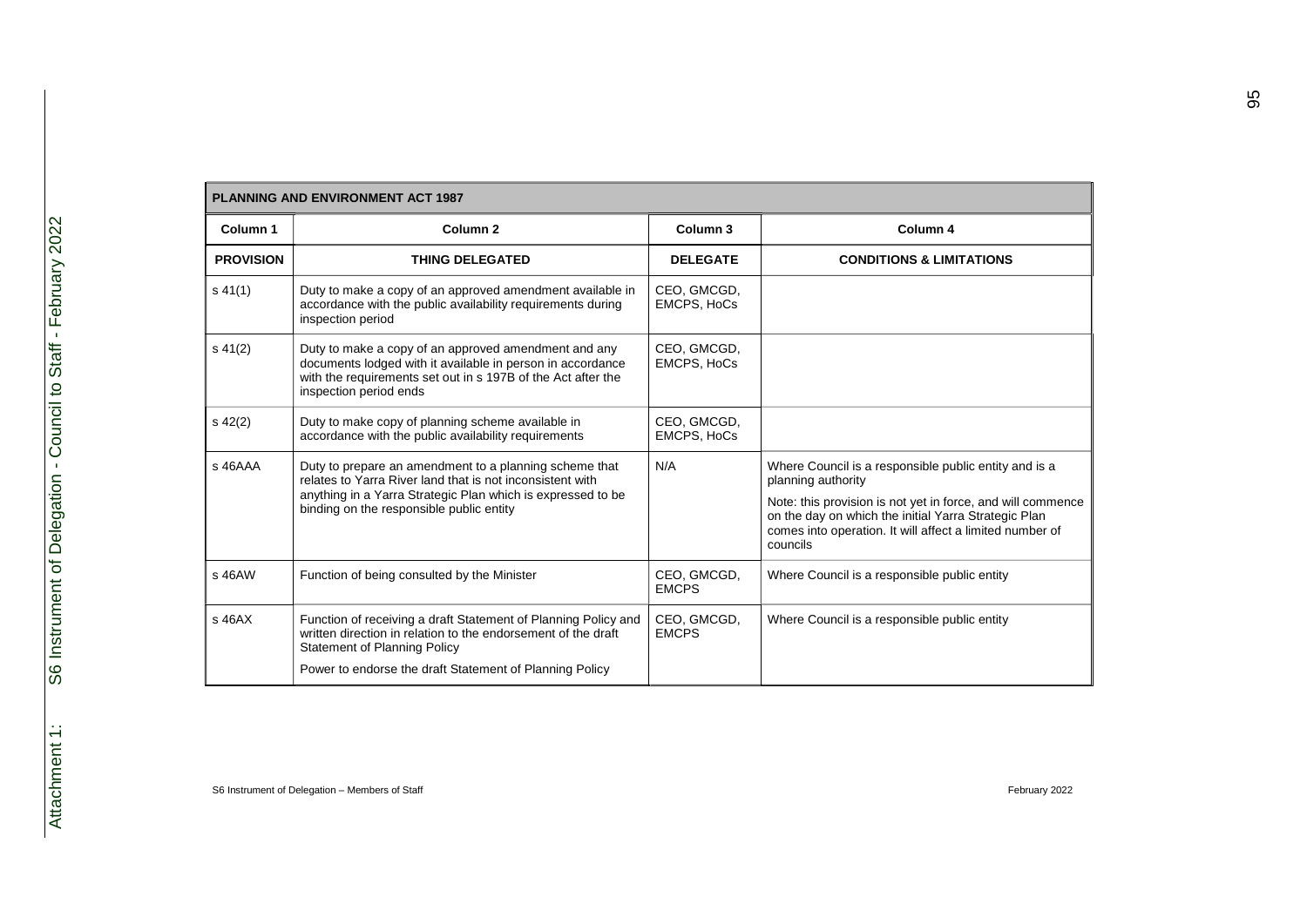|                     | <b>PLANNING AND ENVIRONMENT ACT 1987</b>                                                                                                                                                                                                      |                                   |                                                                                                                                                                                       |  |  |
|---------------------|-----------------------------------------------------------------------------------------------------------------------------------------------------------------------------------------------------------------------------------------------|-----------------------------------|---------------------------------------------------------------------------------------------------------------------------------------------------------------------------------------|--|--|
| Column 1            | Column <sub>2</sub>                                                                                                                                                                                                                           | Column 3                          | Column 4                                                                                                                                                                              |  |  |
| <b>PROVISION</b>    | <b>THING DELEGATED</b>                                                                                                                                                                                                                        | <b>DELEGATE</b>                   | <b>CONDITIONS &amp; LIMITATIONS</b>                                                                                                                                                   |  |  |
| s 46AZC(2)          | Duty not to prepare an amendment to a declared area<br>planning scheme that is inconsistent with a Statement of<br>Planning Policy for the declared area that is expressed to be<br>binding on the responsible public entity                  | CEO, GMCGD,<br><b>EMCPS, HoCs</b> | Where Council is a responsible public entity                                                                                                                                          |  |  |
| s 46AZK             | Duty not to act inconsistently with any provision of the<br>Statement of Planning Policy that is expressed to be binding<br>on the public entity when performing a function or duty or<br>exercising a power in relation to the declared area | CEO, GMCGD,<br><b>EMCPS, HoCs</b> | Where Council is a responsible public entity                                                                                                                                          |  |  |
| s 46GI<br>(2)(b)(i) | Power to agree to a lower rate of standard levy for a class of<br>development of a particular type of land than the rate<br>specified in a Minister's direction                                                                               | CEO, GMCGD                        | Where Council is the planning authority, the municipal<br>Council of the municipal district in which the land is<br>located and/or the development agency                             |  |  |
|                     |                                                                                                                                                                                                                                               |                                   | Sections 46GI to 46QD refer to infrastructure contribution<br>plans (ICPs)                                                                                                            |  |  |
| s 46GJ(1)           | Function of receiving written directions from the Minister in<br>relation to the preparation and content of infrastructure<br>contributions plans                                                                                             | CEO, GMCGD                        |                                                                                                                                                                                       |  |  |
| s 46GK              | Duty to comply with a Minister's direction that applies to<br>Council as the planning authority                                                                                                                                               | CEO, GMCGD,<br>EMCPS, MCD         |                                                                                                                                                                                       |  |  |
| s 46GN(1)           | Duty to arrange for estimates of values of inner public<br>purpose land                                                                                                                                                                       | CEO, GMCGD                        | Inner public purpose land means land in the ICP plan<br>area of an infrastructure contributions plan that is<br>specified in that plan as land to be set aside for public<br>purposes |  |  |
| s 46GO(1)           | Duty to give notice to owners of certain inner public purpose<br>land                                                                                                                                                                         | CEO, GMCGD                        |                                                                                                                                                                                       |  |  |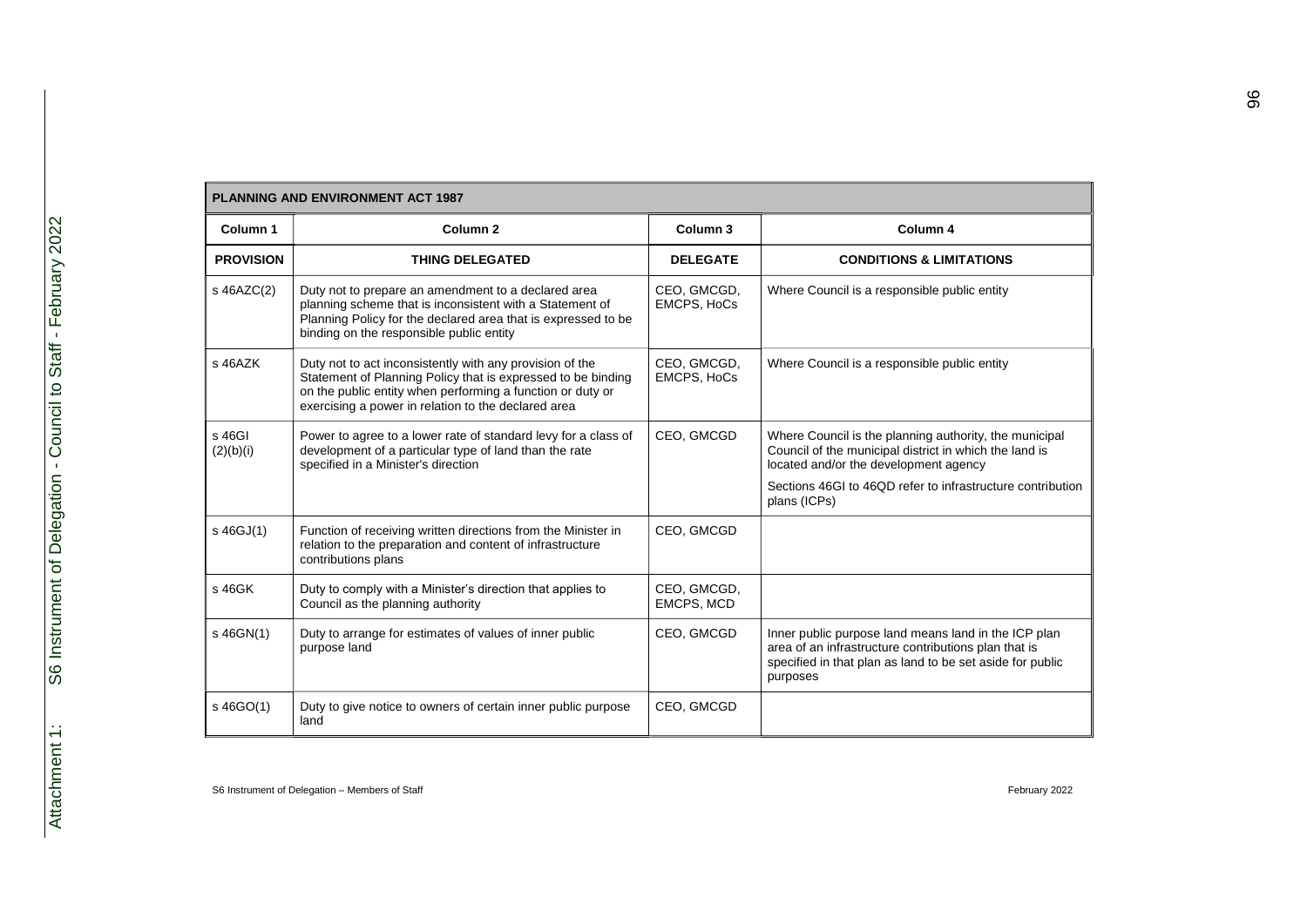| <b>PLANNING AND ENVIRONMENT ACT 1987</b> |                                                                                                                                                                                                                                                                           |                           |                                        |  |
|------------------------------------------|---------------------------------------------------------------------------------------------------------------------------------------------------------------------------------------------------------------------------------------------------------------------------|---------------------------|----------------------------------------|--|
| Column 1                                 | Column <sub>2</sub>                                                                                                                                                                                                                                                       | Column 3                  | Column 4                               |  |
| <b>PROVISION</b>                         | <b>THING DELEGATED</b>                                                                                                                                                                                                                                                    | <b>DELEGATE</b>           | <b>CONDITIONS &amp; LIMITATIONS</b>    |  |
| s 46GP                                   | Function of receiving a notice under s 46GO                                                                                                                                                                                                                               | CEO, GMCGD                | Where Council is the collecting agency |  |
| s 46GQ                                   | Function of receiving a submission from an affected owner<br>who objects to the estimated value per hectare (or other<br>appropriate unit of measurement) of the inner public purpose<br>land                                                                             | CEO, GMCGD                |                                        |  |
| s 46GR(1)                                | Duty to consider every submission that is made by the closing<br>date for submissions included in the notice under s 46GO                                                                                                                                                 | CEO, GMCGD,<br>EMCPS, MCD |                                        |  |
| s 46GR(2)                                | Power to consider a late submission<br>Duty to consider a late submission if directed to do so by the<br>Minister                                                                                                                                                         | CEO, GMCGD                |                                        |  |
| s 46GS(1)                                | Power to accept or reject the estimate of the value of the<br>inner public purpose land in a submission made under s<br>46GQ                                                                                                                                              | CEO, GMCGD                |                                        |  |
| s 46GS(2)                                | Duty, if Council rejects the estimate of the value of the inner<br>public purpose land in the submission, to refer the matter to<br>the valuer-general, and notify the affected owner of the<br>rejection and that the matter has been referred to the valuer-<br>general | CEO. GMCGD                |                                        |  |
| s 46GT(2)                                | Duty to pay half of the fee fixed by the valuer-general for<br>arranging and attending the conference                                                                                                                                                                     | CEO, GMCGD                |                                        |  |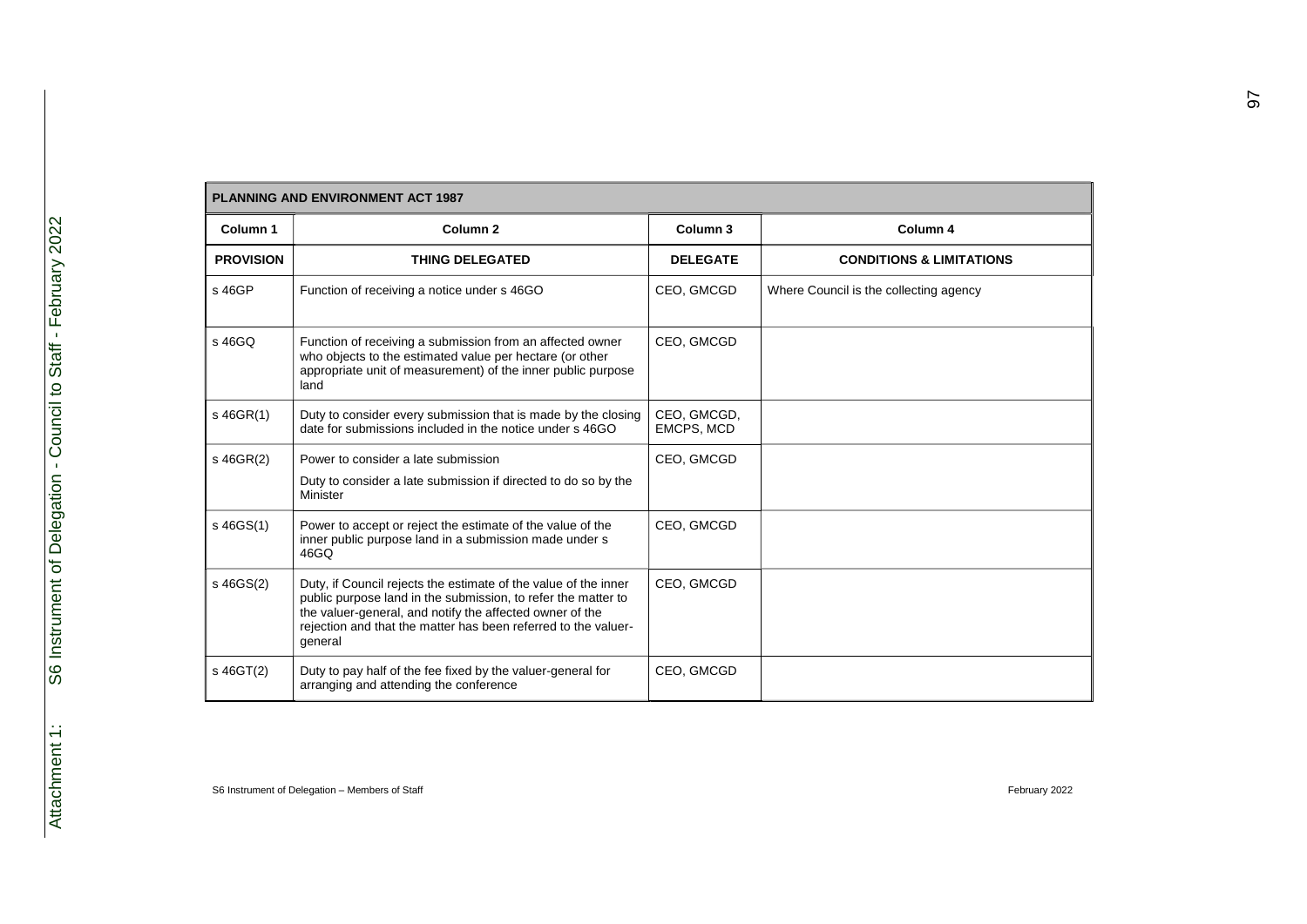| <b>PLANNING AND ENVIRONMENT ACT 1987</b> |                                                                                                                                                                                                                                                                                         |                     |                                         |
|------------------------------------------|-----------------------------------------------------------------------------------------------------------------------------------------------------------------------------------------------------------------------------------------------------------------------------------------|---------------------|-----------------------------------------|
| Column 1                                 | Column <sub>2</sub>                                                                                                                                                                                                                                                                     | Column <sub>3</sub> | Column 4                                |
| <b>PROVISION</b>                         | <b>THING DELEGATED</b>                                                                                                                                                                                                                                                                  | <b>DELEGATE</b>     | <b>CONDITIONS &amp; LIMITATIONS</b>     |
| s 46GT(4)                                | Function of receiving, from the valuer-general, written<br>confirmation of the agreement between the planning<br>authority's valuer and the affected owner's valuer as to the<br>estimated value of the inner public purpose land                                                       | CEO, GMCGD          |                                         |
| s 46GT(6)                                | Function of receiving, from the valuer-general, written notice<br>of a determination under s 46GT(5)                                                                                                                                                                                    | CEO, GMCGD          |                                         |
| s 46GU                                   | Duty not to adopt an amendment under s 29 to an<br>infrastructure contributions plan that specifies a land credit<br>amount or a land equalisation amount that relates to a parcel<br>of land in the ICP plan area of the plan unless the criteria in s<br>$46GU(1)(a)$ and (b) are met | CEO, GMCGD          |                                         |
| s 46GV(3)                                | Function of receiving the monetary component and any land<br>equalisation amount of the infrastructure contribution<br>Power to specify the manner in which the payment is to be<br>made                                                                                                | CEO, GMCGD          | Where Council is the collecting agency  |
| $s$ 46GV(3)(b)                           | Power to enter into an agreement with the applicant                                                                                                                                                                                                                                     | CEO, GMCGD          | Where Council is the collecting agency  |
| s $46GV(4)(a)$                           | Function of receiving the inner public purpose land in<br>accordance with s 46GV(5) and (6)                                                                                                                                                                                             | CEO, GMCGD          | Where Council is the development agency |
| s $46GV(4)(b)$                           | Function of receiving the inner public purpose land in<br>accordance with s 46GV(5) and (6)                                                                                                                                                                                             | CEO, GMCGD          | Where Council is the collecting agency  |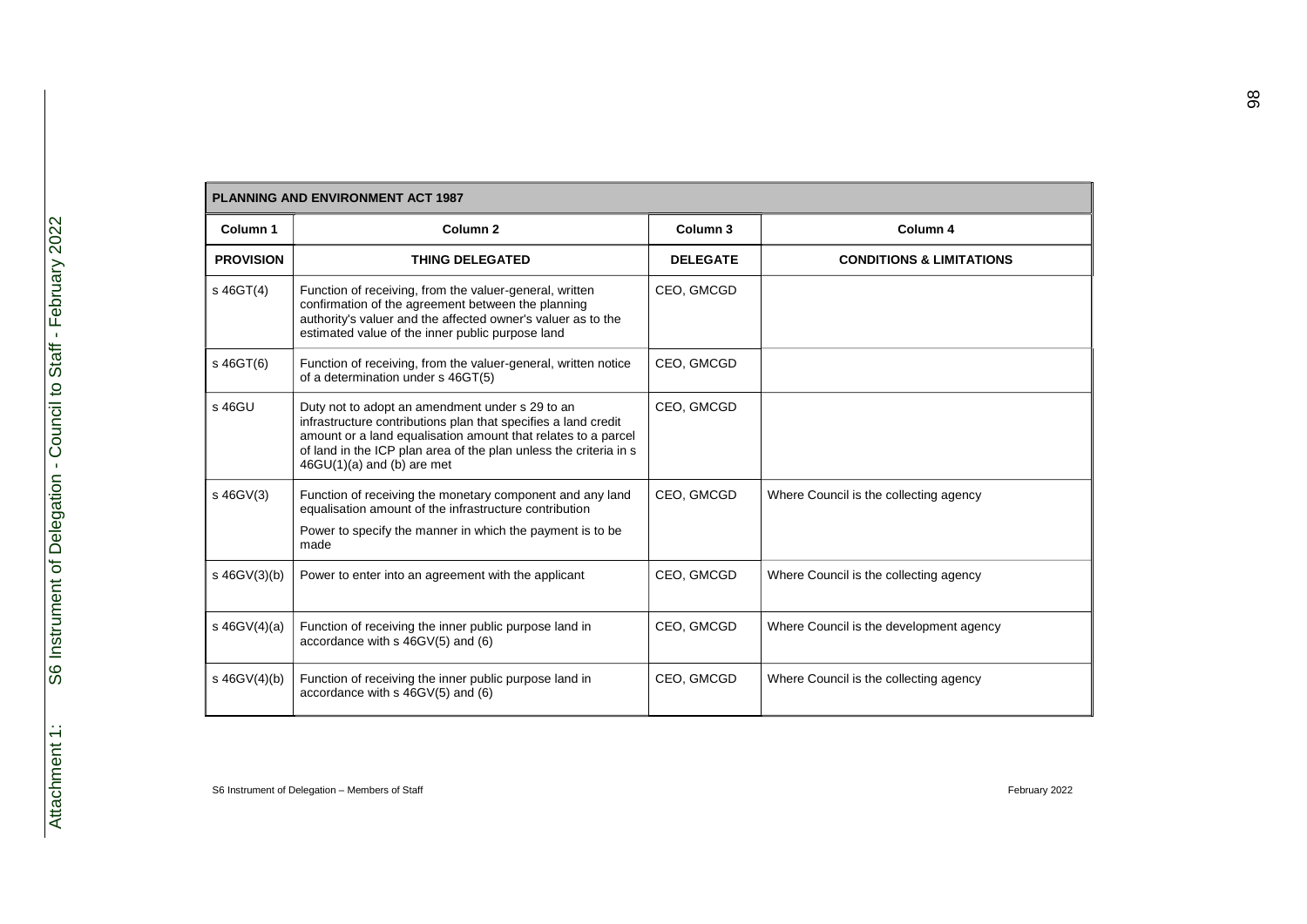| <b>PLANNING AND ENVIRONMENT ACT 1987</b> |                                                                                                                                                                                                                                           |                           |                                                                                                                                                                       |
|------------------------------------------|-------------------------------------------------------------------------------------------------------------------------------------------------------------------------------------------------------------------------------------------|---------------------------|-----------------------------------------------------------------------------------------------------------------------------------------------------------------------|
| Column 1                                 | Column <sub>2</sub>                                                                                                                                                                                                                       | Column <sub>3</sub>       | Column 4                                                                                                                                                              |
| <b>PROVISION</b>                         | <b>THING DELEGATED</b>                                                                                                                                                                                                                    | <b>DELEGATE</b>           | <b>CONDITIONS &amp; LIMITATIONS</b>                                                                                                                                   |
| s 46GV(7)                                | Duty to impose the requirements set out in s 46GV(3) and (4)<br>as conditions on the permit applied for by the applicant to<br>develop the land in the ICP plan area                                                                      | CEO, EMCPS,<br><b>MCD</b> | Where Council is the development agency                                                                                                                               |
| s 46GV(9)                                | Power to require the payment of a monetary component or<br>the provision of the land component of an infrastructure<br>contribution to be secured to Council's satisfaction                                                               | CEO, GMCGD                | Where Council is the collecting agency                                                                                                                                |
| s 46GX(1)                                | Power to accept works, services or facilities in part or full<br>satisfaction of the monetary component of an infrastructure<br>contribution payable                                                                                      | CEO, GMCGD                | Where Council is the collecting agency                                                                                                                                |
| s 46GX(2)                                | Duty, before accepting the provision of works, services or<br>facilities by an applicant under s 46GX(1), to obtain the<br>agreement of the development agency or agencies specified<br>in the approved infrastructure contributions plan | CEO, GMCGD                | Where Council is the collecting agency                                                                                                                                |
| s 46GY(1)                                | Duty to keep proper and separate accounts and records                                                                                                                                                                                     | CEO, GMCGD,<br><b>CFO</b> | Where Council is the collecting agency                                                                                                                                |
| s 46GY(2)                                | Duty to keep the accounts and records in accordance with the<br>Local Government Act 2020                                                                                                                                                 | CEO, GMCGD,<br><b>CFO</b> | Where Council is the collecting agency                                                                                                                                |
| s $46GZ(2)(a)$                           | Duty to forward any part of the monetary component that is<br>imposed for plan preparation costs to the planning authority<br>that incurred those costs                                                                                   | CEO, GMCGD,<br>CFO        | Where Council is the collecting agency under an<br>approved infrastructure contributions plan<br>This duty does not apply where Council is that planning<br>authority |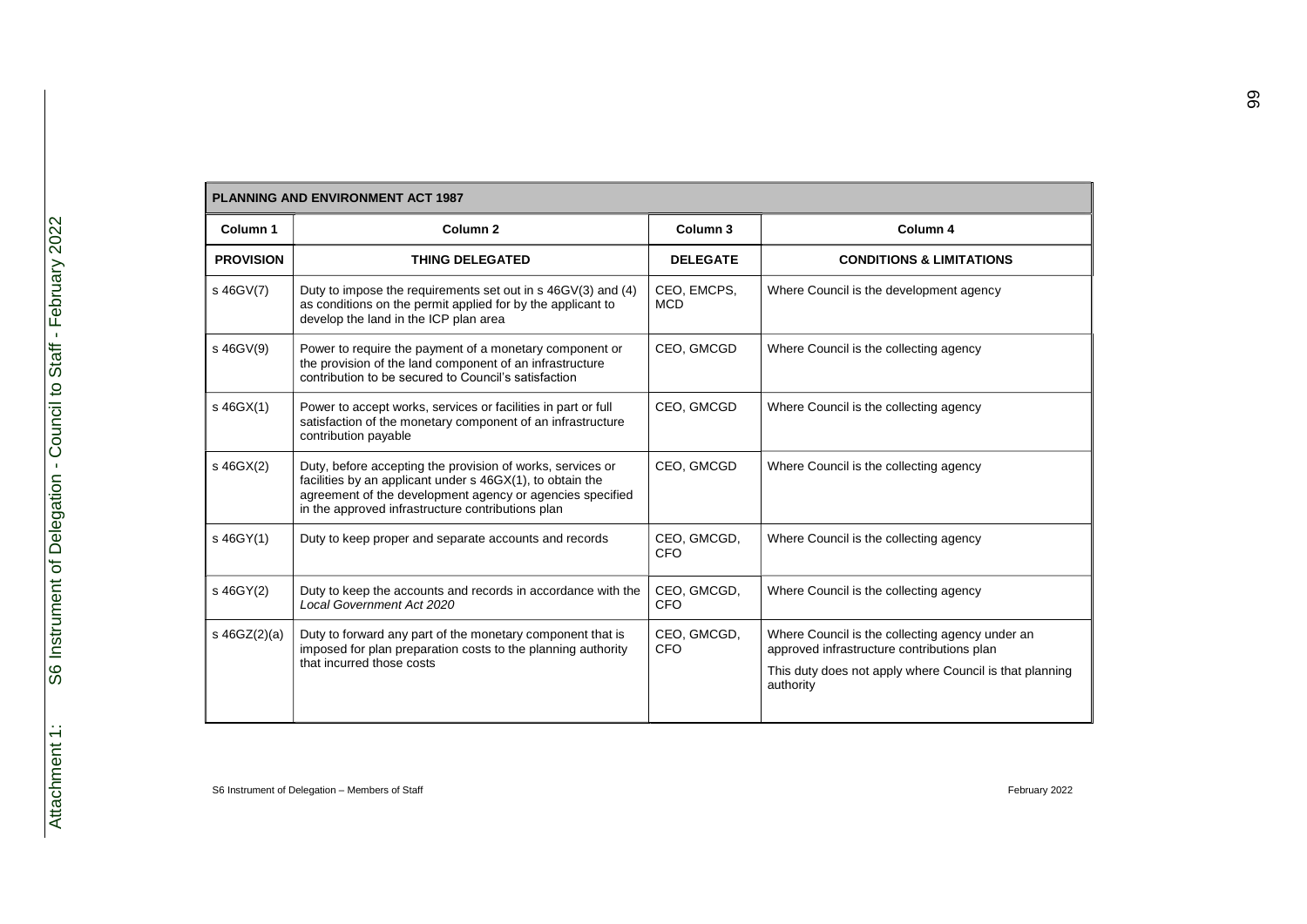| <b>PLANNING AND ENVIRONMENT ACT 1987</b> |                                                                                                                                                                                                                                               |                           |                                                                                                                                                                                         |
|------------------------------------------|-----------------------------------------------------------------------------------------------------------------------------------------------------------------------------------------------------------------------------------------------|---------------------------|-----------------------------------------------------------------------------------------------------------------------------------------------------------------------------------------|
| Column 1                                 | Column <sub>2</sub>                                                                                                                                                                                                                           | Column <sub>3</sub>       | Column 4                                                                                                                                                                                |
| <b>PROVISION</b>                         | <b>THING DELEGATED</b>                                                                                                                                                                                                                        | <b>DELEGATE</b>           | <b>CONDITIONS &amp; LIMITATIONS</b>                                                                                                                                                     |
| s 46GZ(2)(a)                             | Function of receiving the monetary component                                                                                                                                                                                                  | CEO, GMCGD,<br><b>CFO</b> | Where the Council is the planning authority<br>This duty does not apply where Council is also the<br>collecting agency                                                                  |
| s 46GZ(2)(b)                             | Duty to forward any part of the monetary component that is<br>imposed for the provision of works, services or facilities to the<br>development agency that is specified in the plan as<br>responsible for those works, services or facilities | CEO, GMCGD,<br>CFO        | Where Council is the collecting agency under an<br>approved infrastructure contributions plan<br>This provision does not apply where Council is also the<br>relevant development agency |
| s 46GZ(2)(b)                             | Function of receiving the monetary component                                                                                                                                                                                                  | CEO, GMCGD,<br><b>CFO</b> | Where Council is the development agency under an<br>approved infrastructure contributions plan<br>This provision does not apply where Council is also the<br>collecting agency          |
| s 46GZ(4)                                | Duty to use any land equalisation amounts to pay land credit<br>amounts under s 46GZ(7), except any part of those amounts<br>that are to be forwarded to a development agency under s<br>46GZ(5)                                              | CEO, GMCGD                | Where Council is the collecting agency under an<br>approved infrastructure contributions plan                                                                                           |
| s 46GZ(5)                                | Duty to forward any part of a land equalisation amount<br>required for the acquisition of outer public purpose land by a<br>development agency specified in the approved infrastructure<br>contributions plan to that development agency      | CEO, GMCGD                | Where Council is the collecting agency under an<br>approved infrastructure contributions plan<br>This provision does not apply where Council is also the<br>relevant development agency |

Г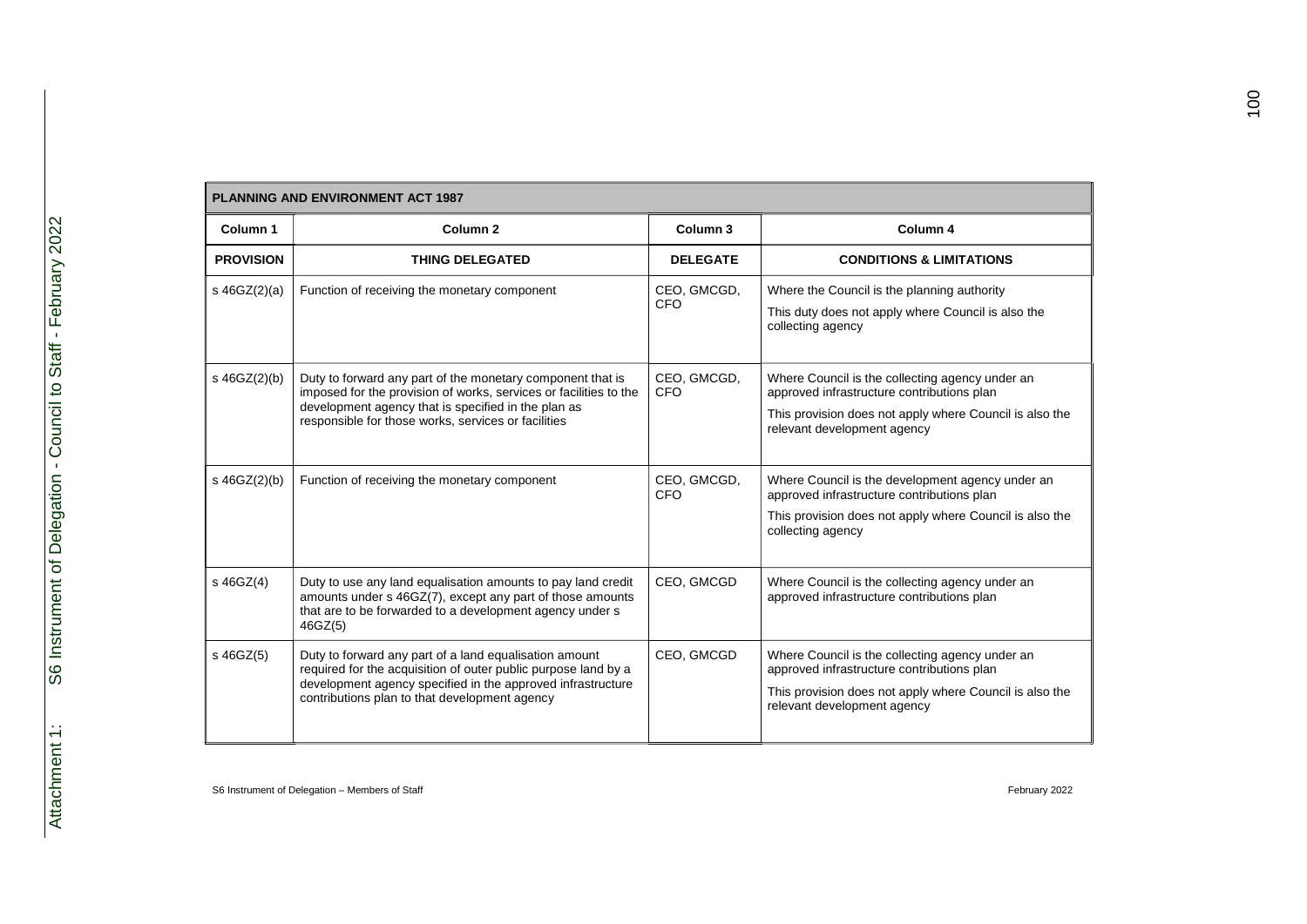| <b>PLANNING AND ENVIRONMENT ACT 1987</b> |                                                                                                                                                                                                              |                           |                                                                                                                                                                                                     |
|------------------------------------------|--------------------------------------------------------------------------------------------------------------------------------------------------------------------------------------------------------------|---------------------------|-----------------------------------------------------------------------------------------------------------------------------------------------------------------------------------------------------|
| Column 1                                 | Column <sub>2</sub>                                                                                                                                                                                          | Column <sub>3</sub>       | Column 4                                                                                                                                                                                            |
| <b>PROVISION</b>                         | <b>THING DELEGATED</b>                                                                                                                                                                                       | <b>DELEGATE</b>           | <b>CONDITIONS &amp; LIMITATIONS</b>                                                                                                                                                                 |
| s 46GZ(5)                                | Function of receiving any part of a land equalisation amount<br>required for the acquisition of outer public purpose land                                                                                    | CEO, GMCGD                | Where Council is the development agency specified in<br>the approved infrastructure contributions plan                                                                                              |
|                                          |                                                                                                                                                                                                              |                           | This provision does not apply where Council is also the<br>collecting agency                                                                                                                        |
| s 46GZ(7)                                | Duty to pay to each person who must provide an<br>infrastructure contribution under the approved infrastructure<br>contributions plan any land credit amount to which the person<br>is entitled under s 46GW | CEO, GMCGD                | Where Council is the collecting agency under an<br>approved infrastructure contributions plan                                                                                                       |
| s 46GZ(9)                                | Duty to transfer the estate in fee simple in the land to the<br>development agency specified in the approved infrastructure<br>contributions plan as responsible for the use and<br>development of that land | CEO. GMCGD                | If any inner public purpose land is vested in Council<br>under the Subdivision Act 1988 or acquired by Council<br>before the time it is required to be provided to Council<br>under section 46GV(4) |
|                                          |                                                                                                                                                                                                              |                           | Where Council is the collecting agency under an<br>approved infrastructure contributions plan                                                                                                       |
|                                          |                                                                                                                                                                                                              |                           | This duty does not apply where Council is also the<br>development agency                                                                                                                            |
| s 46GZ(9)                                | Function of receiving the fee simple in the land                                                                                                                                                             | CEO, GMCGD                | Where Council is the development agency under an<br>approved infrastructure contributions plan                                                                                                      |
|                                          |                                                                                                                                                                                                              |                           | This duty does not apply where Council is also the<br>collecting agency                                                                                                                             |
| s 46GZA(1)                               | Duty to keep proper and separate accounts and records                                                                                                                                                        | CEO, GMCGD,<br><b>CFO</b> | Where Council is a development agency under an<br>approved infrastructure contributions plan                                                                                                        |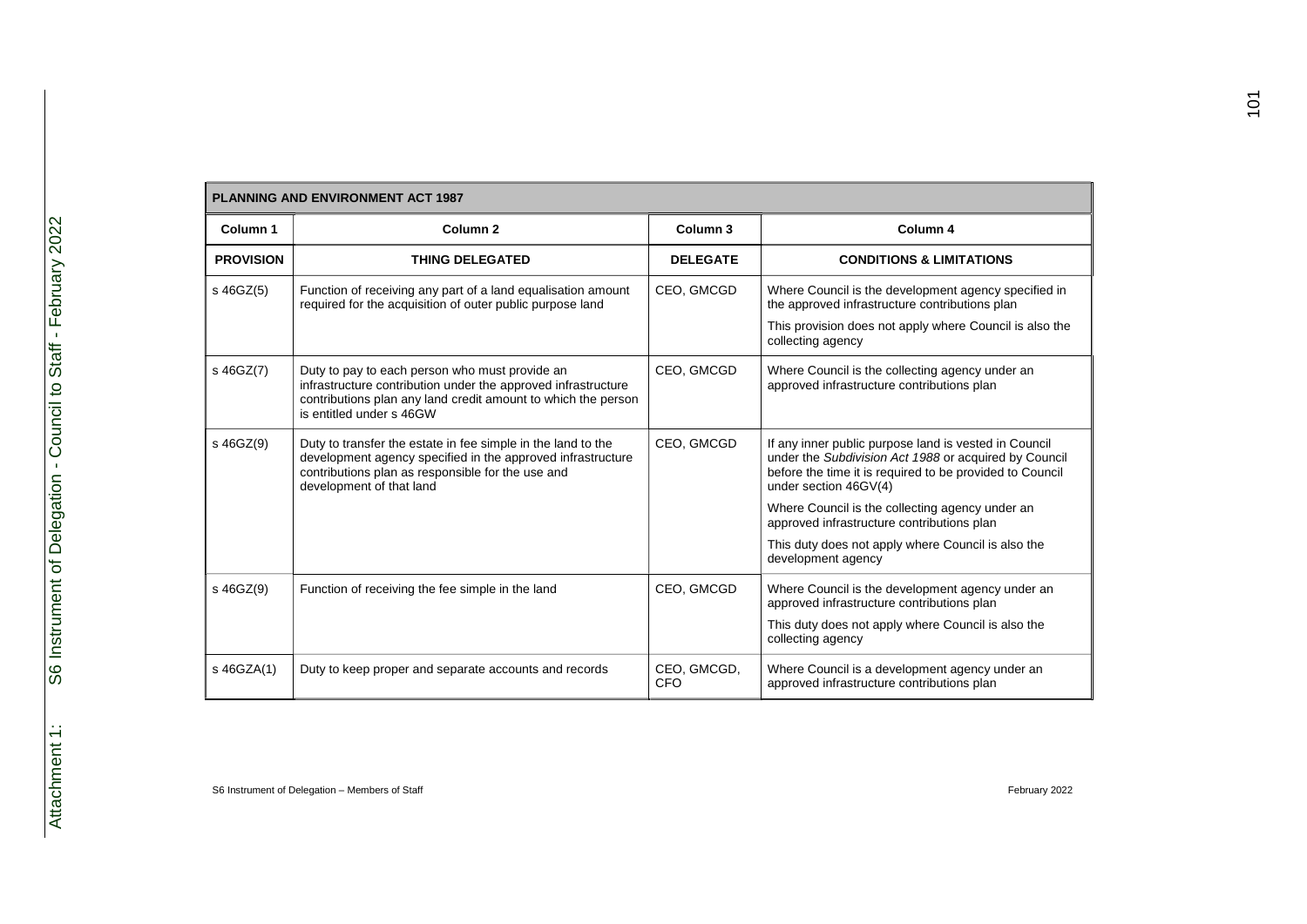| <b>PLANNING AND ENVIRONMENT ACT 1987</b> |                                                                                                                                                                                                                                           |                           |                                                                                                                                                                                            |
|------------------------------------------|-------------------------------------------------------------------------------------------------------------------------------------------------------------------------------------------------------------------------------------------|---------------------------|--------------------------------------------------------------------------------------------------------------------------------------------------------------------------------------------|
| Column 1                                 | Column <sub>2</sub>                                                                                                                                                                                                                       | Column <sub>3</sub>       | Column 4                                                                                                                                                                                   |
| <b>PROVISION</b>                         | <b>THING DELEGATED</b>                                                                                                                                                                                                                    | <b>DELEGATE</b>           | <b>CONDITIONS &amp; LIMITATIONS</b>                                                                                                                                                        |
| s 46GZA(2)                               | Duty to keep the accounts and records in accordance with the<br>Local Government Act 2020                                                                                                                                                 | CEO, GMCGD,<br>CFO        | Where Council is a development agency under an<br>approved infrastructure contributions plan                                                                                               |
| s 46GZB(3)                               | Duty to follow the steps set out in s $46GZB(3)(a) - (c)$                                                                                                                                                                                 | CEO, GMCGD                | Where Council is a development agency under an<br>approved infrastructure contributions plan                                                                                               |
| s 46GZB(4)                               | Duty, in accordance with requirements of the VPA, to report<br>on the use of the infrastructure contribution in the<br>development agency's annual report and provide reports on<br>the use of the infrastructure contribution to the VPA | CEO, GMCGD,<br>CFO        | If the VPA is the collecting agency under an approved<br>infrastructure contributions plan<br>Where Council is a development agency under an<br>approved infrastructure contributions plan |
| s 46GZD(2)                               | Duty, within 6 months after the date on which the approved<br>infrastructure contributions plan expires, to follow the steps<br>set out in s 46GZD(2)(a) and (b)                                                                          | CEO. GMCGD                | Where Council is the development agency under an<br>approved infrastructure contributions plan                                                                                             |
| s 46GZD(3)                               | Duty to follow the steps set out in $s$ 46GZD(3)(a) and (b)                                                                                                                                                                               | CEO, GMCGD                | Where Council is the collecting agency under an<br>approved infrastructure contributions plan                                                                                              |
| s 46GZD(5)                               | Duty to make payments under s 46GZD(3) in accordance with<br>ss $46GZD(5)(a)$ and $46GZD(5)(b)$                                                                                                                                           | CEO, GMCGD,<br><b>CFO</b> | Where Council is the collecting agency under an<br>approved infrastructure contributions plan                                                                                              |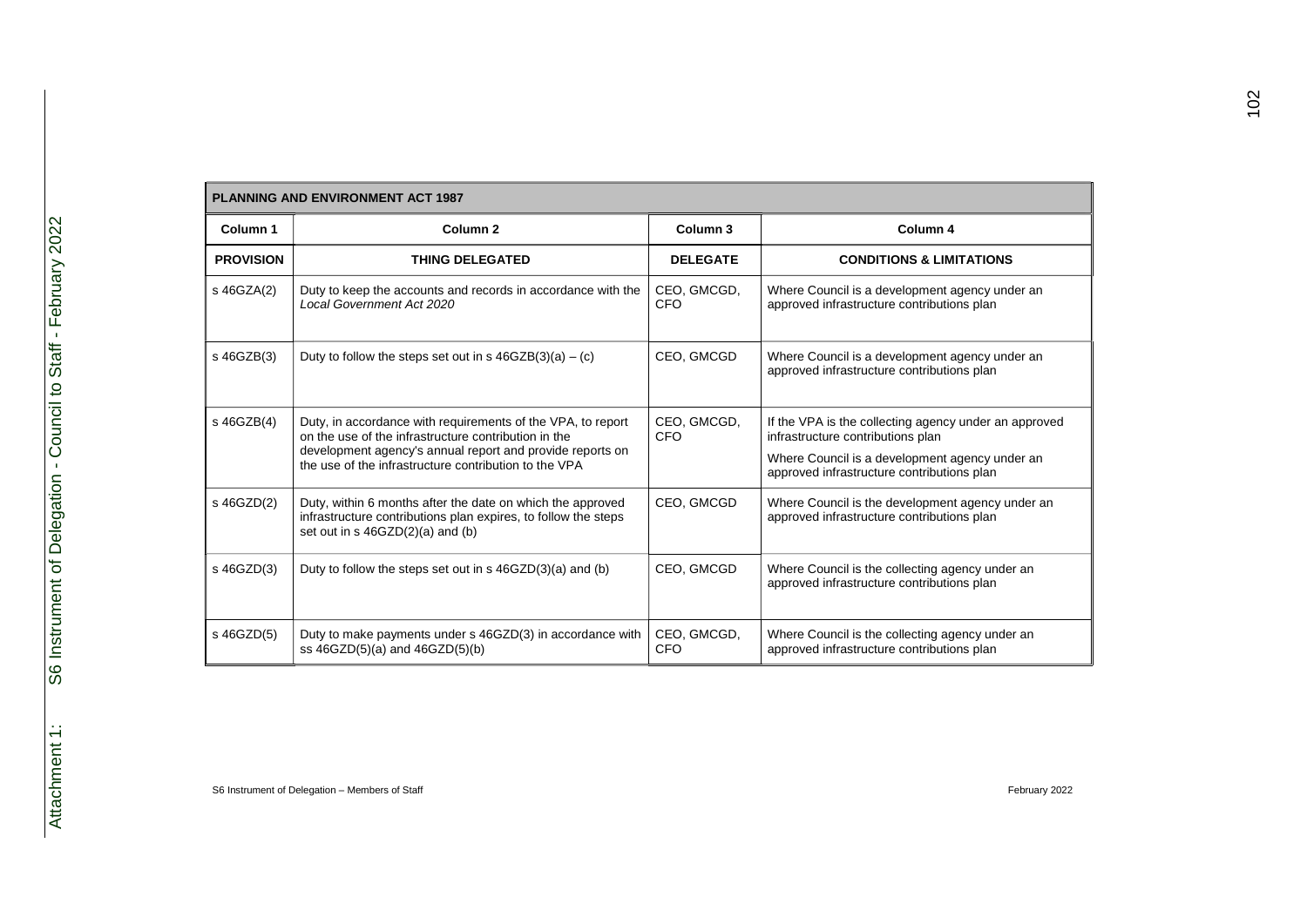| <b>PLANNING AND ENVIRONMENT ACT 1987</b> |                                                                                                                                                                                                                                                                                                                                                                                                                 |                             |                                                                                                                                                                           |
|------------------------------------------|-----------------------------------------------------------------------------------------------------------------------------------------------------------------------------------------------------------------------------------------------------------------------------------------------------------------------------------------------------------------------------------------------------------------|-----------------------------|---------------------------------------------------------------------------------------------------------------------------------------------------------------------------|
| Column 1                                 | Column <sub>2</sub>                                                                                                                                                                                                                                                                                                                                                                                             | Column <sub>3</sub>         | Column 4                                                                                                                                                                  |
| <b>PROVISION</b>                         | <b>THING DELEGATED</b>                                                                                                                                                                                                                                                                                                                                                                                          | <b>DELEGATE</b>             | <b>CONDITIONS &amp; LIMITATIONS</b>                                                                                                                                       |
| s 46GZE(2)                               | Duty to forward the land equalisation amount back to the<br>collecting agency within 6 months after the expiry date if any<br>part of a land equalisation amount paid or forwarded to a<br>development agency for acquiring outer public purpose land<br>has not been expended by the development agency to<br>acquire that land at the date on which the approved<br>infrastructure contributions plan expires | CEO, GMCGD,<br>CFO          | Where Council is the development agency under an<br>approved infrastructure contributions plan<br>This duty does not apply where Council is also the<br>collecting agency |
| s 46GZE(2)                               | Function of receiving the unexpended land equalisation<br>amount                                                                                                                                                                                                                                                                                                                                                | CEO, GMCGD,<br>CFO          | Where Council is the collecting agency under an<br>approved infrastructure contributions plan<br>This duty does not apply where Council is also the<br>development agency |
| s 46GZE(3)                               | Duty, within 12 months after the date on which the approved<br>infrastructure contributions plan expires, to follow the steps<br>set out in s 46GZE(3)(a) and (b)                                                                                                                                                                                                                                               | CEO, GMCGD                  | Where Council is the collecting agency under an<br>approved infrastructure contributions plan                                                                             |
| s 46GZF(2)                               | Duty, within 12 months after the date on which the approved<br>infrastructure contributions plan expires, to use the public<br>purpose land for a public purpose approved by the Minister or<br>sell the public purpose land                                                                                                                                                                                    | CEO. GMCGD                  | Where Council is the development agency under an<br>approved infrastructure contributions plan                                                                            |
| s 46GZF(3)                               | Duty, if land is sold under s 46GZF(2)(b), to follow the steps<br>in $s$ 46GZF $(3)(a)$ and $(b)$                                                                                                                                                                                                                                                                                                               | CEO, GMCGD,<br>GMCOI, EMPA, | Where Council is the development agency under an<br>approved infrastructure contributions plan                                                                            |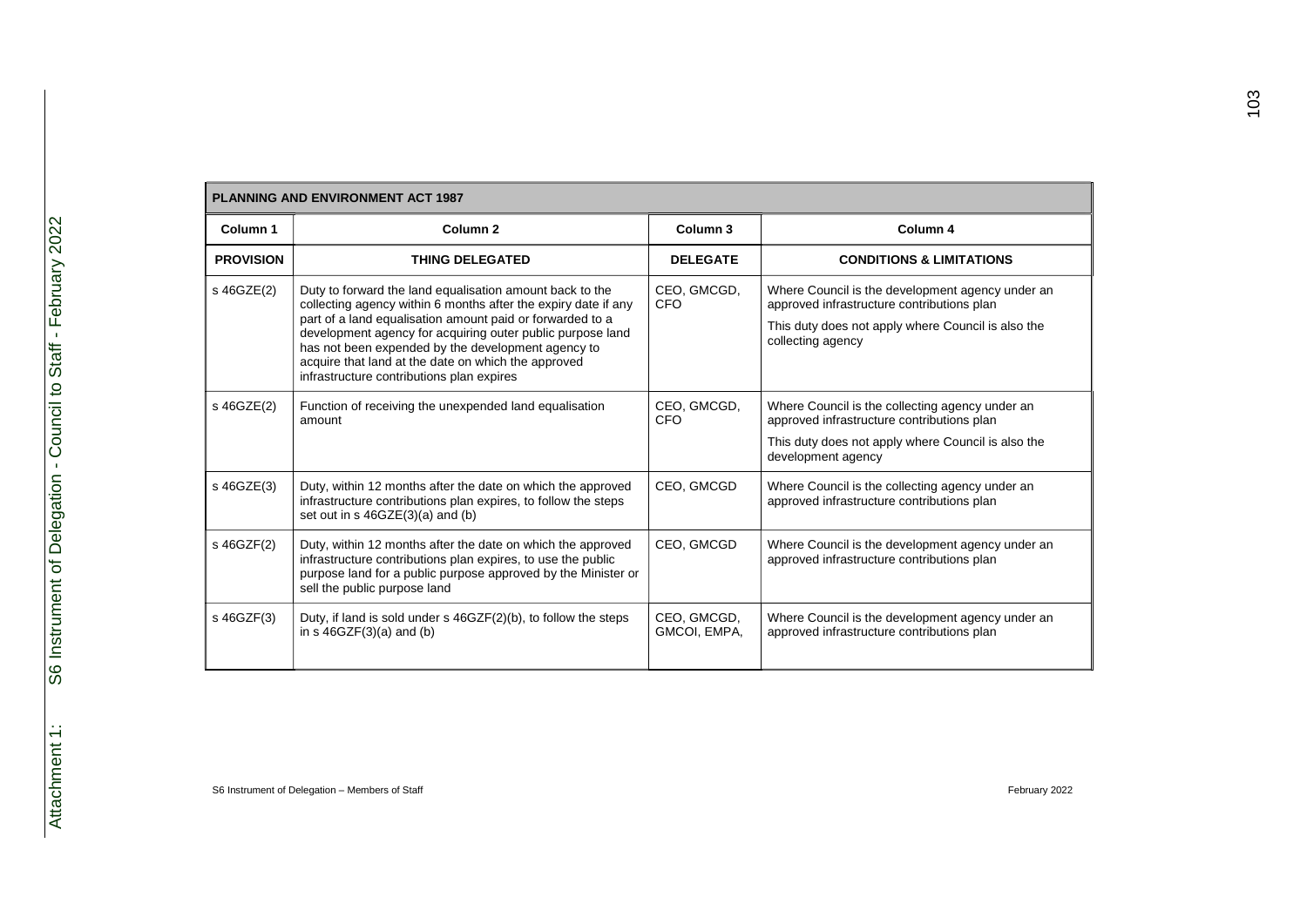| <b>PLANNING AND ENVIRONMENT ACT 1987</b> |                                                                                                                                                                                                                         |                           |                                                                                                                                                                                |  |
|------------------------------------------|-------------------------------------------------------------------------------------------------------------------------------------------------------------------------------------------------------------------------|---------------------------|--------------------------------------------------------------------------------------------------------------------------------------------------------------------------------|--|
| Column 1                                 | Column <sub>2</sub>                                                                                                                                                                                                     | Column <sub>3</sub>       | Column 4                                                                                                                                                                       |  |
| <b>PROVISION</b>                         | <b>THING DELEGATED</b>                                                                                                                                                                                                  | <b>DELEGATE</b>           | <b>CONDITIONS &amp; LIMITATIONS</b>                                                                                                                                            |  |
| s 46GZF(3)                               | s 46GZF(3)(a) function of receiving proceeds of sale                                                                                                                                                                    | CEO, GMCGD,<br>CFO        | Where Council is the collection agency under an<br>approved infrastructure contributions plan<br>This provision does not apply where Council is also the<br>development agency |  |
| s 46GZF(4)                               | Duty to divide the proceeds of the public purpose land among<br>the current owners of each parcel of land in the ICP plan area<br>and pay each current owner a portion of the proceeds in<br>accordance with s 46GZF(5) | CEO, GMCGD,<br>CFO        | Where Council is the collecting agency under an<br>approved infrastructure contributions plan                                                                                  |  |
| s 46GZF(6)                               | Duty to make the payments under s 46GZF(4) in accordance<br>with $s$ 46GZF $(6)(a)$ and $(b)$                                                                                                                           | CEO, GMCGD,<br><b>CFO</b> | Where Council is the collecting agency under an<br>approved infrastructure contributions plan                                                                                  |  |
| s 46GZH                                  | Power to recover the monetary component, or any land<br>equalisation amount of the land component, payable under<br>Part 3AB as a debt in any court of competent jurisdiction                                           | CEO, GMCGD,<br>GMCOI, CFO | Where Council is the collecting agency under an<br>approved infrastructure contributions plan                                                                                  |  |
| s 46GZI                                  | Duty to prepare and give a report to the Minister at the times<br>required by the Minister                                                                                                                              | CEO, GMCGD                | Where Council is a collecting agency or development<br>agency                                                                                                                  |  |
| s 46GZK                                  | Power to deal with public purpose land which has vested in,<br>been acquired by, or transferred to, Council                                                                                                             | CEO, GMCGD                | Where Council is a collecting agency or development<br>agency                                                                                                                  |  |
| s 46LB(3)                                | Duty to publish, on Council's Internet site, the payable<br>dwelling amount for a financial year on or before 1 July of<br>each financial year for which the amount is adjusted under s<br>46LB (2)                     | CEO, GMCGD,<br><b>CFO</b> |                                                                                                                                                                                |  |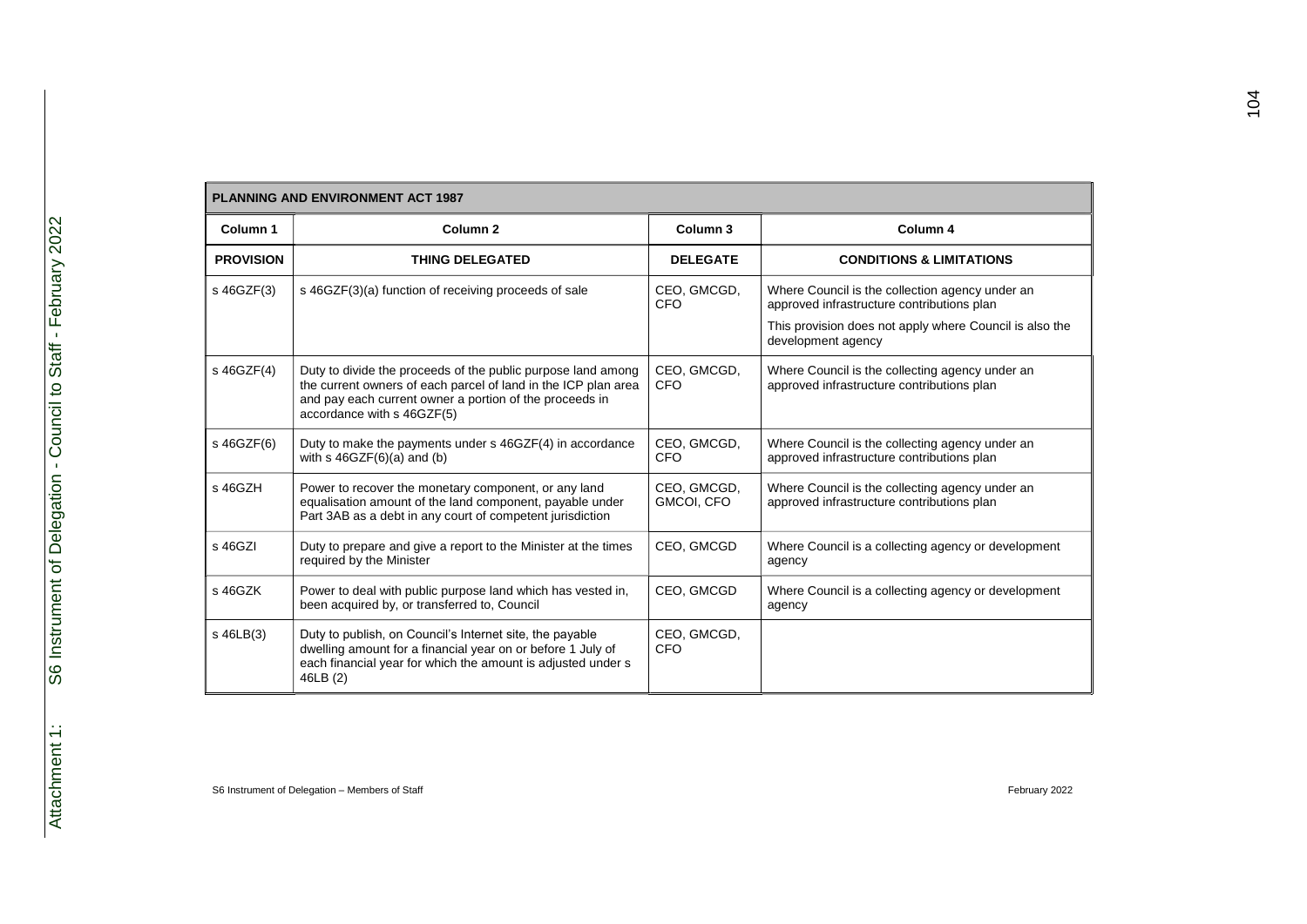|                          | <b>PLANNING AND ENVIRONMENT ACT 1987</b>                                                                                  |                                                            |                                     |  |
|--------------------------|---------------------------------------------------------------------------------------------------------------------------|------------------------------------------------------------|-------------------------------------|--|
| Column 1                 | Column <sub>2</sub>                                                                                                       | Column <sub>3</sub>                                        | Column 4                            |  |
| <b>PROVISION</b>         | <b>THING DELEGATED</b>                                                                                                    | <b>DELEGATE</b>                                            | <b>CONDITIONS &amp; LIMITATIONS</b> |  |
| $s$ 46N(1)               | Duty to include condition in permit regarding payment of<br>development infrastructure levy                               | CEO, GMCGD,<br>EMCPS, MCD,<br>P/Coords, TLFB,<br>SO, StatP |                                     |  |
| $s$ 46N(2)(c)            | Function of determining time and manner for receipt of<br>development contributions levy                                  | CEO, GMCGD,<br>EMCPS, MCD,<br>MSA, HoCs,<br>P/Coords, TLFB |                                     |  |
| $s$ 46N(2)(d)            | Power to enter into an agreement with the applicant regarding<br>payment of development infrastructure levy               | CEO, GMCGD                                                 |                                     |  |
| s $46O(1)(a)$<br>(2)(a)  | Power to ensure that community infrastructure levy is paid, or<br>agreement is in place, prior to issuing building permit | CEO, GMCGD,<br>EMCPS, MCD,<br>P/Coords, TLFB,<br>SO, StatP |                                     |  |
| $s\ 46O(1)(d)$<br>(2)(d) | Power to enter into agreement with the applicant regarding<br>payment of community infrastructure levy                    | CEO, GMCGD                                                 |                                     |  |
| $s$ 46P(1)               | Power to require payment of amount of levy under s 46N or s<br>46O to be satisfactorily secured                           | CEO, GMCGD,<br>EMCPS, MCD,<br>MSA, HoCs,<br>P/Coords, TLFB |                                     |  |
| $s$ 46P(2)               | Power to accept provision of land, works, services or facilities<br>in part or full payment of levy payable               | CEO, GMCGD                                                 |                                     |  |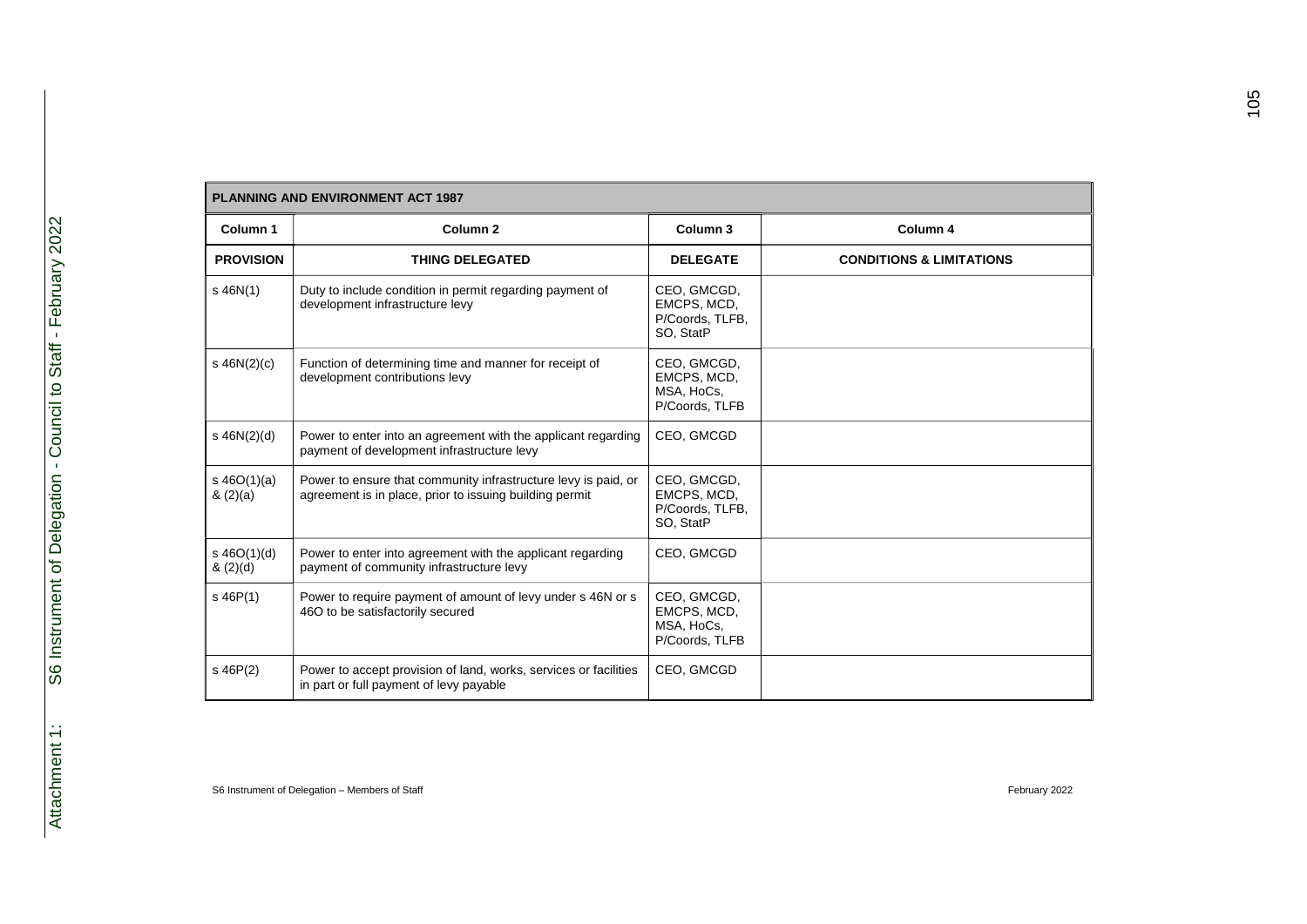|                  | PLANNING AND ENVIRONMENT ACT 1987                                                                                                                                                                                                                                                                           |                                                                           |                                                                                                                                                                                      |  |
|------------------|-------------------------------------------------------------------------------------------------------------------------------------------------------------------------------------------------------------------------------------------------------------------------------------------------------------|---------------------------------------------------------------------------|--------------------------------------------------------------------------------------------------------------------------------------------------------------------------------------|--|
| Column 1         | Column <sub>2</sub>                                                                                                                                                                                                                                                                                         | Column 3                                                                  | Column 4                                                                                                                                                                             |  |
| <b>PROVISION</b> | <b>THING DELEGATED</b>                                                                                                                                                                                                                                                                                      | <b>DELEGATE</b>                                                           | <b>CONDITIONS &amp; LIMITATIONS</b>                                                                                                                                                  |  |
| $s\,46Q(1)$      | Duty to keep proper accounts of levies paid                                                                                                                                                                                                                                                                 | CEO, GMCGD,<br>CFO, EMCPS,<br>MCD, MSA,<br>HoCs, P/Coords,<br><b>TLFB</b> |                                                                                                                                                                                      |  |
| $s$ 46Q(1A)      | Duty to forward to development agency part of levy imposed<br>for carrying out works, services, or facilities on behalf of<br>development agency or plan preparation costs incurred by a<br>development agency                                                                                              | CEO, GMCGD,<br>CFO, EMCPS,<br>MCD, MSA,<br>HoCs, P/Coords,<br><b>TLFB</b> |                                                                                                                                                                                      |  |
| $s\ 46Q(2)$      | Duty to apply levy only for a purpose relating to the provision<br>of plan preparation costs or the works, services and facilities<br>in respect of which the levy was paid etc                                                                                                                             | CEO, GMCGD,<br>EMCPS, MCD,<br>MSA, HoCs,<br>P/Coords, TLFB                |                                                                                                                                                                                      |  |
| $s\ 46Q(3)$      | Power to refund any amount of levy paid if it is satisfied the<br>development is not to proceed                                                                                                                                                                                                             | CEO, GMCGD,<br>EMCPS, MCD,<br>MSA, HoCs,<br>P/Coords, TLFB                | Only applies when levy is paid to Council as a<br>'development agency'                                                                                                               |  |
| s $46Q(4)(c)$    | Duty to pay amount to current owners of land in the area if an<br>amount of levy has been paid to a municipal council as a<br>development agency for plan preparation costs incurred by<br>the Council or for the provision by the Council of works,<br>services or facilities in an area under s 46Q(4)(a) | CEO, GMCGD,<br>EMCPS, MCD,<br>MSA, HoCs,<br>P/Coords, TLFB                | Must be done within six months of the end of the period<br>required by the development contributions plan and with<br>the consent of, and in the manner approved by, the<br>Minister |  |

#### **PLANNING AND ENVIRONMENT ACT 1987**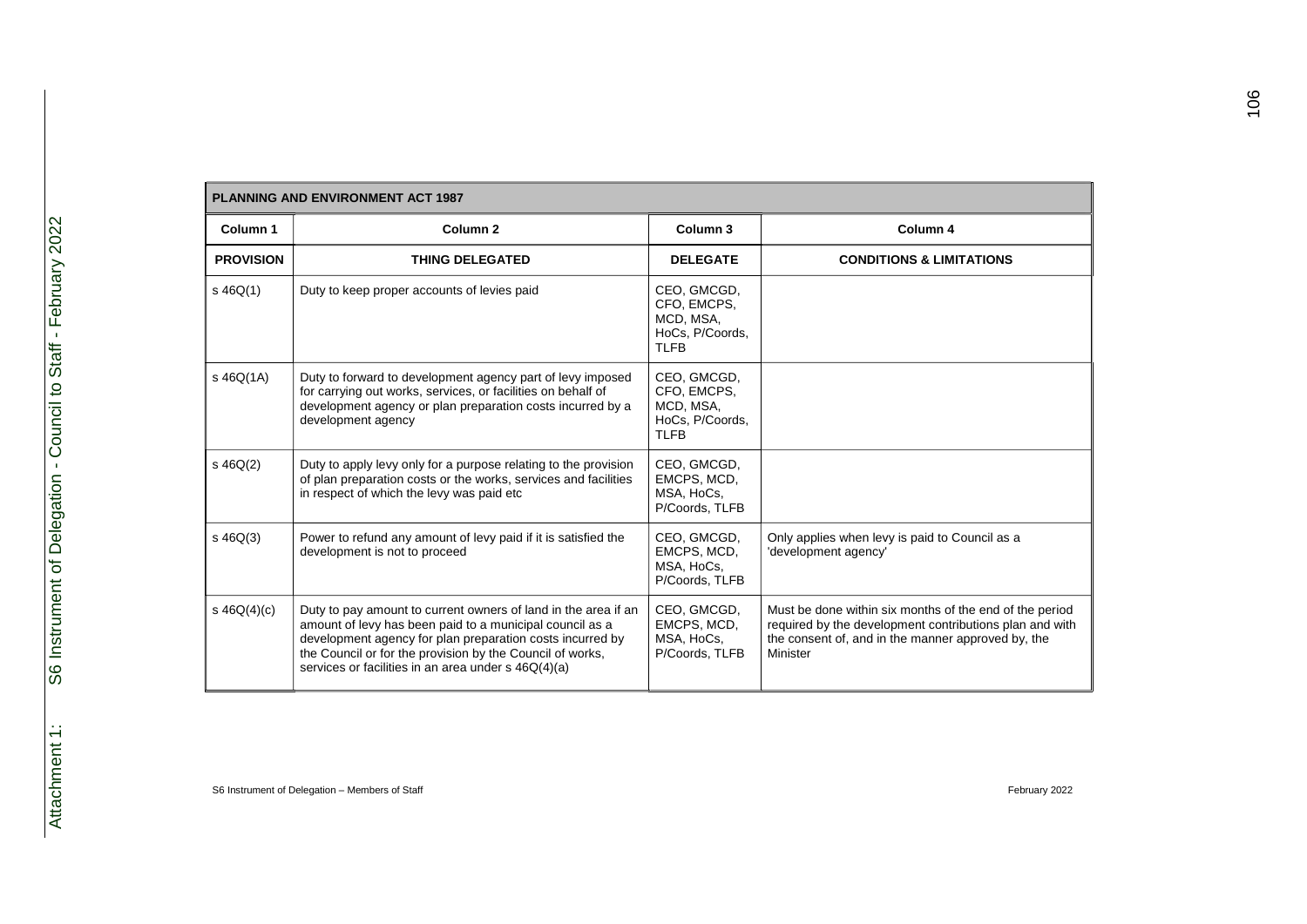| Column 1         | Column <sub>2</sub>                                                                                                                                     | Column <sub>3</sub>                                        | Column 4                                                            |
|------------------|---------------------------------------------------------------------------------------------------------------------------------------------------------|------------------------------------------------------------|---------------------------------------------------------------------|
| <b>PROVISION</b> | <b>THING DELEGATED</b>                                                                                                                                  | <b>DELEGATE</b>                                            | <b>CONDITIONS &amp; LIMITATIONS</b>                                 |
| s $46Q(4)(d)$    | Duty to submit to the Minister an amendment to the approved<br>development contributions plan                                                           | CEO, GMCGD,<br>EMCPS, MCD,<br>MSA, HoCs,<br><b>StratP</b>  | Must be done in accordance with Part 3                              |
| s $46Q(4)(e)$    | Duty to expend that amount on other works etc.                                                                                                          | CEO, GMCGD,<br>EMCPS, MCD,<br>MSA, HoCs,<br><b>StratP</b>  | With the consent of, and in the manner approved by, the<br>Minister |
| s 46QC           | Power to recover any amount of levy payable under Part 3B                                                                                               | CEO, GMCGD,<br>EMCPS, MCD,<br>MSA, HoCs,<br><b>StratP</b>  |                                                                     |
| s 46QD           | Duty to prepare report and give a report to the Minister                                                                                                | CEO, GMCGD,<br>EMCPS, MCD,<br>MSA, HoCs,<br><b>StratP</b>  | Where Council is a collecting agency or development<br>agency       |
| $s$ 46 $V(3)$    | Duty to make a copy of the approved strategy plan (being the<br>Melbourne Airport Environs Strategy Plan) and any<br>documents lodged with it available | N/A                                                        |                                                                     |
| s 46Y            | Duty to carry out works in conformity with the approved<br>strategy plan                                                                                | N/A                                                        |                                                                     |
| s 47             | Power to decide that an application for a planning permit does<br>not comply with that Act                                                              | CEO, GMCGD,<br>EMCPS, MCD,<br>P/Coords, TLFB,<br>SO, StatP |                                                                     |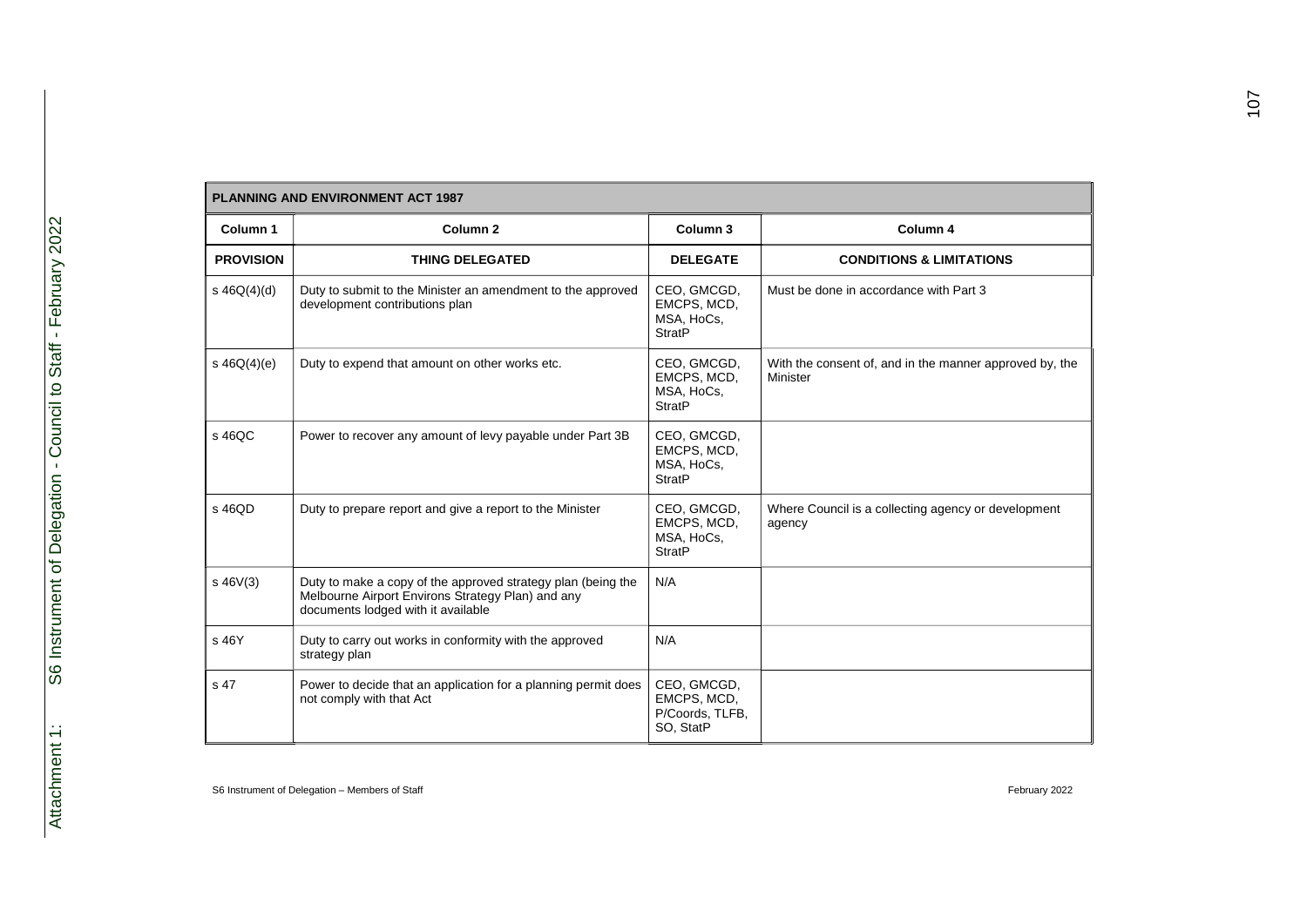| <b>PLANNING AND ENVIRONMENT ACT 1987</b> |                                                                                                           |                                                                  |                                     |
|------------------------------------------|-----------------------------------------------------------------------------------------------------------|------------------------------------------------------------------|-------------------------------------|
| Column 1                                 | Column <sub>2</sub>                                                                                       | Column 3                                                         | Column 4                            |
| <b>PROVISION</b>                         | <b>THING DELEGATED</b>                                                                                    | <b>DELEGATE</b>                                                  | <b>CONDITIONS &amp; LIMITATIONS</b> |
| $s\,49(1)$                               | Duty to keep a register of all applications for permits and<br>determinations relating to permits         | CEO, GMCGD,<br>EMCPS, MCD,<br>P/Coords, TLFB,<br>SO, StatP       |                                     |
| $s\,49(2)$                               | Duty to make register available for inspection in accordance<br>with the public availability requirements | CEO, GMCGD,<br>EMCPS, MCD,<br>P/Coords, TLFB,<br>SO, StatP, BSOP |                                     |
| 50(4)                                    | Duty to amend application                                                                                 | CEO, GMCGD,<br>EMCPS, MCD,<br>P/Coords, TLFB,<br>SO, StatP       |                                     |
| s 50(5)                                  | Power to refuse to amend application                                                                      | CEO, GMCGD,<br>EMCPS, MCD,<br>P/Coords, TLFB,<br>SO, StatP       |                                     |
| s 50(6)                                  | Duty to make note of amendment to application in register                                                 | CEO, GMCGD,<br>EMCPS, MCD,<br>P/Coords, TLFB,<br>SO, StatP, BSOP |                                     |
| $s$ 50A(1)                               | Power to make amendment to application                                                                    | CEO, GMCGD,<br>EMCPS, MCD,<br>P/Coords, TLFB,<br>SO, StatP       |                                     |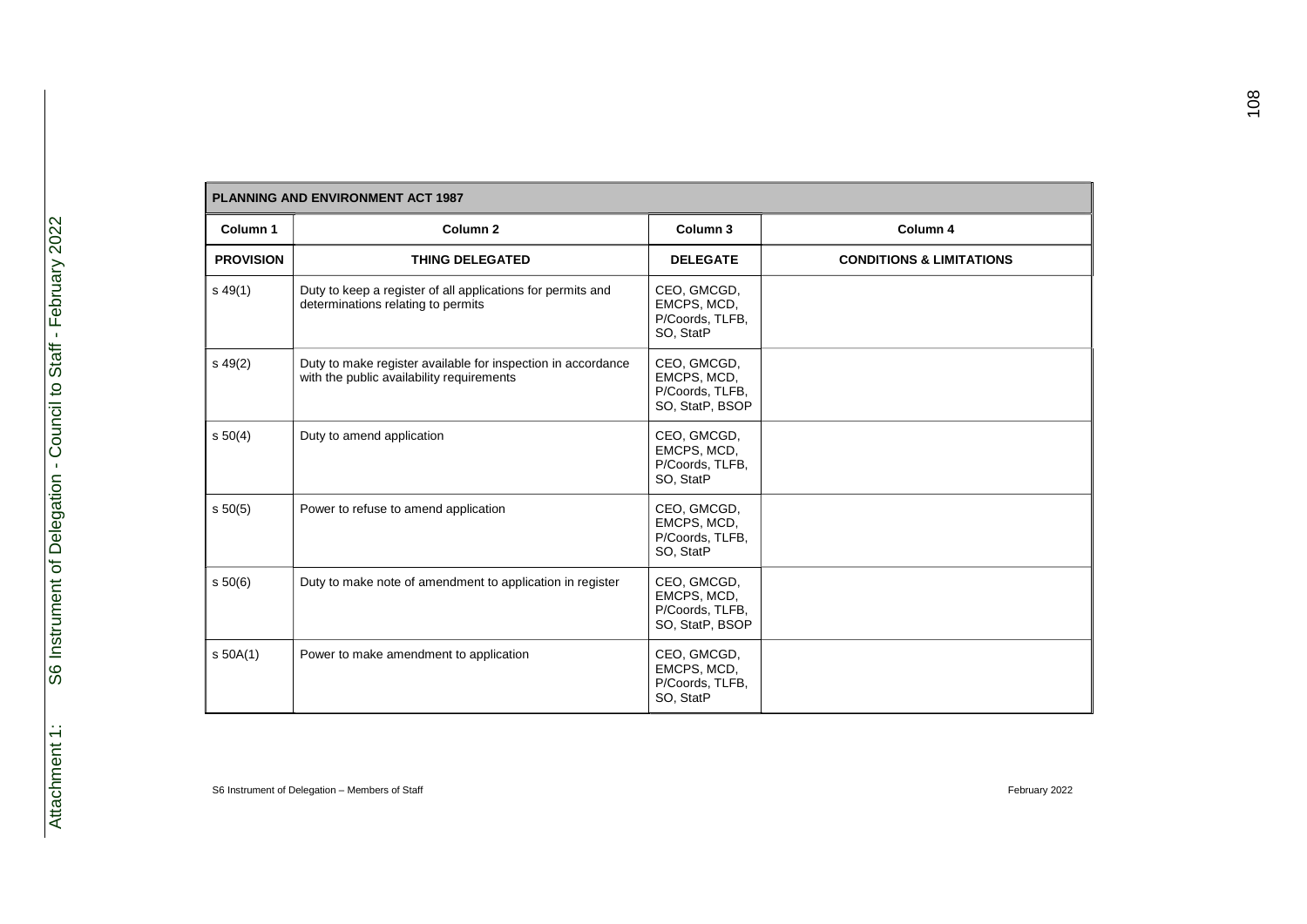|                  | <b>PLANNING AND ENVIRONMENT ACT 1987</b>                                                                                                                                            |                                                                                 |                                     |  |
|------------------|-------------------------------------------------------------------------------------------------------------------------------------------------------------------------------------|---------------------------------------------------------------------------------|-------------------------------------|--|
| Column 1         | Column <sub>2</sub>                                                                                                                                                                 | Column 3                                                                        | Column 4                            |  |
| <b>PROVISION</b> | <b>THING DELEGATED</b>                                                                                                                                                              | <b>DELEGATE</b>                                                                 | <b>CONDITIONS &amp; LIMITATIONS</b> |  |
| $s$ 50A(3)       | Power to require applicant to notify owner and make a<br>declaration that notice has been given                                                                                     | CEO, GMCGD,<br>EMCPS, MCD,<br>P/Coords, TLFB,<br>SO, StatP                      |                                     |  |
| $s$ 50A(4)       | Duty to note amendment to application in register                                                                                                                                   | CEO, GMCGD,<br>EMCPS, MCD,<br>P/Coords, TLFB,<br>SO, StatP, BSOP                |                                     |  |
| s 51             | Duty to make copy of application available for inspection in<br>accordance with the public availability requirements                                                                | CEO, GMCGD,<br>EMCPS, MCD,<br>MSA, P/Coords,<br>TLFB, SO, StatP,<br><b>BSOP</b> |                                     |  |
| s 52(1)(a)       | Duty to give notice of the application to owners/occupiers of<br>adjoining allotments unless satisfied that the grant of permit<br>would not cause material detriment to any person | CEO, GMCGD,<br>EMCPS, MCD,<br>MSA, P/Coords,<br>TLFB, SO, StatP                 |                                     |  |
| s 52(1)(b)       | Duty to give notice of the application to other municipal<br>council where appropriate                                                                                              | CEO, GMCGD,<br>EMCPS, MCD,<br>MSA, P/Coords,<br>TLFB, SO, StatP                 |                                     |  |
| s 52(1)(c)       | Duty to give notice of the application to all persons required<br>by the planning scheme                                                                                            | CEO, GMCGD,<br>EMCPS, MCD,<br>MSA, P/Coords,<br>TLFB, SO, StatP                 |                                     |  |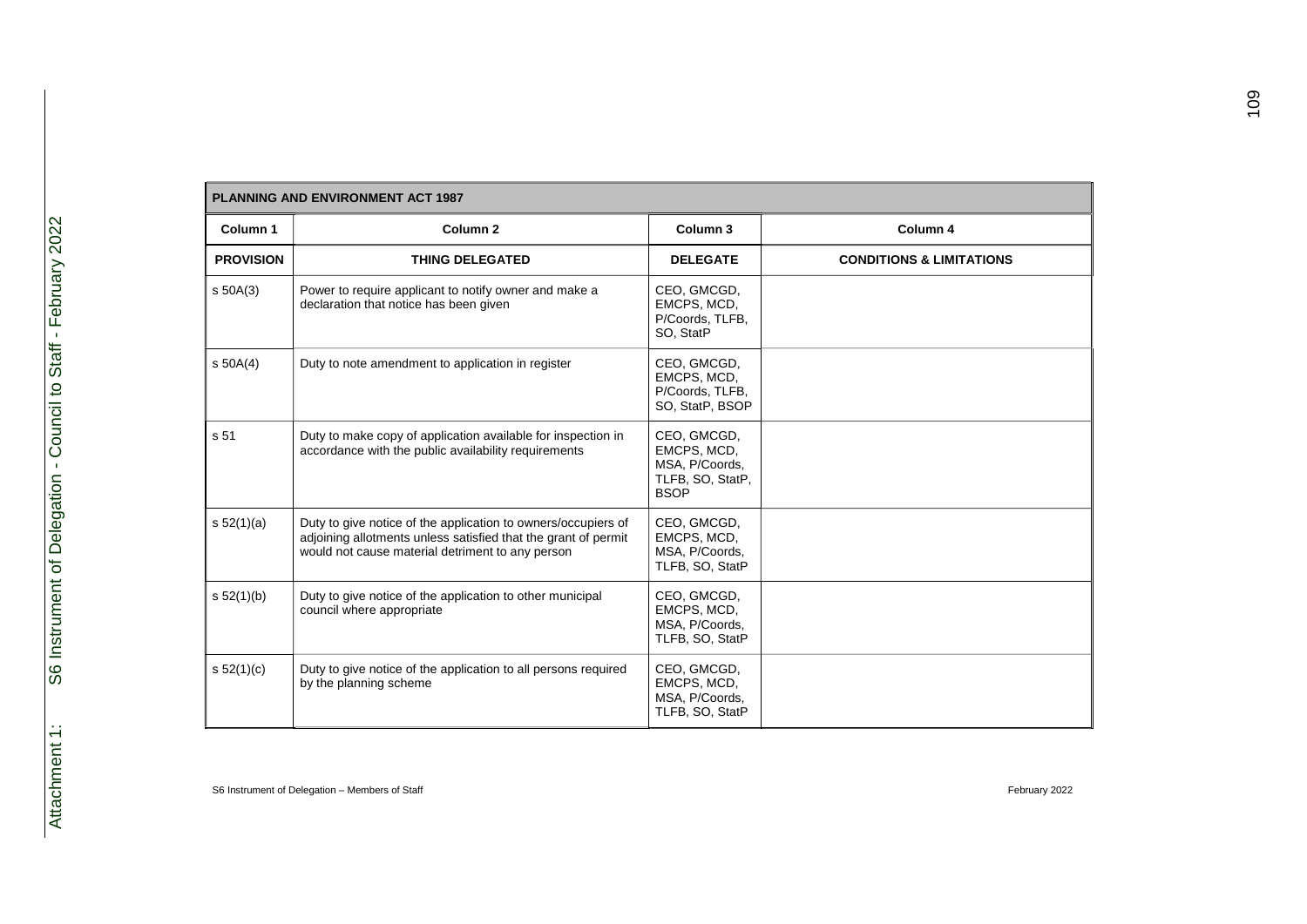| <b>PLANNING AND ENVIRONMENT ACT 1987</b> |                                                                                                                                                                              |                                                                 |                                     |
|------------------------------------------|------------------------------------------------------------------------------------------------------------------------------------------------------------------------------|-----------------------------------------------------------------|-------------------------------------|
| Column 1                                 | Column <sub>2</sub>                                                                                                                                                          | Column 3                                                        | Column 4                            |
| <b>PROVISION</b>                         | <b>THING DELEGATED</b>                                                                                                                                                       | <b>DELEGATE</b>                                                 | <b>CONDITIONS &amp; LIMITATIONS</b> |
| s 52(1)(ca)                              | Duty to give notice of the application to owners and occupiers<br>of land benefited by a registered restrictive covenant if may<br>result in breach of covenant              | CEO, GMCGD,<br>EMCPS, MCD,<br>MSA, P/Coords,<br>TLFB, SO, StatP |                                     |
| s 52(1)(cb)                              | Duty to give notice of the application to owners and occupiers<br>of land benefited by a registered restrictive covenant if<br>application is to remove or vary the covenant | CEO, GMCGD,<br>EMCPS, MCD,<br>MSA, P/Coords,<br>TLFB, SO, StatP |                                     |
| s 52(1)(d)                               | Duty to give notice of the application to other persons who<br>may be detrimentally effected                                                                                 | CEO, GMCGD,<br>EMCPS, MCD.<br>MSA, P/Coords,<br>TLFB, SO, StatP |                                     |
| s 52(1AA)                                | Duty to give notice of an application to remove or vary a<br>registered restrictive covenant                                                                                 | CEO, GMCGD,<br>EMCPS, MCD,<br>P/Coords, TLFB,<br>SO, StatP      |                                     |
| s 52(3)                                  | Power to give any further notice of an application where<br>appropriate                                                                                                      | CEO, GMCGD,<br>EMCPS, MCD,<br>MSA. P/Coords.<br>TLFB, SO, StatP |                                     |
| s 53(1)                                  | Power to require the applicant to give notice under s 52(1) to<br>persons specified by it                                                                                    | CEO, GMCGD,<br>EMCPS, MCD,<br>MSA, P/Coords,<br>TLFB, SO, StatP |                                     |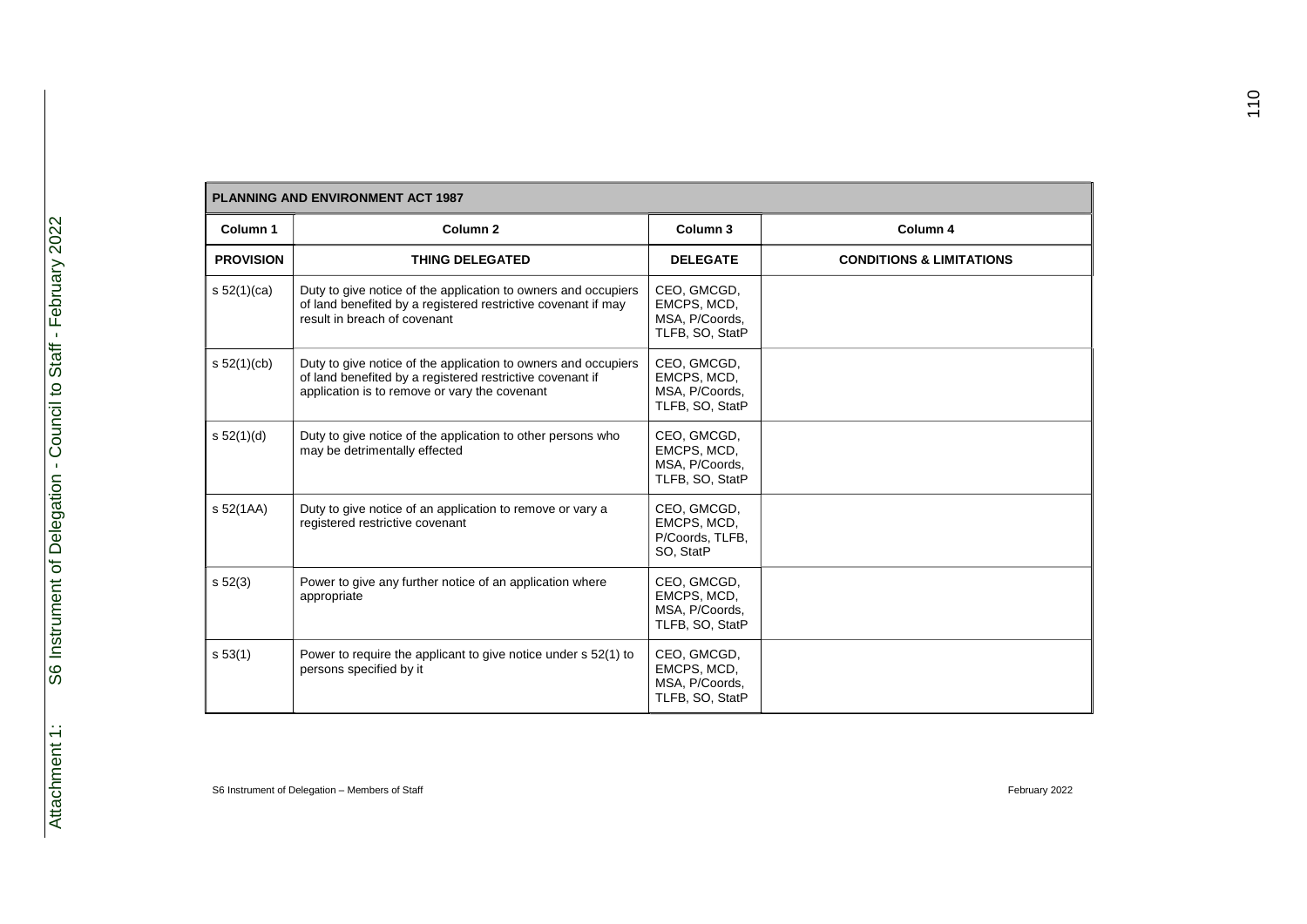| <b>PLANNING AND ENVIRONMENT ACT 1987</b> |                                                                                              |                                                                 |                                     |  |
|------------------------------------------|----------------------------------------------------------------------------------------------|-----------------------------------------------------------------|-------------------------------------|--|
| Column 1                                 | Column <sub>2</sub>                                                                          | Column 3                                                        | Column 4                            |  |
| <b>PROVISION</b>                         | <b>THING DELEGATED</b>                                                                       | <b>DELEGATE</b>                                                 | <b>CONDITIONS &amp; LIMITATIONS</b> |  |
| s 53(1A)                                 | Power to require the applicant to give the notice under s<br>52(1AA)                         | CEO, GMCGD,<br>EMCPS, MCD,<br>MSA, P/Coords,<br>TLFB, SO, StatP |                                     |  |
| s 54(1)                                  | Power to require the applicant to provide more information                                   | CEO, GMCGD,<br>EMCPS, MCD,<br>P/Coords, TLFB,<br>SO, StatP      |                                     |  |
| s 54(1A)                                 | Duty to give notice in writing of information required under s<br>54(1)                      | CEO, GMCGD,<br>EMCPS, MCD,<br>P/Coords, TLFB,<br>SO, StatP      |                                     |  |
| s 54(1B)                                 | Duty to specify the lapse date for an application                                            | CEO, GMCGD,<br>EMCPS, MCD,<br>P/Coords, TLFB,<br>SO, StatP      |                                     |  |
| $s$ 54A(3)                               | Power to decide to extend time or refuse to extend time to<br>give required information      | CEO, GMCGD,<br>EMCPS, MCD,<br>MSA, P/Coords,<br>TLFB, SO, StatP |                                     |  |
| s 54A(4)                                 | Duty to give written notice of decision to extend or refuse to<br>extend time under s 54A(3) | CEO, GMCGD,<br>EMCPS, MCD,<br>P/Coords, TLFB,<br>SO, StatP      |                                     |  |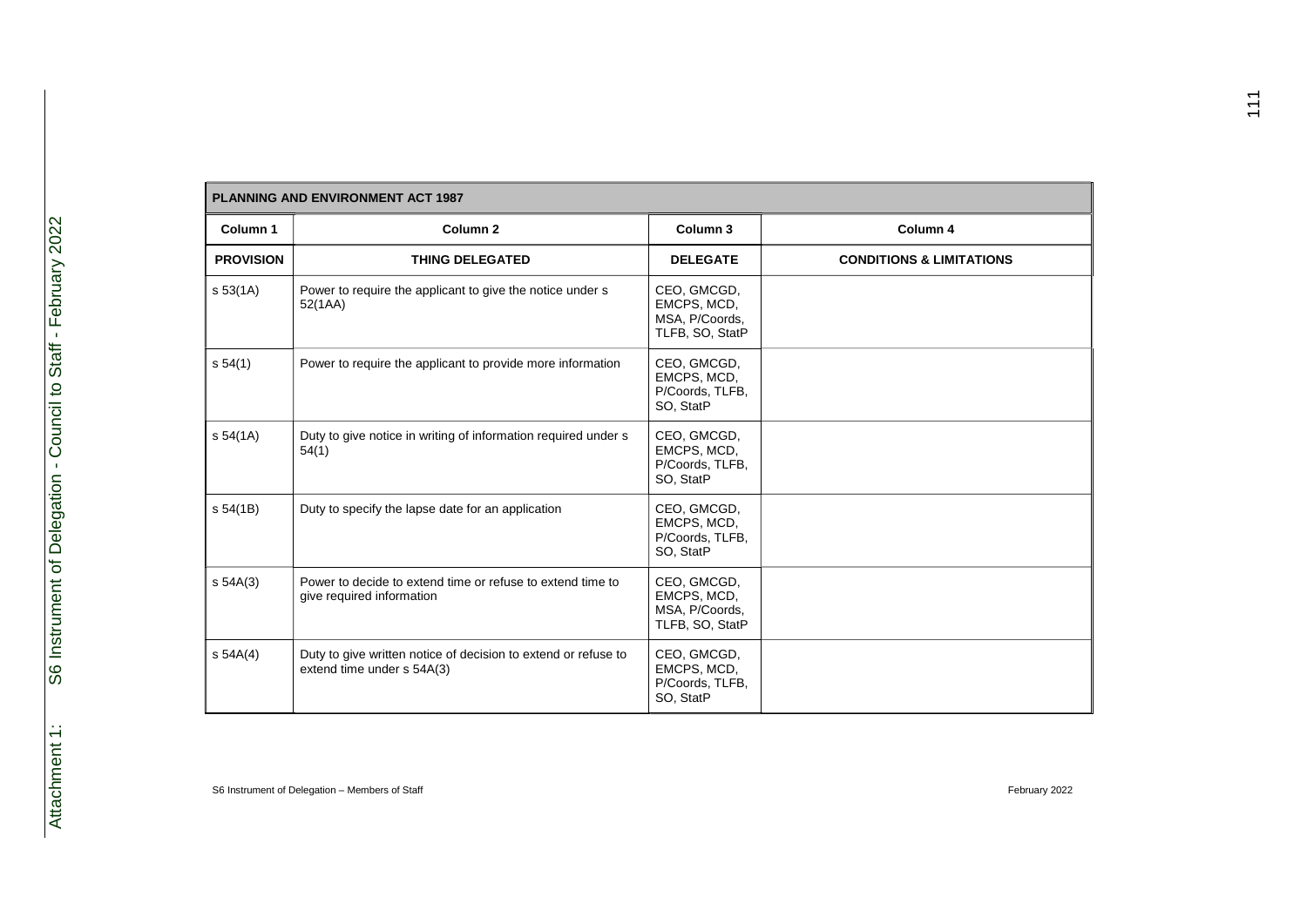| <b>PLANNING AND ENVIRONMENT ACT 1987</b> |                                                                                                                                             |                                                                  |                                     |
|------------------------------------------|---------------------------------------------------------------------------------------------------------------------------------------------|------------------------------------------------------------------|-------------------------------------|
| Column 1                                 | Column <sub>2</sub>                                                                                                                         | Column 3                                                         | Column 4                            |
| <b>PROVISION</b>                         | <b>THING DELEGATED</b>                                                                                                                      | <b>DELEGATE</b>                                                  | <b>CONDITIONS &amp; LIMITATIONS</b> |
| s 55(1)                                  | Duty to give copy application, together with the prescribed<br>information, to every referral authority specified in the<br>planning scheme | CEO, GMCGD,<br>EMCPS, MCD,<br>P/Coords, TLFB,<br>SO, StatP       |                                     |
| s 57(2A)                                 | Power to reject objections considered made primarily for<br>commercial advantage for the objector                                           | CEO, GMCGD,<br>MCD, P/Coords,<br><b>TLFB</b>                     |                                     |
| s 57(3)                                  | Function of receiving name and address of persons to whom<br>notice of decision is to go                                                    | CEO, GMCGD,<br>EMCPS, MCD,<br>P/Coords, TLFB,<br>SO, StatP, BSOP |                                     |
| s 57(5)                                  | Duty to make a copy of all objections available in accordance<br>with the public availability requirements                                  | CEO, GMCGD,<br>EMCPS, MCD,<br>P/Coords, TLFB,<br>SO, StatP, BSOP |                                     |
| $s$ 57A $(4)$                            | Duty to amend application in accordance with applicant's<br>request, subject to s 57A(5)                                                    | CEO, GMCGD,<br>EMCPS, MCD,<br>P/Coords, TLFB,<br>SO, StatP       |                                     |
| s 57A(5)                                 | Power to refuse to amend application                                                                                                        | CEO, GMCGD,<br>EMCPS, MCD,<br>P/Coords, TLFB,<br>SO, StatP       |                                     |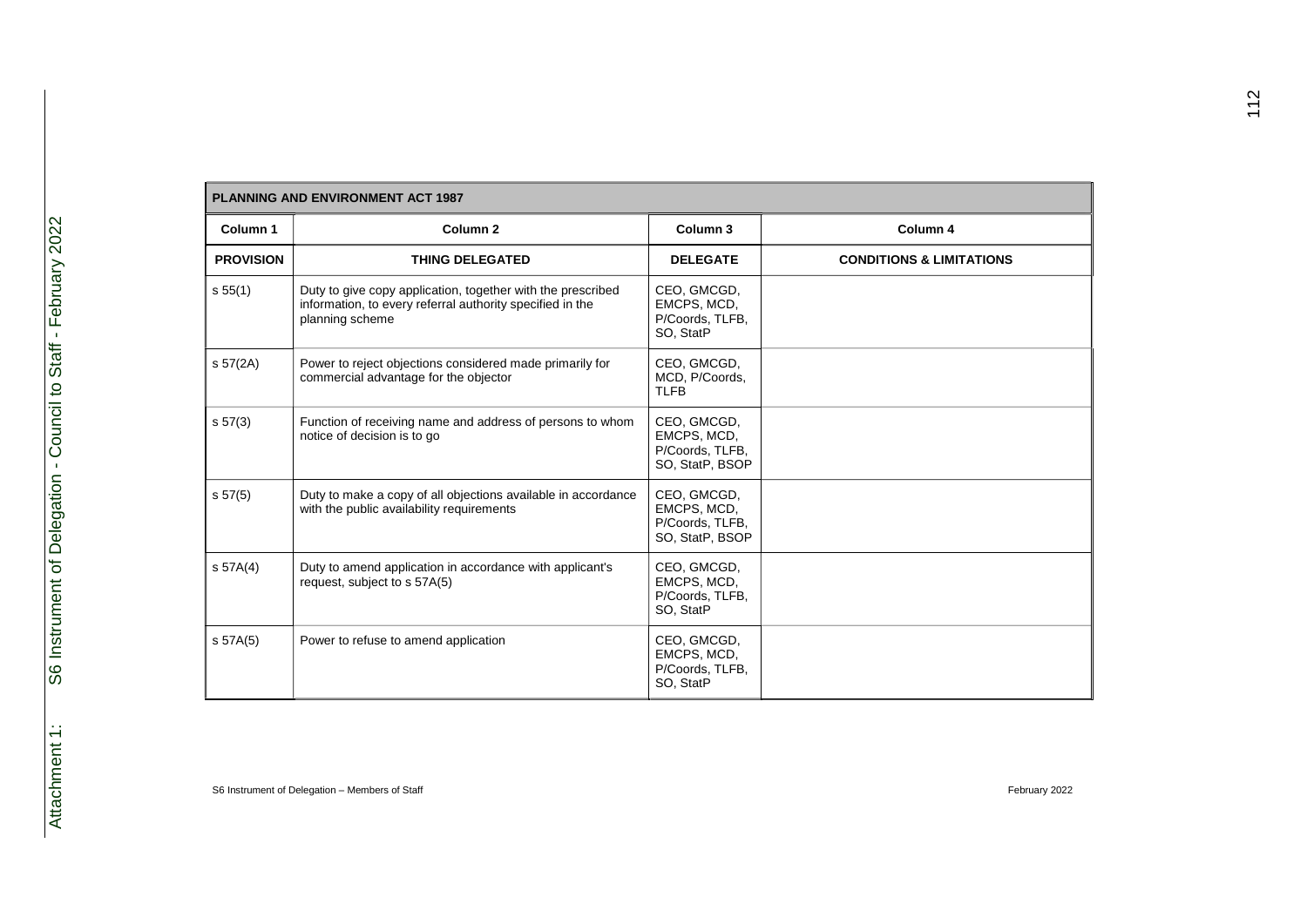| <b>PLANNING AND ENVIRONMENT ACT 1987</b> |                                                                                   |                                                                  |                                     |
|------------------------------------------|-----------------------------------------------------------------------------------|------------------------------------------------------------------|-------------------------------------|
| Column 1                                 | Column <sub>2</sub>                                                               | Column 3                                                         | Column 4                            |
| <b>PROVISION</b>                         | <b>THING DELEGATED</b>                                                            | <b>DELEGATE</b>                                                  | <b>CONDITIONS &amp; LIMITATIONS</b> |
| s 57A(6)                                 | Duty to note amendments to application in register                                | CEO, GMCGD,<br>EMCPS, MCD,<br>P/Coords, TLFB,<br>SO, StatP, BSOP |                                     |
| S <sub>57B(1)</sub>                      | Duty to determine whether and to whom notice should be<br>given                   | CEO, GMCGD,<br>EMCPS, MCD,<br>MSA, P/Coords,<br>TLFB, SO, StatP  |                                     |
| s 57B(2)                                 | Duty to consider certain matters in determining whether<br>notice should be given | CEO, GMCGD,<br>EMCPS, MCD,<br>MSA, P/Coords,<br>TLFB, SO, StatP  |                                     |
| s 57C(1)                                 | Duty to give copy of amended application to referral authority                    | CEO, GMCGD,<br>EMCPS, MCD,<br>P/Coords, TLFB,<br>SO, StatP, BSOP |                                     |
| s 58                                     | Duty to consider every application for a permit                                   | CEO, GMCGD,<br>EMCPS, MCD,<br>MSA, P/Coords,<br>TLFB, SO, StatP  |                                     |
| s 58A                                    | Power to request advice from the Planning Application<br>Committee                | CEO, GMCGD,<br>MCD, P/Coords,<br>StatP, TLFB                     |                                     |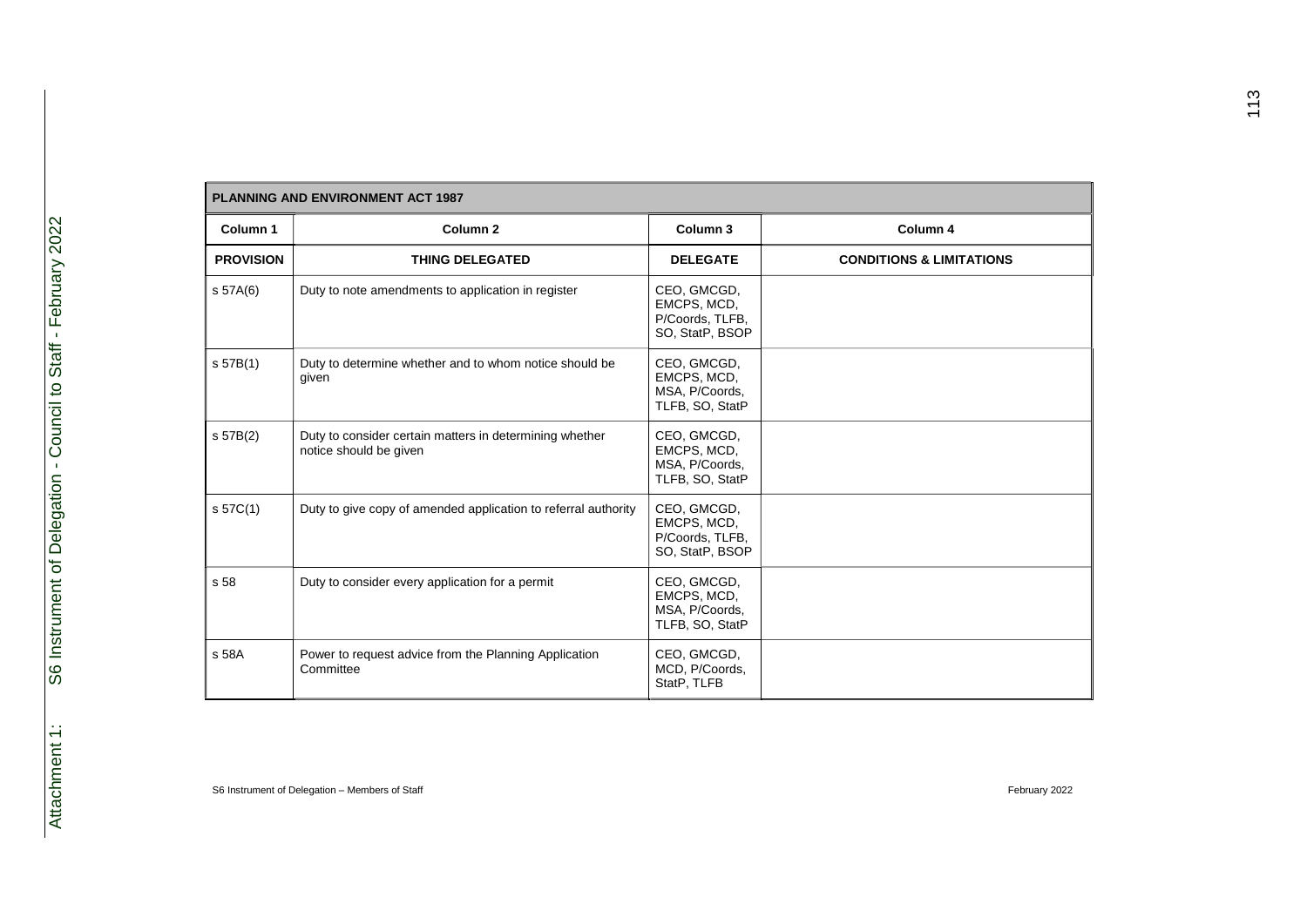| <b>PLANNING AND ENVIRONMENT ACT 1987</b> |                                                                                                                      |                                                            |                                     |  |
|------------------------------------------|----------------------------------------------------------------------------------------------------------------------|------------------------------------------------------------|-------------------------------------|--|
| Column 1                                 | Column <sub>2</sub>                                                                                                  | Column 3                                                   | Column 4                            |  |
| <b>PROVISION</b>                         | <b>THING DELEGATED</b>                                                                                               | <b>DELEGATE</b>                                            | <b>CONDITIONS &amp; LIMITATIONS</b> |  |
| s 60                                     | Duty to consider certain matters                                                                                     | CEO, GMCGD,<br>EMCPS, MCD,<br>P/Coords, TLFB,<br>SO, StatP |                                     |  |
| \$60(1A)                                 | Duty to consider certain matters                                                                                     | CEO, GMCGD,<br>EMCPS, MCD,<br>P/Coords, TLFB,<br>SO, StatP |                                     |  |
| \$60(1B)                                 | Duty to consider number of objectors in considering whether<br>use or development may have significant social effect | CEO, GMCGD,<br>EMCPS, MCD,<br>P/Coords, TLFB,<br>SO, StatP |                                     |  |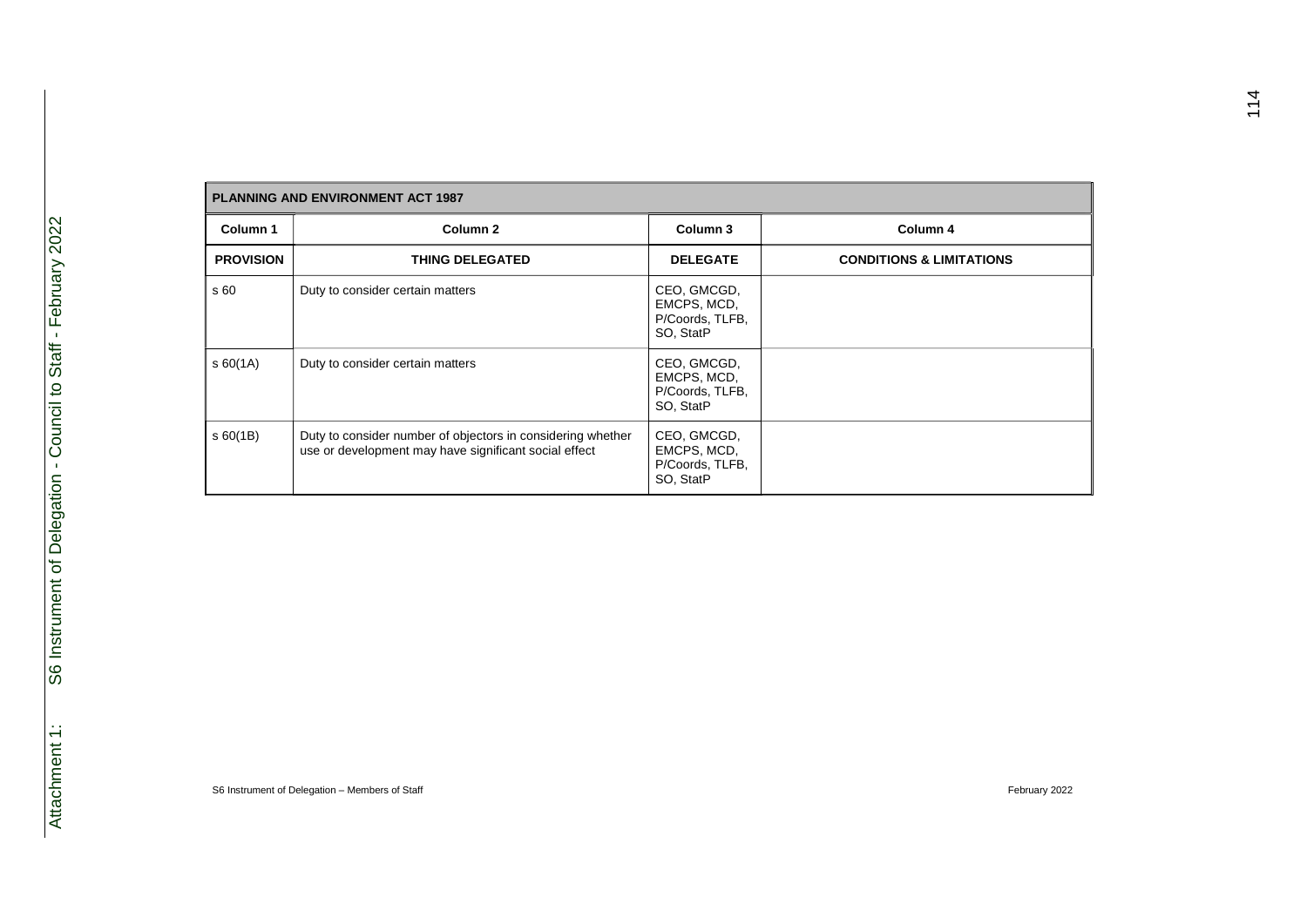| <b>PLANNING AND ENVIRONMENT ACT 1987</b> |                        |                 |                                                                                                                                                                                                                                                                                                                                |
|------------------------------------------|------------------------|-----------------|--------------------------------------------------------------------------------------------------------------------------------------------------------------------------------------------------------------------------------------------------------------------------------------------------------------------------------|
| Column 1                                 | Column <sub>2</sub>    | Column 3        | Column 4                                                                                                                                                                                                                                                                                                                       |
| <b>PROVISION</b>                         | <b>THING DELEGATED</b> | <b>DELEGATE</b> | <b>CONDITIONS &amp; LIMITATIONS</b>                                                                                                                                                                                                                                                                                            |
|                                          |                        |                 | The delegations apply to issuing permits and/or amended<br>permits once a notice of decision to grant a permit has<br>been issued and no appeals have been made to the<br>Tribunal within the prescribed time.                                                                                                                 |
|                                          |                        |                 | Where 16 or more objections are received and the<br>application has not been refused under delegation, are to<br>be reported to the Planning Committee or Council.                                                                                                                                                             |
|                                          |                        |                 | Applications where a Councillor requests the application<br>be determined by the Council are to be reported to the<br>Planning Committee or Council, except for VicSmart<br>applications (Clauses 90-95 of the Port Phillip Planning<br>Scheme).                                                                               |
|                                          |                        |                 | An application which raises an issue of policy that should<br>be debated at Council (strategic or substantive policy<br>issues) as determined by the Manager City Development,<br>Planning Coordinators and or Team Leader Fishermans<br>Bend.                                                                                 |
|                                          |                        |                 | Where applications involve substantive non-compliance<br>with the Planning Scheme or Council policy but officers<br>consider the application should be supported are to be<br>reported to the Planning Committee or Council.                                                                                                   |
|                                          |                        |                 | Applications that involve a non-compliance with<br>residential parking requirements (except that a minor<br>dispensation can be determined by the Manager City<br>Development or Planning Coordinators and the Team<br>Leader Fishermans Bend, unless a Councillor requests<br>that the application be determined by Council). |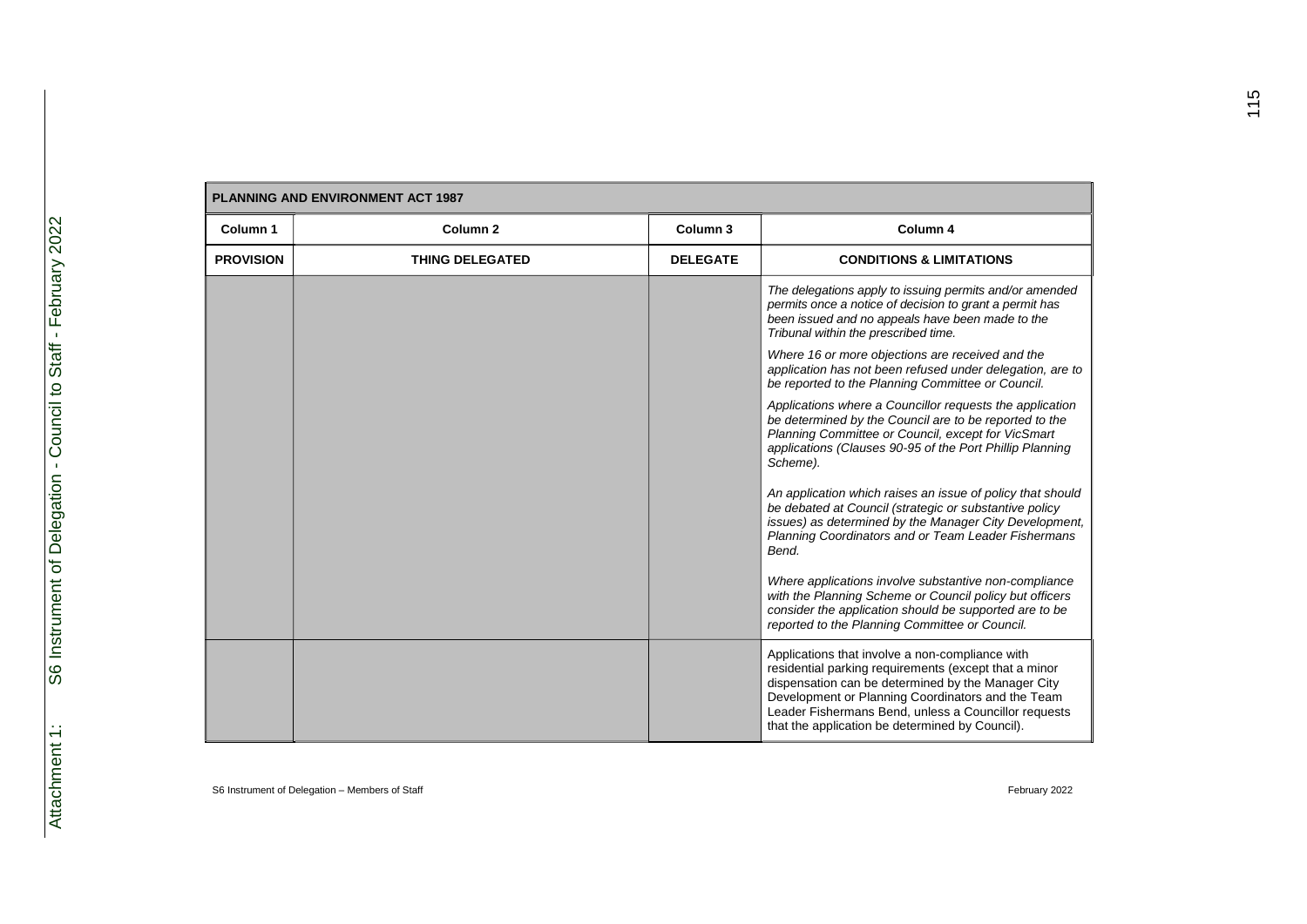| <b>PLANNING AND ENVIRONMENT ACT 1987</b> |                                       |                 |                                                                                                                                                                                                                                                                                                                                                                                                               |  |
|------------------------------------------|---------------------------------------|-----------------|---------------------------------------------------------------------------------------------------------------------------------------------------------------------------------------------------------------------------------------------------------------------------------------------------------------------------------------------------------------------------------------------------------------|--|
| Column 1                                 | Column <sub>2</sub>                   | Column 3        | Column 4                                                                                                                                                                                                                                                                                                                                                                                                      |  |
| <b>PROVISION</b>                         | <b>THING DELEGATED</b>                | <b>DELEGATE</b> | <b>CONDITIONS &amp; LIMITATIONS</b>                                                                                                                                                                                                                                                                                                                                                                           |  |
|                                          | ST KILDA SEABATHS PROTOCOL            |                 | All land use, designand structural matters, including<br>amendments and secondary consents to the approved<br>Seabaths Development Plan, are to be presented to<br>Council for determination following an officer report that<br>provides analysis on the topic other than refusals of<br>planning permit applications, amendments and<br>secondary consents following consultation with Ward<br>Councillors. |  |
|                                          | ST KILDA ROAD NORTH PRECINCT PROTOCOL |                 | All new planning permit applications that exceed six<br>storeys in height in the area coveredby Sub Precinct 2 in<br>Schedule 26 to the Design and Development Overlay in<br>the Port Phillip Planning Scheme, for the St Kilda Road<br>North Precinct will be determined by Council.                                                                                                                         |  |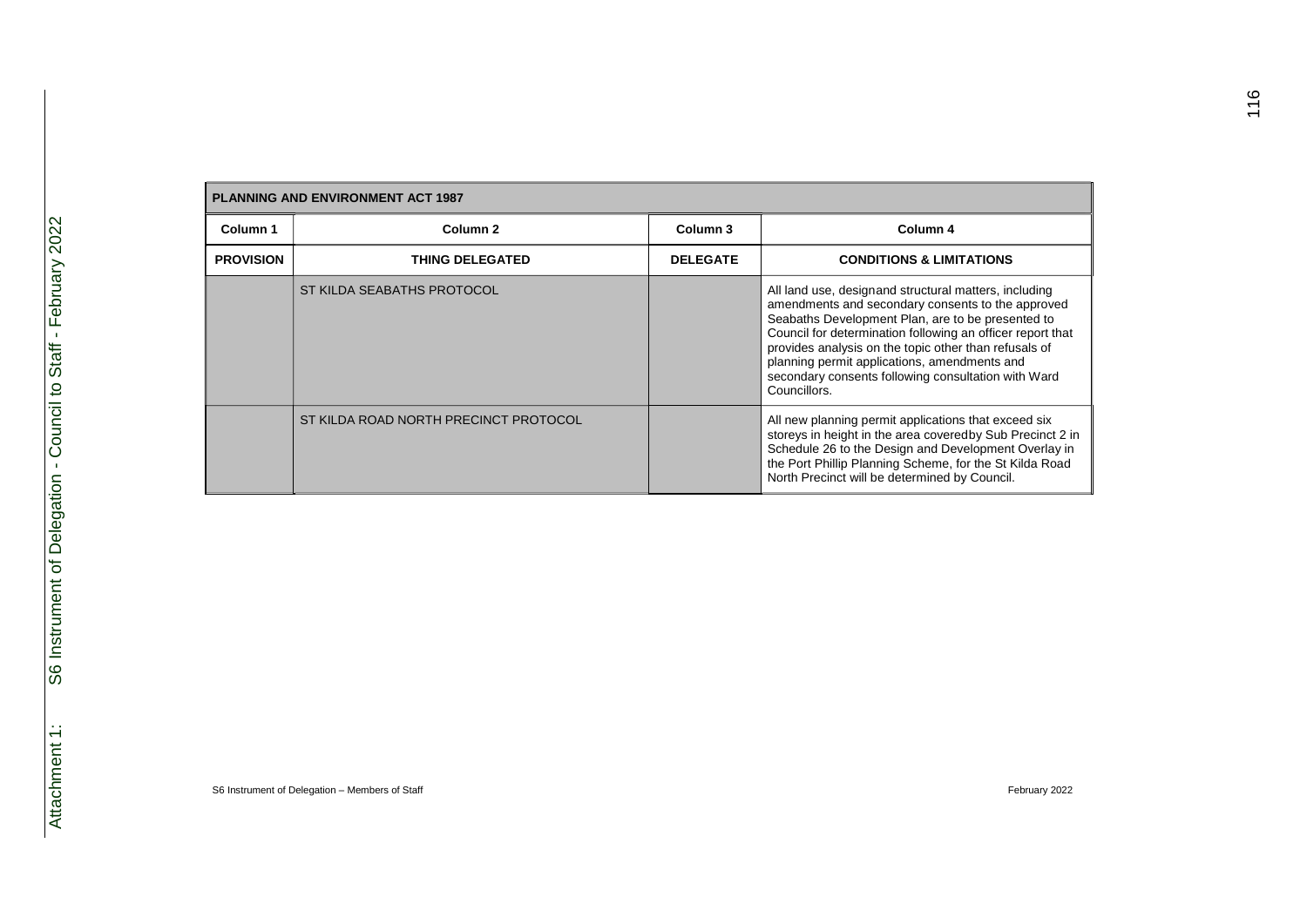| <b>PLANNING AND ENVIRONMENT ACT 1987</b> |                                                                                                                                                                |                                                            |                                                                                                                                                                                                                                                                                                                                                                                                                                                                                                                                                                                                         |  |
|------------------------------------------|----------------------------------------------------------------------------------------------------------------------------------------------------------------|------------------------------------------------------------|---------------------------------------------------------------------------------------------------------------------------------------------------------------------------------------------------------------------------------------------------------------------------------------------------------------------------------------------------------------------------------------------------------------------------------------------------------------------------------------------------------------------------------------------------------------------------------------------------------|--|
| Column 1                                 | Column <sub>2</sub>                                                                                                                                            | Column 3                                                   | Column 4                                                                                                                                                                                                                                                                                                                                                                                                                                                                                                                                                                                                |  |
| <b>PROVISION</b>                         | <b>THING DELEGATED</b>                                                                                                                                         | <b>DELEGATE</b>                                            | <b>CONDITIONS &amp; LIMITATIONS</b>                                                                                                                                                                                                                                                                                                                                                                                                                                                                                                                                                                     |  |
|                                          | FISHERMANS BEND URBAN RENEWAL AREA PROTOCOL                                                                                                                    | GMCGD,<br>EMCPS, MCD,<br>MTP, P/Coords,<br>TLFB, SO, StatP | 1.1 Council reinstates decision making powers to<br>Council Officers where Council is the Responsible<br>Authority in the Fishermans Bend Urban Renewal<br>Area with:<br>1.1.1 The power to refuse planning permit<br>applications where inconsistent with the<br>Planning Scheme and the Strategic<br>Framework Plan;<br>1.1.2 The power to determine planning permit<br>applications or amendments to a<br>planningpermit for:<br>1.1.2.1 Land uses except for Accommodation.<br>1.1.2.2 Development except for the<br>purposes of Accommodation<br>provided that nobuilding exceeds<br>four storeys. |  |
|                                          |                                                                                                                                                                |                                                            | 1.2 The power to provide comments to the Minister for<br>Planning for permit applications and/or planning<br>scheme amendments, in Council's role as a<br>recommending referral authority.                                                                                                                                                                                                                                                                                                                                                                                                              |  |
| s61(1)                                   | Power to determine permit application, either to decide to<br>grant a permit, to decide to grant a permit with conditions or<br>to refuse a permit application | CEO, GMCGD,<br>EMCPS, MCD,<br>P/Coords, TLFB,<br>SO, StatP | The permit must not be inconsistent with a cultural<br>heritage management plan under the Aboriginal Heritage<br>Act 2006                                                                                                                                                                                                                                                                                                                                                                                                                                                                               |  |

Г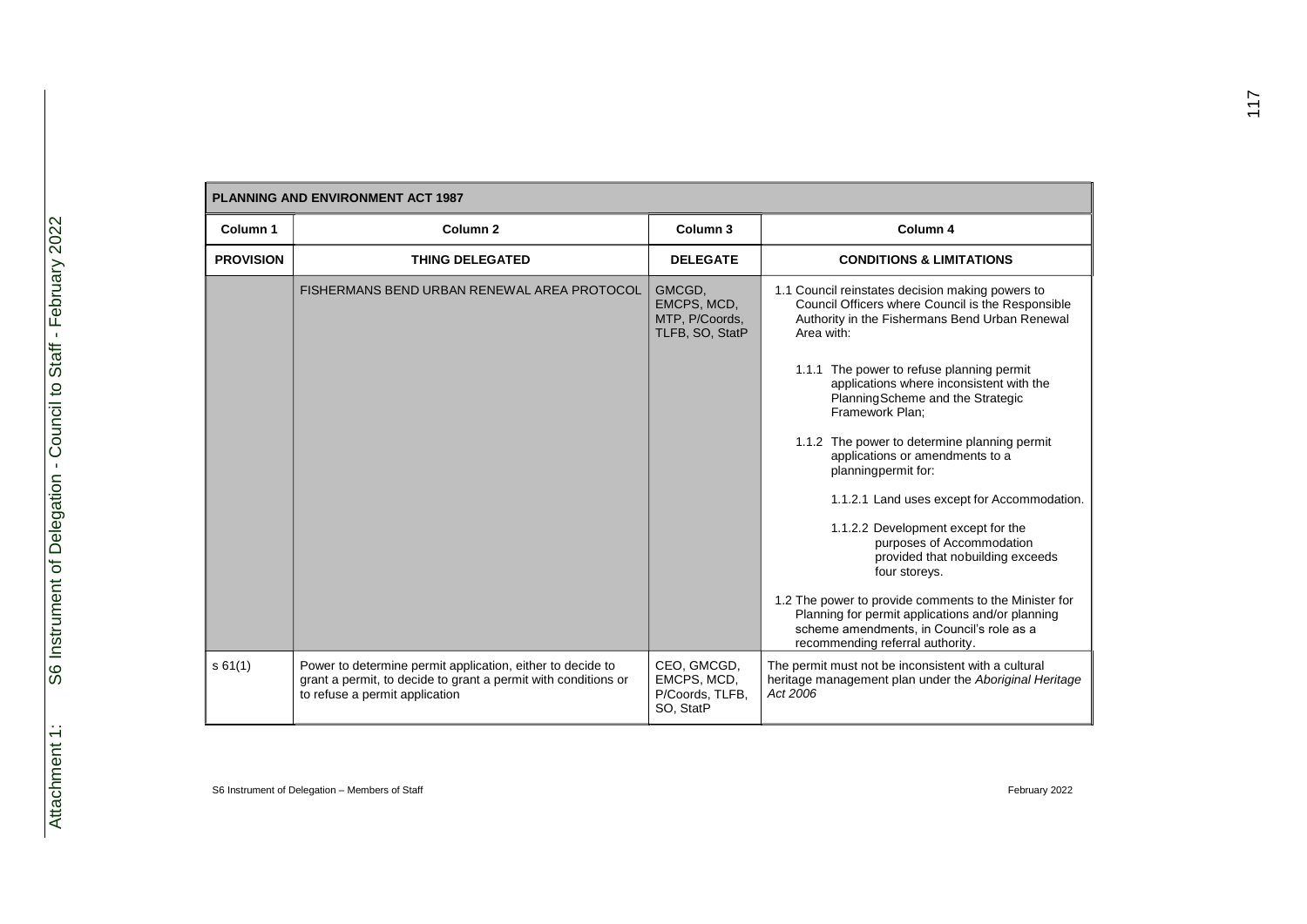| <b>PLANNING AND ENVIRONMENT ACT 1987</b> |                                                                                                                             |                                                                 |                                     |
|------------------------------------------|-----------------------------------------------------------------------------------------------------------------------------|-----------------------------------------------------------------|-------------------------------------|
| Column 1                                 | Column <sub>2</sub>                                                                                                         | Column 3                                                        | Column 4                            |
| <b>PROVISION</b>                         | <b>THING DELEGATED</b>                                                                                                      | <b>DELEGATE</b>                                                 | <b>CONDITIONS &amp; LIMITATIONS</b> |
| s61(2)                                   | Duty to decide to refuse to grant a permit if a relevant<br>determining referral authority objects to grant of permit       | CEO, GMCGD,<br>EMCPS, MCD,<br>P/Coords, TLFB,<br>SO, StatP      |                                     |
| \$61(2A)                                 | Power to decide to refuse to grant a permit if a relevant<br>recommending referral authority objects to the grant of permit | CEO, GMCGD,<br>EMCPS, MCD,<br>MSA, P/Coords,<br>TLFB, SO, StatP |                                     |
| s 61(3)(a)                               | Duty not to decide to grant a permit to use coastal Crown land<br>without Minister's consent                                | CEO, GMCGD,<br>EMCPS, MCD,<br>MSA, P/Coords,<br>TLFB, SO, StatP |                                     |
| s 61(3)(b)                               | Duty to refuse to grant the permit without the Minister's<br>consent                                                        | CEO, GMCGD,<br>EMCPS, MCD,<br>MSA, P/Coords,<br>TLFB, SO, StatP |                                     |
| s 61(4)                                  | Duty to refuse to grant the permit if grant would authorise a<br>breach of a registered restrictive covenant                | CEO, GMCGD,<br>EMCPS, MCD,<br>MSA, P/Coords,<br>TLFB, SO, StatP |                                     |
| s 62(1)                                  | Duty to include certain conditions in deciding to grant a permit                                                            | CEO, GMCGD,<br>EMCPS, MCD,<br>MSA, P/Coords,<br>TLFB, SO, StatP |                                     |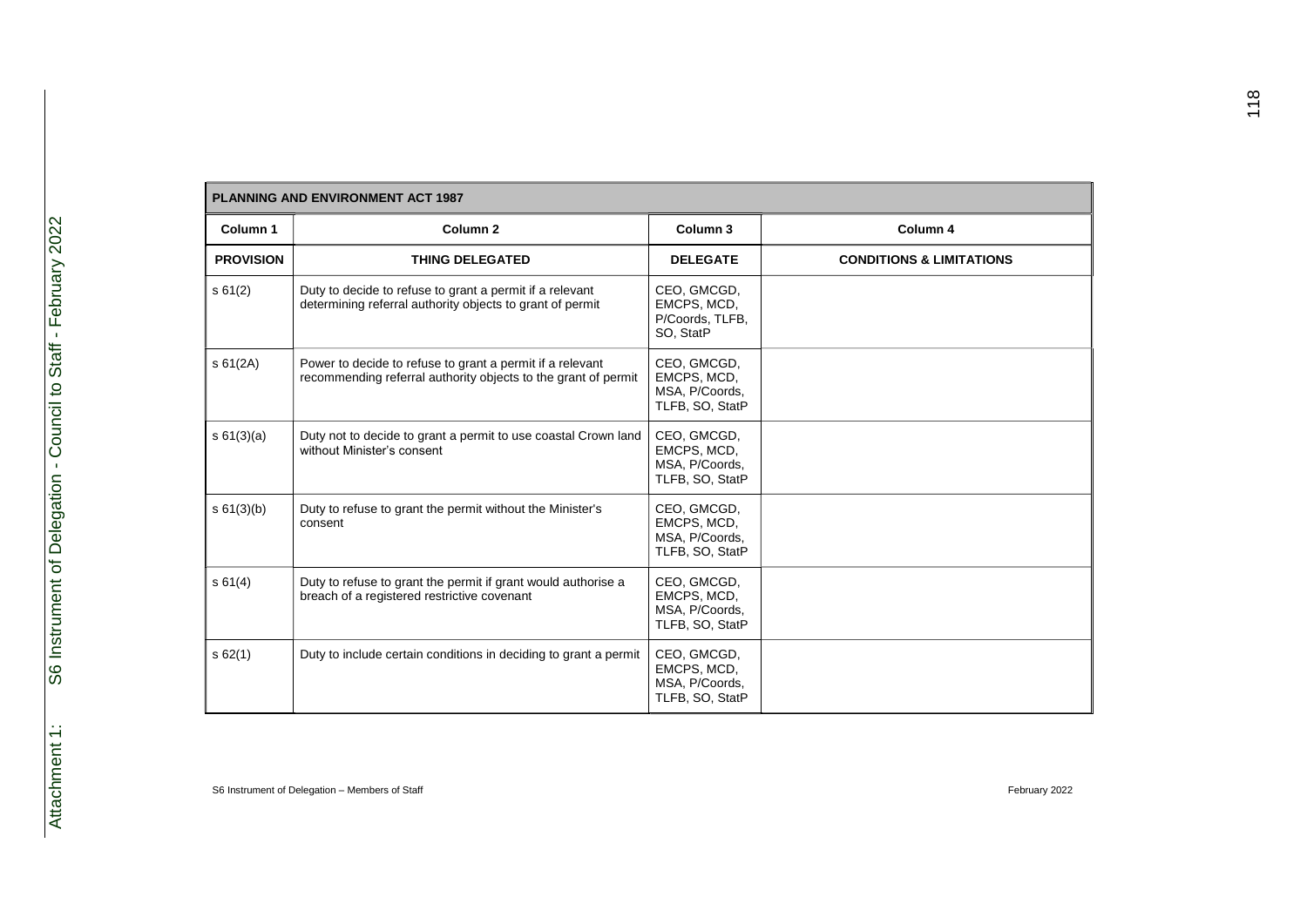| <b>PLANNING AND ENVIRONMENT ACT 1987</b> |                                                                                                                                                             |                                                                  |                                     |
|------------------------------------------|-------------------------------------------------------------------------------------------------------------------------------------------------------------|------------------------------------------------------------------|-------------------------------------|
| Column 1                                 | Column <sub>2</sub>                                                                                                                                         | Column 3                                                         | Column 4                            |
| <b>PROVISION</b>                         | <b>THING DELEGATED</b>                                                                                                                                      | <b>DELEGATE</b>                                                  | <b>CONDITIONS &amp; LIMITATIONS</b> |
| \$62(2)                                  | Power to include other conditions                                                                                                                           | CEO, GMCGD,<br>EMCPS, MCD,<br>MSA, P/Coords,<br>TLFB, SO, StatP  |                                     |
| s62(4)                                   | Duty to ensure conditions are consistent with paragraphs<br>$(a), (b)$ and $(c)$                                                                            | CEO, GMCGD,<br>EMCPS, MCD,<br>MSA, P/Coords,<br>TLFB, SO, StatP  |                                     |
| s 62(5)(a)                               | Power to include a permit condition to implement an approved<br>development contributions plan or an approved infrastructure<br>contributions plan          | CEO, GMCGD,<br>EMCPS, MCD,<br>MSA, P/Coords,<br>TLFB, SO, StatP  |                                     |
| s 62(5)(b)                               | Power to include a permit condition that specified works be<br>provided on or to the land or paid for in accordance with s 173<br>agreement                 | CEO, GMCGD,<br>EMCPS, MCD,<br>MSA, P/Coords,<br>TLFB, SO, StatP  |                                     |
| s 62(5)(c)                               | Power to include a permit condition that specified works be<br>provided or paid for by the applicant                                                        | CEO, GMCGD,<br>EMCPS, MCD,<br>MSA, P/Coords,<br>TLFB, SO, StatP  |                                     |
| s 62(6)(a)                               | Duty not to include a permit condition requiring a person to<br>pay an amount for or provide works except in accordance<br>with ss 46N(1), 46GV(7) or 62(5) | CEO, GMCGD,<br>EMCPS, MCD,<br>P/Coords, TLFB,<br>SO, StatP, BSOP |                                     |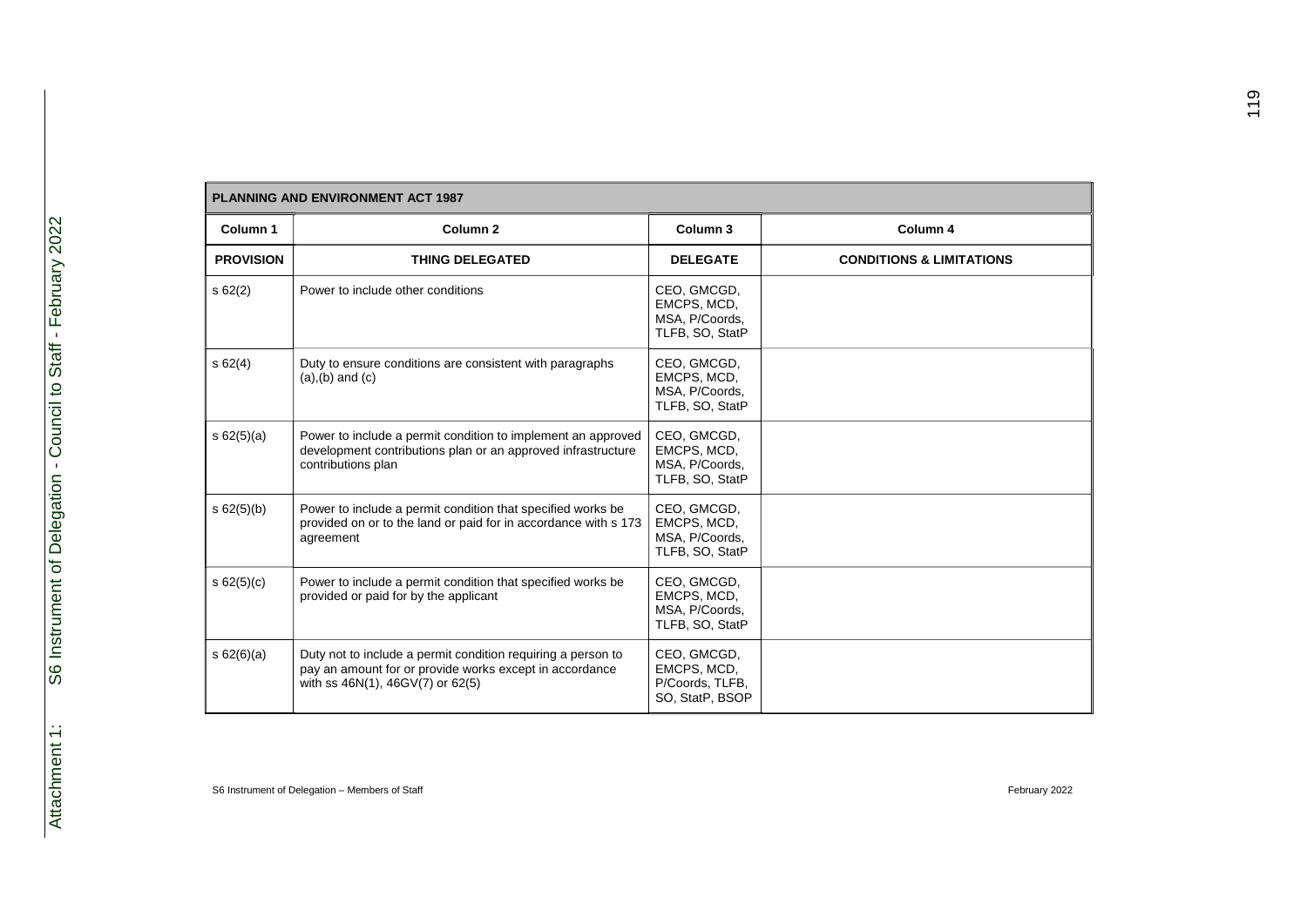|                  | <b>PLANNING AND ENVIRONMENT ACT 1987</b>                                                                                                                                                                                                                |                                                                  |                                                                                                  |  |  |
|------------------|---------------------------------------------------------------------------------------------------------------------------------------------------------------------------------------------------------------------------------------------------------|------------------------------------------------------------------|--------------------------------------------------------------------------------------------------|--|--|
| Column 1         | Column <sub>2</sub>                                                                                                                                                                                                                                     | Column 3                                                         | Column 4                                                                                         |  |  |
| <b>PROVISION</b> | <b>THING DELEGATED</b>                                                                                                                                                                                                                                  | <b>DELEGATE</b>                                                  | <b>CONDITIONS &amp; LIMITATIONS</b>                                                              |  |  |
| s 62(6)(b)       | Duty not to include a permit condition requiring a person to<br>pay an amount for or provide works except a condition that a<br>planning scheme requires to be included as referred to in s<br>62(1)(a)                                                 | CEO, GMCGD,<br>EMCPS, MCD,<br>P/Coords, TLFB,<br>SO, StatP, BSOP |                                                                                                  |  |  |
| s 63             | Duty to issue the permit where made a decision in favour of<br>the application (if no one has objected)                                                                                                                                                 | CEO, GMCGD,<br>EMCPS, MCD,<br>P/Coords, TLFB,<br>SO, StatP       |                                                                                                  |  |  |
| s64(1)           | Duty to give notice of decision to grant a permit to applicant<br>and objectors                                                                                                                                                                         | CEO, GMCGD,<br>EMCPS, MCD,<br>P/Coords, TLFB,<br>SO, StatP, BSOP | This provision applies also to a decision to grant an<br>amendment to a permit - see section 75  |  |  |
| s64(3)           | Duty not to issue a permit until after the specified period                                                                                                                                                                                             | CEO, GMCGD,<br>EMCPS, MCD,<br>P/Coords, TLFB,<br>SO, StatP, BSOP | This provision applies also to a decision to grant an<br>amendment to a permit - see section 75  |  |  |
| s64(5)           | Duty to give each objector a copy of an exempt decision                                                                                                                                                                                                 | CEO, GMCGD,<br>EMCPS, MCD,<br>P/Coords, TLFB,<br>SO, StatP, BSOP | This provision applies also to a decision to grant an<br>amendment to a permit - see section 75  |  |  |
| s 64A            | Duty not to issue permit until the end of a period when an<br>application for review may be lodged with VCAT or until<br>VCAT has determined the application, if a relevant<br>recommending referral authority has objected to the grant of a<br>permit | CEO, GMCGD,<br>EMCPS, MCD,<br>P/Coords, TLFB,<br>SO, StatP, BSOP | This provision applies also to a decision to grant an<br>amendment to a permit - see section 75A |  |  |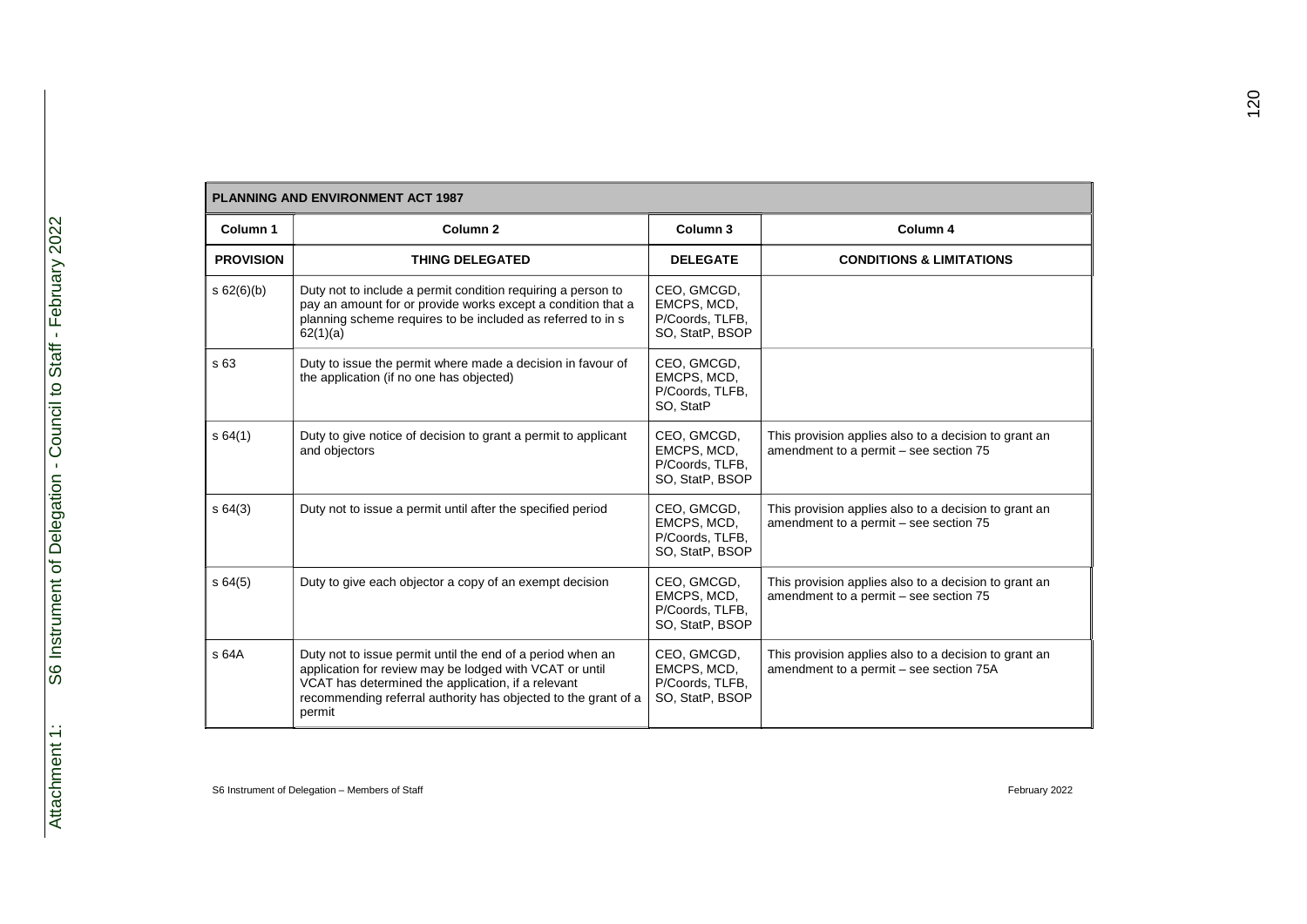| <b>PLANNING AND ENVIRONMENT ACT 1987</b> |                                                                                                                                                          |                                                                  |                                                                                                                                                                                                                      |  |
|------------------------------------------|----------------------------------------------------------------------------------------------------------------------------------------------------------|------------------------------------------------------------------|----------------------------------------------------------------------------------------------------------------------------------------------------------------------------------------------------------------------|--|
| Column 1                                 | Column <sub>2</sub>                                                                                                                                      | Column 3                                                         | Column 4                                                                                                                                                                                                             |  |
| <b>PROVISION</b>                         | <b>THING DELEGATED</b>                                                                                                                                   | <b>DELEGATE</b>                                                  | <b>CONDITIONS &amp; LIMITATIONS</b>                                                                                                                                                                                  |  |
| s65(1)                                   | Duty to give notice of refusal to grant permit to applicant and<br>person who objected under s 57                                                        | CEO, GMCGD,<br>EMCPS, MCD,<br>P/Coords, TLFB,<br>SO, StatP, BSOP |                                                                                                                                                                                                                      |  |
| s66(1)                                   | Duty to give notice under s 64 or s 65 and copy permit to<br>relevant determining referral authorities                                                   | CEO, GMCGD,<br>EMCPS, MCD,<br>P/Coords, TLFB,<br>SO, StatP, BSOP |                                                                                                                                                                                                                      |  |
| \$66(2)                                  | Duty to give a recommending referral authority notice of its<br>decision to grant a permit                                                               | CEO, GMCGD,<br>EMCPS, MCD,<br>P/Coords, TLFB,<br>SO, StatP       | If the recommending referral authority objected to the<br>grant of the permit or the responsible authority decided<br>not to include a condition on the permit recommended by<br>the recommending referral authority |  |
| s66(4)                                   | Duty to give a recommending referral authority notice of its<br>decision to refuse a permit                                                              | CEO, GMCGD,<br>EMCPS, MCD,<br>P/Coords, TLFB,<br>SO, StatP       | If the recommending referral authority objected to the<br>grant of the permit or the recommending referral authority<br>recommended that a permit condition be included on the<br>permit                             |  |
| \$66(6)                                  | Duty to give a recommending referral authority a copy of any<br>permit which Council decides to grant and a copy of any<br>notice given under s 64 or 65 | CEO, GMCGD,<br>EMCPS, MCD,<br>P/Coords, TLFB,<br>SO, StatP       | If the recommending referral authority did not object to<br>the grant of the permit or the recommending referral<br>authority did not recommend a condition be included on<br>the permit                             |  |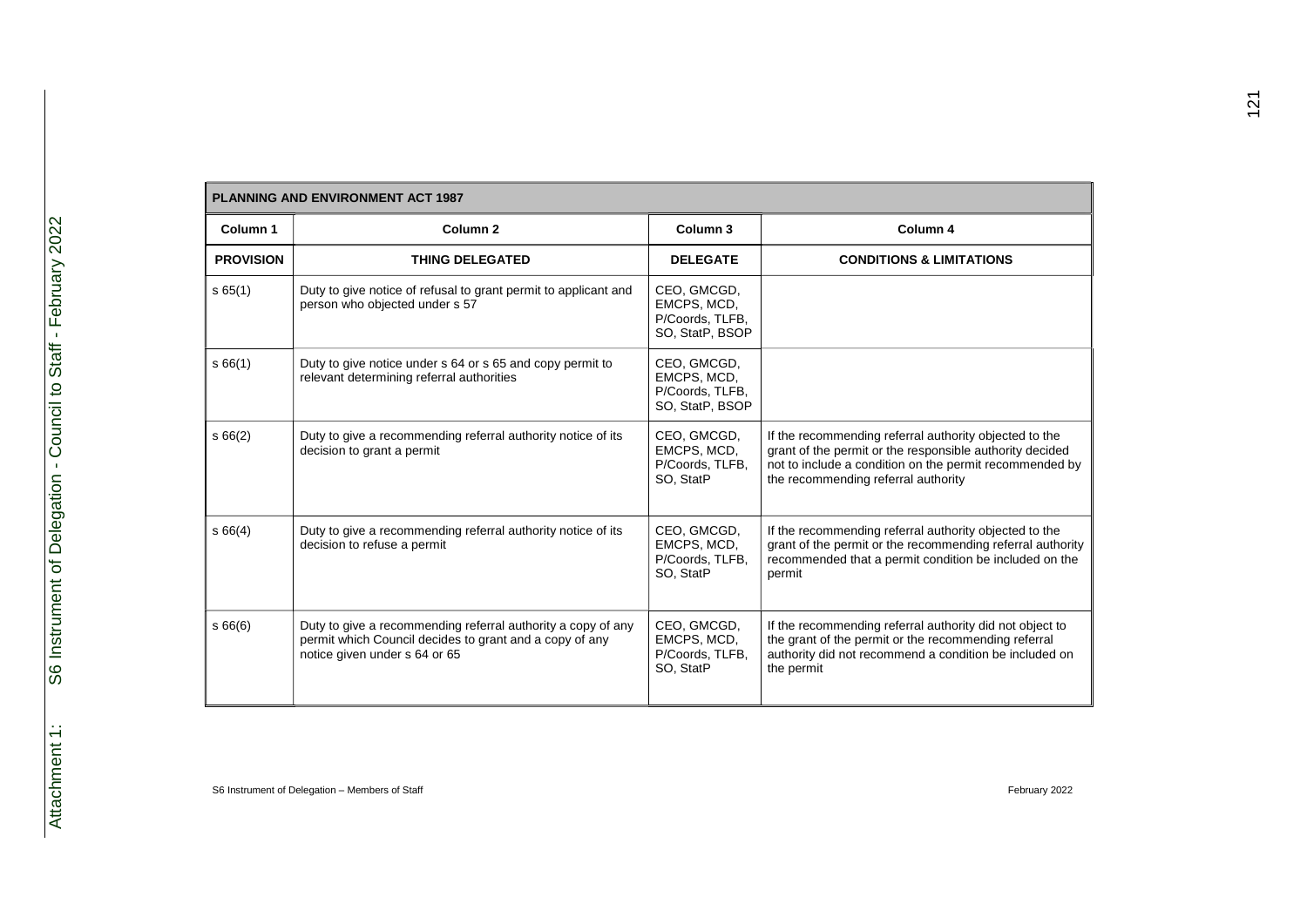| <b>PLANNING AND ENVIRONMENT ACT 1987</b> |                                                                                           |                                                                  |                                                                                                                                                                                                                                                                                                                                                                                                                         |  |
|------------------------------------------|-------------------------------------------------------------------------------------------|------------------------------------------------------------------|-------------------------------------------------------------------------------------------------------------------------------------------------------------------------------------------------------------------------------------------------------------------------------------------------------------------------------------------------------------------------------------------------------------------------|--|
| Column 1                                 | Column <sub>2</sub>                                                                       | Column <sub>3</sub>                                              | Column 4                                                                                                                                                                                                                                                                                                                                                                                                                |  |
| <b>PROVISION</b>                         | <b>THING DELEGATED</b>                                                                    | <b>DELEGATE</b>                                                  | <b>CONDITIONS &amp; LIMITATIONS</b>                                                                                                                                                                                                                                                                                                                                                                                     |  |
| s69(1)                                   | Function of receiving application for extension of time of<br>permit                      | CEO, GMCGD,<br>EMCPS, MCD,<br>P/Coords, TLFB,<br>SO, StatP       |                                                                                                                                                                                                                                                                                                                                                                                                                         |  |
| \$69(1A)                                 | Function of receiving application for extension of time to<br>complete development        | CEO, GMCGD,<br>EMCPS, MCD,<br>P/Coords, TLFB,<br>SO, StatP, BSOP |                                                                                                                                                                                                                                                                                                                                                                                                                         |  |
| s69(2)                                   | Power to extend time                                                                      | CEO, GMCGD,<br>EMCPS, MCD,<br>P/Coords, TLFB,<br>SO, StatP, BSOP | Consent for an extension of time for commencement is to<br>be granted only where no change in planning<br>circumstances has occurred since the grant of the permit,<br>or since the first extension (whichever is applicable)<br>which would bring the proposal into conflict with current<br>planning controls or instruments or bring the proposal<br>into conflict with a seriously entertained planning<br>proposal |  |
| s 70                                     | Duty to make copy permit available in accordance with public<br>availability requirements | CEO, GMCGD,<br>EMCPS, MCD,<br>P/Coords, TLFB,<br>SO, StatP, BSOP |                                                                                                                                                                                                                                                                                                                                                                                                                         |  |
| s 71(1)                                  | Power to correct certain mistakes                                                         | CEO, GMCGD,<br>EMCPS, MCD,<br>MSA, P/Coords,<br>TLFB, SO, StatP  |                                                                                                                                                                                                                                                                                                                                                                                                                         |  |

Г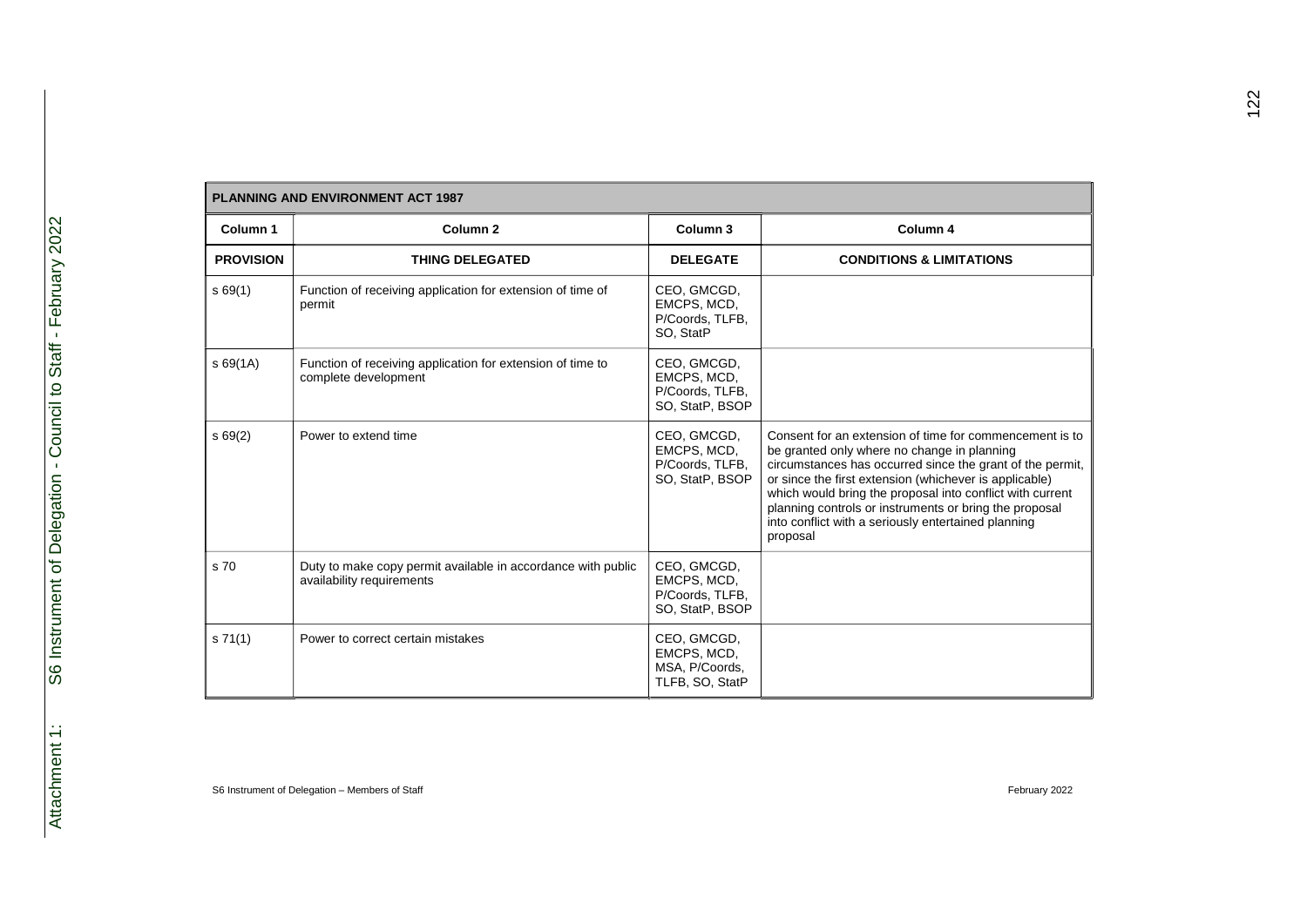| <b>PLANNING AND ENVIRONMENT ACT 1987</b> |                                                                                                            |                                                                  |                                                                                                                                                                                                                                  |  |
|------------------------------------------|------------------------------------------------------------------------------------------------------------|------------------------------------------------------------------|----------------------------------------------------------------------------------------------------------------------------------------------------------------------------------------------------------------------------------|--|
| Column 1                                 | Column <sub>2</sub>                                                                                        | Column <sub>3</sub>                                              | Column 4                                                                                                                                                                                                                         |  |
| <b>PROVISION</b>                         | <b>THING DELEGATED</b>                                                                                     | <b>DELEGATE</b>                                                  | <b>CONDITIONS &amp; LIMITATIONS</b>                                                                                                                                                                                              |  |
| s 71(2)                                  | Duty to note corrections in register                                                                       | CEO, GMCGD,<br>EMCPS, MCD,<br>MSA, P/Coords,<br>TLFB, SO, StatP  |                                                                                                                                                                                                                                  |  |
| s 73                                     | Power to decide to grant amendment subject to conditions                                                   | CEO, GMCGD,<br>EMCPS, MCD,<br>MSA, P/Coords,<br>TLFB, SO, StatP  |                                                                                                                                                                                                                                  |  |
| s 74                                     | Duty to issue amended permit to applicant if no objectors                                                  | CEO, GMCGD,<br>EMCPS, MCD,<br>MSA, P/Coords,<br>TLFB, SO, StatP  |                                                                                                                                                                                                                                  |  |
| s 76                                     | Duty to give applicant and objectors notice of decision to<br>refuse to grant amendment to permit          | CEO, GMCGD,<br>EMCPS, MCD,<br>MSA, P/Coords,<br>TLFB, SO, StatP  |                                                                                                                                                                                                                                  |  |
| s 76A(1)                                 | Duty to give relevant determining referral authorities copy of<br>amended permit and copy of notice        | CEO, GMCGD,<br>EMCPS, MCD,<br>P/Coords, TLFB,<br>SO, StatP, BSOP |                                                                                                                                                                                                                                  |  |
| s 76A(2)                                 | Duty to give a recommending referral authority notice of its<br>decision to grant an amendment to a permit | CEO, GMCGD,<br>EMCPS, MCD,<br>P/Coords, TLFB,<br>SO, StatP, BSOP | If the recommending referral authority objected to the<br>amendment of the permit or the responsible authority<br>decided not to include a condition on the amended permit<br>recommended by the recommending referral authority |  |

Г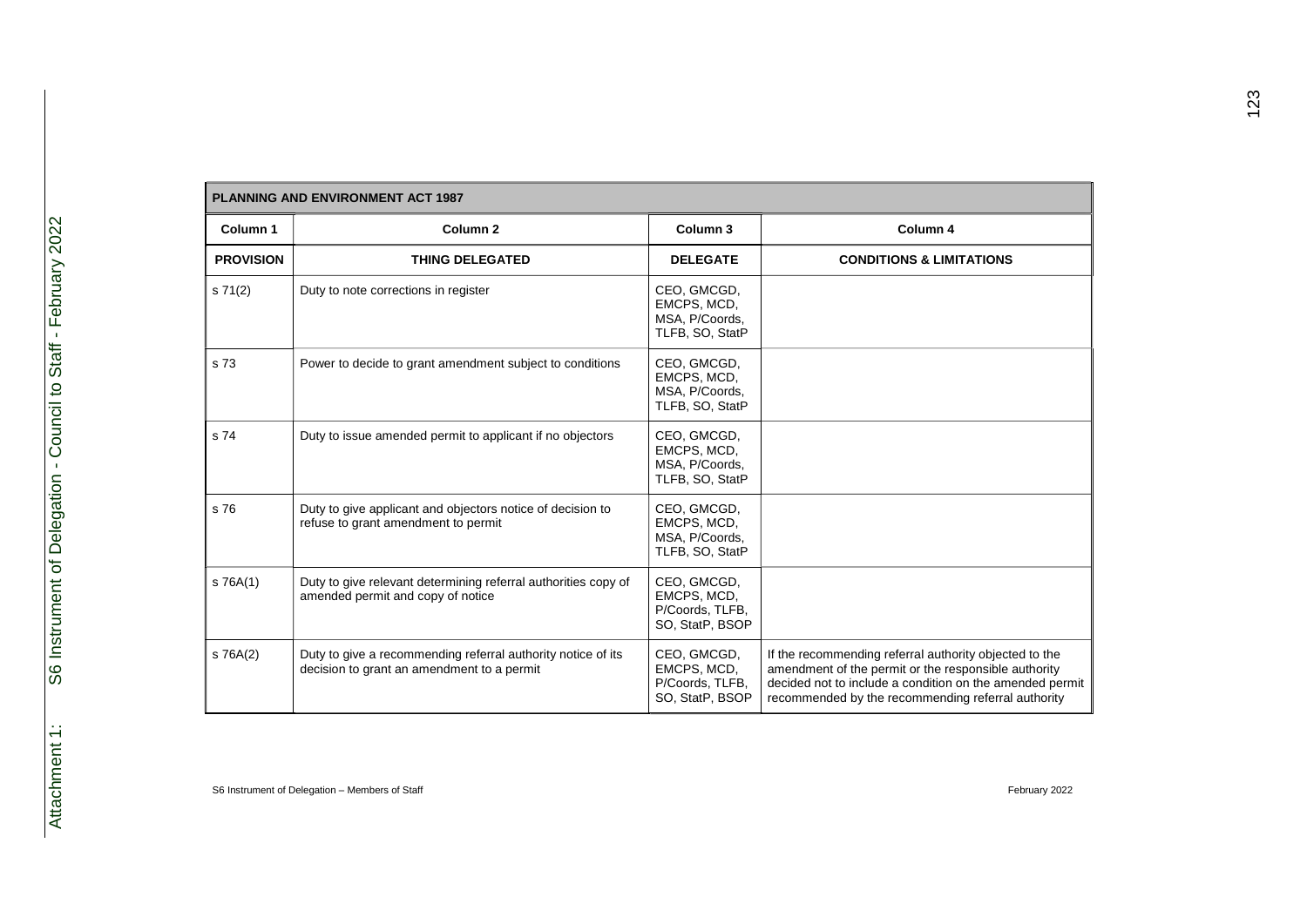| <b>PLANNING AND ENVIRONMENT ACT 1987</b> |                                                                                                                                                                  |                                                                  |                                                                                                                                                                                                                                                                                             |  |
|------------------------------------------|------------------------------------------------------------------------------------------------------------------------------------------------------------------|------------------------------------------------------------------|---------------------------------------------------------------------------------------------------------------------------------------------------------------------------------------------------------------------------------------------------------------------------------------------|--|
| Column 1                                 | Column <sub>2</sub>                                                                                                                                              | Column <sub>3</sub>                                              | Column 4                                                                                                                                                                                                                                                                                    |  |
| <b>PROVISION</b>                         | <b>THING DELEGATED</b>                                                                                                                                           | <b>DELEGATE</b>                                                  | <b>CONDITIONS &amp; LIMITATIONS</b>                                                                                                                                                                                                                                                         |  |
| $S$ 76A $(4)$                            | Duty to give a recommending referral authority notice of its<br>decision to refuse a permit                                                                      | CEO, GMCGD,<br>EMCPS, MCD,<br>P/Coords, TLFB,<br>SO, StatP, BSOP | If the recommending referral authority objected to the<br>amendment of the permit or the recommending referral<br>authority recommended that a permit condition be<br>included on the amended permit                                                                                        |  |
| s 76A(6)                                 | Duty to give a recommending referral authority a copy of any<br>amended permit which Council decides to grant and a copy of<br>any notice given under s 64 or 76 | CEO, GMCGD,<br>EMCPS, MCD,<br>P/Coords, TLFB,<br>SO, StatP, BSOP | If the recommending referral authority did not object to<br>the amendment of the permit or the recommending<br>referral authority did not recommend a condition be<br>included on the amended permit                                                                                        |  |
| s 76D                                    | Duty to comply with direction of Minister to issue amended<br>permit                                                                                             | CEO, GMCGD,<br>EMCPS, MCD,<br>MSA, P/Coords,<br>TLFB, SO, StatP  |                                                                                                                                                                                                                                                                                             |  |
| s 83                                     | Function of being respondent to an appeal                                                                                                                        | CEO, GMCGD,<br>EMCPS, MCD,<br>P/Coords, TLFB,<br>SO, StatP, BSOP | Planning officers representing the Council as a<br>respondent at a VCAT mediation/compulsory conference<br>hearing are subject to consultation with and approval by<br>the Manager City Development and / or Planning<br>Coordinators and Team Leader Fishermans Bend prior to<br>a hearing |  |
| s 83B                                    | Duty to give or publish notice of application for review                                                                                                         | CEO, GMCGD,<br>EMCPS, MCD,<br>P/Coords, TLFB,<br>SO, StatP, BSOP |                                                                                                                                                                                                                                                                                             |  |
| s 84(1)                                  | Power to decide on an application at any time after an appeal<br>is lodged against failure to grant a permit                                                     | CEO, GMCGD,<br>EMCPS, MCD,<br>P/Coords, TLFB,<br>SO, StatP, BSOP |                                                                                                                                                                                                                                                                                             |  |

S6 Instrument of Delegation – Members of Staff February 2022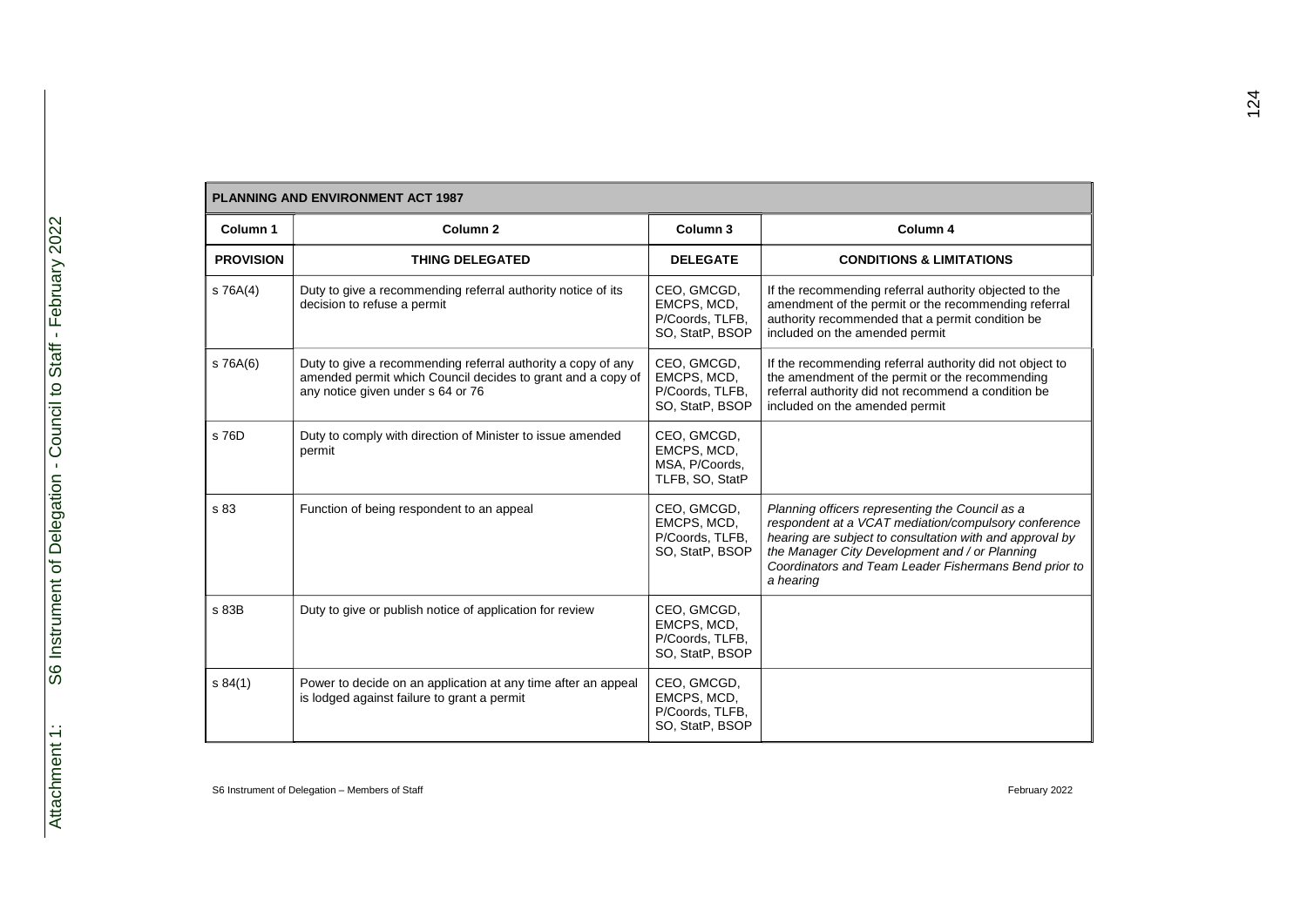| <b>PLANNING AND ENVIRONMENT ACT 1987</b> |                                                                                                                                             |                                                                  |                                     |  |
|------------------------------------------|---------------------------------------------------------------------------------------------------------------------------------------------|------------------------------------------------------------------|-------------------------------------|--|
| Column 1                                 | Column <sub>2</sub>                                                                                                                         | Column 3                                                         | Column 4                            |  |
| <b>PROVISION</b>                         | <b>THING DELEGATED</b>                                                                                                                      | <b>DELEGATE</b>                                                  | <b>CONDITIONS &amp; LIMITATIONS</b> |  |
| \$84(2)                                  | Duty not to issue a permit or notice of decision or refusal after<br>an application is made for review of a failure to grant a permit       | CEO, GMCGD,<br>EMCPS, MCD,<br>MSA, P/Coords,<br>TLFB, SO, StatP  |                                     |  |
| s 84(3)                                  | Duty to tell principal registrar if decide to grant a permit after<br>an application is made for review of its failure to grant a<br>permit | CEO, GMCGD,<br>EMCPS, MCD,<br>P/Coords, TLFB,<br>SO, StatP, BSOP |                                     |  |
| \$84(6)                                  | Duty to issue permit on receipt of advice within 3 working<br>days                                                                          | CEO, GMCGD,<br>EMCPS, MCD,<br>P/Coords, TLFB,<br>SO, StatP, BSOP |                                     |  |
| s 84AB                                   | Power to agree to confining a review by the Tribunal                                                                                        | CEO, GMCGD,<br>MCD, P/Coords,<br>TLFB, StatP                     |                                     |  |
| s 86                                     | Duty to issue a permit at order of Tribunal within 3 working<br>days                                                                        | CEO, GMCGD,<br>EMCPS, MCD,<br>P/Coords, TLFB,<br>SO, StatP, BSOP |                                     |  |
| \$87(3)                                  | Power to apply to VCAT for the cancellation or amendment of<br>a permit                                                                     | CEO, GMCGD,<br>MCD, P/Coords,<br>TLFB, StatP                     |                                     |  |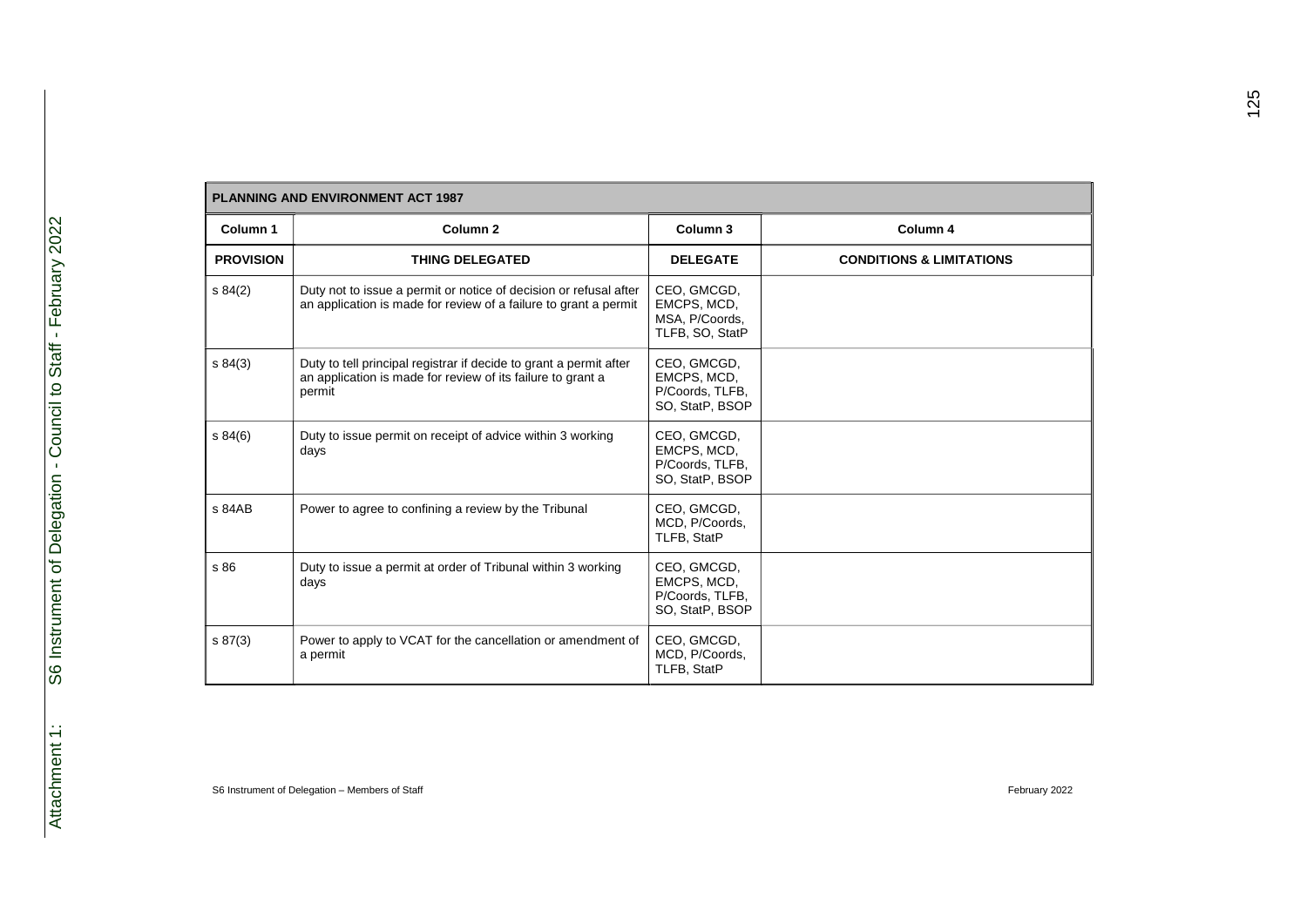| <b>PLANNING AND ENVIRONMENT ACT 1987</b> |                                                                                                               |                                                                                                       |                                     |  |
|------------------------------------------|---------------------------------------------------------------------------------------------------------------|-------------------------------------------------------------------------------------------------------|-------------------------------------|--|
| Column 1                                 | Column <sub>2</sub>                                                                                           | Column 3                                                                                              | Column 4                            |  |
| <b>PROVISION</b>                         | <b>THING DELEGATED</b>                                                                                        | <b>DELEGATE</b>                                                                                       | <b>CONDITIONS &amp; LIMITATIONS</b> |  |
| $s \ 90(1)$                              | Function of being heard at hearing of request for cancellation<br>or amendment of a permit                    | CEO, GMCGD,<br>EMCPS, MCD,<br>P/Coords, TLFB,<br>SO, StatP,<br>BSOP, MSA,<br>CoordHS.<br>CoordPC, PCO |                                     |  |
| $s \, 91(2)$                             | Duty to comply with the directions of VCAT                                                                    | CEO, GMCGD,<br>EMCPS, MCD,<br>P/Coords, TLFB,<br>SO, StatP, MSA,<br>CoordHS,<br>CoordPC, PCO          |                                     |  |
| s 91(2A)                                 | Duty to issue amended permit to owner if Tribunal so directs                                                  | CEO, GMCGD,<br>EMCPS, MCD,<br>P/Coords, TLFB,<br>SO, StatP                                            |                                     |  |
| s 92                                     | Duty to give notice of cancellation/amendment of permit by<br>VCAT to persons entitled to be heard under s 90 | CEO, GMCGD,<br>EMCPS, MCD,<br>P/Coords, TLFB,<br>SO, StatP, MSA,<br>CoordHS.<br>CoordPC, PCO          |                                     |  |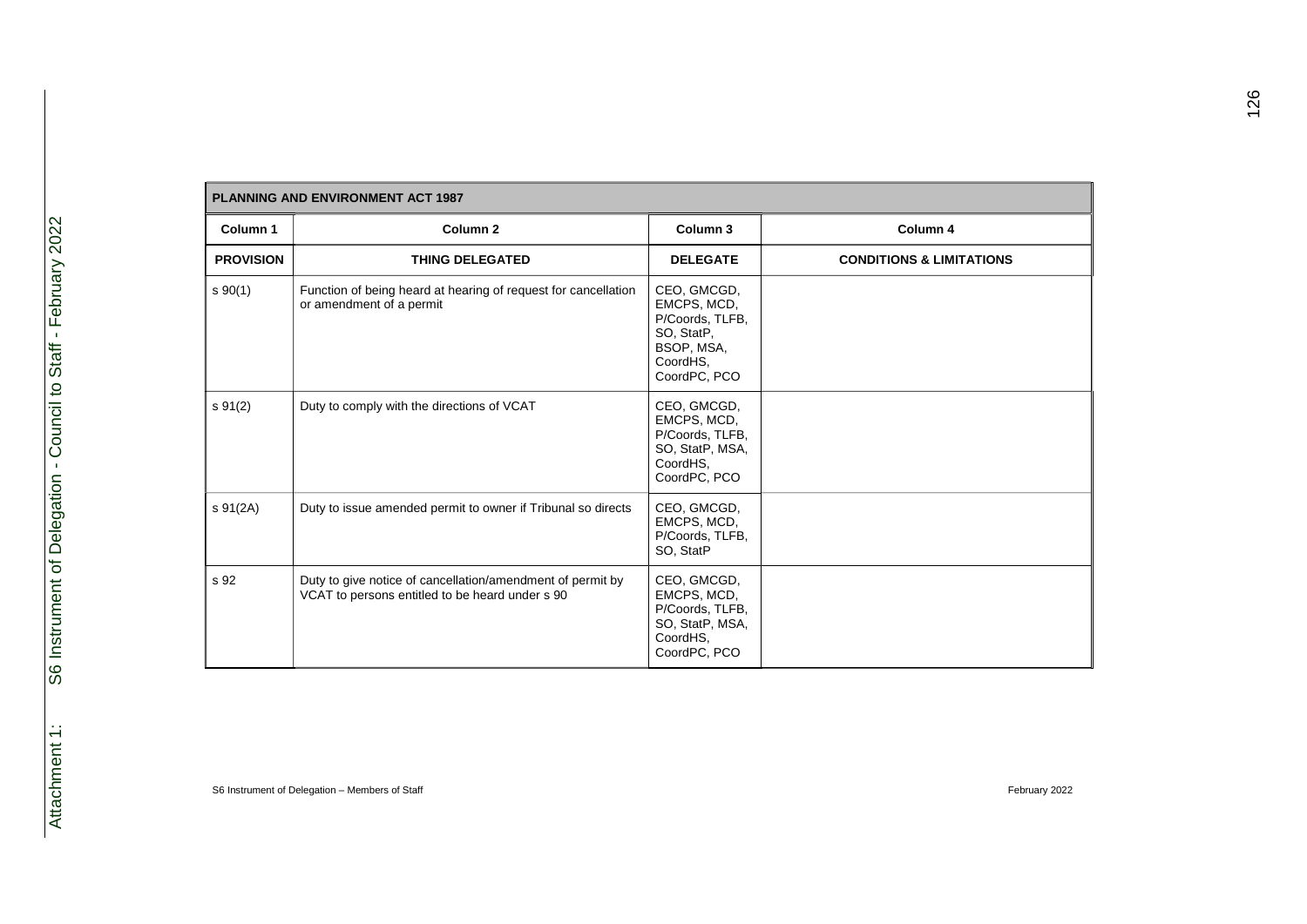| Column 1         | Column <sub>2</sub>                                                                                                  | Column 3                                                                           | Column 4                            |
|------------------|----------------------------------------------------------------------------------------------------------------------|------------------------------------------------------------------------------------|-------------------------------------|
| <b>PROVISION</b> | <b>THING DELEGATED</b>                                                                                               | <b>DELEGATE</b>                                                                    | <b>CONDITIONS &amp; LIMITATIONS</b> |
| $s \, 93(2)$     | Duty to give notice of VCAT order to stop development                                                                | CEO, GMCGD,<br>EMCPS, MCD,<br>MSA, HoCs,<br>P/Coords, TLFB,<br>CoordHS,<br>CoordPC |                                     |
| $s \; 95(3)$     | Function of referring certain applications to the Minister                                                           | CEO, GMCGD,<br>EMCPS, MCD,<br>P/Coords, TLFB,<br>SO, StatP                         |                                     |
| $s \, 95(4)$     | Duty to comply with an order or direction                                                                            | CEO, GMCGD,<br>EMCPS, MCD,<br>P/Coords, TLFB,<br>SO, StatP                         |                                     |
| $s \, 96(1)$     | Duty to obtain a permit from the Minister to use and develop<br>its land                                             | CEO, GMCGD,<br>EMCPS, MCD,<br>MSA, HoCs,<br>P/Coords, TLFB                         |                                     |
| $s \, 96(2)$     | Function of giving consent to other persons to apply to the<br>Minister for a permit to use and develop Council land | CEO, GMCGD,<br>EMCPS, MCD,<br>MSA, HoCs,<br>P/Coords, TLFB                         |                                     |
| $S\ 96A(2)$      | Power to agree to consider an application for permit<br>concurrently with preparation of proposed amendment          | CEO, GMCGD,<br>EMCPS, MCD,<br>MSA, HoCs,<br>P/Coords, TLFB                         |                                     |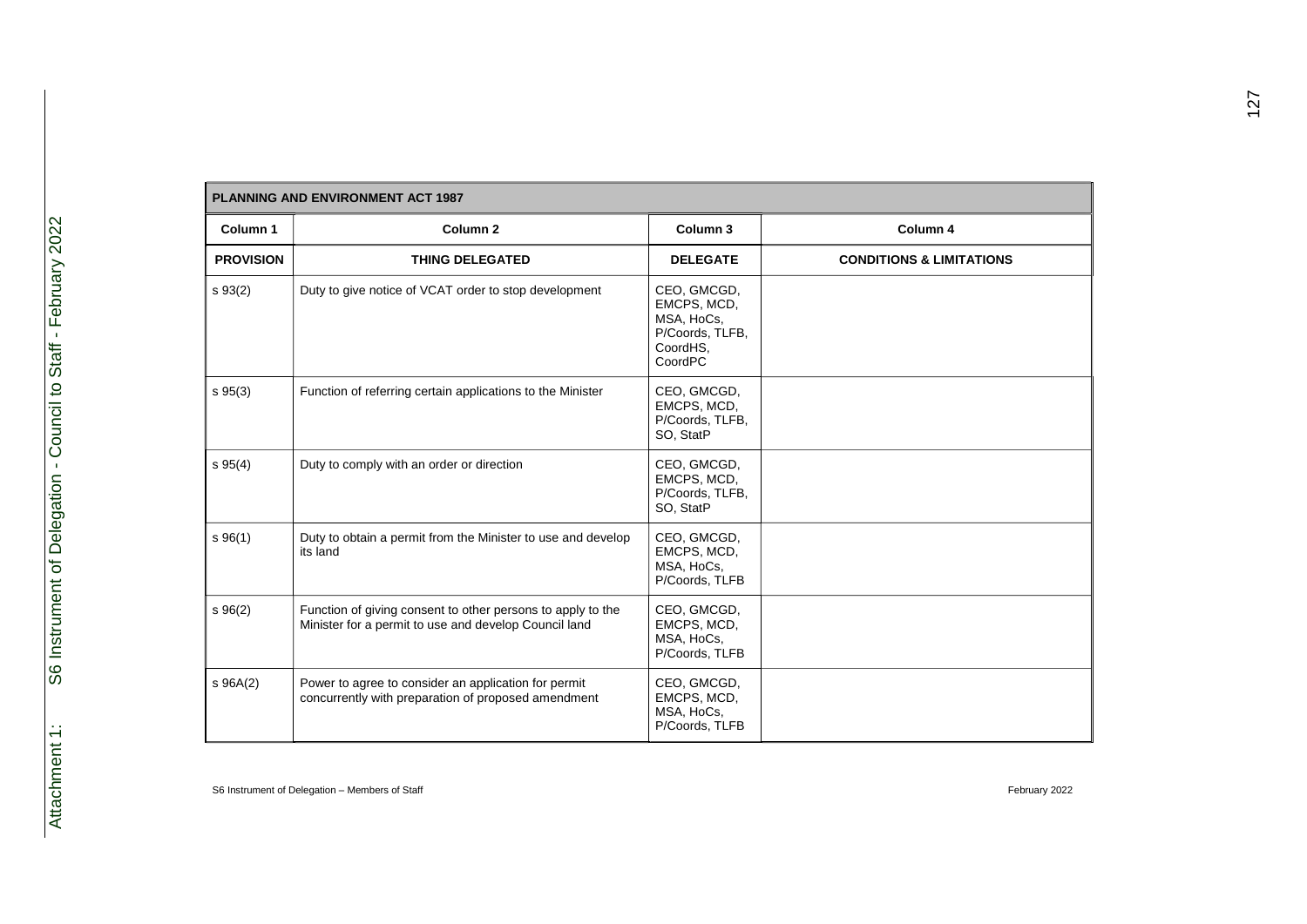| Column 1         | Column <sub>2</sub>                                                                                                                                                                                                                                                                | Column <sub>3</sub>                                                          | Column 4                            |
|------------------|------------------------------------------------------------------------------------------------------------------------------------------------------------------------------------------------------------------------------------------------------------------------------------|------------------------------------------------------------------------------|-------------------------------------|
| <b>PROVISION</b> | <b>THING DELEGATED</b>                                                                                                                                                                                                                                                             | <b>DELEGATE</b>                                                              | <b>CONDITIONS &amp; LIMITATIONS</b> |
| s 96C            | Power to give notice, to decide not to give notice, to publish<br>notice and to exercise any other power under s 96C                                                                                                                                                               | CEO, GMCGD,<br>EMCPS, MCD,<br>MSA, HoCs,<br>P/Coords, TLFB                   |                                     |
| s 96F            | Duty to consider the panel's report under s 96E                                                                                                                                                                                                                                    | CEO, GMCGD,<br>EMCPS, MCD,<br>MSA, HoCs,<br>P/Coords, TLFB,<br><b>StratP</b> |                                     |
| $S\ 96G(1)$      | Power to determine to recommend that a permit be granted or<br>to refuse to recommend that a permit be granted and power<br>to notify applicant of the determination (including power to<br>give notice under s 23 of the Planning and Environment<br>(Planning Schemes) Act 1996) | CEO, GMCGD,<br>EMCPS, MCD,<br>MSA, P/Coords,<br>TLFB, SO, StatP              |                                     |
| $s$ 96H(3)       | Power to give notice in compliance with Minister's direction                                                                                                                                                                                                                       | CEO, GMCGD,<br>EMCPS, MCD,<br>MSA, P/Coords,<br>TLFB, SO, StatP              |                                     |
| s 96J            | Power to issue permit as directed by the Minister                                                                                                                                                                                                                                  | CEO, GMCGD,<br>EMCPS, MCD,<br>MSA, P/Coords,<br>TLFB, SO, StatP              |                                     |
| s 96K            | Duty to comply with direction of the Minister to give notice of<br>refusal                                                                                                                                                                                                         | CEO, GMCGD,<br>EMCPS, MCD,<br>MSA, HoCs,<br>P/Coords, TLFB                   |                                     |

Г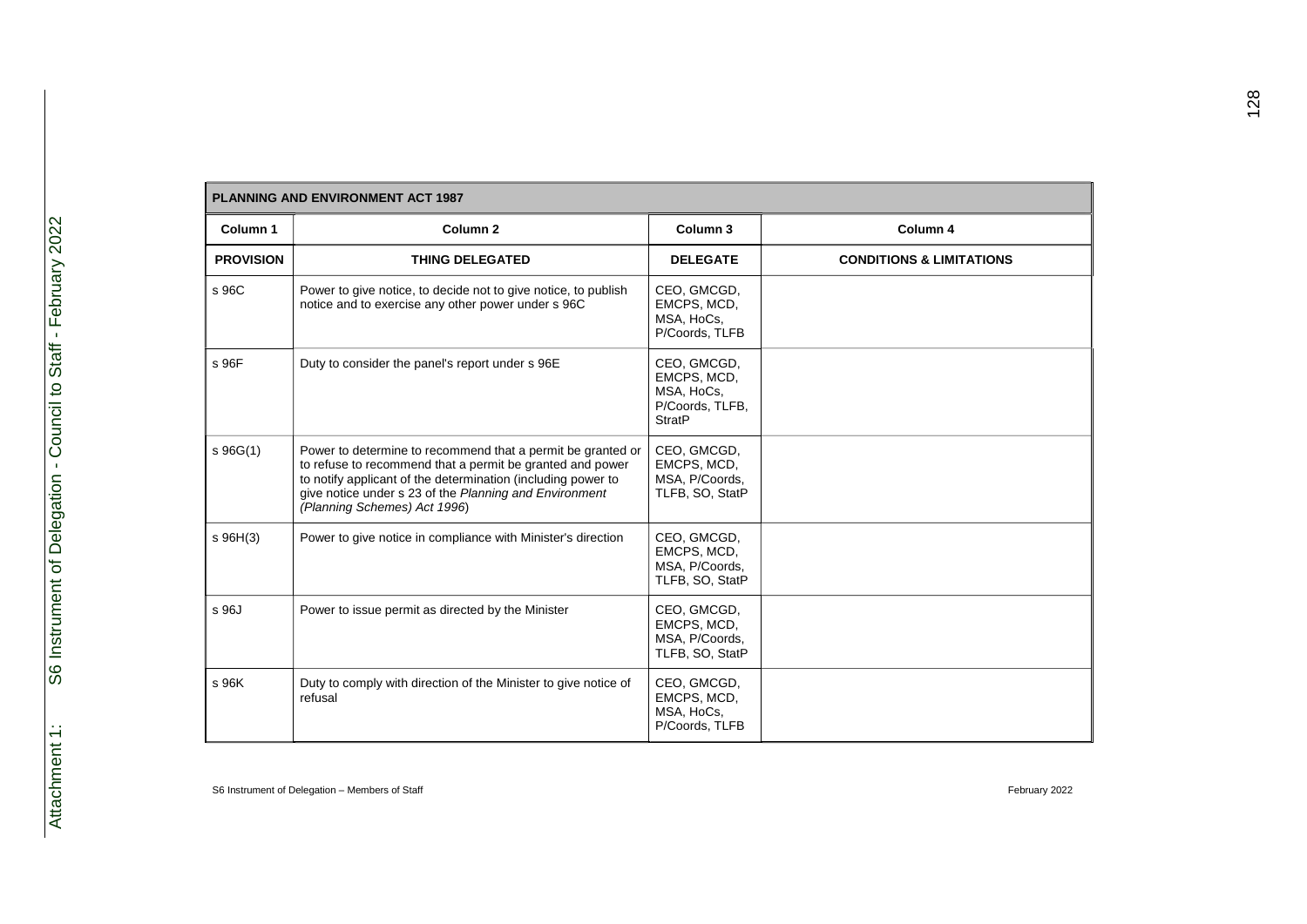| <b>PLANNING AND ENVIRONMENT ACT 1987</b> |                                                                                                                                |                                                                  |                                     |  |
|------------------------------------------|--------------------------------------------------------------------------------------------------------------------------------|------------------------------------------------------------------|-------------------------------------|--|
| Column 1                                 | Column <sub>2</sub>                                                                                                            | Column 3                                                         | Column 4                            |  |
| <b>PROVISION</b>                         | <b>THING DELEGATED</b>                                                                                                         | <b>DELEGATE</b>                                                  | <b>CONDITIONS &amp; LIMITATIONS</b> |  |
| s 96Z                                    | Duty to keep levy certificates given to it under ss 47 or 96A<br>for no less than 5 years from receipt of the certificate      | CEO, GMCGD,<br>EMCPS, MCD,<br>P/Coords, TLFB,<br>SO, StatP, BSOP |                                     |  |
| s 97C                                    | Power to request Minister to decide the application                                                                            | CEO, GMCGD,<br><b>MCD</b>                                        |                                     |  |
| s 97D(1)                                 | Duty to comply with directions of Minister to supply any<br>document or assistance relating to application                     | CEO, GMCGD,<br>EMCPS, MCD,<br>MSA, P/Coords,<br>TLFB, SO, StatP  |                                     |  |
| s 97G(3)                                 | Function of receiving from Minister copy of notice of refusal to<br>grant permit or copy of any permit granted by the Minister | CEO, GMCGD,<br>EMCPS, MCD,<br>P/Coords, TLFB,<br>SO, StatP, BSOP |                                     |  |
| s 97G(6)                                 | Duty to make a copy of permits issued under s 97F available<br>in accordance with public availability requirements             | CEO, GMCGD,<br>EMCPS, MCD,<br>P/Coords, TLFB,<br>SO, StatP, BSOP |                                     |  |
| s 97L                                    | Duty to include Ministerial decisions in a register kept under s<br>49                                                         | CEO, GMCGD,<br>EMCPS, MCD,<br>P/Coords, TLFB,<br>SO, StatP, BSOP |                                     |  |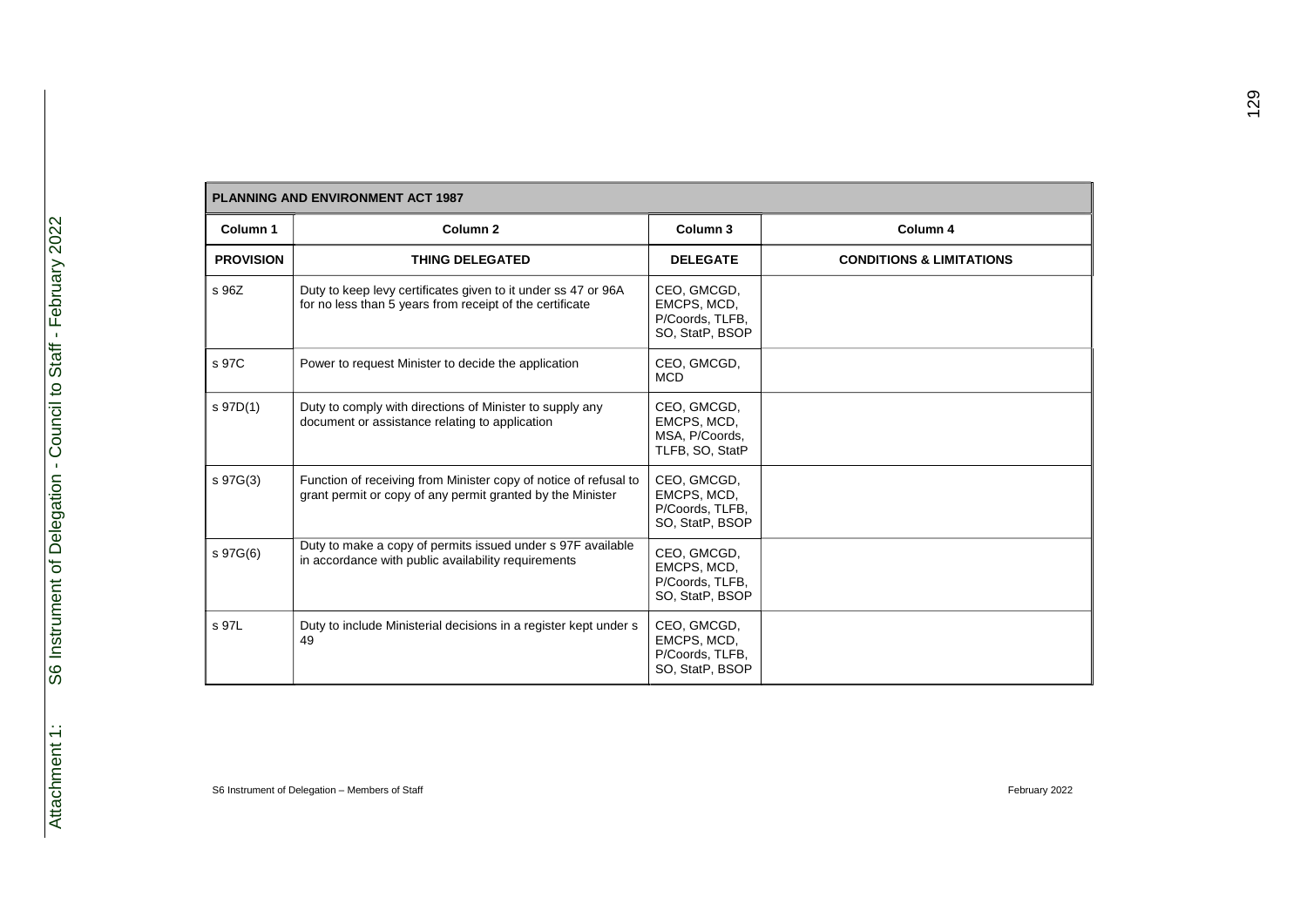| <b>PLANNING AND ENVIRONMENT ACT 1987</b> |                                                                                                                                 |                                                                                              |                                     |  |
|------------------------------------------|---------------------------------------------------------------------------------------------------------------------------------|----------------------------------------------------------------------------------------------|-------------------------------------|--|
| Column 1                                 | Column <sub>2</sub>                                                                                                             | Column 3                                                                                     | Column 4                            |  |
| <b>PROVISION</b>                         | <b>THING DELEGATED</b>                                                                                                          | <b>DELEGATE</b>                                                                              | <b>CONDITIONS &amp; LIMITATIONS</b> |  |
| s 97MH                                   | Duty to provide information or assistance to the Planning<br><b>Application Committee</b>                                       | CEO, GMCGD,<br>EMCPS, MCD,<br>P/Coords, TLFB,<br>SO, StatP, BSOP                             |                                     |  |
| s 97MI                                   | Duty to contribute to the costs of the Planning Application<br>Committee or subcommittee                                        | CEO, GMCGD,<br>MCD, P/Coords,<br><b>TLFB</b>                                                 |                                     |  |
| s 970                                    | Duty to consider application and issue or refuse to issue<br>certificate of compliance                                          | CEO, GMCGD,<br>EMCPS, MCD,<br>P/Coords, TLFB,<br>SO, StatP, MSA,<br>CoordHS.<br>CoordPC, PCO |                                     |  |
| s 97P(3)                                 | Duty to comply with directions of VCAT following an<br>application for review of a failure or refusal to issue a<br>certificate | CEO, GMCGD,<br>MCD, P/Coords,<br><b>MBS</b>                                                  |                                     |  |
| s 97Q(2)                                 | Function of being heard by VCAT at hearing of request for<br>amendment or cancellation of certificate                           | CEO, GMCGD,<br>EMCPS, MCD,<br>MSA, P/Coords,<br>TLFB, SO, StatP                              |                                     |  |
| $S\ 97Q(4)$                              | Duty to comply with directions of VCAT                                                                                          | CEO, GMCGD,<br>EMCPS, MCD,<br>MSA, P/Coords,<br>TLFB, SO, StatP                              |                                     |  |

Г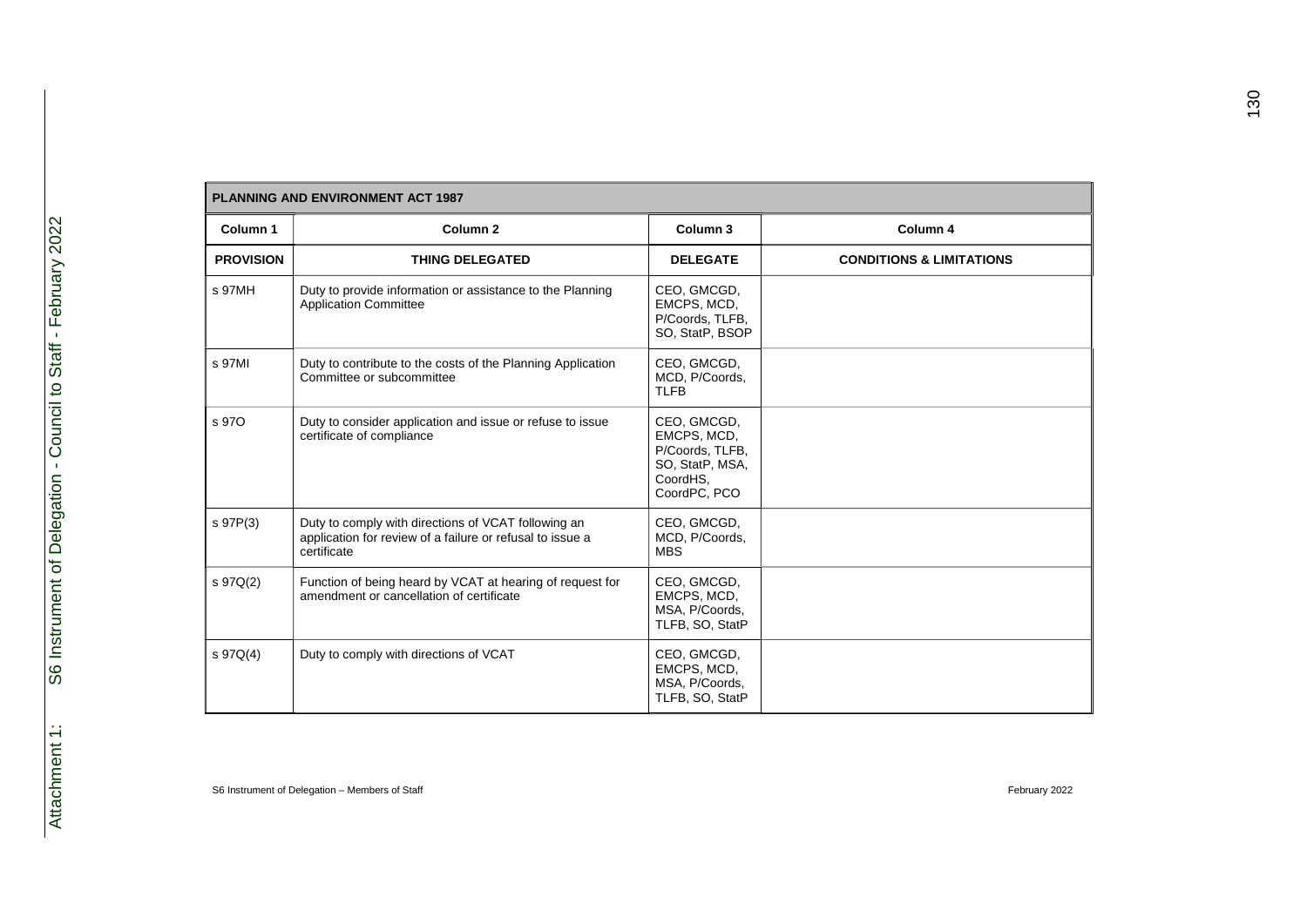| <b>PLANNING AND ENVIRONMENT ACT 1987</b> |                                                                                                  |                                                                 |                                     |  |
|------------------------------------------|--------------------------------------------------------------------------------------------------|-----------------------------------------------------------------|-------------------------------------|--|
| Column 1                                 | Column <sub>2</sub>                                                                              | Column 3                                                        | Column 4                            |  |
| <b>PROVISION</b>                         | <b>THING DELEGATED</b>                                                                           | <b>DELEGATE</b>                                                 | <b>CONDITIONS &amp; LIMITATIONS</b> |  |
| s 97R                                    | Duty to keep register of all applications for certificate of<br>compliance and related decisions | CEO, GMCGD,<br>EMCPS, MCD,<br>MSA, P/Coords,<br>TLFB, SO, StatP |                                     |  |
| $$98(1)$ &(2)                            | Function of receiving claim for compensation in certain<br>circumstances                         | CEO, GMCGD,<br>EMCPS, MCD,<br>MSA, HoCs,<br>P/Coords, TLFB      |                                     |  |
| $s \, 98(4)$                             | Duty to inform any person of the name of the person from<br>whom compensation can be claimed     | CEO, GMCGD,<br>EMCPS, MCD,<br>MSA, HoCs,<br>P/Coords, TLFB      |                                     |  |
| s 101                                    | Function of receiving claim for expenses in conjunction with<br>claim                            | CEO, GMCGD,<br>EMCPS, MCD,<br>MSA, HoCs,<br>P/Coords, TLFB      |                                     |  |
| s 103                                    | Power to reject a claim for compensation in certain<br>circumstances                             | CEO, GMCGD,<br>MCD, P/Coords                                    |                                     |  |
| $s \ 107(1)$                             | Function of receiving claim for compensation                                                     | CEO, GMCGD,<br><b>MCD</b>                                       |                                     |  |
| $s \ 107(3)$                             | Power to agree to extend time for making claim                                                   | CEO, GMCGD,<br>EMCPS, MCD,<br>MSA, HoCs,<br>P/Coords, TLFB      |                                     |  |

Г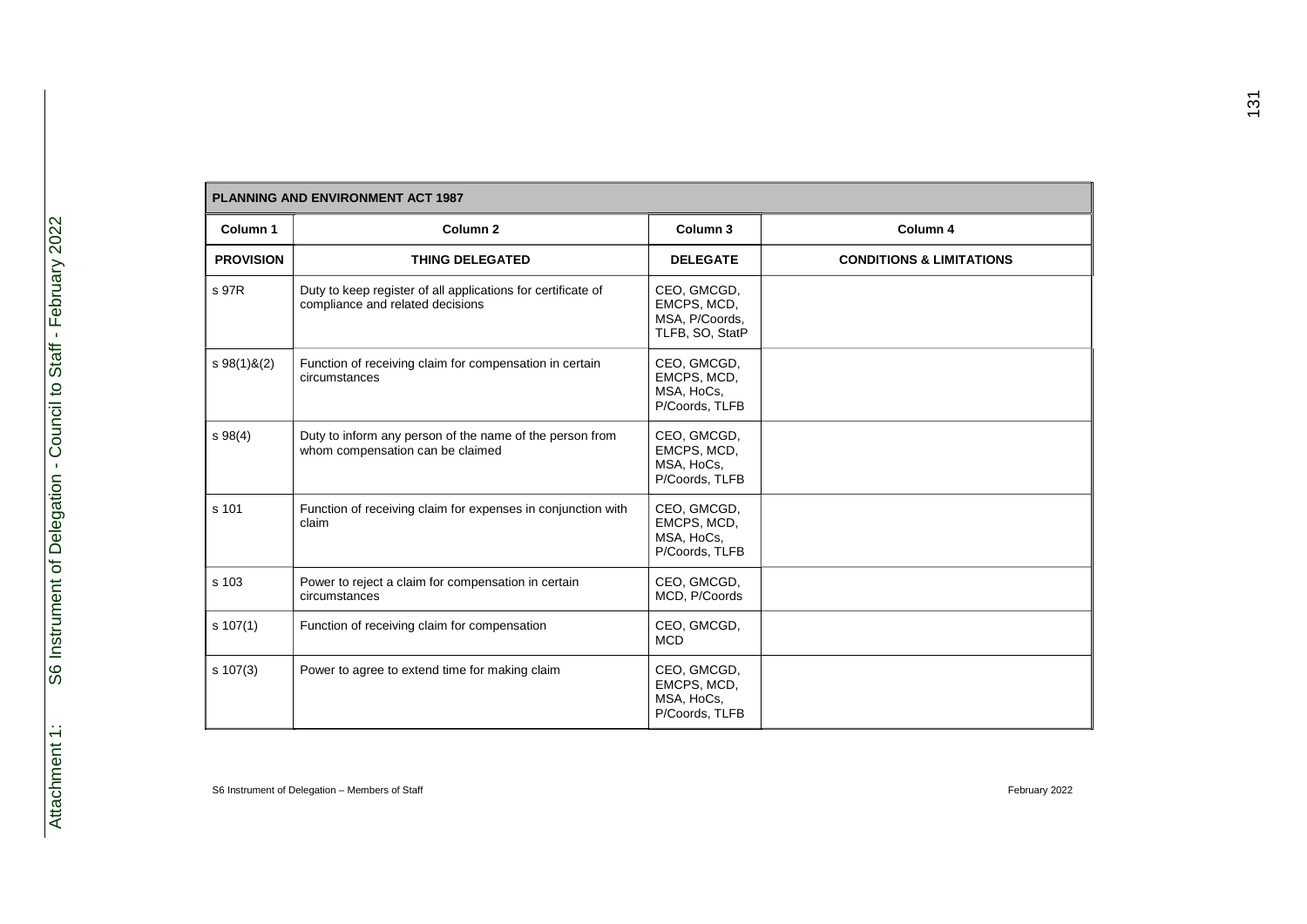| Column 1         | Column <sub>2</sub>                                                                      | Column 3                                                                                        | Column 4                            |
|------------------|------------------------------------------------------------------------------------------|-------------------------------------------------------------------------------------------------|-------------------------------------|
| <b>PROVISION</b> | <b>THING DELEGATED</b>                                                                   | <b>DELEGATE</b>                                                                                 | <b>CONDITIONS &amp; LIMITATIONS</b> |
| s 114(1)         | Power to apply to the VCAT for an enforcement order                                      | CEO, GMCGD,<br>EMCPS, MCD,<br>MSA, HoCs,<br>P/Coords, TLFB,<br>StratP, CoordHS,<br>CoordPC, PCO |                                     |
| s $117(1)(a)$    | Function of making a submission to the VCAT where<br>objections are received             | CEO, GMCGD,<br>EMCPS, MCD,<br>MSA, P/Coords,<br>TLFB, SO, StatP                                 |                                     |
| $s$ 120(1)       | Power to apply for an interim enforcement order where s 114<br>application has been made | CEO, GMCGD,<br>EMCPS, MCD,<br>MSA, HoCs,<br>P/Coords, TLFB,<br>StratP, CoordPC,<br><b>PCO</b>   |                                     |
| $s$ 123(1)       | Power to carry out work required by enforcement order and<br>recover costs               | CEO, GMCGD,<br>MCD, MSA                                                                         |                                     |
| $s$ 123(2)       | Power to sell buildings, materials, etc salvaged in carrying out<br>work under s 123(1)  | CEO, GMCGD,<br>GMCOI, EMPA,<br>MCD, MSA                                                         | <b>Except Crown Land</b>            |
| s 129            | Function of recovering penalties                                                         | CEO, GMCGD,<br>MCD, MSA,<br>CoordHS,<br>CoordPC, PCO,<br><b>CFO</b>                             |                                     |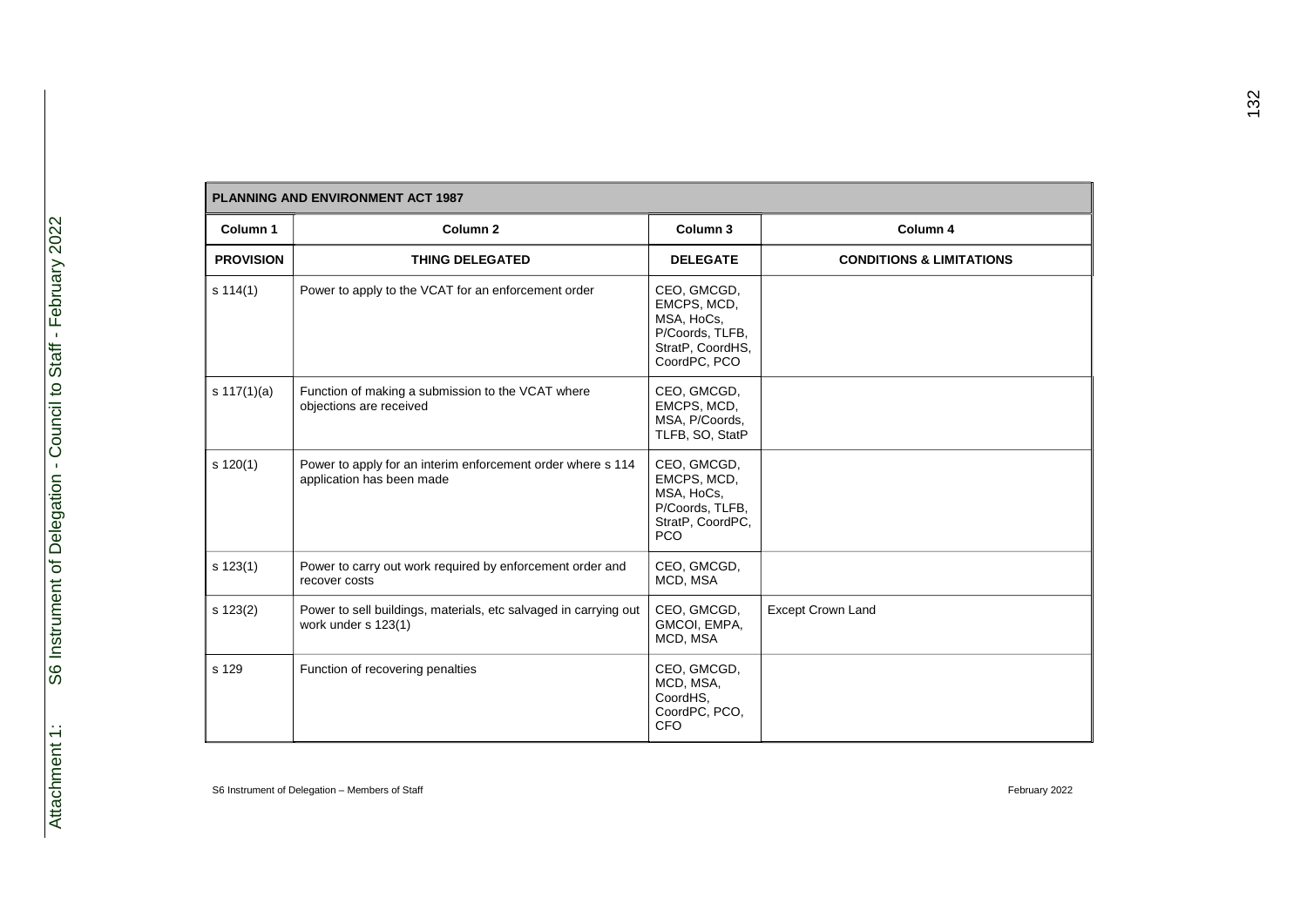| <b>PLANNING AND ENVIRONMENT ACT 1987</b> |                                                                                                                                                                                                                                                                                                                                                                                      |                                                                                                           |                                                  |  |  |
|------------------------------------------|--------------------------------------------------------------------------------------------------------------------------------------------------------------------------------------------------------------------------------------------------------------------------------------------------------------------------------------------------------------------------------------|-----------------------------------------------------------------------------------------------------------|--------------------------------------------------|--|--|
| Column 1                                 | Column <sub>2</sub>                                                                                                                                                                                                                                                                                                                                                                  | Column <sub>3</sub>                                                                                       | Column 4                                         |  |  |
| <b>PROVISION</b>                         | <b>THING DELEGATED</b>                                                                                                                                                                                                                                                                                                                                                               | <b>DELEGATE</b>                                                                                           | <b>CONDITIONS &amp; LIMITATIONS</b>              |  |  |
| $s \ 130(5)$                             | Power to allow person served with an infringement notice<br>further time                                                                                                                                                                                                                                                                                                             | CEO, GMCGD,<br>EMCPS, MCD,<br>MSA, HoCs,<br>P/Coords, TLFB,<br>StratP, CoordHS,<br>CoordPC, PCO           |                                                  |  |  |
| s 149A(1)                                | Power to refer a matter to the VCAT for determination                                                                                                                                                                                                                                                                                                                                | CEO, GMCGD,<br>EMCPS, MCD,<br>MSA, HoCs,<br>P/Coords, TLFB,<br>CoordHS.<br>CoordPC, PCO,<br><b>StratP</b> |                                                  |  |  |
| s 149A(1A)                               | Power to apply to VCAT for the determination of a matter<br>relating to the interpretation of a s 173 agreement                                                                                                                                                                                                                                                                      | CEO, GMCGD,<br>EMCPS, MCD,<br>MSA, HoCs,<br>P/Coords, TLFB                                                |                                                  |  |  |
| s 156                                    | Duty to pay fees and allowances (including a payment to the<br>Crown under s 156(2A)), and payment or reimbursement for<br>reasonable costs and expenses incurred by the panel in<br>carrying out its functions unless the Minister directs otherwise<br>under s 156(2B) power to ask for contribution under s 156(3)<br>and power to abandon amendment or part of it under s 156(4) | CEO, GMCGD,<br><b>MCD</b>                                                                                 | Where Council is the relevant planning authority |  |  |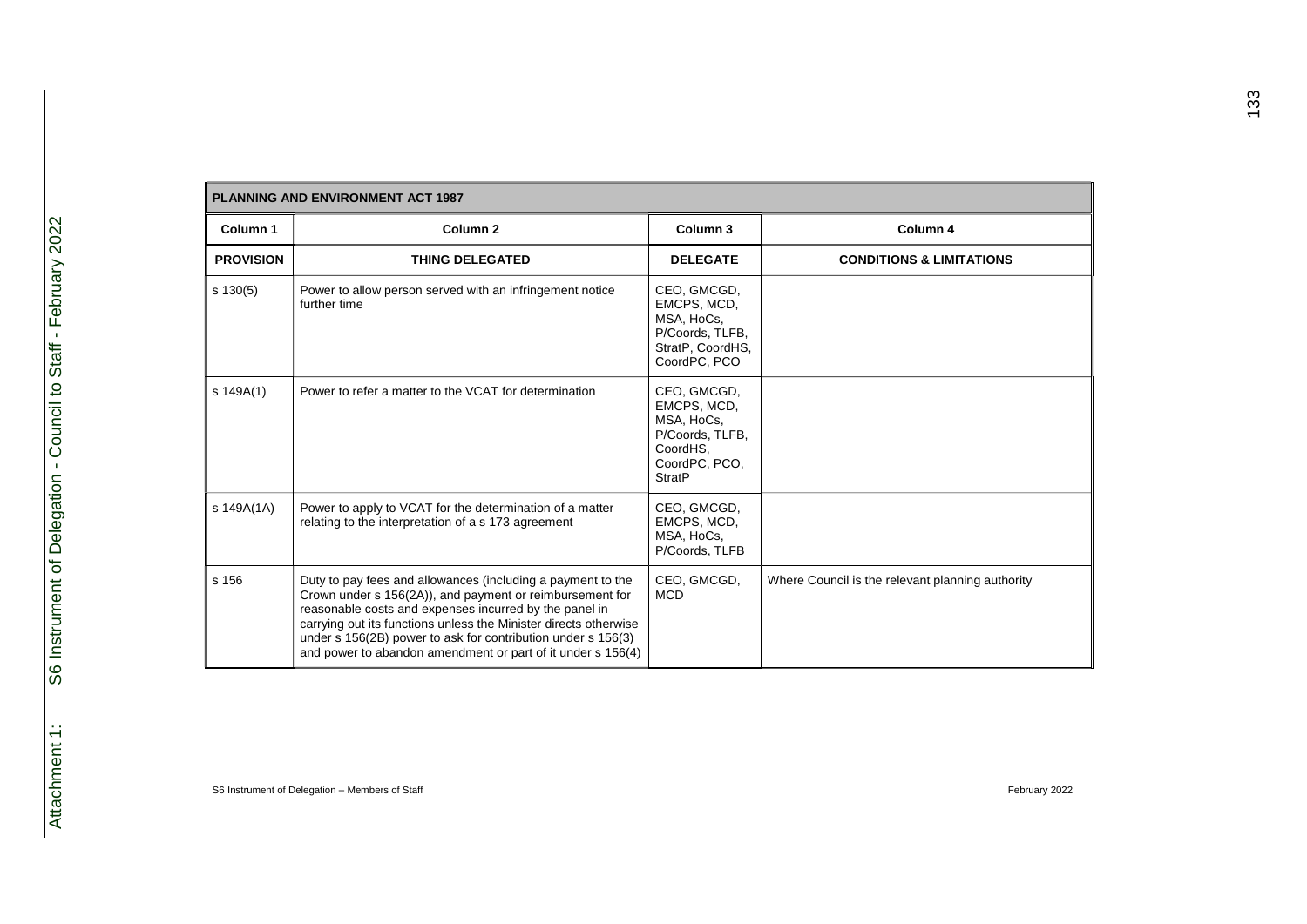| Column <sub>1</sub> | Column <sub>2</sub>                                                                                                                                                                                                                    | Column 3                                                                          | Column 4                                                                                                                                                                  |
|---------------------|----------------------------------------------------------------------------------------------------------------------------------------------------------------------------------------------------------------------------------------|-----------------------------------------------------------------------------------|---------------------------------------------------------------------------------------------------------------------------------------------------------------------------|
| <b>PROVISION</b>    | <b>THING DELEGATED</b>                                                                                                                                                                                                                 | <b>DELEGATE</b>                                                                   | <b>CONDITIONS &amp; LIMITATIONS</b>                                                                                                                                       |
| s 171(2)(f)         | Power to carry out studies and commission reports                                                                                                                                                                                      | CEO, GMCGD,<br>EMCPS, MCD,<br>MSA, P/Coords,<br>TLFB, SO, StatP,<br><b>StratP</b> | Within approved budget or seeking relevant approvals<br>where funds are outside of approved budget                                                                        |
| s $171(2)(g)$       | Power to grant and reserve easements                                                                                                                                                                                                   | CEO, GMCGD,<br>EMCPS, MCD,<br>MSA, P/Coords,<br>TLFB, SO, EAO,<br><b>StatP</b>    |                                                                                                                                                                           |
| s 172C              | Power to compulsorily acquire any outer public purpose land<br>that is specified in the approved infrastructure contributions<br>plan                                                                                                  | CEO, GMCOI,<br><b>EMPA</b>                                                        | Where Council is a development agency specified in an<br>approved infrastructure contributions plan, subject to<br>Council's prior approval of the compulsory acquisition |
| s 172D(1)           | Power to compulsorily acquire any inner public purpose land<br>that is specified in the plan before the time that the land is<br>required to be provided to Council under s 46GV(4)                                                    | CEO, GMCOI,<br><b>EMPA</b>                                                        | Where Council is a collecting agency specified in an<br>approved infrastructure contributions plan<br>See above                                                           |
| s 172D(2)           | Power to compulsorily acquire any inner public purpose land,<br>the use and development of which is to be the responsibility<br>of Council under the plan, before the time that the land is<br>required to be provided under s 46GV(4) | CEO, GMCOI,<br><b>EMPA</b>                                                        | Where Council is the development agency specified in an<br>approved infrastructure contributions plan<br>See above                                                        |
| s 173(1)            | Power to enter into agreement covering matters set out in s<br>174                                                                                                                                                                     | N/A                                                                               | Can include an agreement relating to the provision of<br>land for affordable housing                                                                                      |

# **PLANNING AND ENVIRONMENT ACT 1987**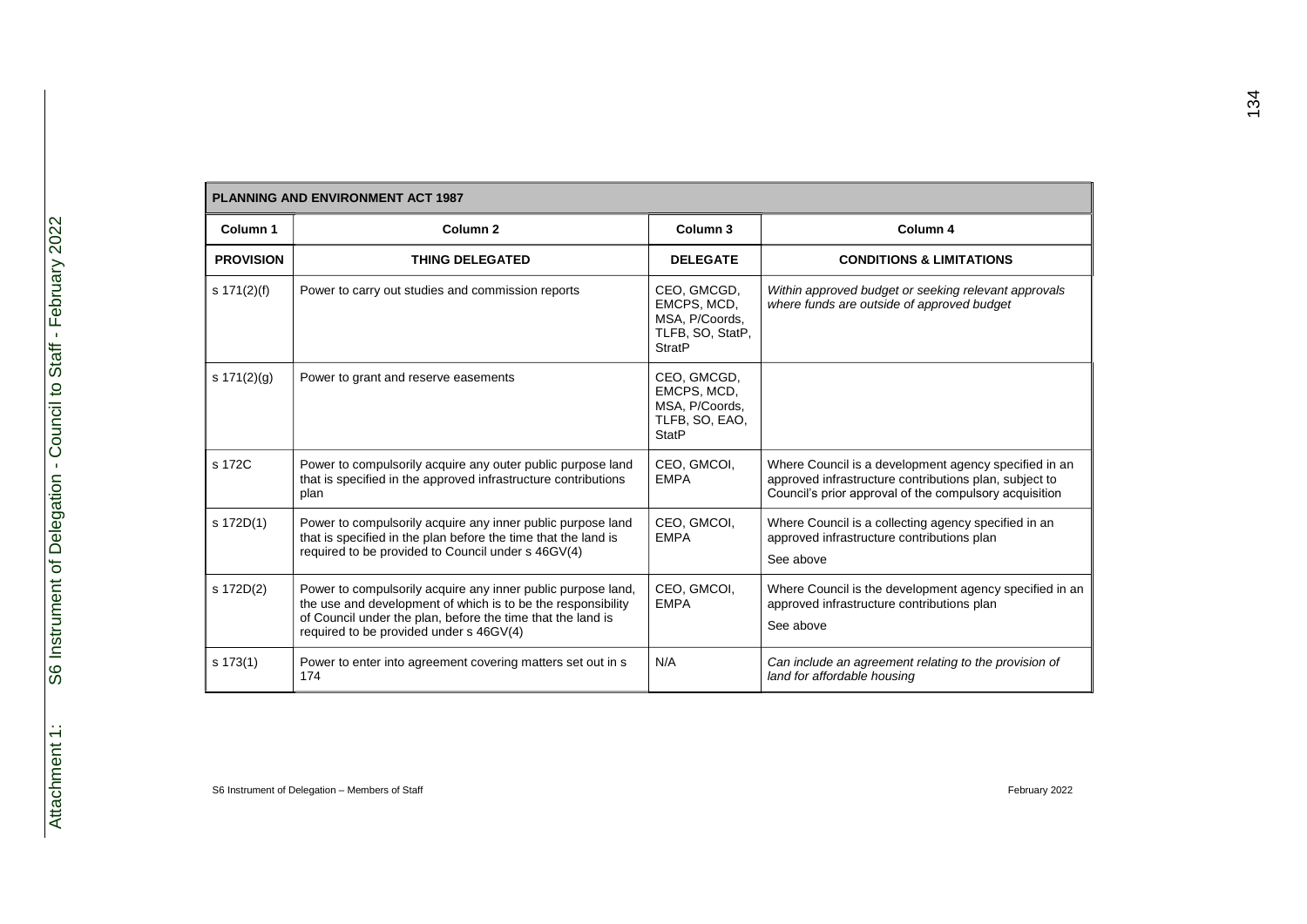| <b>PLANNING AND ENVIRONMENT ACT 1987</b> |                                                                                                                                                                                                                                             |                                                                  |                                                     |  |
|------------------------------------------|---------------------------------------------------------------------------------------------------------------------------------------------------------------------------------------------------------------------------------------------|------------------------------------------------------------------|-----------------------------------------------------|--|
| Column 1                                 | Column <sub>2</sub>                                                                                                                                                                                                                         | Column <sub>3</sub>                                              | Column 4                                            |  |
| <b>PROVISION</b>                         | <b>THING DELEGATED</b>                                                                                                                                                                                                                      | <b>DELEGATE</b>                                                  | <b>CONDITIONS &amp; LIMITATIONS</b>                 |  |
| s 173(1A)                                | Power to enter into an agreement with an owner of land for<br>the development or provision of land in relation to affordable<br>housing                                                                                                     | N/A                                                              | Where Council is the relevant responsible authority |  |
|                                          | Power to decide whether something is to the satisfaction of<br>Council, where an agreement made under s 173 of the<br>Planning and Environment Act 1987 requires something to be<br>to the satisfaction of Council or Responsible Authority | CEO, GMCGD,<br>EMCPS, MCD,<br>MSA, HoCs,<br>P/Coords, TLFB       |                                                     |  |
|                                          | Power to give consent on behalf of Council, where an<br>agreement made under s 173 of the Planning and<br>Environment Act 1987 requires that something may not be<br>done without the consent of Council or Responsible Authority           | CEO, GMCGD,<br>EMCPS, MCD,<br>MSA, HoCs,<br>P/Coords, TLFB       |                                                     |  |
| s 177(2)                                 | Power to end a s 173 agreement with the agreement of all<br>those bound by any covenant in the agreement or otherwise<br>in accordance with Division 2 of Part 9                                                                            | CEO, GMCGD,<br>EMCPS, MCD,<br>MSA, HoCs,<br>P/Coords, TLFB       |                                                     |  |
| s 178                                    | Power to amend a s 173 agreement with the agreement of all<br>those bound by any covenant in the agreement or otherwise<br>in accordance with Division 2 of Part 9                                                                          | CEO, GMCGD,<br>EMCPS, MCD,<br>MSA, HoCs,<br>P/Coords, TLFB       |                                                     |  |
| s 178A(1)                                | Function of receiving application to amend or end an<br>agreement                                                                                                                                                                           | CEO, GMCGD,<br>EMCPS, MCD,<br>P/Coords, TLFB,<br>SO, StatP, BSOP |                                                     |  |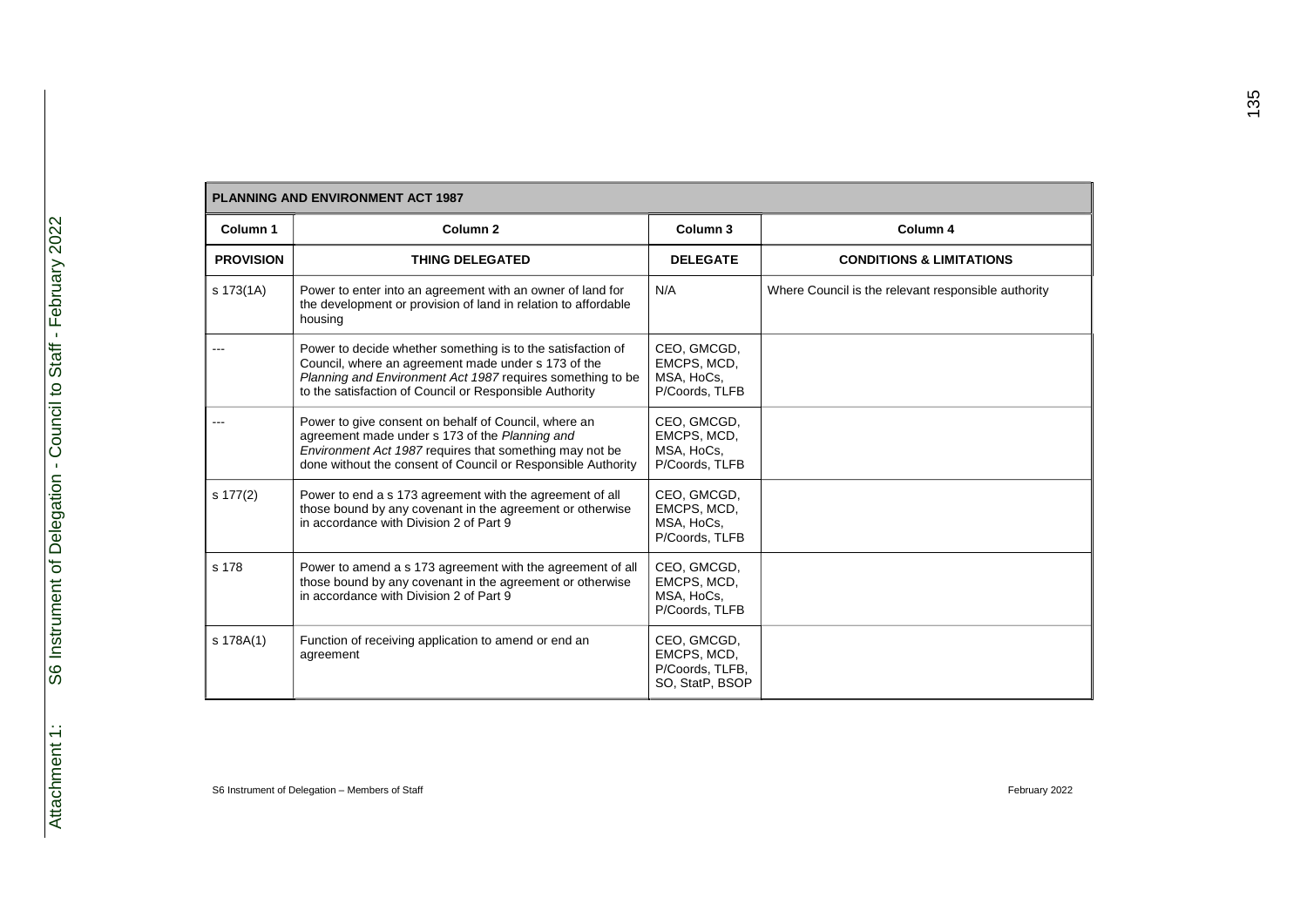| <b>PLANNING AND ENVIRONMENT ACT 1987</b> |                                                                                                                                                           |                                                            |                                     |  |
|------------------------------------------|-----------------------------------------------------------------------------------------------------------------------------------------------------------|------------------------------------------------------------|-------------------------------------|--|
| Column 1                                 | Column <sub>2</sub>                                                                                                                                       | Column 3                                                   | Column 4                            |  |
| <b>PROVISION</b>                         | <b>THING DELEGATED</b>                                                                                                                                    | <b>DELEGATE</b>                                            | <b>CONDITIONS &amp; LIMITATIONS</b> |  |
| s 178A(3)                                | Function of notifying the owner as to whether it agrees in<br>principle to the proposal under s 178A(1)                                                   | CEO, GMCGD,<br>EMCPS, MCD,<br>MSA, HoCs,<br>P/Coords, TLFB |                                     |  |
| s 178A(4)                                | Function of notifying the applicant and the owner as to<br>whether it agrees in principle to the proposal                                                 | CEO, GMCGD,<br>EMCPS, MCD,<br>MSA, HoCs,<br>P/Coords, TLFB |                                     |  |
| s 178A(5)                                | Power to propose to amend or end an agreement                                                                                                             | CEO, GMCGD,<br>EMCPS, MCD,<br>MSA, HoCs,<br>P/Coords, TLFB |                                     |  |
| s 178B(1)                                | Duty to consider certain matters when considering proposal to<br>amend an agreement                                                                       | CEO, GMCGD,<br>EMCPS, MCD,<br>MSA, HoCs,<br>P/Coords, TLFB |                                     |  |
| s 178B(2)                                | Duty to consider certain matters when considering proposal to<br>end an agreement                                                                         | CEO, GMCGD,<br>EMCPS, MCD,<br>MSA, HoCs,<br>P/Coords, TLFB |                                     |  |
| s 178C(2)                                | Duty to give notice of the proposal to all parties to the<br>agreement and other persons who may be detrimentally<br>affected by decision to amend or end | CEO, GMCGD,<br>EMCPS, MCD,<br>MSA, HoCs,<br>P/Coords, TLFB |                                     |  |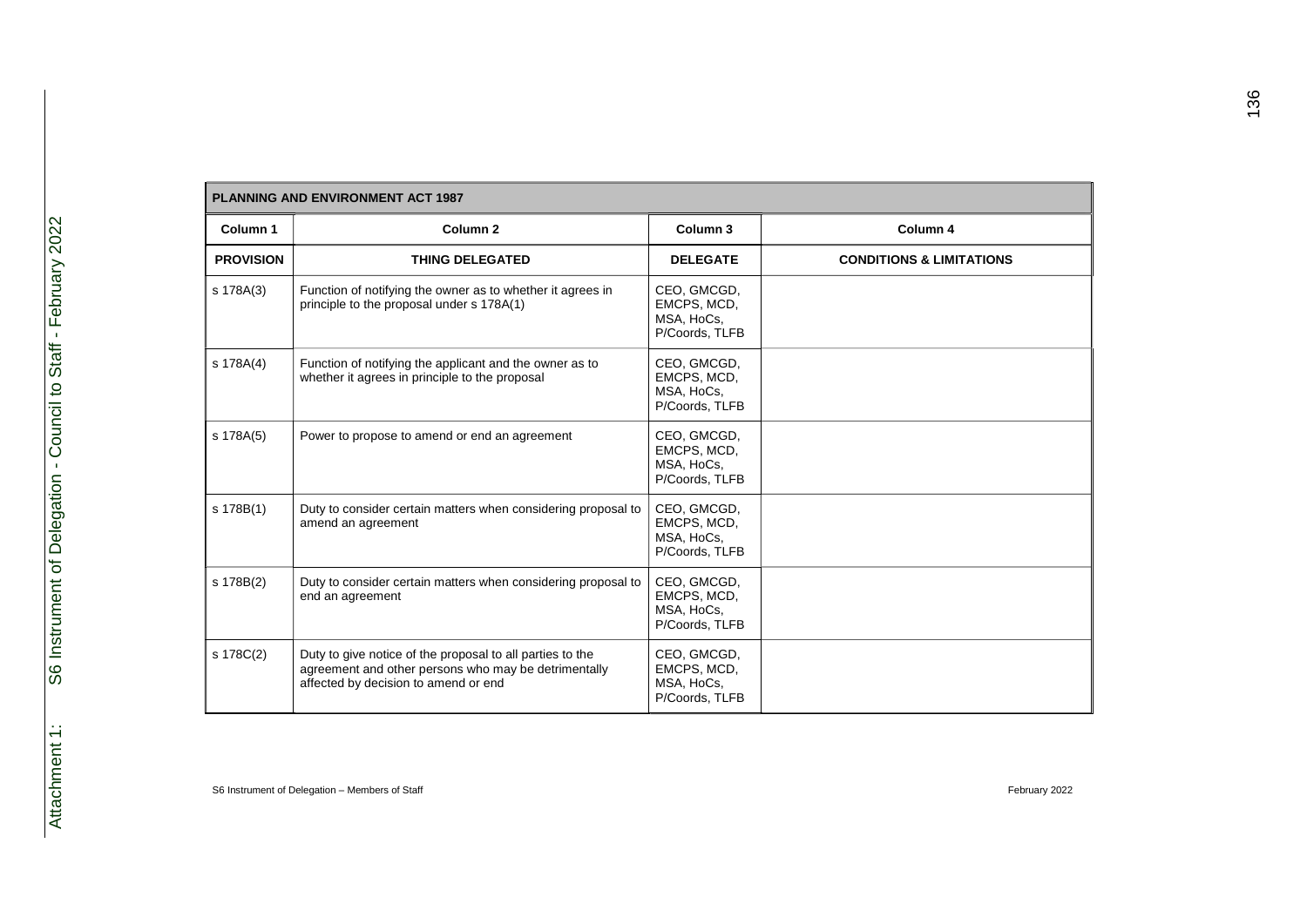|                  | <b>PLANNING AND ENVIRONMENT ACT 1987</b>                                                                 |                                                            |                                                                                       |  |  |
|------------------|----------------------------------------------------------------------------------------------------------|------------------------------------------------------------|---------------------------------------------------------------------------------------|--|--|
| Column 1         | Column <sub>2</sub>                                                                                      | Column 3                                                   | Column 4                                                                              |  |  |
| <b>PROVISION</b> | <b>THING DELEGATED</b>                                                                                   | <b>DELEGATE</b>                                            | <b>CONDITIONS &amp; LIMITATIONS</b>                                                   |  |  |
| s 178C(4)        | Function of determining how to give notice under s 178C(2)                                               | CEO, GMCGD,<br>EMCPS, MCD,<br>MSA, HoCs,<br>P/Coords, TLFB |                                                                                       |  |  |
| s 178E(1)        | Duty not to make decision until after 14 days after notice has<br>been given                             | CEO, GMCGD,<br>EMCPS, MCD,<br>MSA, HoCs,<br>P/Coords, TLFB |                                                                                       |  |  |
| s 178E(2)(a)     | Power to amend or end the agreement in accordance with the<br>proposal                                   | CEO, GMCGD,<br>EMCPS, MCD,<br>MSA, HoCs,<br>P/Coords, TLFB | If no objections are made under section 178D<br>Must consider matters in section 178B |  |  |
| s 178E(2)(b)     | Power to amend or end the agreement in a manner that is not<br>substantively different from the proposal | CEO, GMCGD,<br>EMCPS, MCD,<br>MSA, HoCs,<br>P/Coords, TLFB | If no objections are made under section 178D<br>Must consider matters in section 178B |  |  |
| s 178E(2)(c)     | Power to refuse to amend or end the agreement                                                            | CEO, GMCGD,<br>EMCPS, MCD,<br>MSA, HoCs,<br>P/Coords, TLFB | If no objections are made under section 178D<br>Must consider matters in section 178B |  |  |
| s 178E(3)(a)     | Power to amend or end the agreement in accordance with the<br>proposal                                   | CEO, GMCGD,<br>EMCPS, MCD,<br>MSA, HoCs,<br>P/Coords, TLFB | After considering objections, submissions and matters in<br>section 178B              |  |  |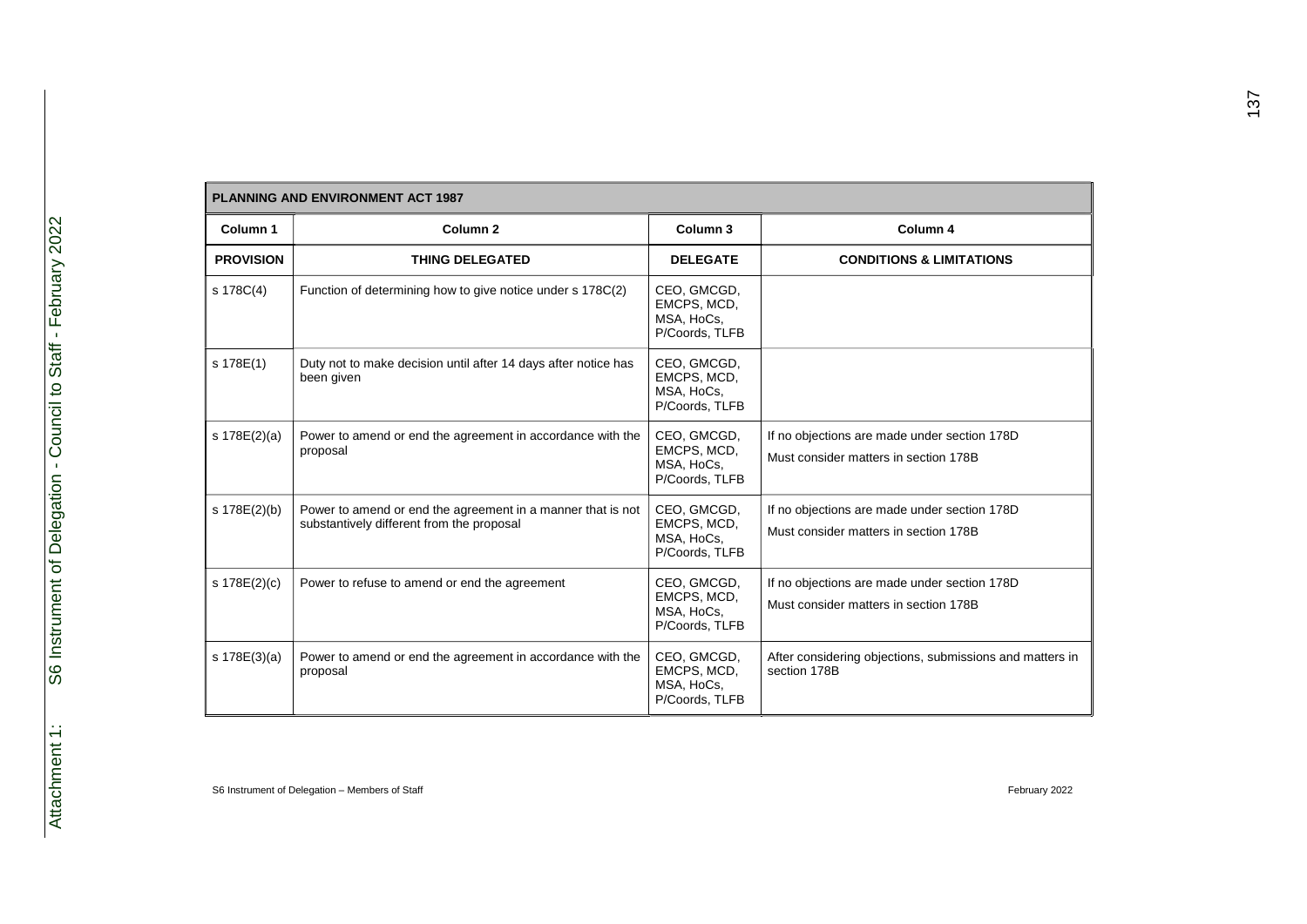|                  | <b>PLANNING AND ENVIRONMENT ACT 1987</b>                                                                                                                                                                      |                                                            |                                                                          |  |  |
|------------------|---------------------------------------------------------------------------------------------------------------------------------------------------------------------------------------------------------------|------------------------------------------------------------|--------------------------------------------------------------------------|--|--|
| Column 1         | Column <sub>2</sub>                                                                                                                                                                                           | Column 3                                                   | Column 4                                                                 |  |  |
| <b>PROVISION</b> | <b>THING DELEGATED</b>                                                                                                                                                                                        | <b>DELEGATE</b>                                            | <b>CONDITIONS &amp; LIMITATIONS</b>                                      |  |  |
| s 178E(3)(b)     | Power to amend or end the agreement in a manner that is not<br>substantively different from the proposal                                                                                                      | CEO, GMCGD,<br>EMCPS, MCD,<br>MSA, HoCs,<br>P/Coords, TLFB | After considering objections, submissions and matters in<br>section 178B |  |  |
| s 178E(3)(c)     | Power to amend or end the agreement in a manner that is<br>substantively different from the proposal                                                                                                          | CEO, GMCGD,<br>EMCPS, MCD,<br>MSA, HoCs,<br>P/Coords, TLFB | After considering objections, submissions and matters in<br>section 178B |  |  |
| s 178E(3)(d)     | Power to refuse to amend or end the agreement                                                                                                                                                                 | CEO, GMCGD,<br>EMCPS, MCD,<br>MSA, HoCs,<br>P/Coords, TLFB | After considering objections, submissions and matters in<br>section 178B |  |  |
| s 178F(1)        | Duty to give notice of its decision under s 178E(3)(a) or (b)                                                                                                                                                 | CEO, GMCGD,<br>EMCPS, MCD,<br>P/Coords, TLFB,<br>SO, StatP |                                                                          |  |  |
| s 178F(2)        | Duty to give notice of its decision under s $178E(2)(c)$ or $(3)(d)$                                                                                                                                          | CEO, GMCGD,<br>EMCPS, MCD,<br>P/Coords, TLFB,<br>SO, StatP |                                                                          |  |  |
| s 178F(4)        | Duty not to proceed to amend or end an agreement under s<br>178E until at least 21 days after notice has been given or until<br>an application for review to the Tribunal has been determined<br>or withdrawn | CEO, GMCGD,<br>EMCPS, MCD,<br>P/Coords, TLFB,<br>SO, StatP |                                                                          |  |  |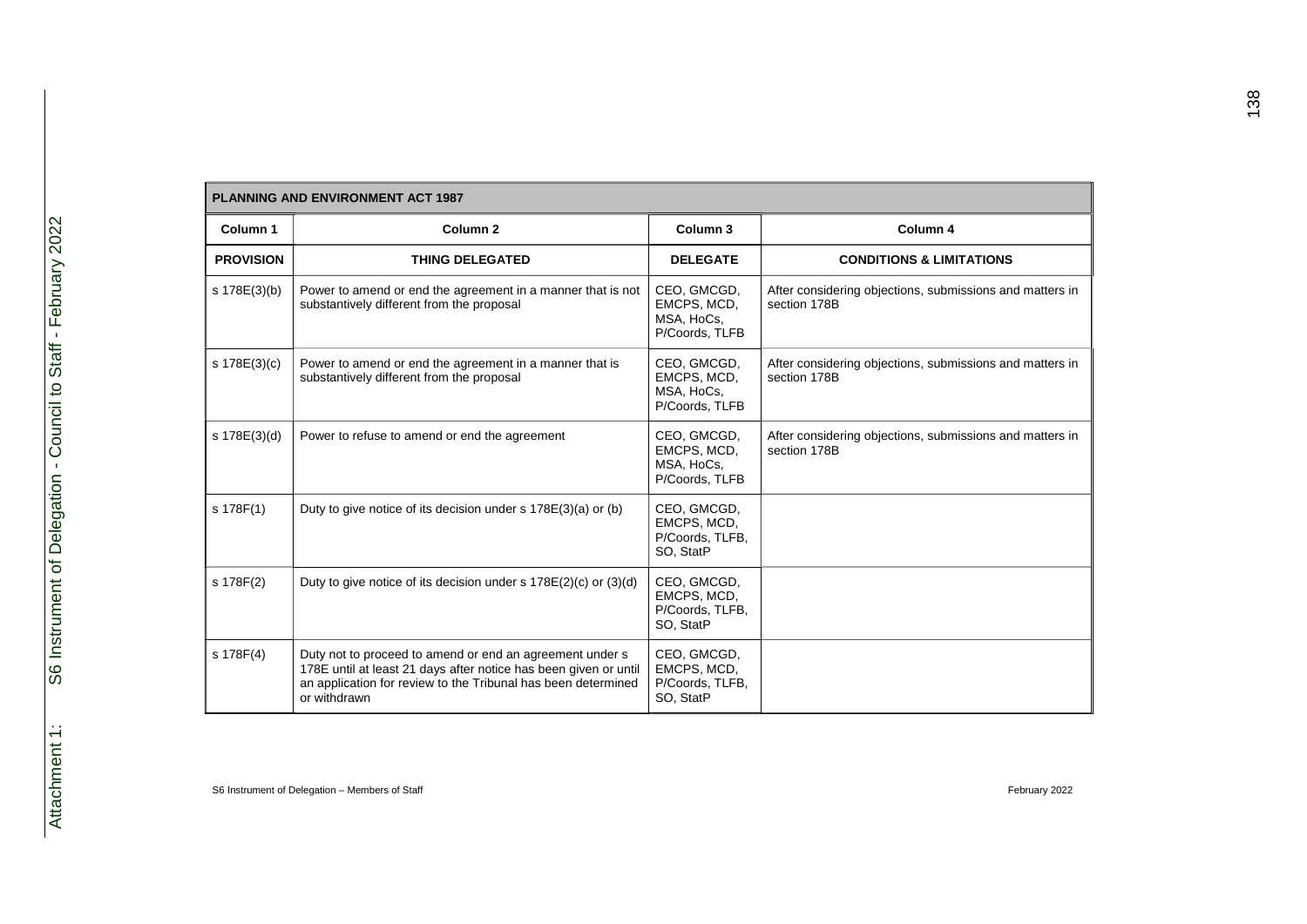| <b>PLANNING AND ENVIRONMENT ACT 1987</b> |                                                                                                                                                 |                                                                                                                       |                                     |  |
|------------------------------------------|-------------------------------------------------------------------------------------------------------------------------------------------------|-----------------------------------------------------------------------------------------------------------------------|-------------------------------------|--|
| Column 1                                 | Column <sub>2</sub>                                                                                                                             | Column 3                                                                                                              | Column 4                            |  |
| <b>PROVISION</b>                         | <b>THING DELEGATED</b>                                                                                                                          | <b>DELEGATE</b>                                                                                                       | <b>CONDITIONS &amp; LIMITATIONS</b> |  |
| s 178G                                   | Duty to sign amended agreement and give copy to each other<br>party to the agreement                                                            | CEO, GMCGD,<br><b>MCD</b>                                                                                             |                                     |  |
| s 178H                                   | Power to require a person who applies to amend or end an<br>agreement to pay the costs of giving notices and preparing<br>the amended agreement | CEO, GMCGD,<br>EMCPS, MCD,<br>MSA, HoCs,<br>P/Coords, TLFB                                                            |                                     |  |
| s 178l(3)                                | Duty to notify, in writing, each party to the agreement of the<br>ending of the agreement relating to Crown land                                | CEO, GMCGD,<br>EMCPS, MCD,<br>P/Coords, TLFB,<br>SO, StatP                                                            |                                     |  |
| s 179(2)                                 | Duty to make a copy of each agreement available in<br>accordance with the public availability requirements                                      | CEO, GMCGD,<br>EMCPS, MCD,<br>MSA, HoCs,<br>P/Coords, TLFB,<br>SO, StratP, StatP                                      |                                     |  |
| s 181                                    | Duty to apply to the Registrar of Titles to record the<br>agreement and to deliver a memorial to Registrar-General                              | CEO, GMCGD,<br>EMCPS, MCD,<br>MSA, HoCs,<br>P/Coords, TLFB,<br>SO, StatP,<br>StratP, CoordHS,<br>CoordPC, PCO,<br>EAO |                                     |  |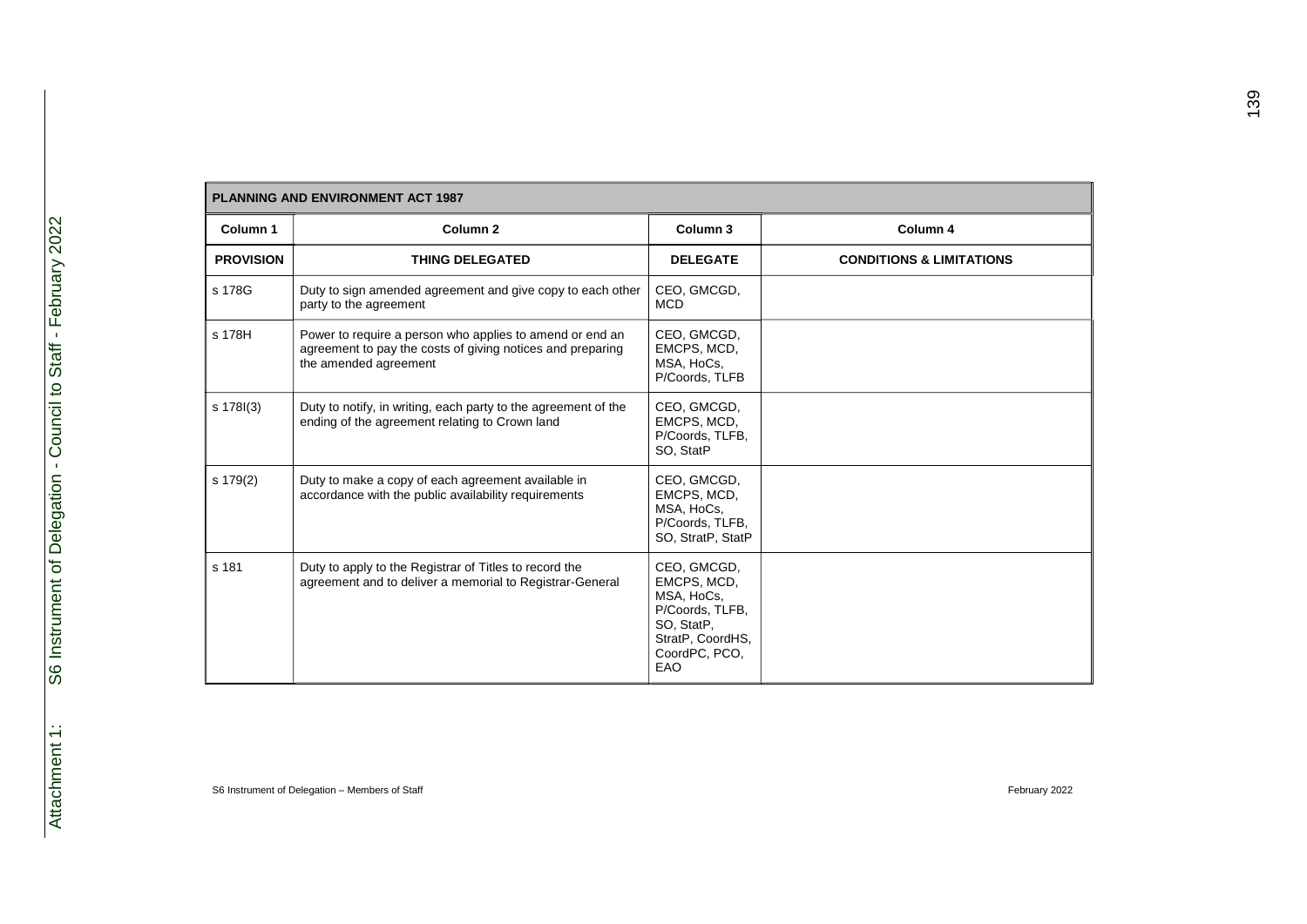| <b>PLANNING AND ENVIRONMENT ACT 1987</b> |                                                                                                                                             |                                                                              |                                     |  |
|------------------------------------------|---------------------------------------------------------------------------------------------------------------------------------------------|------------------------------------------------------------------------------|-------------------------------------|--|
| Column 1                                 | Column <sub>2</sub>                                                                                                                         | Column 3                                                                     | Column 4                            |  |
| <b>PROVISION</b>                         | <b>THING DELEGATED</b>                                                                                                                      | <b>DELEGATE</b>                                                              | <b>CONDITIONS &amp; LIMITATIONS</b> |  |
| s $181(1A)(a)$                           | Power to apply to the Registrar of Titles to record the<br>agreement                                                                        | CEO, GMCGD,<br>EMCPS, MCD,<br>MSA, HoCs,<br>P/Coords, TLFB,<br><b>StratP</b> |                                     |  |
| s $181(1A)(b)$                           | Duty to apply to the Registrar of Titles, without delay, to<br>record the agreement                                                         | CEO, GMCGD,<br>EMCPS, MCD,<br>MSA, HoCs,<br>P/Coords, TLFB,<br><b>StratP</b> |                                     |  |
| s 182                                    | Power to enforce an agreement                                                                                                               | CEO, GMCGD,<br>EMCPS, MCD,<br>MSA, HoCs,<br>P/Coords, TLFB,<br><b>StratP</b> |                                     |  |
| s 183                                    | Duty to tell Registrar of Titles of ending/amendment of<br>agreement                                                                        | CEO, GMCGD,<br>EMCPS, MCD,<br>MSA, P/Coords,<br>TLFB, SO, StatP              |                                     |  |
| s 184F(1)                                | Power to decide to amend or end an agreement at any time<br>after an application for review of the failure of Council to make<br>a decision | CEO, GMCGD,<br>EMCPS, MCD,<br>MSA, P/Coords,<br>TLFB, SO, StatP              |                                     |  |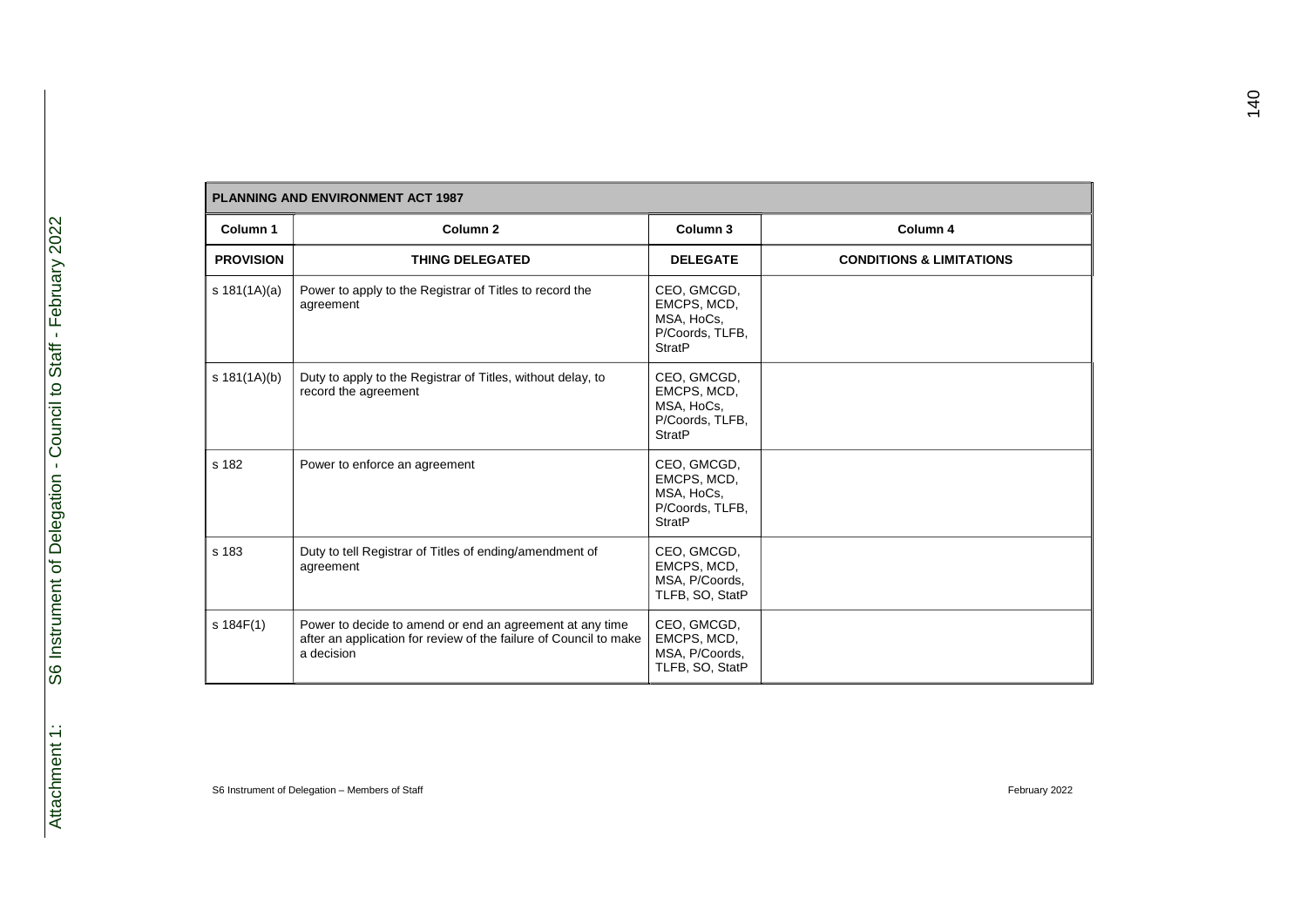| <b>PLANNING AND ENVIRONMENT ACT 1987</b> |                                                                                                                                                                                                            |                                                                  |                                           |  |
|------------------------------------------|------------------------------------------------------------------------------------------------------------------------------------------------------------------------------------------------------------|------------------------------------------------------------------|-------------------------------------------|--|
| Column 1                                 | Column <sub>2</sub>                                                                                                                                                                                        | Column <sub>3</sub>                                              | Column 4                                  |  |
| <b>PROVISION</b>                         | <b>THING DELEGATED</b>                                                                                                                                                                                     | <b>DELEGATE</b>                                                  | <b>CONDITIONS &amp; LIMITATIONS</b>       |  |
| s 184F(2)                                | Duty not to amend or end the agreement or give notice of the<br>decision after an application is made to VCAT for review of a<br>failure to amend or end an agreement                                      | CEO, GMCGD,<br>EMCPS, MCD,<br>MSA, P/Coords,<br>TLFB, SO, StatP  |                                           |  |
| s 184F(3)                                | Duty to inform the principal registrar if the responsible<br>authority decides to amend or end an agreement after an<br>application is made for the review of its failure to end or<br>amend the agreement | CEO, GMCGD,<br>EMCPS, MCD,<br>MSA, P/Coords,<br>TLFB, SO, StatP  |                                           |  |
| s 184F(5)                                | Function of receiving advice from the principal registrar that<br>the agreement may be amended or ended in accordance with<br>Council's decision                                                           | CEO, GMCGD,<br>EMCPS, MCD,<br>P/Coords, TLFB,<br>SO, StatP, BSOP |                                           |  |
| s 184G(2)                                | Duty to comply with a direction of the Tribunal                                                                                                                                                            | CEO, GMCGD,<br>EMCPS, MCD,<br>P/Coords. TLFB.<br>SO, StatP       |                                           |  |
| s 184G(3)                                | Duty to give notice as directed by the Tribunal                                                                                                                                                            | CEO, GMCGD,<br>EMCPS, MCD,<br>P/Coords, TLFB,<br>SO, StatP       |                                           |  |
| $s$ 198(1)                               | Function to receive application for planning certificate                                                                                                                                                   | N/A                                                              | Planning certificates are issued by DELWP |  |
| s 199(1)                                 | Duty to give planning certificate to applicant                                                                                                                                                             | N/A                                                              | Planning certificates are issued by DELWP |  |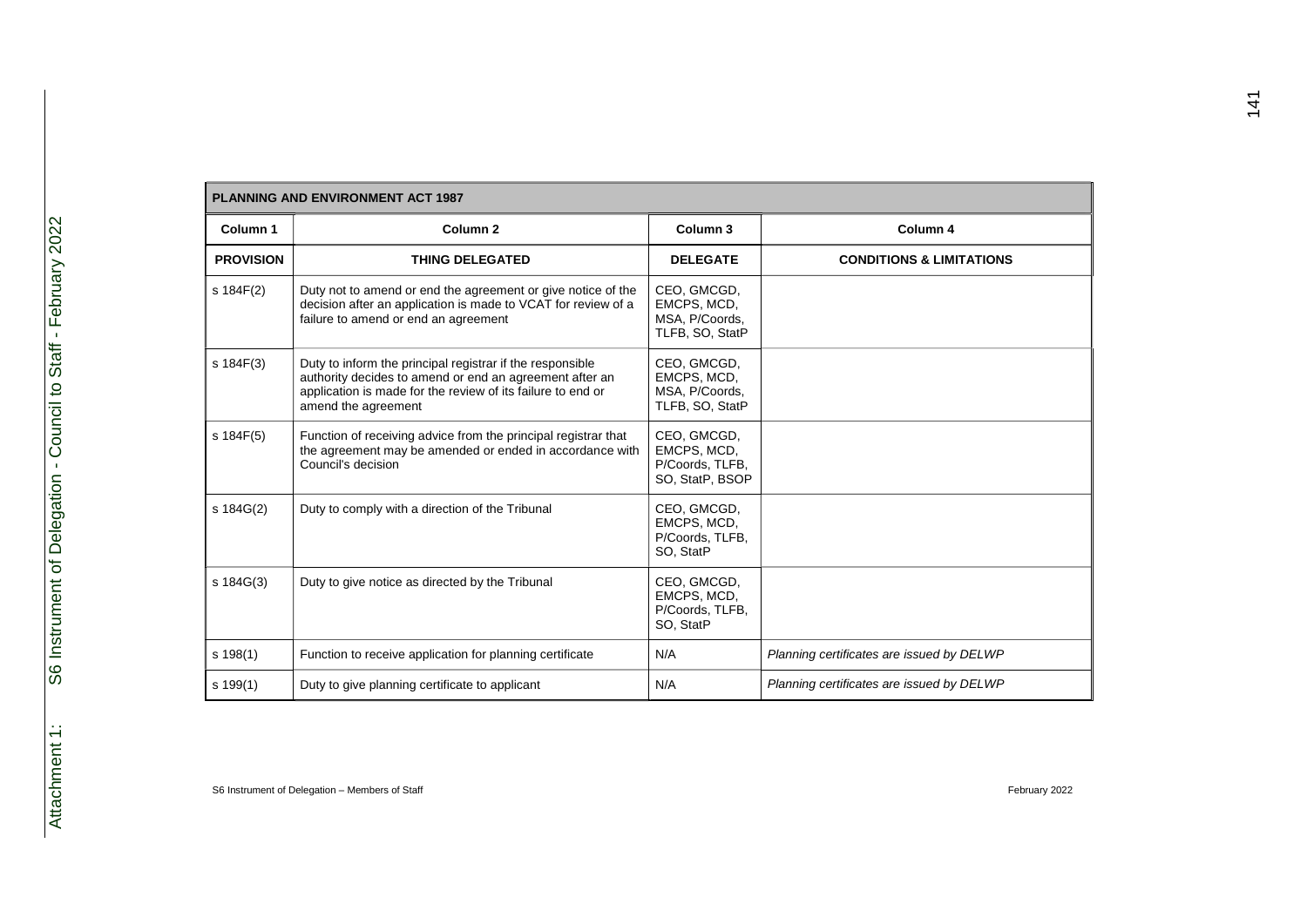| <b>PLANNING AND ENVIRONMENT ACT 1987</b> |                                                                                                                                                            |                                                                              |                                                            |  |
|------------------------------------------|------------------------------------------------------------------------------------------------------------------------------------------------------------|------------------------------------------------------------------------------|------------------------------------------------------------|--|
| Column 1                                 | Column <sub>2</sub>                                                                                                                                        | Column <sub>3</sub>                                                          | Column 4                                                   |  |
| <b>PROVISION</b>                         | <b>THING DELEGATED</b>                                                                                                                                     | <b>DELEGATE</b>                                                              | <b>CONDITIONS &amp; LIMITATIONS</b>                        |  |
| $s \, 201(1)$                            | Function of receiving application for declaration of underlying<br>zoning                                                                                  | CEO, GMCGD,<br>EMCPS, MCD,<br>P/Coords, TLFB,<br>SO, StatP                   |                                                            |  |
| $s \ 201(3)$                             | Duty to make declaration                                                                                                                                   | CEO, GMCGD,<br>EMCPS, MCD,<br>MSA, HoCs,<br>P/Coords, TLFB,<br><b>StratP</b> | Only if the Planning Scheme shows the underlying<br>zoning |  |
|                                          | Power to decide, in relation to any planning scheme or permit,<br>that a specified thing has or has not been done to the<br>satisfaction of Council        | CEO, GMCGD,<br>EMCPS, MCD                                                    |                                                            |  |
|                                          | Power, in relation to any planning scheme or permit, to<br>consent or refuse to consent to any matter which requires the<br>consent or approval of Council | CEO, GMCGD,<br>EMCPS, MCD                                                    |                                                            |  |
|                                          | Power to approve any plan or any amendment to a plan or<br>other document in accordance with a provision of a planning<br>scheme or condition in a permit  | CEO, GMCGD,<br>EMCPS, MCD                                                    |                                                            |  |
|                                          | Power to give written authorisation in accordance with a<br>provision of a planning scheme                                                                 | CEO, GMCGD,<br>EMCPS, MCD                                                    |                                                            |  |
| s 201UAB(1)                              | Function of providing the Victoria Planning Authority with<br>information relating to any land within municipal district                                   | CEO, GMCGD,<br>EMCPS, MCD,<br>MSA, HoCs,<br>P/Coords, TLFB                   |                                                            |  |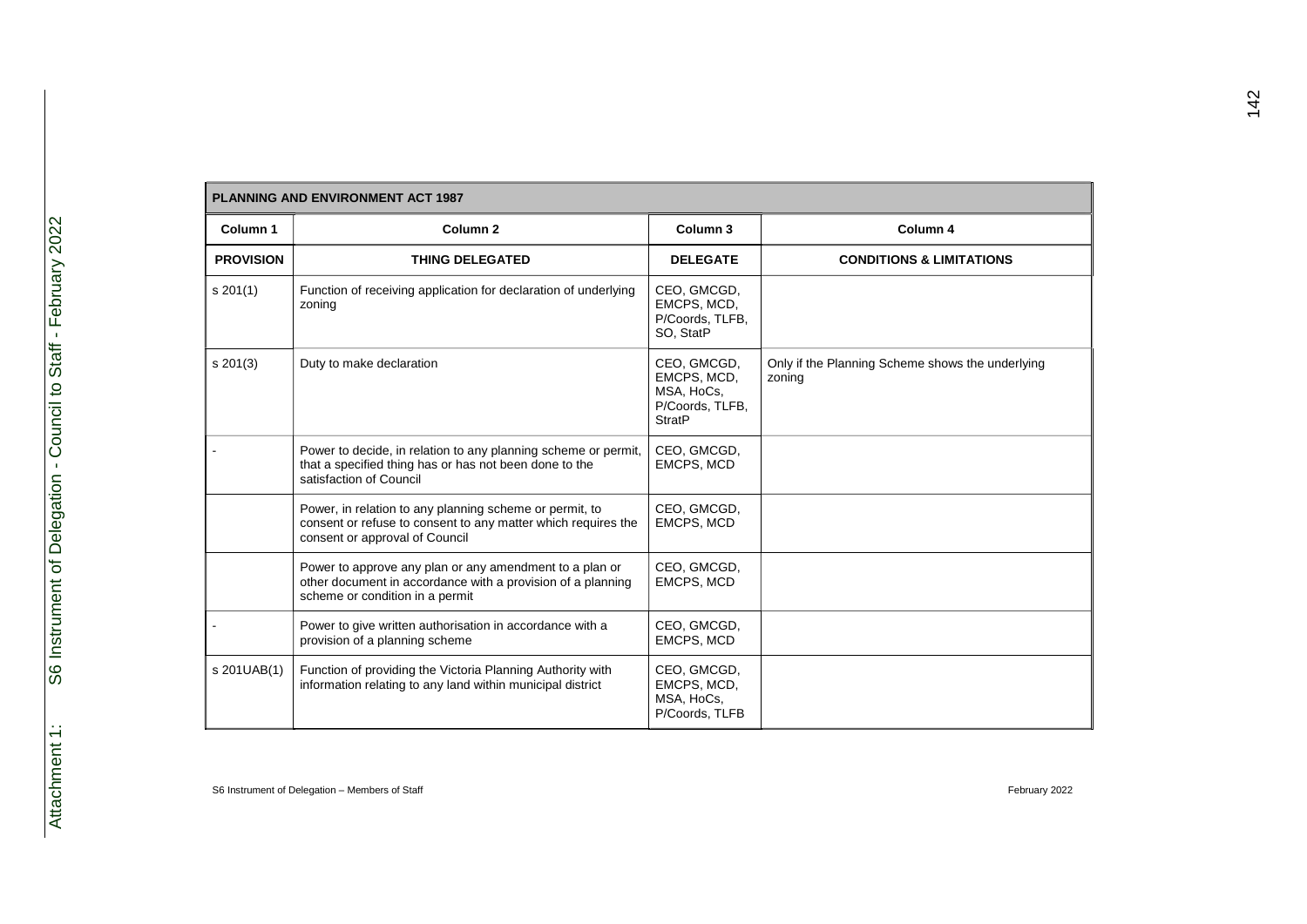| <b>PLANNING AND ENVIRONMENT ACT 1987</b> |                                                                                                                        |                                                            |                                     |  |
|------------------------------------------|------------------------------------------------------------------------------------------------------------------------|------------------------------------------------------------|-------------------------------------|--|
| Column 1                                 | Column 2                                                                                                               | Column 3                                                   | Column 4                            |  |
| <b>PROVISION</b>                         | <b>THING DELEGATED</b>                                                                                                 | <b>DELEGATE</b>                                            | <b>CONDITIONS &amp; LIMITATIONS</b> |  |
| s 201UAB(2)                              | Duty to provide the Victoria Planning Authority with<br>information requested under s 201UAB(1) as soon as<br>possible | CEO, GMCGD,<br>EMCPS, MCD,<br>MSA, HoCs,<br>P/Coords, TLFB |                                     |  |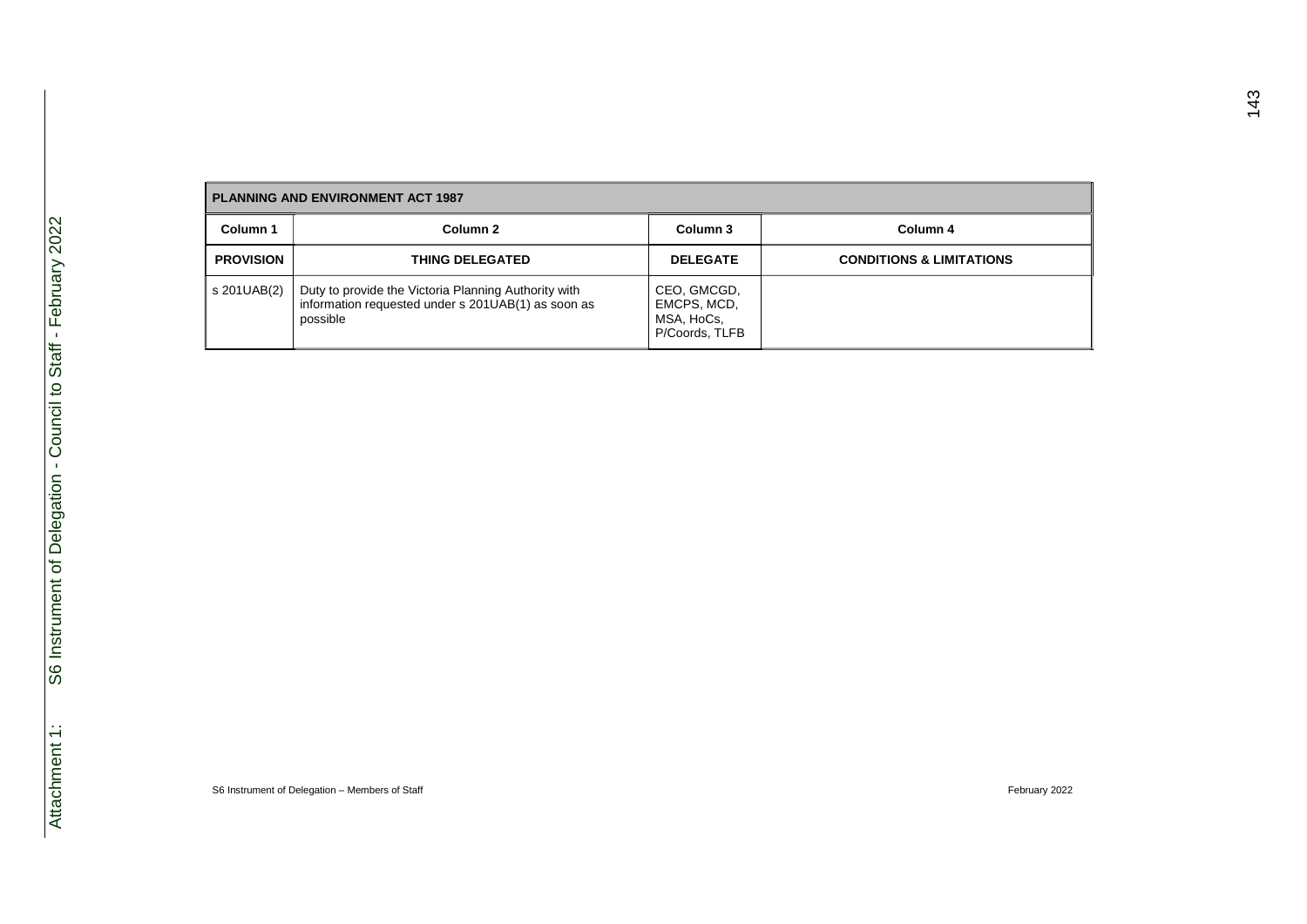| <b>RESIDENTIAL TENANCIES ACT 1997</b> |                                                                                                              |                             |                                                                                                                                                                                        |
|---------------------------------------|--------------------------------------------------------------------------------------------------------------|-----------------------------|----------------------------------------------------------------------------------------------------------------------------------------------------------------------------------------|
| Column 1                              | Column <sub>2</sub>                                                                                          | Column 3                    | Column <sub>4</sub>                                                                                                                                                                    |
| <b>PROVISION</b>                      | <b>THING DELEGATED</b>                                                                                       | <b>DELEGATE</b>             | <b>CONDITIONS &amp; LIMITATIONS</b>                                                                                                                                                    |
| s 91ZU(1)                             | Power to give a renter a notice to vacate rented premises                                                    | N/A                         | Where Council is a public statutory authority<br>engaged in the provision of housing<br>Council is not involved directly in the provision of<br>public housing                         |
| s 91ZZC(1)                            | Power to give a renter a notice to vacate rented premises                                                    | N/A                         | Where Council is a public statutory authority<br>authorised to acquire land compulsorily for its<br>purposes<br>Council is not involved directly in the provision of<br>public housing |
| s 91ZZE(1)                            | Power to give a renter a notice to vacate rented premises                                                    | N/A                         | Where Council is a public statutory authority<br>engaged in the provision of housing<br>Council is not involved directly in the provision of<br>public housing                         |
| s 91ZZE(3)                            | Power to publish Council's criteria for eligibility for the<br>provision of housing                          | N/A                         | Where Council is a public statutory authority<br>engaged in the provision of housing<br>Council is not involved directly in the provision of<br>public housing                         |
| s 142D                                | Function of receiving notice regarding an unregistered<br>rooming house                                      | CEO, GMCGD,<br>MSA, CoordHS |                                                                                                                                                                                        |
| s 142G(1)                             | Duty to enter required information in Rooming House Register<br>for each rooming house in municipal district | CEO, GMCGD,<br>MSA, CoordHS |                                                                                                                                                                                        |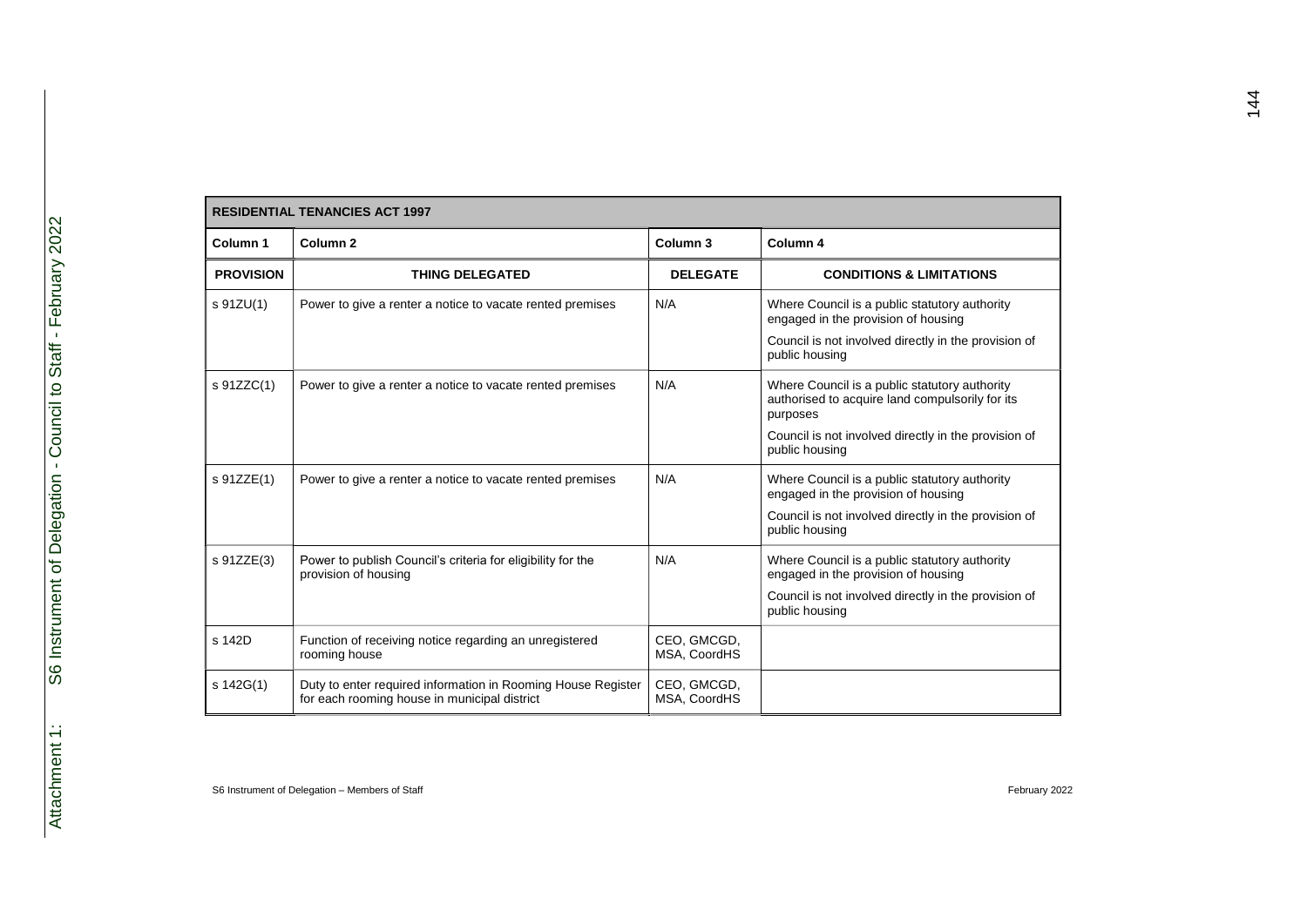| <b>RESIDENTIAL TENANCIES ACT 1997</b> |                                                                                                                                                   |                             |                                     |
|---------------------------------------|---------------------------------------------------------------------------------------------------------------------------------------------------|-----------------------------|-------------------------------------|
| Column 1                              | Column <sub>2</sub>                                                                                                                               | Column <sub>3</sub>         | Column 4                            |
| <b>PROVISION</b>                      | <b>THING DELEGATED</b>                                                                                                                            | <b>DELEGATE</b>             | <b>CONDITIONS &amp; LIMITATIONS</b> |
| s 142G(2)                             | Power to enter certain information in the Rooming House<br>Register                                                                               | CEO, GMCGD,<br>MSA, CoordHS |                                     |
| $s$ 142 $(2)$                         | Power to amend or revoke an entry in the Rooming House<br>Register if necessary to maintain the accuracy of the entry                             | CEO, GMCGD,<br>MSA, CoordHS |                                     |
| s 206AZA(2)                           | Function of receiving written notification                                                                                                        | N/A                         | Refers to Caravan Parks             |
| s 207ZE(2)                            | Function of receiving written notification                                                                                                        | N/A                         | Refers to Caravan Parks             |
| $s \frac{311A(2)}{2}$                 | Function of receiving written notification                                                                                                        | N/A                         | Refers to Caravan Parks             |
| s 317ZDA(2)                           | Function of receiving written notification                                                                                                        | N/A                         | Refers to Caravan Parks             |
| s 518F                                | Power to issue notice to caravan park regarding emergency<br>management plan if determined that the plan does not comply<br>with the requirements | N/A                         | Refers to Caravan Parks             |
| s 522(1)                              | Power to give a compliance notice to a person                                                                                                     | N/A                         | Refers to Caravan Parks             |
| s 525(2)                              | Power to authorise an officer to exercise powers in s 526<br>(either generally or in a particular case)                                           | N/A                         | Refers to Caravan Parks             |
| s 525(4)                              | Duty to issue identity card to authorised officers                                                                                                | N/A                         | Refers to Caravan Parks             |
| s 526(5)                              | Duty to keep record of entry by authorised officer under s 526                                                                                    | N/A                         | Refers to Caravan Parks             |
| s 526A(3)                             | Function of receiving report of inspection                                                                                                        | N/A                         | <b>Refers to Caravan Parks</b>      |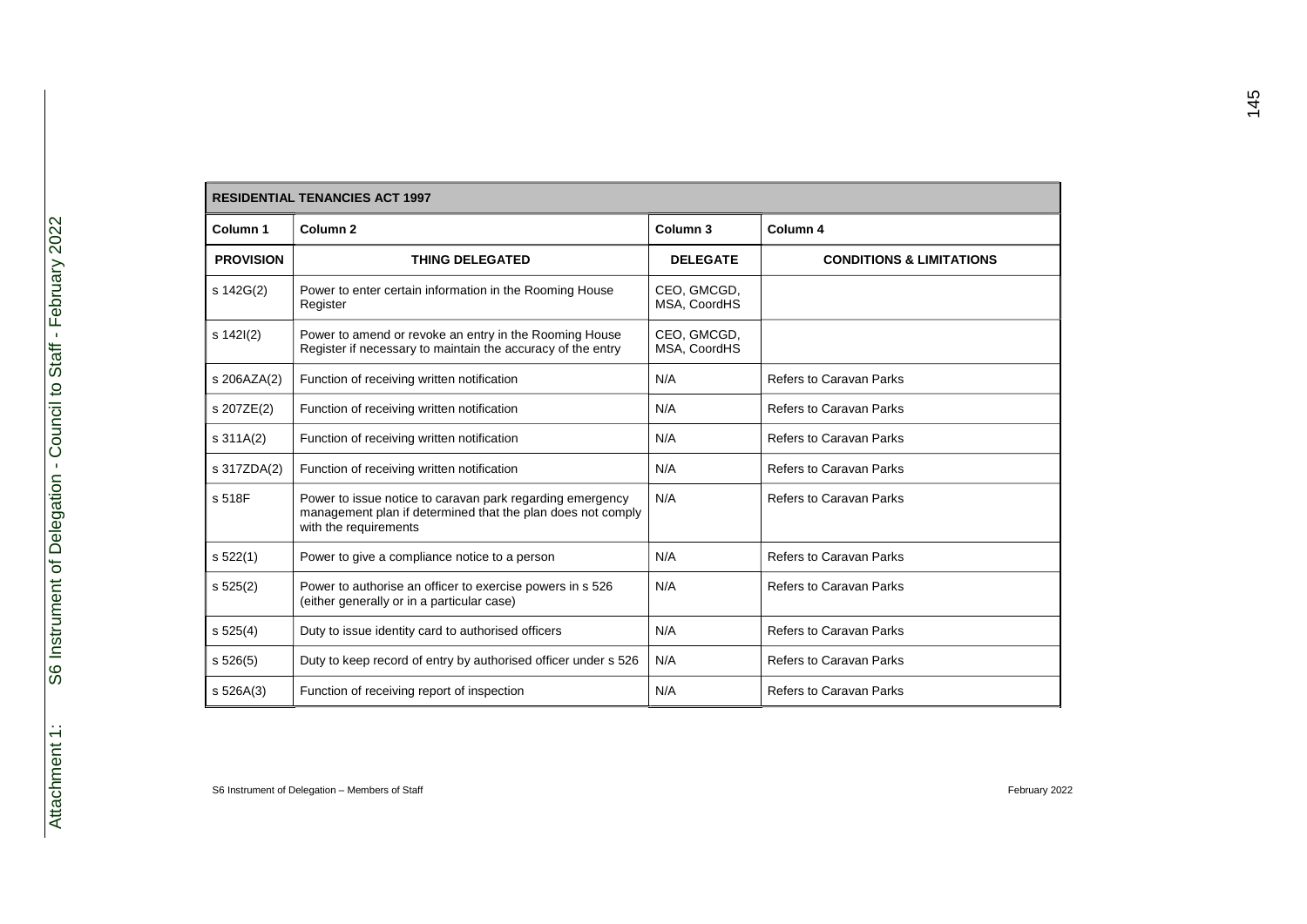|                  | <b>RESIDENTIAL TENANCIES ACT 1997</b>                                                              |                 |                                     |
|------------------|----------------------------------------------------------------------------------------------------|-----------------|-------------------------------------|
| Column 1         | Column 2                                                                                           | Column 3        | Column 4                            |
| <b>PROVISION</b> | <b>THING DELEGATED</b>                                                                             | <b>DELEGATE</b> | <b>CONDITIONS &amp; LIMITATIONS</b> |
| s 527            | Power to authorise a person to institute proceedings (either<br>generally or in a particular case) | N/A             | Refers to Caravan Parks             |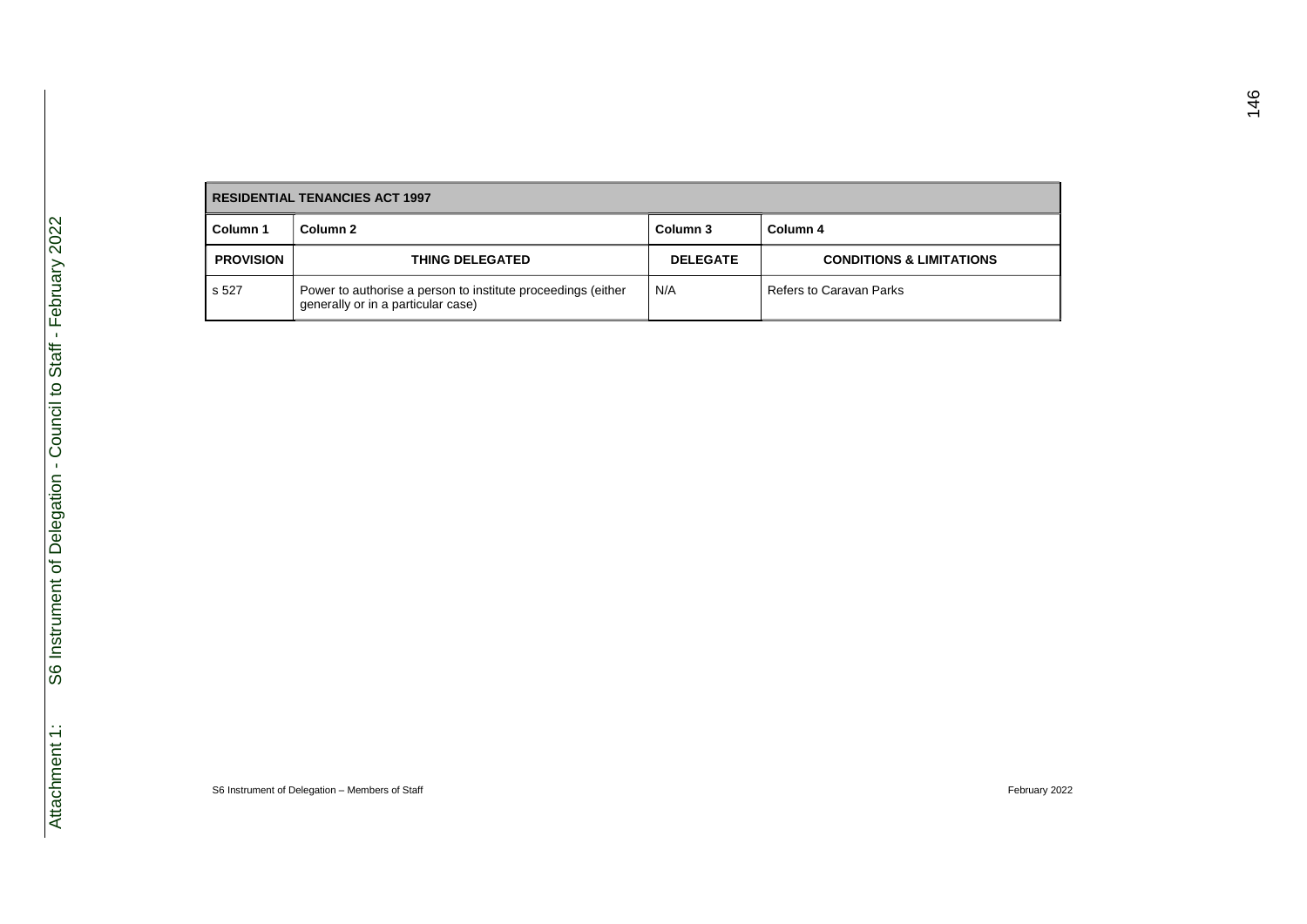|                  | <b>ROAD MANAGEMENT ACT 2004</b>                                                                        |                                           |                                                                                                             |
|------------------|--------------------------------------------------------------------------------------------------------|-------------------------------------------|-------------------------------------------------------------------------------------------------------------|
| Column 1         | Column <sub>2</sub>                                                                                    | Column 3                                  | Column <sub>4</sub>                                                                                         |
| <b>PROVISION</b> | <b>THING DELEGATED</b>                                                                                 | <b>DELEGATE</b>                           | <b>CONDITIONS &amp; LIMITATIONS</b>                                                                         |
| s 11(1)          | Power to declare a road by publishing a notice in the<br><b>Government Gazette</b>                     | CEO, GMCOI,<br>EMPA, APPM,<br>HoAM        | Must obtain consent in circumstances specified in section<br>11(2)                                          |
| $s \ 11(8)$      | Power to name a road or change the name of a road by<br>publishing notice in Government Gazette        | CEO, GMGOC                                | Must be exercised in accordance with Council Policy on<br>place naming and State Naming Rules               |
| s $11(9)(b)$     | Duty to advise Registrar                                                                               | CEO, GMGOC,<br>MGOP, HoGov                | "Registrar" means the Registrar of Geographic Names                                                         |
| s 11(10)         | Duty to inform Secretary to Department of Environment,<br>Land, Water and Planning of declaration etc. | CEO, EMPA,<br>APPM, HoAM                  | Subject to section 11(10A)                                                                                  |
| s 11(10A)        | Duty to inform Secretary to Department of Environment,<br>Land, Water and Planning or nominated person | CEO, EMPA,<br>APPM, HoAM                  | Where Council is the coordinating road authority                                                            |
| s 12(2)          | Power to discontinue road or part of a road                                                            | N/A                                       | Where Council is the coordinating road authority                                                            |
| $s \ 12(4)$      | Duty to publish, and provide copy, notice of proposed<br>discontinuance                                | CEO, GMCOI,<br>EMPA, HoAM,<br>HoPWO. TLPO | Power of coordinating road authority where it is the<br>discontinuing body<br>Unless section 12(11) applies |
| $s \ 12(5)$      | Duty to consider written submissions received within 28 days<br>of notice                              | N/A                                       | Duty of coordinating road authority where it is the<br>discontinuing body<br>Unless section 12(11) applies  |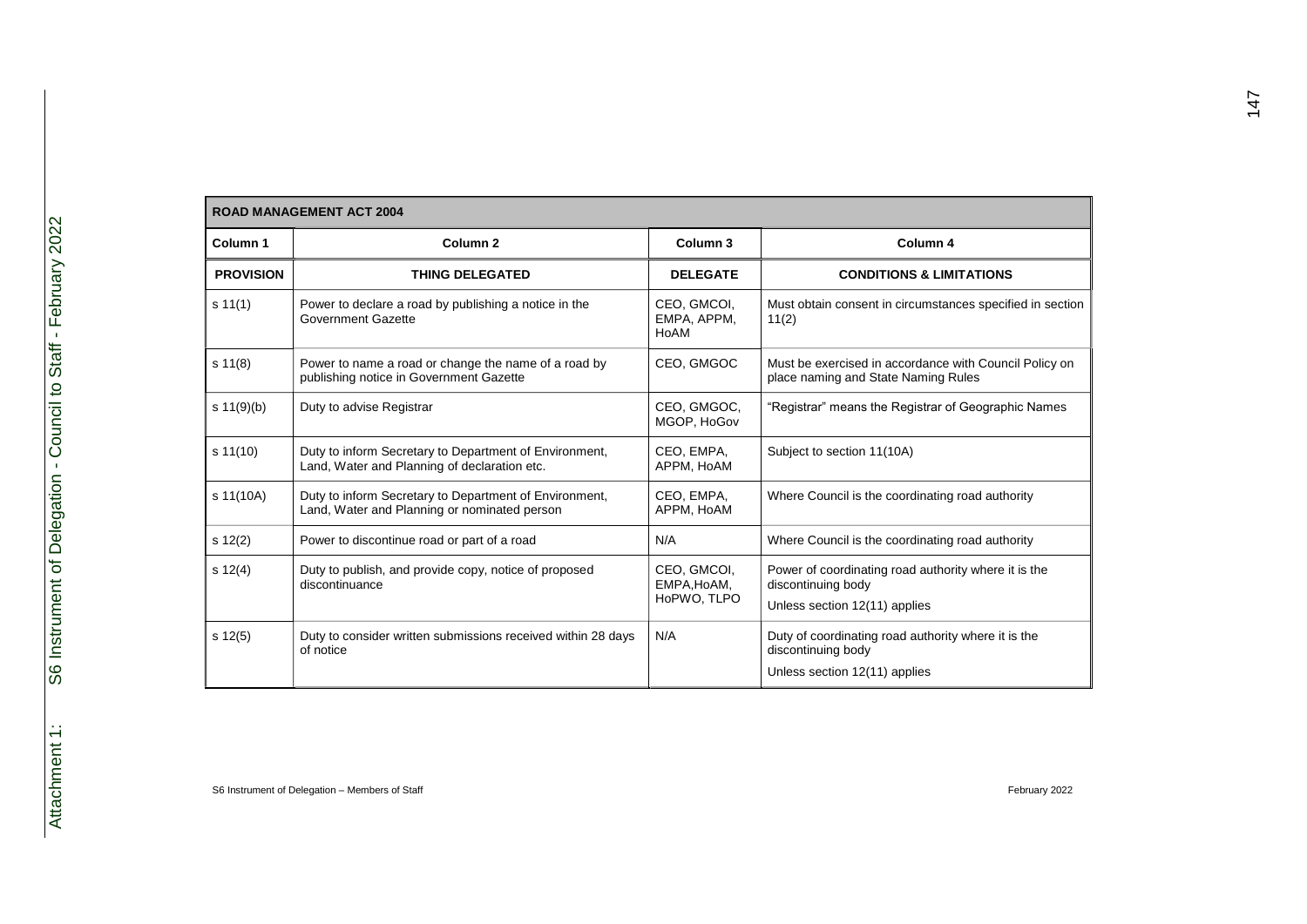| Column 1         | Column <sub>2</sub>                                                                                                                                                                                                                               | Column <sub>3</sub>                       | Column 4                                                                                                                                                                   |
|------------------|---------------------------------------------------------------------------------------------------------------------------------------------------------------------------------------------------------------------------------------------------|-------------------------------------------|----------------------------------------------------------------------------------------------------------------------------------------------------------------------------|
| <b>PROVISION</b> | <b>THING DELEGATED</b>                                                                                                                                                                                                                            | <b>DELEGATE</b>                           | <b>CONDITIONS &amp; LIMITATIONS</b>                                                                                                                                        |
| s 12(6)          | Function of hearing a person in support of their written<br>submission                                                                                                                                                                            | N/A                                       | Function of coordinating road authority where it is the<br>discontinuing body<br>Unless section 12(11) applies                                                             |
| $s \ 12(7)$      | Duty to fix day, time and place of meeting under s 12(6) and<br>to give notice                                                                                                                                                                    | CEO, GMCOI,<br>EMPA, HoAM,<br>HoPWO, TLPO | Duty of coordinating road authority where it is the<br>discontinuing body<br>Unless section 12(11) applies                                                                 |
| $s$ 12(10)       | Duty to notify of decision made                                                                                                                                                                                                                   | CEO, GMCOI,<br>EMPA, HoAM,<br>HoPWO. TLPO | Duty of coordinating road authority where it is the<br>discontinuing body<br>Does not apply where an exemption is specified by the<br>regulations or given by the Minister |
| s 13(1)          | Power to fix a boundary of a road by publishing notice in<br>Government Gazette                                                                                                                                                                   | CEO, GMCOI,<br>EMPA, HoAM,<br>HoPWO       | Power of coordinating road authority and obtain consent<br>under section 13(3) and section 13(4) as appropriate                                                            |
| s 14(4)          | Function of receiving notice from the Head, Transport for<br>Victoria                                                                                                                                                                             | CEO, GMCOI,<br>EMPA, APPM,<br>HoAM        |                                                                                                                                                                            |
| $s \, 14(7)$     | Power to appeal against decision of the Head, Transport for<br>Victoria                                                                                                                                                                           | CEO, GMCOI                                |                                                                                                                                                                            |
| s 15(1)          | Power to enter into arrangement with another road authority,<br>utility or a provider of public transport to transfer a road<br>management function of the road authority to the other road<br>authority, utility or provider of public transport | CEO, GMCOI                                |                                                                                                                                                                            |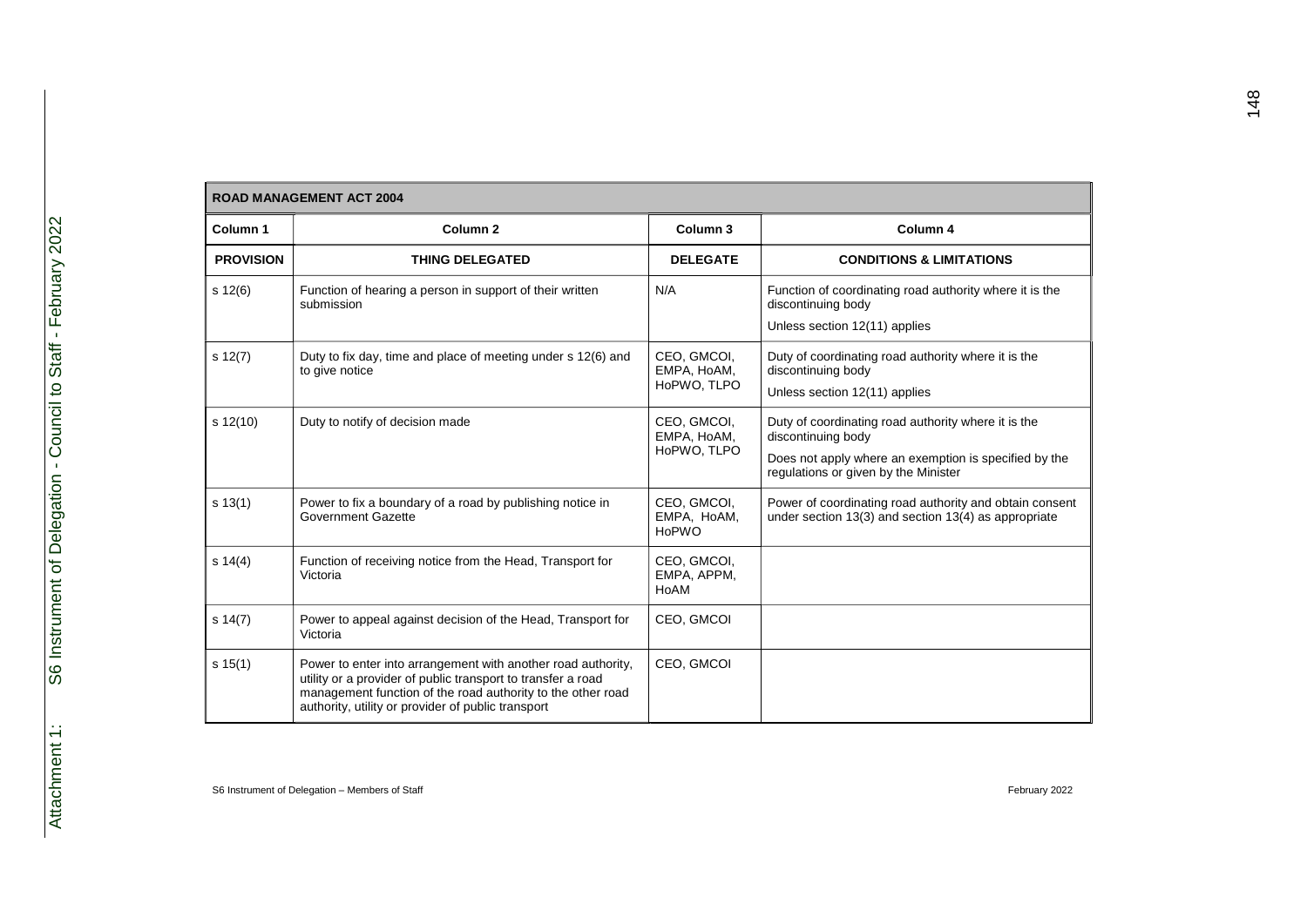|                  | <b>ROAD MANAGEMENT ACT 2004</b>                                                                                               |                                    |                                                  |
|------------------|-------------------------------------------------------------------------------------------------------------------------------|------------------------------------|--------------------------------------------------|
| Column 1         | Column <sub>2</sub>                                                                                                           | Column 3                           | Column 4                                         |
| <b>PROVISION</b> | <b>THING DELEGATED</b>                                                                                                        | <b>DELEGATE</b>                    | <b>CONDITIONS &amp; LIMITATIONS</b>              |
| s 15(1A)         | Power to enter into arrangement with a utility to transfer a<br>road management function of the utility to the road authority | CEO, GMCOI                         |                                                  |
| $s \ 15(2)$      | Duty to include details of arrangement in public roads register                                                               | CEO, GMCOI,<br>EMPA, APPM,<br>HoAM |                                                  |
| $s \ 16(7)$      | Power to enter into an arrangement under s 15                                                                                 | CEO, GMCOI                         |                                                  |
| $s \ 16(8)$      | Duty to enter details of determination in public roads register                                                               | CEO, GMCOI,<br>EMPA, APPM,<br>HoAM |                                                  |
| $s \ 17(2)$      | Duty to register public road in public roads register                                                                         | CEO, GMCOI,<br>EMPA, APPM,<br>HoAM | Where Council is the coordinating road authority |
| $s \ 17(3)$      | Power to decide that a road is reasonably required for general<br>public use                                                  | CEO, GMCOI,<br><b>EMPA</b>         | Where Council is the coordinating road authority |
| $s \ 17(3)$      | Duty to register a road reasonably required for general public<br>use in public roads register                                | CEO, GMCOI,<br>EMPA, APPM,<br>HoAM | Where Council is the coordinating road authority |
| $s \ 17(4)$      | Power to decide that a road is no longer reasonably required<br>for general public use                                        | N/A                                | Where Council is the coordinating road authority |
| $s \ 17(4)$      | Duty to remove road no longer reasonably required for<br>general public use from public roads register                        | CEO. GMCOI.<br>EMPA, APPM,<br>HoAM | Where Council is the coordinating road authority |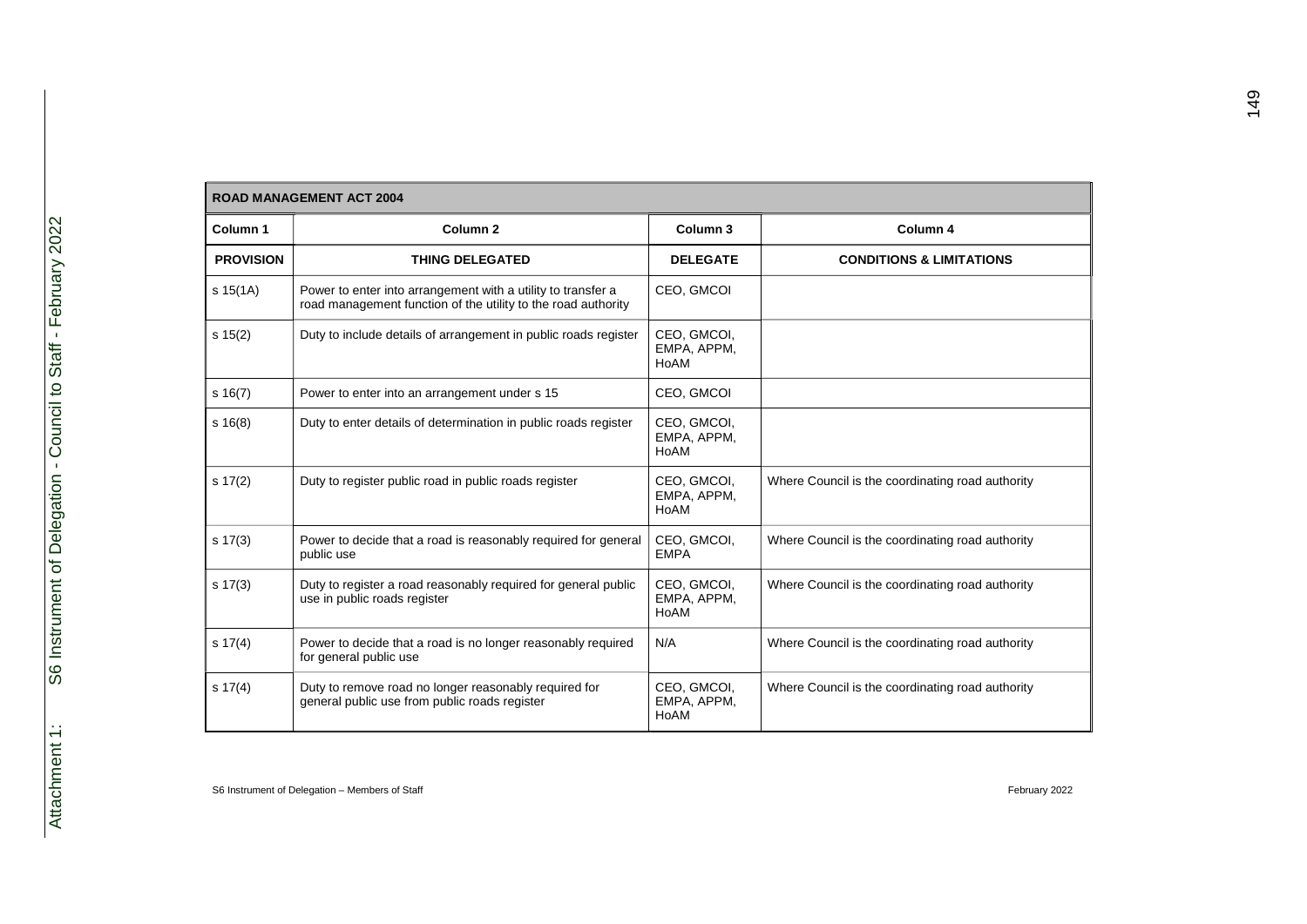| Column 1         | Column <sub>2</sub>                                                                                        | Column 3                           | Column 4                                                                                                               |
|------------------|------------------------------------------------------------------------------------------------------------|------------------------------------|------------------------------------------------------------------------------------------------------------------------|
| <b>PROVISION</b> | <b>THING DELEGATED</b>                                                                                     | <b>DELEGATE</b>                    | <b>CONDITIONS &amp; LIMITATIONS</b>                                                                                    |
| s 18(1)          | Power to designate ancillary area                                                                          | CEO, GMCOI,<br><b>EMPA</b>         | Where Council is the coordinating road authority, and<br>obtain consent in circumstances specified in section<br>18(2) |
| $s \ 18(3)$      | Duty to record designation in public roads register                                                        | CEO, GMCOI,<br>EMPA, APPM,<br>HoAM | Where Council is the coordinating road authority                                                                       |
| s 19(1)          | Duty to keep register of public roads in respect of which it is<br>the coordinating road authority         | CEO, GMCOI,<br>EMPA, APPM,<br>HoAM |                                                                                                                        |
| $s \ 19(4)$      | Duty to specify details of discontinuance in public roads<br>register                                      | CEO, GMCOI,<br>EMPA, APPM,<br>HoAM |                                                                                                                        |
| $s \ 19(5)$      | Duty to ensure public roads register is available for public<br>inspection                                 | CEO, GMCOI,<br>EMPA, APPM,<br>HoAM |                                                                                                                        |
| s 21             | Function of replying to request for information or advice                                                  | CEO, GMCOI,<br>EMPA, APPM,<br>HoAM | Obtain consent in circumstances specified in section<br>11(2)                                                          |
| s 22(2)          | Function of commenting on proposed direction                                                               | CEO, GMCOI,<br>EMPA, APPM,<br>HoAM |                                                                                                                        |
| s 22(4)          | Duty to publish a copy or summary of any direction made<br>under s 22 by the Minister in its annual report | CEO, GMCOI,<br>EMPA, APPM,<br>HoAM |                                                                                                                        |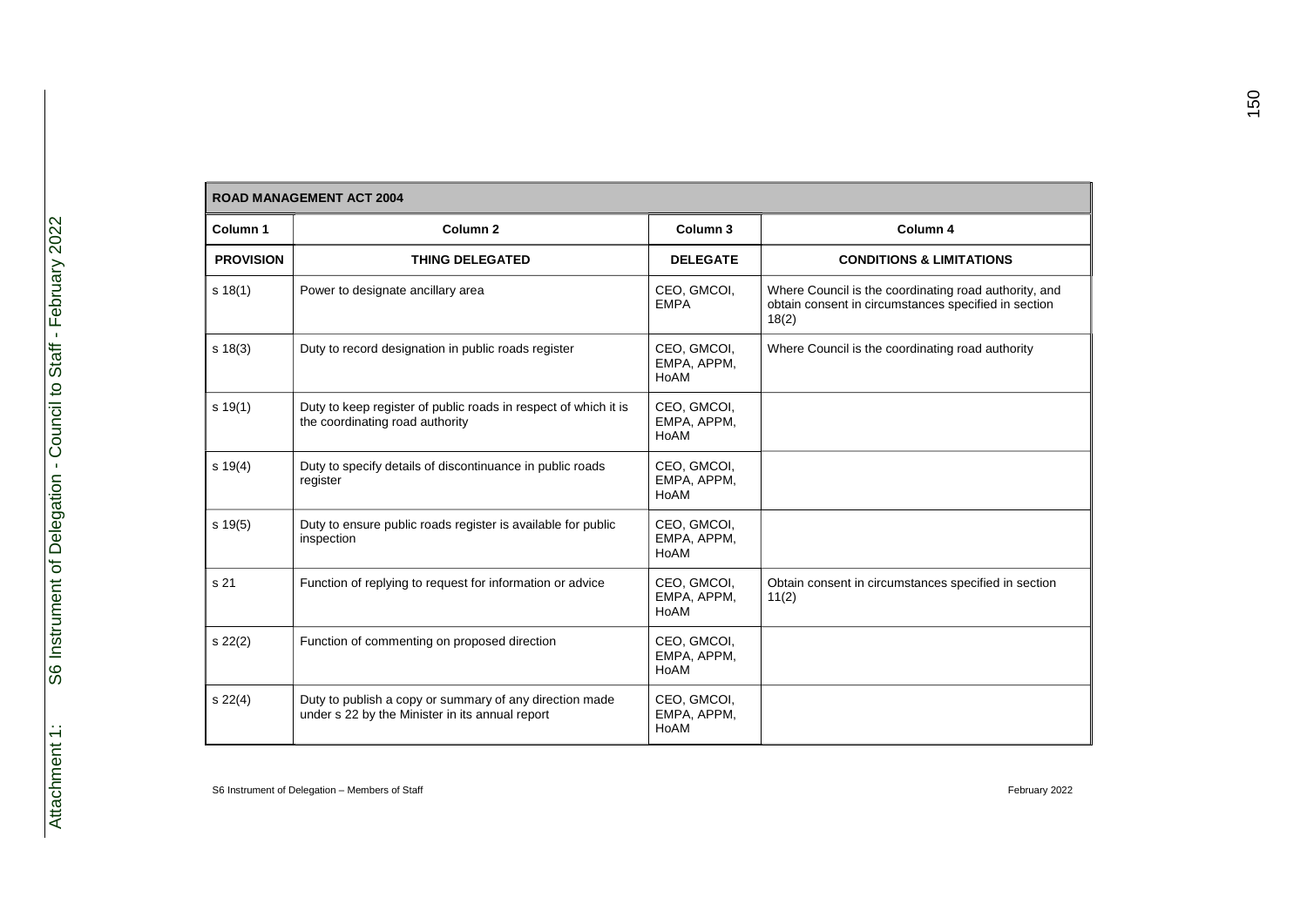|                  | <b>ROAD MANAGEMENT ACT 2004</b>                                                                                 |                                    |                                                                                                                                                     |
|------------------|-----------------------------------------------------------------------------------------------------------------|------------------------------------|-----------------------------------------------------------------------------------------------------------------------------------------------------|
| Column 1         | Column <sub>2</sub>                                                                                             | Column 3                           | Column 4                                                                                                                                            |
| <b>PROVISION</b> | <b>THING DELEGATED</b>                                                                                          | <b>DELEGATE</b>                    | <b>CONDITIONS &amp; LIMITATIONS</b>                                                                                                                 |
| $s\,22(5)$       | Duty to give effect to a direction under s 22                                                                   | CEO, GMCOI,<br>EMPA, APPM,<br>HoAM |                                                                                                                                                     |
| $s\ 40(1)$       | Duty to inspect, maintain and repair a public road                                                              | CEO, GMCOI,<br>EMPA, APPM,<br>HoAM |                                                                                                                                                     |
| $s\,40(5)$       | Power to inspect, maintain and repair a road which is not a<br>public road                                      | CEO, GMCOI,<br>EMPA, APPM,<br>HoAM |                                                                                                                                                     |
| $s\,41(1)$       | Power to determine the standard of construction, inspection,<br>maintenance and repair                          | CEO, GMCOI,<br>EMPA, APPM,<br>HoAM |                                                                                                                                                     |
| $s\,42(1)$       | Power to declare a public road as a controlled access road                                                      | CEO, GMCOI                         | Power of coordinating road authority and schedule 2 also<br>applies                                                                                 |
| $s\,42(2)$       | Power to amend or revoke declaration by notice published in<br><b>Government Gazette</b>                        | CEO, GMCOI,<br><b>EMPA</b>         | Power of coordinating road authority and schedule 2 also<br>applies                                                                                 |
| $s$ 42A $(3)$    | Duty to consult with Head, Transport for Victoria and Minister<br>for Local Government before road is specified | CEO, GMCOI,<br>EMPA, APPM,<br>HoAM | Where Council is the coordinating road authority<br>If road is a municipal road or part thereof                                                     |
| $s$ 42A $(4)$    | Power to approve Minister's decision to specify a road as a<br>specified freight road                           | CEO, GMCOI                         | Where Council is the coordinating road authority<br>If road is a municipal road or part thereof and where road<br>is to be specified a freight road |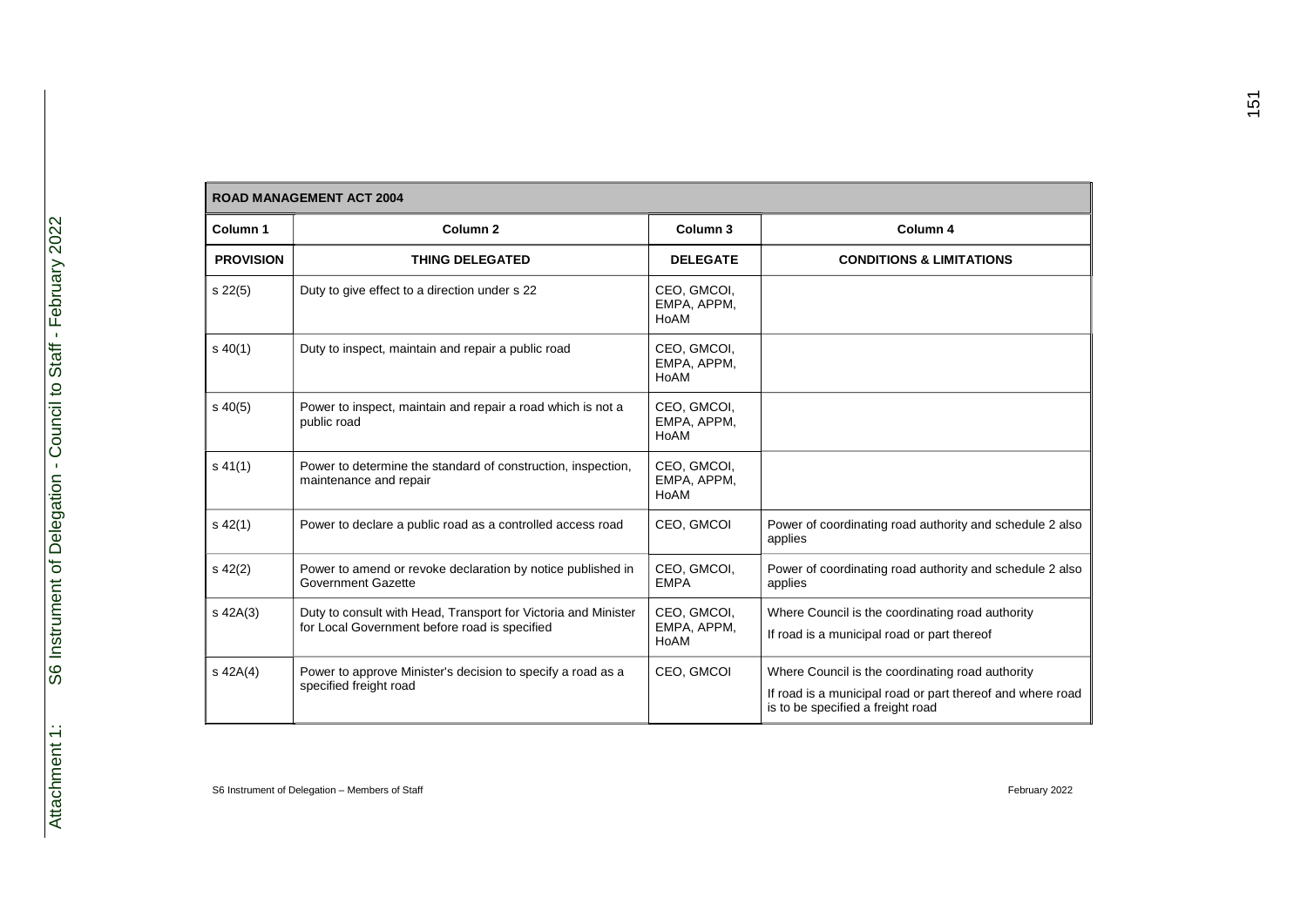|                  | <b>ROAD MANAGEMENT ACT 2004</b>                                                                                                                                                              |                                    |                                                                                             |
|------------------|----------------------------------------------------------------------------------------------------------------------------------------------------------------------------------------------|------------------------------------|---------------------------------------------------------------------------------------------|
| Column 1         | Column <sub>2</sub>                                                                                                                                                                          | Column 3                           | Column 4                                                                                    |
| <b>PROVISION</b> | <b>THING DELEGATED</b>                                                                                                                                                                       | <b>DELEGATE</b>                    | <b>CONDITIONS &amp; LIMITATIONS</b>                                                         |
| s 48EA           | Duty to notify the owner or occupier of land and provider of<br>public transport on which rail infrastructure or rolling stock is<br>located (and any relevant provider of public transport) | CEO, GMCOI,<br>EMPA, APPM,<br>HoAM | Where Council is the responsible road authority,<br>infrastructure manager or works manager |
| s 48M(3)         | Function of consulting with the relevant authority for purposes<br>of developing quidelines under s 48M                                                                                      | CEO, GMCOI,<br>EMPA, APPM,<br>HoAM |                                                                                             |
| s 49             | Power to develop and publish a road management plan                                                                                                                                          | CEO, GMCOI,<br>EMPA, APPM,<br>HoAM |                                                                                             |
| s 51             | Power to determine standards by incorporating the standards<br>in a road management plan                                                                                                     | CEO, GMCOI,<br>EMPA, APPM,<br>HoAM |                                                                                             |
| s 53(2)          | Power to cause notice to be published in Government<br>Gazette of amendment etc of document in road management<br>plan                                                                       | CEO, GMCOI,<br>EMPA, APPM,<br>HoAM |                                                                                             |
| s 54(2)          | Duty to give notice of proposal to make a road management<br>plan                                                                                                                            | CEO, GMCOI,<br><b>EMPA</b>         |                                                                                             |
| s 54(5)          | Duty to conduct a review of road management plan at<br>prescribed intervals                                                                                                                  | CEO, GMCOI,<br><b>EMPA</b>         |                                                                                             |
| s 54(6)          | Power to amend road management plan                                                                                                                                                          | CEO, GMCOI,<br><b>EMPA</b>         |                                                                                             |
| s 54(7)          | Duty to incorporate the amendments into the road<br>management plan                                                                                                                          | CEO, GMCOI,<br><b>EMPA</b>         |                                                                                             |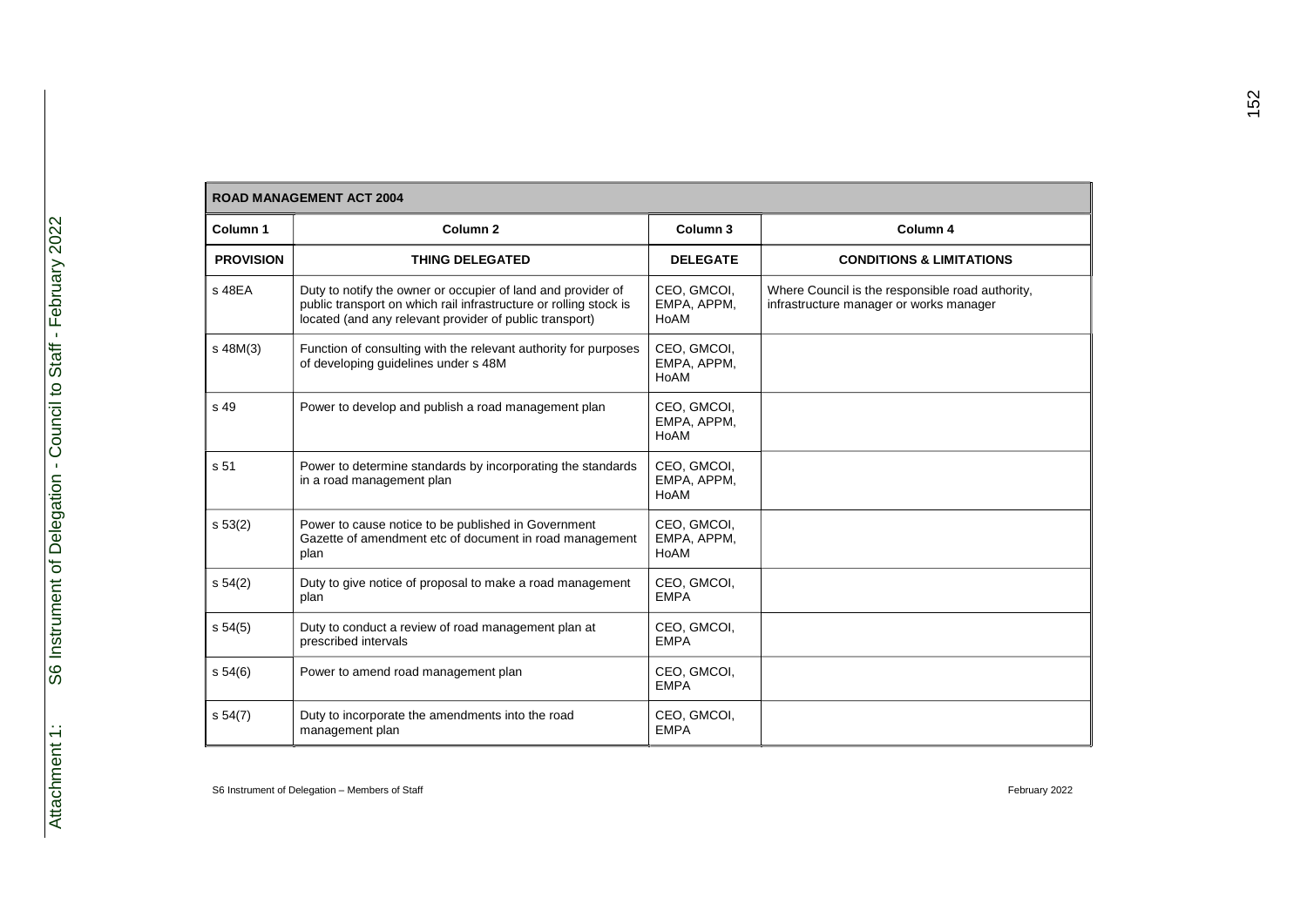|                  | <b>ROAD MANAGEMENT ACT 2004</b>                                                                         |                                    |                                                                 |
|------------------|---------------------------------------------------------------------------------------------------------|------------------------------------|-----------------------------------------------------------------|
| Column 1         | Column <sub>2</sub>                                                                                     | Column <sub>3</sub>                | Column 4                                                        |
| <b>PROVISION</b> | <b>THING DELEGATED</b>                                                                                  | <b>DELEGATE</b>                    | <b>CONDITIONS &amp; LIMITATIONS</b>                             |
| s 55(1)          | Duty to cause notice of road management plan to be<br>published in Government Gazette and newspaper     | CEO, GMCOI,<br><b>EMPA</b>         |                                                                 |
| s63(1)           | Power to consent to conduct of works on road                                                            | CEO, GMCOI,<br>EMPA, APPM,<br>HoAM | Where Council is the coordinating road authority                |
| s 63(2)(e)       | Power to conduct or to authorise the conduct of works in, on,<br>under or over a road in an emergency   | CEO, GMCOI,<br>EMPA, APPM,<br>HoAM | Where Council is the infrastructure manager                     |
| s64(1)           | Duty to comply with cl 13 of sch 7                                                                      | CEO, GMCOI,<br>EMPA, APPM,<br>HoAM | Where Council is the infrastructure manager or works<br>manager |
| s66(1)           | Power to consent to structure etc.                                                                      | CEO, GMCOI,<br>EMPA, APPM,<br>HoAM | Where Council is the coordinating road authority                |
| s 67(2)          | Function of receiving the name & address of the person<br>responsible for distributing the sign or bill | CEO, GMCOI,<br>EMPA, APPM,<br>HoAM | Where Council is the coordinating road authority                |
| s 67(3)          | Power to request information                                                                            | CEO, GMCOI,<br>EMPA, APPM,<br>HoAM | Where Council is the coordinating road authority                |
| s68(2)           | Power to request information                                                                            | CEO, GMCOI,<br>EMPA, APPM,<br>HoAM | Where Council is the coordinating road authority                |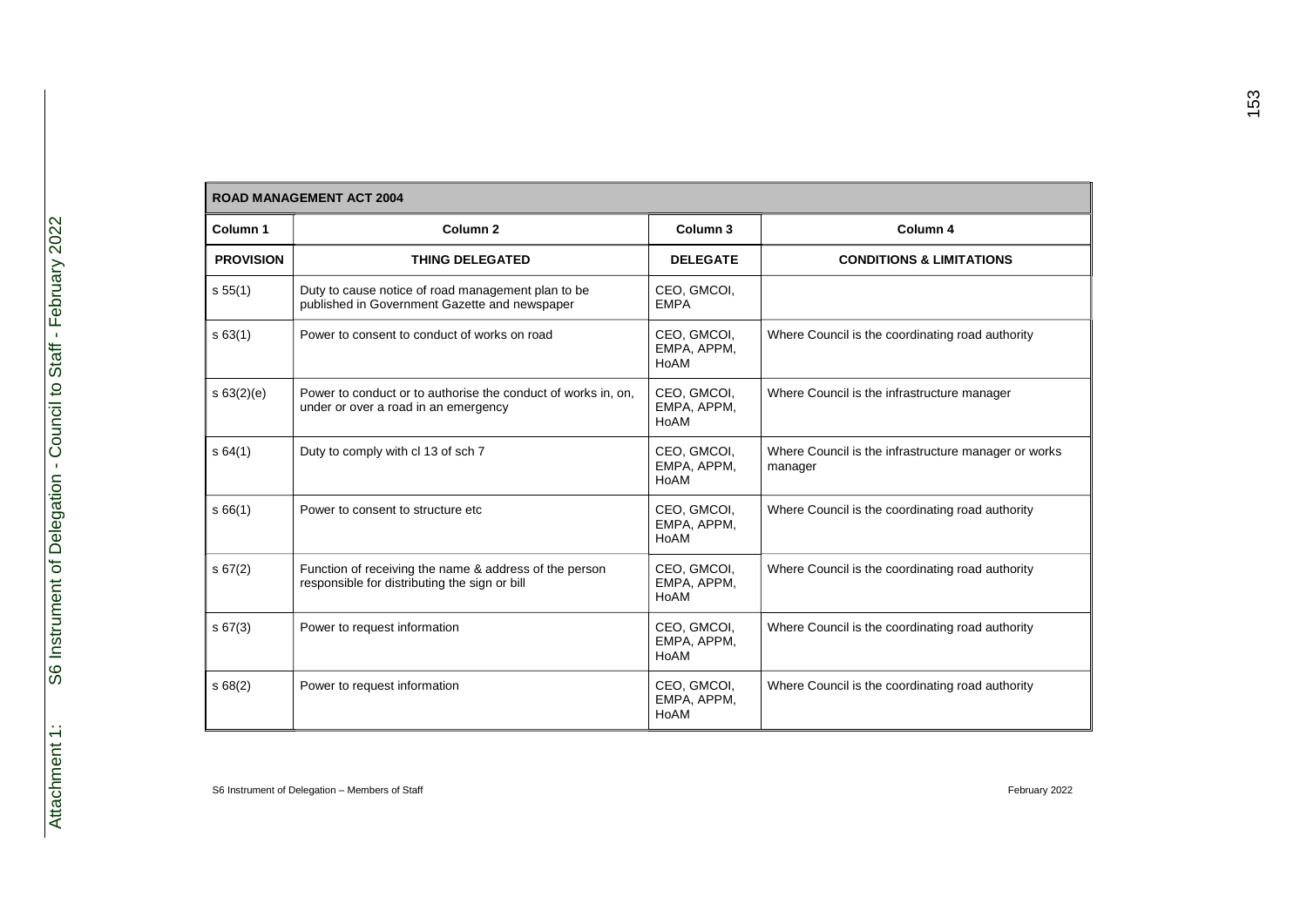|                  | <b>ROAD MANAGEMENT ACT 2004</b>                              |                                    |                                                                                                        |
|------------------|--------------------------------------------------------------|------------------------------------|--------------------------------------------------------------------------------------------------------|
| Column 1         | Column <sub>2</sub>                                          | Column 3                           | Column 4                                                                                               |
| <b>PROVISION</b> | <b>THING DELEGATED</b>                                       | <b>DELEGATE</b>                    | <b>CONDITIONS &amp; LIMITATIONS</b>                                                                    |
| s 71(3)          | Power to appoint an authorised officer                       | N/A                                | Authorised officers are appointed by the CEO                                                           |
| s 72(1)          | Duty to issue an identity card to each authorised officer    | CEO, GMCOI,<br><b>EMPA</b>         | Identity cards are issued to authorised officers under<br>section 224 of the Local Government Act 1989 |
| s 85             | Function of receiving report from authorised officer         | CEO, GMCOI,<br>EMPA, APPM,<br>HoAM |                                                                                                        |
| s 86             | Duty to keep register re s 85 matters                        | CEO, GMCOI,<br>EMPA, APPM,<br>HoAM |                                                                                                        |
| s 87(1)          | Function of receiving complaints                             | CEO, GMCOI,<br><b>EMPA</b>         |                                                                                                        |
| \$87(2)          | Duty to investigate complaint and provide report             | CEO, GMCOI,<br><b>EMPA</b>         |                                                                                                        |
| s 112(2)         | Power to recover damages in court                            | CEO, GMCOI,<br><b>EMPA</b>         |                                                                                                        |
| s 116            | Power to cause or carry out inspection                       | CEO, GMCOI,<br>EMPA, APPM,<br>HoAM |                                                                                                        |
| s 119(2)         | Function of consulting with the Head, Transport for Victoria | CEO, GMCOI,<br>EMPA, APPM,<br>HoAM |                                                                                                        |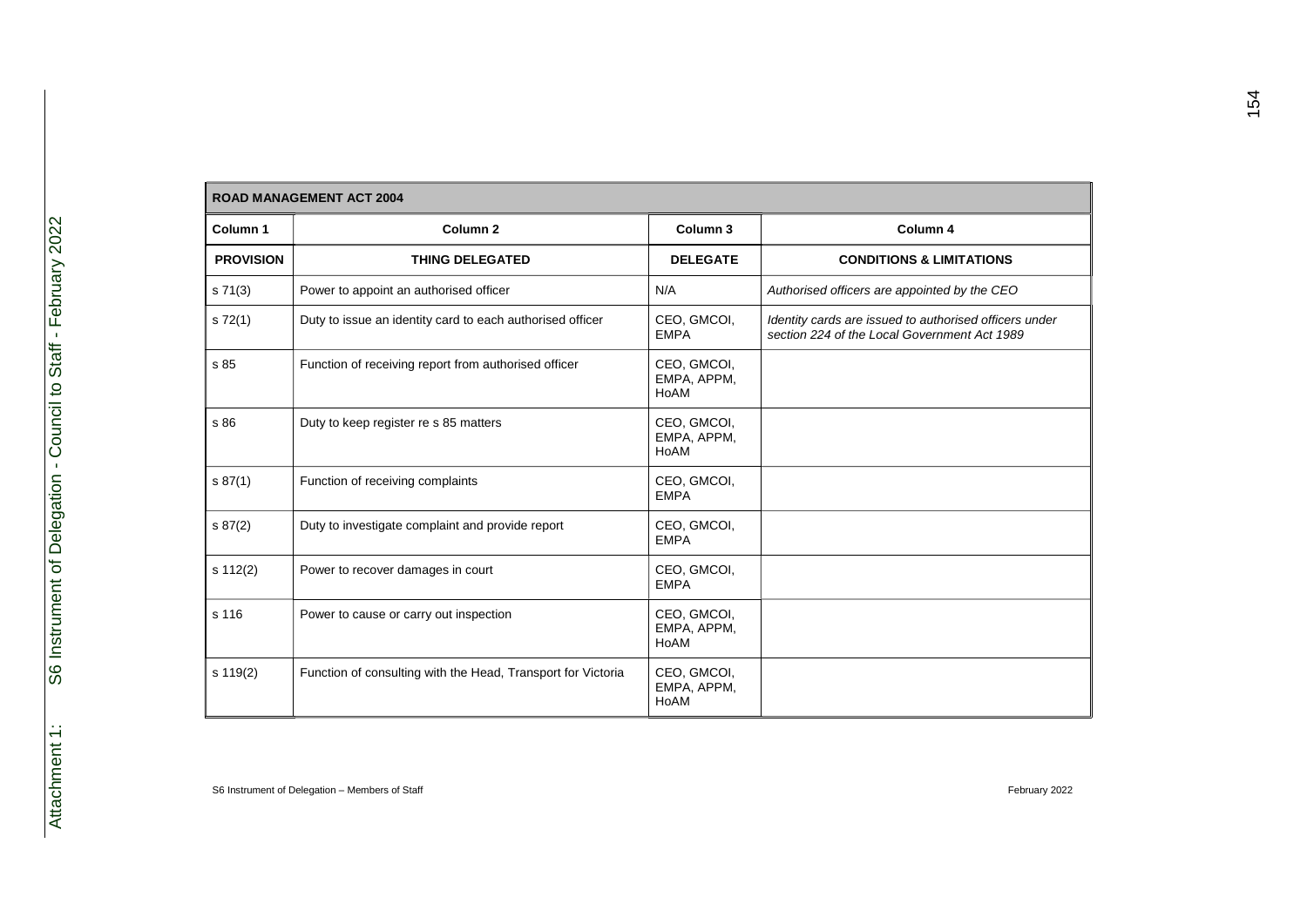|                  | <b>ROAD MANAGEMENT ACT 2004</b>                                                                                                              |                                    |                                     |
|------------------|----------------------------------------------------------------------------------------------------------------------------------------------|------------------------------------|-------------------------------------|
| Column 1         | Column <sub>2</sub>                                                                                                                          | Column 3                           | Column 4                            |
| <b>PROVISION</b> | <b>THING DELEGATED</b>                                                                                                                       | <b>DELEGATE</b>                    | <b>CONDITIONS &amp; LIMITATIONS</b> |
| $s$ 120(1)       | Power to exercise road management functions on an arterial<br>road (with the consent of the Head, Transport for Victoria)                    | CEO, GMCOI,<br>EMPA, APPM,<br>HoAM |                                     |
| $s$ 120(2)       | Duty to seek consent of the Head, Transport for Victoria to<br>exercise road management functions before exercising power<br>in $s \ 120(1)$ | CEO, GMCOI,<br>EMPA, APPM,<br>HoAM |                                     |
| s 121(1)         | Power to enter into an agreement in respect of works                                                                                         | CEO, GMCOI,<br><b>EMPA</b>         |                                     |
| $s$ 122(1)       | Power to charge and recover fees                                                                                                             | CEO, GMCOI,<br><b>EMPA</b>         |                                     |
| $s$ 123(1)       | Power to charge for any service                                                                                                              | CEO, GMCOI,<br><b>EMPA</b>         |                                     |
| sch 2 cl 2(1)    | Power to make a decision in respect of controlled access<br>roads                                                                            | CEO, GMCOI,<br><b>EMPA</b>         |                                     |
| sch 2 cl 3(1)    | Duty to make policy about controlled access roads                                                                                            | CEO, GMCOI,<br><b>EMPA</b>         |                                     |
| sch 2 cl 3(2)    | Power to amend, revoke or substitute policy about controlled<br>access roads                                                                 | CEO, GMCOI,<br><b>EMPA</b>         |                                     |
| sch 2 cl 4       | Function of receiving details of proposal from the Head,<br><b>Transport for Victoria</b>                                                    | CEO, GMCOI,<br><b>EMPA</b>         |                                     |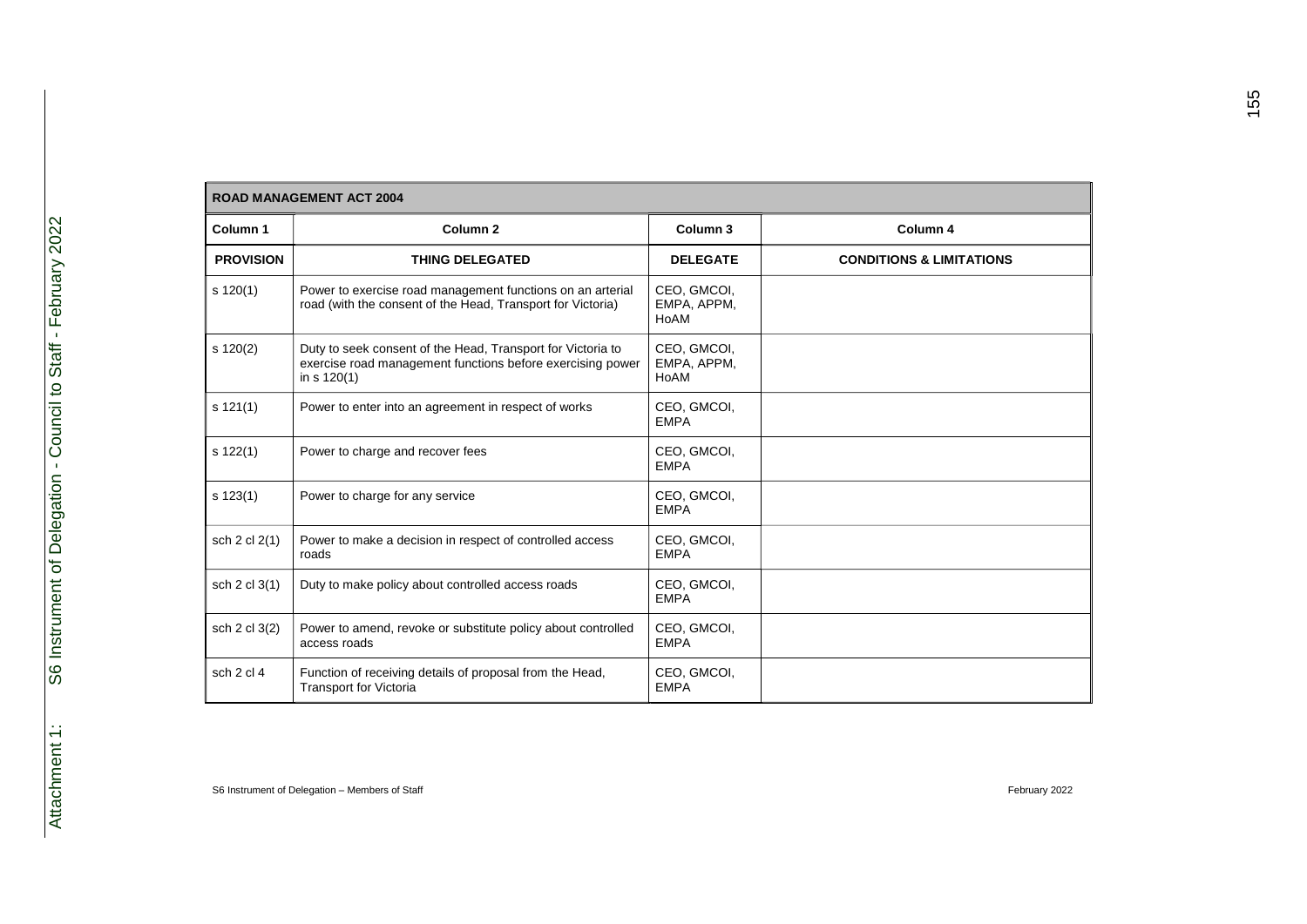## **ROAD MANAGEMENT ACT 2004**

| Column <sub>1</sub> | Column <sub>2</sub>                                                                                                                                                                                                                                                                                               | Column <sub>3</sub>                | Column 4                                                                                                |
|---------------------|-------------------------------------------------------------------------------------------------------------------------------------------------------------------------------------------------------------------------------------------------------------------------------------------------------------------|------------------------------------|---------------------------------------------------------------------------------------------------------|
| <b>PROVISION</b>    | <b>THING DELEGATED</b>                                                                                                                                                                                                                                                                                            | <b>DELEGATE</b>                    | <b>CONDITIONS &amp; LIMITATIONS</b>                                                                     |
| sch 2 cl 5          | Duty to publish notice of declaration                                                                                                                                                                                                                                                                             | CEO, GMCOI,<br><b>EMPA</b>         |                                                                                                         |
| sch 7 cl 7(1)       | Duty to give notice to relevant coordinating road authority of<br>proposed installation of non-road infrastructure or related<br>works on a road reserve                                                                                                                                                          | CEO, GMCOI,<br>EMPA, APPM,<br>HoAM | Where Council is the infrastructure manager or works<br>manager                                         |
| sch 7 cl 8(1)       | Duty to give notice to any other infrastructure manager or<br>works manager responsible for any non-road infrastructure in<br>the area, that could be affected by any proposed installation<br>of infrastructure or related works on a road or road reserve of<br>any road                                        | CEO, GMCOI,<br>EMPA, APPM,<br>HoAM | Where Council is the infrastructure manager or works<br>manager                                         |
| sch 7 cl 9(1)       | Duty to comply with request for information from a<br>coordinating road authority, an infrastructure manager or a<br>works manager responsible for existing or proposed<br>infrastructure in relation to the location of any non-road<br>infrastructure and technical advice or assistance in conduct of<br>works | CEO, GMCOI,<br>EMPA, APPM,<br>HoAM | Where Council is the infrastructure manager or works<br>manager responsible for non-road infrastructure |
| sch 7 cl 9(2)       | Duty to give information to another infrastructure manager or<br>works manager where becomes aware any infrastructure or<br>works are not in the location shown on records, appear to be<br>in an unsafe condition or appear to need maintenance                                                                  | CEO, GMCOI,<br>EMPA, APPM,<br>HoAM | Where Council is the infrastructure manager or works<br>manager                                         |
| sch 7 cl<br>10(2)   | Where Sch 7 cl 10(1) applies, duty to, where possible,<br>conduct appropriate consultation with persons likely to be<br>significantly affected                                                                                                                                                                    | CEO, GMCOI,<br>EMPA, APPM,<br>HoAM | Where Council is the infrastructure manager or works<br>manager                                         |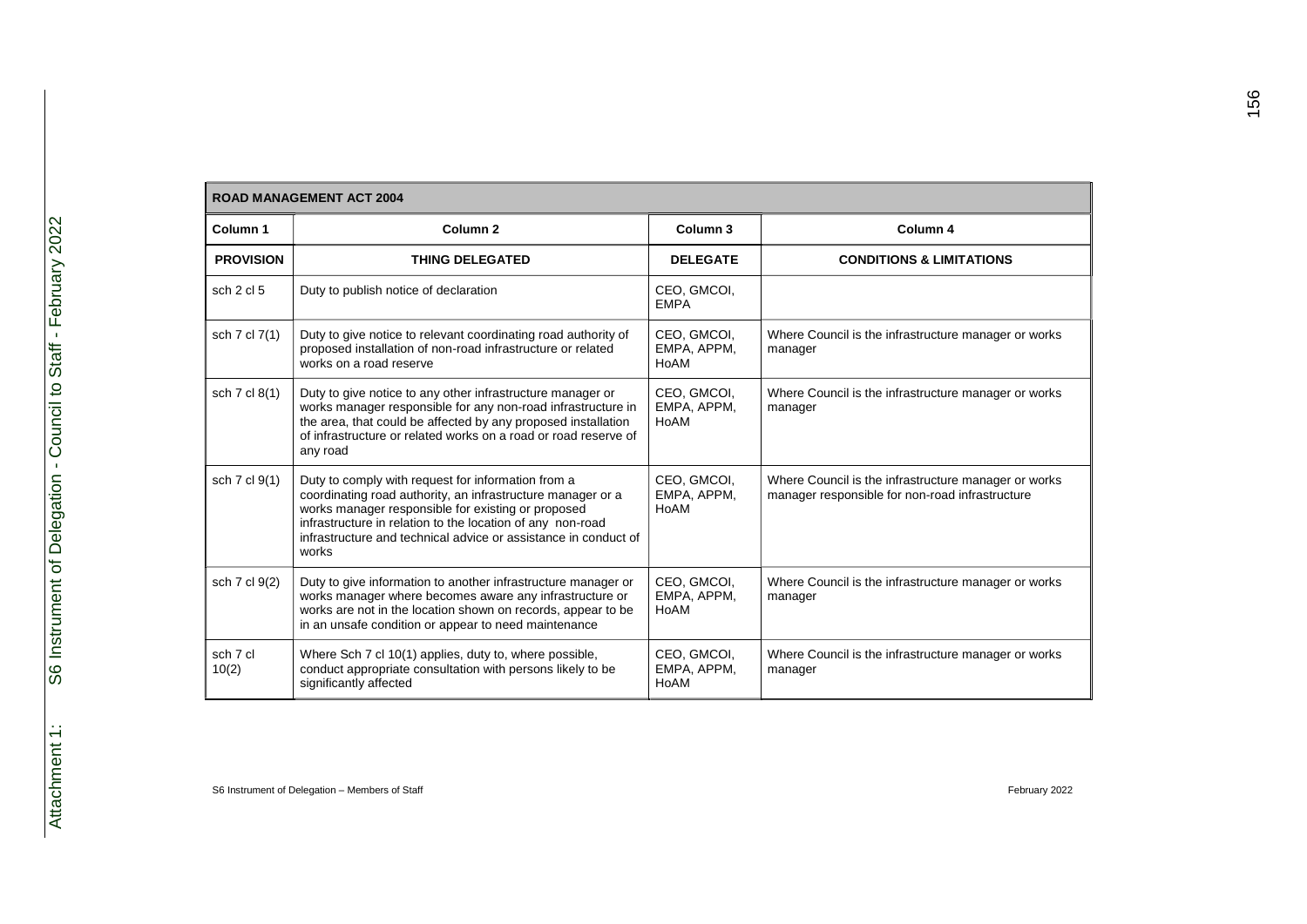|--|

| RUAD MANAGEMENT ACT 2004 |                                                                                                                                   |                                    |                                                  |  |
|--------------------------|-----------------------------------------------------------------------------------------------------------------------------------|------------------------------------|--------------------------------------------------|--|
| Column 1                 | Column <sub>2</sub>                                                                                                               | Column <sub>3</sub>                | Column 4                                         |  |
| <b>PROVISION</b>         | <b>THING DELEGATED</b>                                                                                                            | <b>DELEGATE</b>                    | <b>CONDITIONS &amp; LIMITATIONS</b>              |  |
| sch 7 cl<br>12(2)        | Power to direct infrastructure manager or works manager to<br>conduct reinstatement works                                         | CEO, GMCOI,<br>EMPA, APPM,<br>HoAM | Where Council is the coordinating road authority |  |
| sch 7 cl<br>12(3)        | Power to take measures to ensure reinstatement works are<br>completed                                                             | CEO, GMCOI,<br>EMPA, APPM,<br>HoAM | Where Council is the coordinating road authority |  |
| sch 7 cl<br>12(4)        | Duty to ensure that works are conducted by an appropriately<br>qualified person                                                   | CEO, GMCOI,<br>EMPA, APPM,<br>HoAM | Where Council is the coordinating road authority |  |
| sch 7 cl<br>12(5)        | Power to recover costs                                                                                                            | CEO, GMCOI,<br><b>EMPA</b>         | Where Council is the coordinating road authority |  |
| sch 7 cl<br>13(1)        | Duty to notify relevant coordinating road authority within 7<br>days that works have been completed, subject to sch 7 cl<br>13(2) | CEO, GMCOI,<br>EMPA, APPM,<br>HoAM | Where Council is the works manager               |  |
| sch 7 cl<br>13(2)        | Power to vary notice period                                                                                                       | CEO, GMCOI,<br>EMPA, APPM,<br>HoAM | Where Council is the coordinating road authority |  |
| sch 7 cl<br>13(3)        | Duty to ensure works manager has complied with obligation<br>to give notice under sch 7 cl 13(1)                                  | CEO, GMCOI,<br>EMPA, APPM,<br>HoAM | Where Council is the infrastructure manager      |  |
| sch 7 cl<br>16(1)        | Power to consent to proposed works                                                                                                | CEO, GMCOI,<br>EMPA, APPM,<br>HoAM | Where Council is the coordinating road authority |  |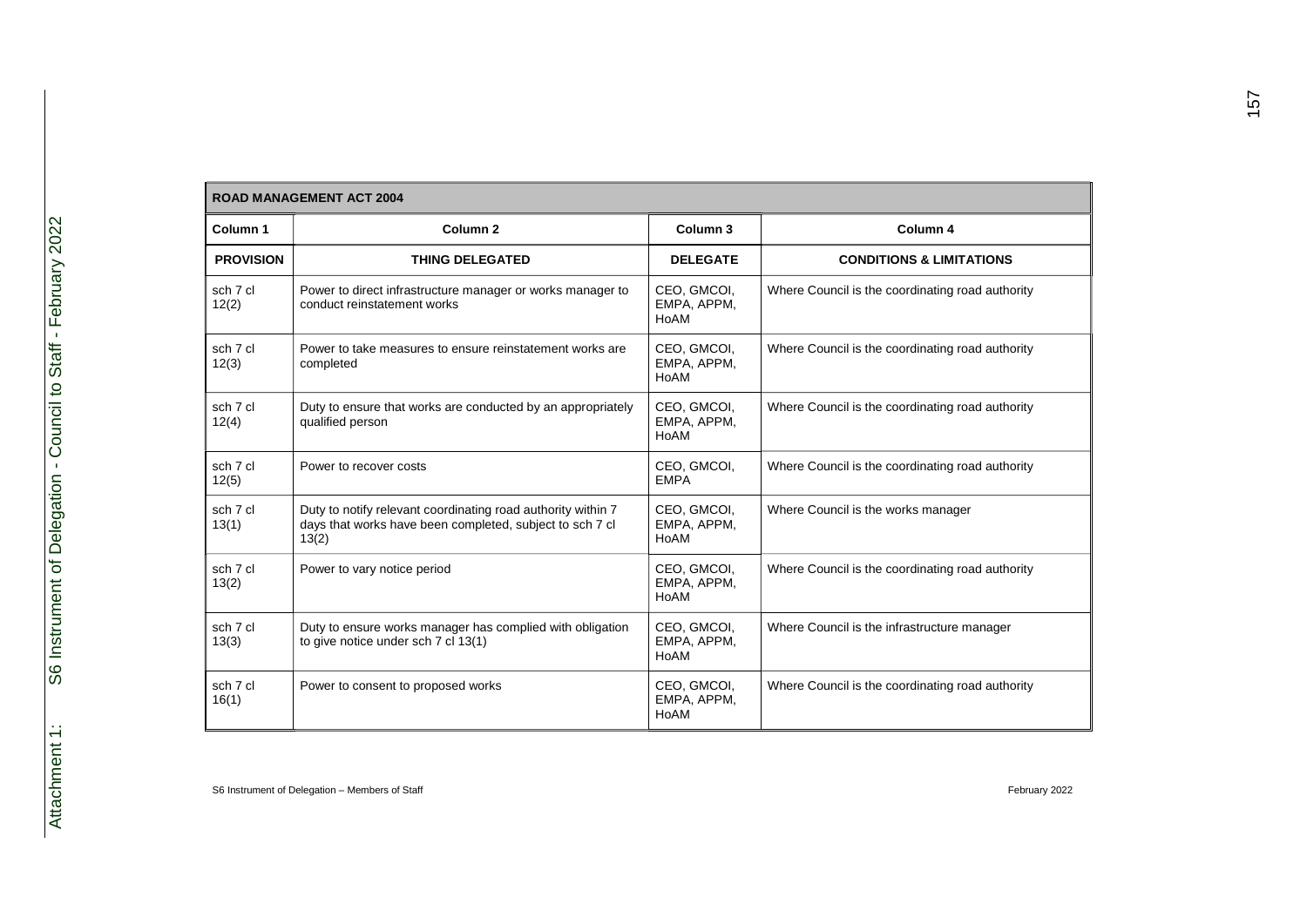| Column 1                    | Column <sub>2</sub>                                                                                                                      | Column <sub>3</sub>                | Column 4                                                                                             |
|-----------------------------|------------------------------------------------------------------------------------------------------------------------------------------|------------------------------------|------------------------------------------------------------------------------------------------------|
| <b>PROVISION</b>            | <b>THING DELEGATED</b>                                                                                                                   | <b>DELEGATE</b>                    | <b>CONDITIONS &amp; LIMITATIONS</b>                                                                  |
| sch 7 cl<br>16(4)           | Duty to consult                                                                                                                          | CEO, GMCOI,<br>EMPA, APPM,<br>HoAM | Where Council is the coordinating road authority,<br>responsible authority or infrastructure manager |
| sch 7 cl<br>16(5)           | Power to consent to proposed works                                                                                                       | CEO, GMCOI,<br>EMPA, APPM,<br>HoAM | Where Council is the coordinating road authority                                                     |
| sch 7 cl<br>16(6)           | Power to set reasonable conditions on consent                                                                                            | CEO, GMCOI,<br>EMPA, APPM,<br>HoAM | Where Council is the coordinating road authority                                                     |
| sch 7 cl<br>16(8)           | Power to include consents and conditions                                                                                                 | CEO, GMCOI,<br>EMPA, APPM,<br>HoAM | Where Council is the coordinating road authority                                                     |
| sch 7 cl<br>17(2)           | Power to refuse to give consent and duty to give reasons for<br>refusal                                                                  | CEO, GMCOI,<br>EMPA, APPM,<br>HoAM | Where Council is the coordinating road authority                                                     |
| sch 7 cl<br>18(1)           | Power to enter into an agreement                                                                                                         | CEO, GMCOI,<br><b>EMPA</b>         | Where Council is the coordinating road authority                                                     |
| sch 7 cl<br>19(1)           | Power to give notice requiring rectification of works                                                                                    | CEO, GMCOI,<br>EMPA, APPM,<br>HoAM | Where Council is the coordinating road authority                                                     |
| sch 7 cl<br>$19(2)$ & $(3)$ | Power to conduct the rectification works or engage a person<br>to conduct the rectification works and power to recover costs<br>incurred | CEO, GMCOI,<br>EMPA, APPM,<br>HoAM | Where Council is the coordinating road authority                                                     |

г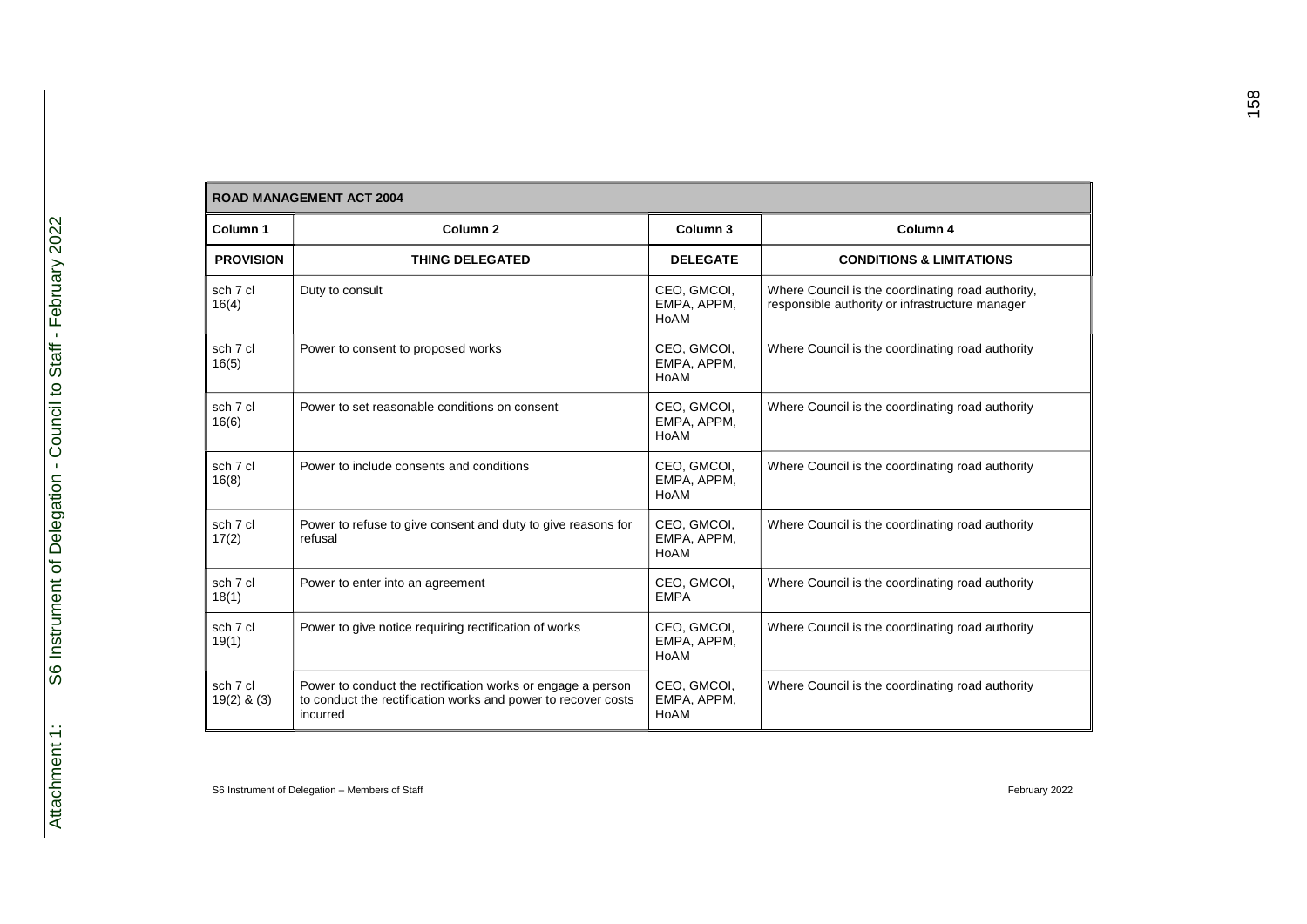|                        | <b>ROAD MANAGEMENT ACT 2004</b>                                                                                                             |                                    |                                                                                                                                                                             |  |  |
|------------------------|---------------------------------------------------------------------------------------------------------------------------------------------|------------------------------------|-----------------------------------------------------------------------------------------------------------------------------------------------------------------------------|--|--|
| Column 1               | Column <sub>2</sub>                                                                                                                         | Column 3                           | Column 4                                                                                                                                                                    |  |  |
| <b>PROVISION</b>       | <b>THING DELEGATED</b>                                                                                                                      | <b>DELEGATE</b>                    | <b>CONDITIONS &amp; LIMITATIONS</b>                                                                                                                                         |  |  |
| sch 7 cl<br>20(1)      | Power to require removal, relocation, replacement or upgrade<br>of existing non-road infrastructure                                         | CEO, GMCOI,<br>EMPA, APPM,<br>HoAM | Where Council is the coordinating road authority                                                                                                                            |  |  |
| sch 7A cl 2            | Power to cause street lights to be installed on roads                                                                                       | CEO, GMCOI,<br>EMPA, APPM,<br>HoAM | Power of responsible road authority where it is the<br>coordinating road authority or responsible road authority<br>in respect of the road                                  |  |  |
| sch 7A cl<br>3(1)(d)   | Duty to pay installation and operation costs of street lighting -<br>where road is not an arterial road                                     | CEO, GMCOI,<br>EMPA, APPM,<br>HoAM | Where Council is the responsible road authority                                                                                                                             |  |  |
| sch 7A cl<br>3(1)(e)   | Duty to pay installation and operation costs of street lighting -<br>where road is a service road on an arterial road and adjacent<br>areas | CEO, GMCOI,<br>EMPA, APPM,<br>HoAM | Where Council is the responsible road authority                                                                                                                             |  |  |
| sch 7A cl<br>(3)(1)(f) | Duty to pay installation and percentage of operation costs of<br>street lighting – for arterial roads in accordance with cls 3(2)<br>and 4  | CEO, GMCOI,<br>EMPA, APPM,<br>HoAM | Duty of Council as responsible road authority that<br>installed the light (re: installation costs) and where<br>Council is relevant municipal council (re: operating costs) |  |  |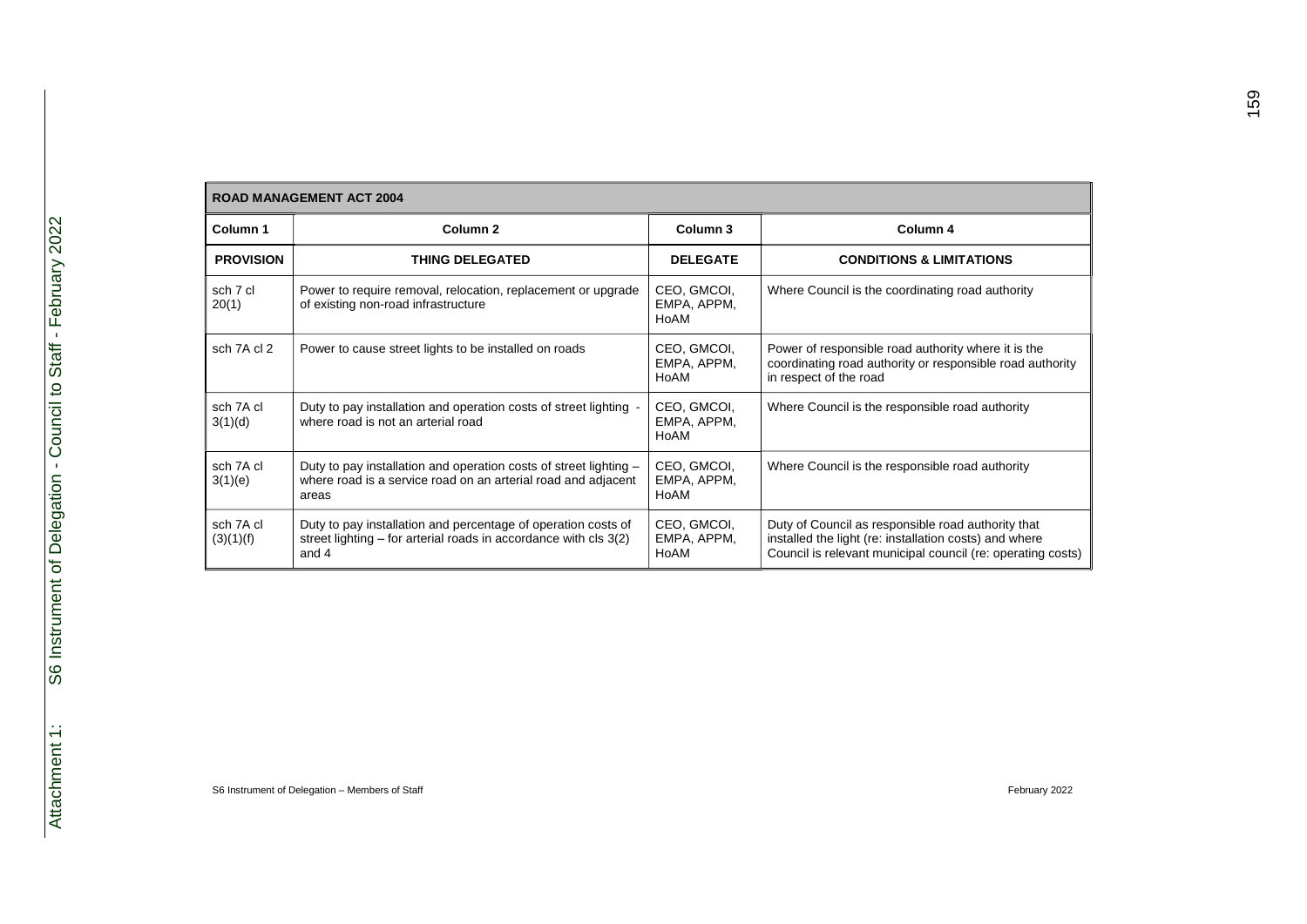| <b>PLANNING AND ENVIRONMENT REGULATIONS 2015</b> |                                                                                                                                                                                                                                                                                                         |                                         |                                                                                                                                                                                                                                              |  |
|--------------------------------------------------|---------------------------------------------------------------------------------------------------------------------------------------------------------------------------------------------------------------------------------------------------------------------------------------------------------|-----------------------------------------|----------------------------------------------------------------------------------------------------------------------------------------------------------------------------------------------------------------------------------------------|--|
| Column 1                                         | Column <sub>2</sub>                                                                                                                                                                                                                                                                                     | Column 3                                | Column 4                                                                                                                                                                                                                                     |  |
| <b>PROVISION</b>                                 | <b>THING DELEGATED</b>                                                                                                                                                                                                                                                                                  | <b>DELEGATE</b>                         | <b>CONDITIONS AND LIMITATIONS</b>                                                                                                                                                                                                            |  |
| r6                                               | Function of receiving notice, under s 19(1)(c) of the Act, from<br>a planning authority of its preparation of an amendment to a<br>planning scheme                                                                                                                                                      | CEO, GMCGD,<br>EMCPS, MCD,<br><b>SO</b> | Where Council is not the planning authority and the<br>amendment affects land within its municipal district; or<br>Where the amendment will amend the planning scheme<br>to designate Council as an acquiring authority.                     |  |
| r 21                                             | Power of responsible authority to require a permit applicant to<br>verify information (by statutory declaration or other written<br>confirmation satisfactory to the responsible authority) in an<br>application for a permit or to amend a permit or any<br>information provided under s 54 of the Act | CEO, GMCGD,<br>EMCPS, MCD,<br><b>SO</b> |                                                                                                                                                                                                                                              |  |
| r25(a)                                           | Duty to make copy of matter considered under $s 60(1A)(g)$<br>available for inspection free of charge                                                                                                                                                                                                   | CEO, GMCGD,<br>EMCPS, MCD,<br><b>SO</b> | Where Council is the responsible authority                                                                                                                                                                                                   |  |
| r 25(b)                                          | Function of receiving a copy of any document considered<br>under $s 60(1A)(g)$ by the responsible authority and duty to<br>make the document available for inspection free of charge                                                                                                                    | CEO, GMCGD,<br>EMCPS, MCD,<br><b>SO</b> | Where Council is not the responsible authority but the<br>relevant land is within Council's municipal district                                                                                                                               |  |
| r 42                                             | Function of receiving notice under s 96C(1)(c) of the Act from<br>a planning authority of its preparation of a combined<br>application for an amendment to a planning scheme and<br>notice of a permit application                                                                                      | CEO, GMCGD,<br>EMCPS, MCD,<br><b>SO</b> | Where:<br>Council is not the planning authority and the<br>٠<br>amendment affects land within Council's<br>municipal district; or<br>Where the amendment will amend the planning<br>scheme to designate Council as an acquiring<br>authority |  |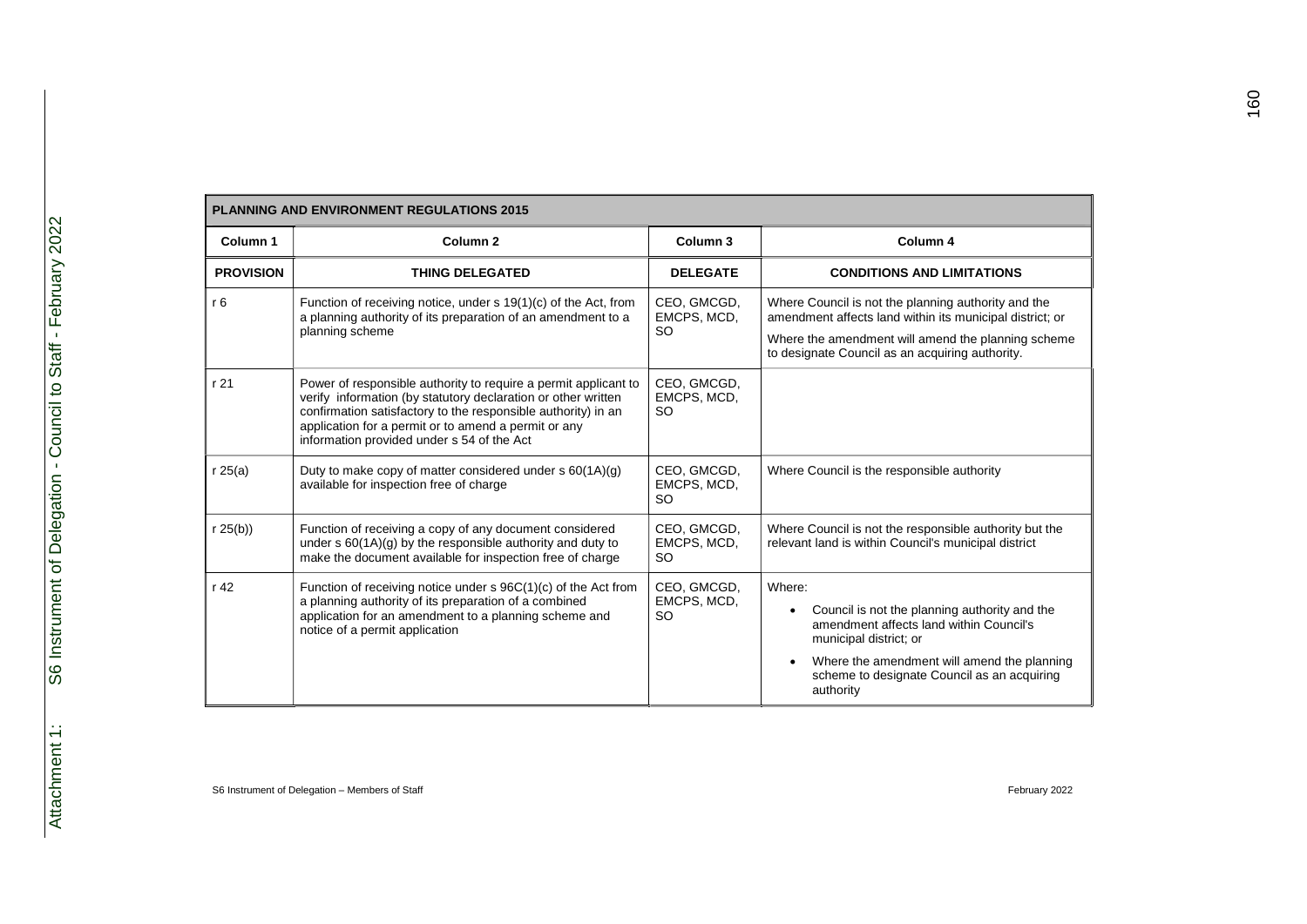|                  | PLANNING AND ENVIRONMENT (FEES) REGULATIONS 2016                                                                                  |                                         |                                   |  |  |
|------------------|-----------------------------------------------------------------------------------------------------------------------------------|-----------------------------------------|-----------------------------------|--|--|
| Column 1         | Column <sub>2</sub>                                                                                                               | Column 3                                | Column 4                          |  |  |
| <b>PROVISION</b> | <b>THING DELEGATED</b>                                                                                                            | <b>DELEGATE</b>                         | <b>CONDITIONS AND LIMITATIONS</b> |  |  |
| r 19             | Power to waive or rebate a fee relating to an amendment of a<br>planning scheme                                                   | CEO, GMCGD,<br><b>EMCPS</b>             |                                   |  |  |
| r 20             | Power to waive or rebate a fee other than a fee relating to an<br>amendment to a planning scheme                                  | CEO, GMCGD,<br><b>MCD</b>               |                                   |  |  |
| r 21             | Duty to record matters taken into account and which formed<br>the basis of a decision to waive or rebate a fee under r19 or<br>20 | CEO, GMCGD,<br>EMCPS, MCD,<br><b>SO</b> |                                   |  |  |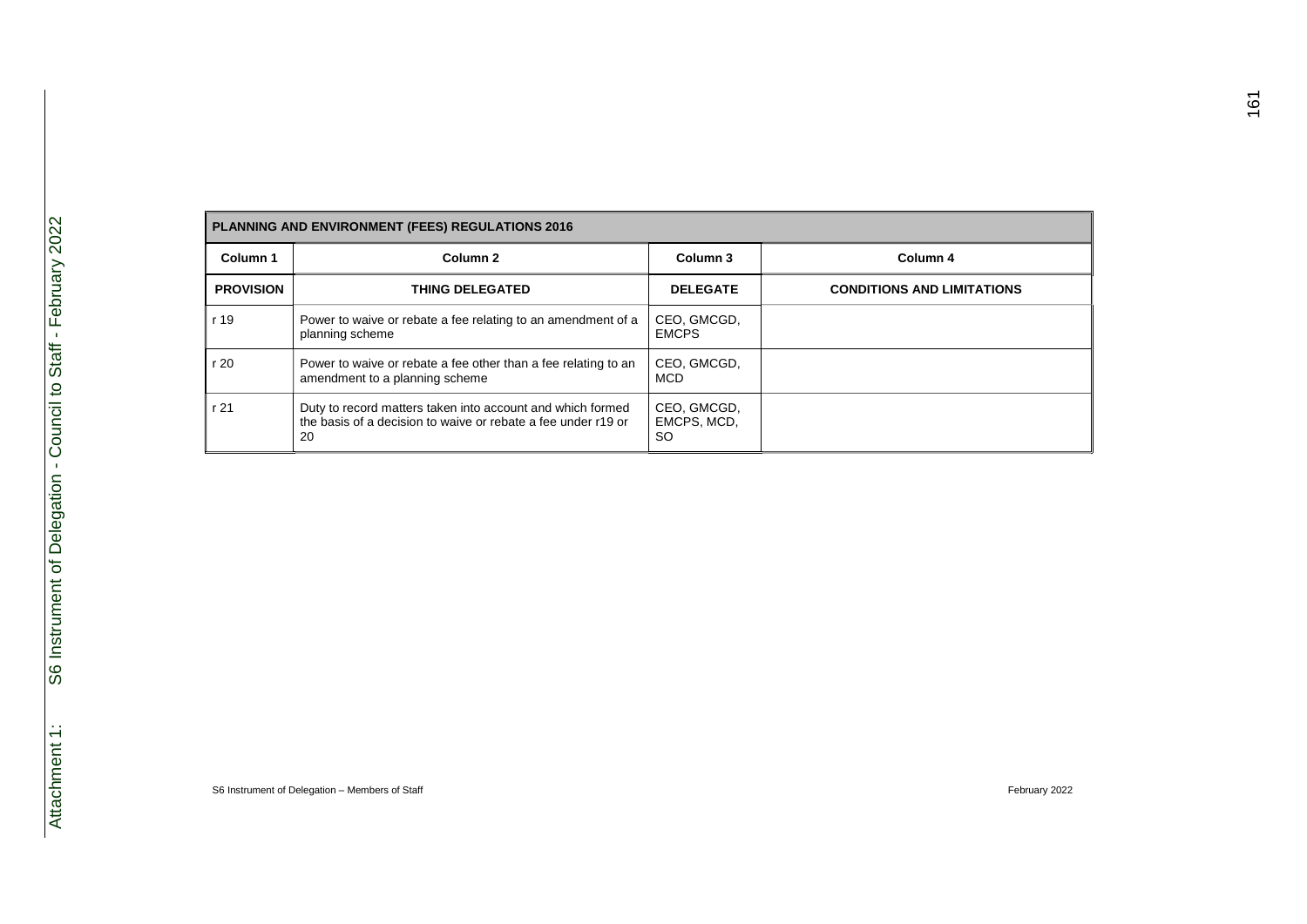| RESIDENTIAL TENANCIES (CARAVAN PARKS AND MOVABLE DWELLINGS REGISTRATION AND STANDARDS) REGULATIONS 2020 |                                                                                                                                |                     |                                     |  |
|---------------------------------------------------------------------------------------------------------|--------------------------------------------------------------------------------------------------------------------------------|---------------------|-------------------------------------|--|
| Column 1                                                                                                | Column <sub>2</sub>                                                                                                            | Column <sub>3</sub> | Column 4                            |  |
| <b>PROVISION</b>                                                                                        | <b>THING DELEGATED</b>                                                                                                         | <b>DELEGATE</b>     | <b>CONDITIONS &amp; LIMITATIONS</b> |  |
| r <sub>7</sub>                                                                                          | Power to enter into a written agreement with a caravan park<br>owner                                                           | N/A                 | Refers to Caravan Parks             |  |
| r <sub>10</sub>                                                                                         | Function of receiving application for registration                                                                             | N/A                 | <b>Refers to Caravan Parks</b>      |  |
| r 11                                                                                                    | Function of receiving application for renewal of registration                                                                  | N/A                 | <b>Refers to Caravan Parks</b>      |  |
| r 12(1)                                                                                                 | Duty to grant the registration if satisfied that the caravan park<br>complies with these regulations                           | N/A                 | <b>Refers to Caravan Parks</b>      |  |
| r 12(1)                                                                                                 | Power to refuse to renew the registration if not satisfied that<br>the caravan park complies with these regulations            | N/A                 | <b>Refers to Caravan Parks</b>      |  |
| r 12(2)                                                                                                 | Duty to renew the registration if satisfied that the caravan<br>park complies with these regulations                           | N/A                 | <b>Refers to Caravan Parks</b>      |  |
| r $12(2)$                                                                                               | Power to refuse to renew the registration if not satisfied that<br>the caravan park complies with these regulations            | N/A                 | <b>Refers to Caravan Parks</b>      |  |
| r 12(3)                                                                                                 | Duty to have regard to matters in determining an application<br>for registration or an application for renewal of registration | N/A                 | <b>Refers to Caravan Parks</b>      |  |
| r $12(4)$ & $(5)$                                                                                       | Duty to issue certificate of registration                                                                                      | N/A                 | <b>Refers to Caravan Parks</b>      |  |
| r 14(1)                                                                                                 | Function of receiving notice of transfer of ownership                                                                          | N/A                 | <b>Refers to Caravan Parks</b>      |  |
| r 14(3)                                                                                                 | Power to determine where notice of transfer is displayed                                                                       | N/A                 | Refers to Caravan Parks             |  |

Е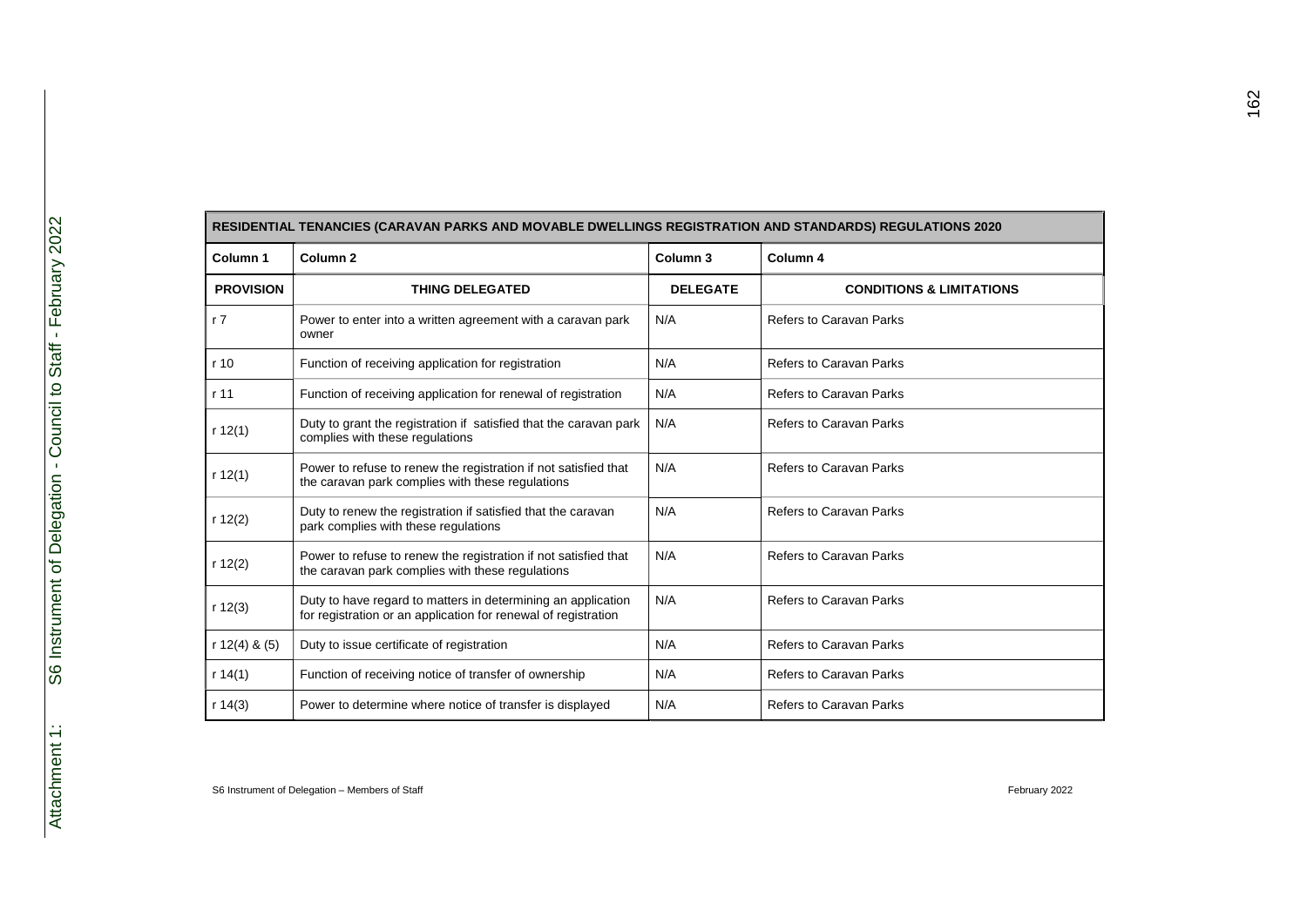| RESIDENTIAL TENANCIES (CARAVAN PARKS AND MOVABLE DWELLINGS REGISTRATION AND STANDARDS) REGULATIONS 2020 |                                                                                                                                                      |                     |                                     |  |
|---------------------------------------------------------------------------------------------------------|------------------------------------------------------------------------------------------------------------------------------------------------------|---------------------|-------------------------------------|--|
| Column 1                                                                                                | Column <sub>2</sub>                                                                                                                                  | Column <sub>3</sub> | Column 4                            |  |
| <b>PROVISION</b>                                                                                        | <b>THING DELEGATED</b>                                                                                                                               | <b>DELEGATE</b>     | <b>CONDITIONS &amp; LIMITATIONS</b> |  |
| r $15(1)$                                                                                               | Duty to transfer registration to new caravan park owner                                                                                              | N/A                 | <b>Refers to Caravan Parks</b>      |  |
| r 15(2)                                                                                                 | Duty to issue a certificate of transfer of registration                                                                                              | N/A                 | <b>Refers to Caravan Parks</b>      |  |
| r 15(3)                                                                                                 | Power to determine where certificate of transfer of registration<br>is displayed                                                                     | N/A                 | <b>Refers to Caravan Parks</b>      |  |
| r $16(1)$                                                                                               | Power to determine the fee to accompany applications for<br>registration or applications for renewal of registration                                 | N/A                 | <b>Refers to Caravan Parks</b>      |  |
| r 17                                                                                                    | Duty to keep register of caravan parks                                                                                                               | N/A                 | <b>Refers to Caravan Parks</b>      |  |
| r $18(4)$                                                                                               | Power to determine where the emergency contact person's<br>details are displayed                                                                     | N/A                 | <b>Refers to Caravan Parks</b>      |  |
| r 18(6)                                                                                                 | Power to determine where certain information is displayed                                                                                            | N/A                 | <b>Refers to Caravan Parks</b>      |  |
| $r$ 22(1)                                                                                               | Duty to notify a caravan park owner of the relevant<br>emergency services agencies for the caravan park, on the<br>request of the caravan park owner | N/A                 | <b>Refers to Caravan Parks</b>      |  |
| $r$ 22(2)                                                                                               | Duty to consult with relevant emergency services agencies                                                                                            | N/A                 | <b>Refers to Caravan Parks</b>      |  |
| r 23                                                                                                    | Power to determine places in which caravan park owner must<br>display a copy of emergency procedures                                                 | N/A                 | <b>Refers to Caravan Parks</b>      |  |
| r24                                                                                                     | Power to determine places in which caravan park owner must<br>display copy of public emergency warnings                                              | N/A                 | <b>Refers to Caravan Parks</b>      |  |
| r 25(3)                                                                                                 | Duty to consult with relevant floodplain management authority                                                                                        | N/A                 | <b>Refers to Caravan Parks</b>      |  |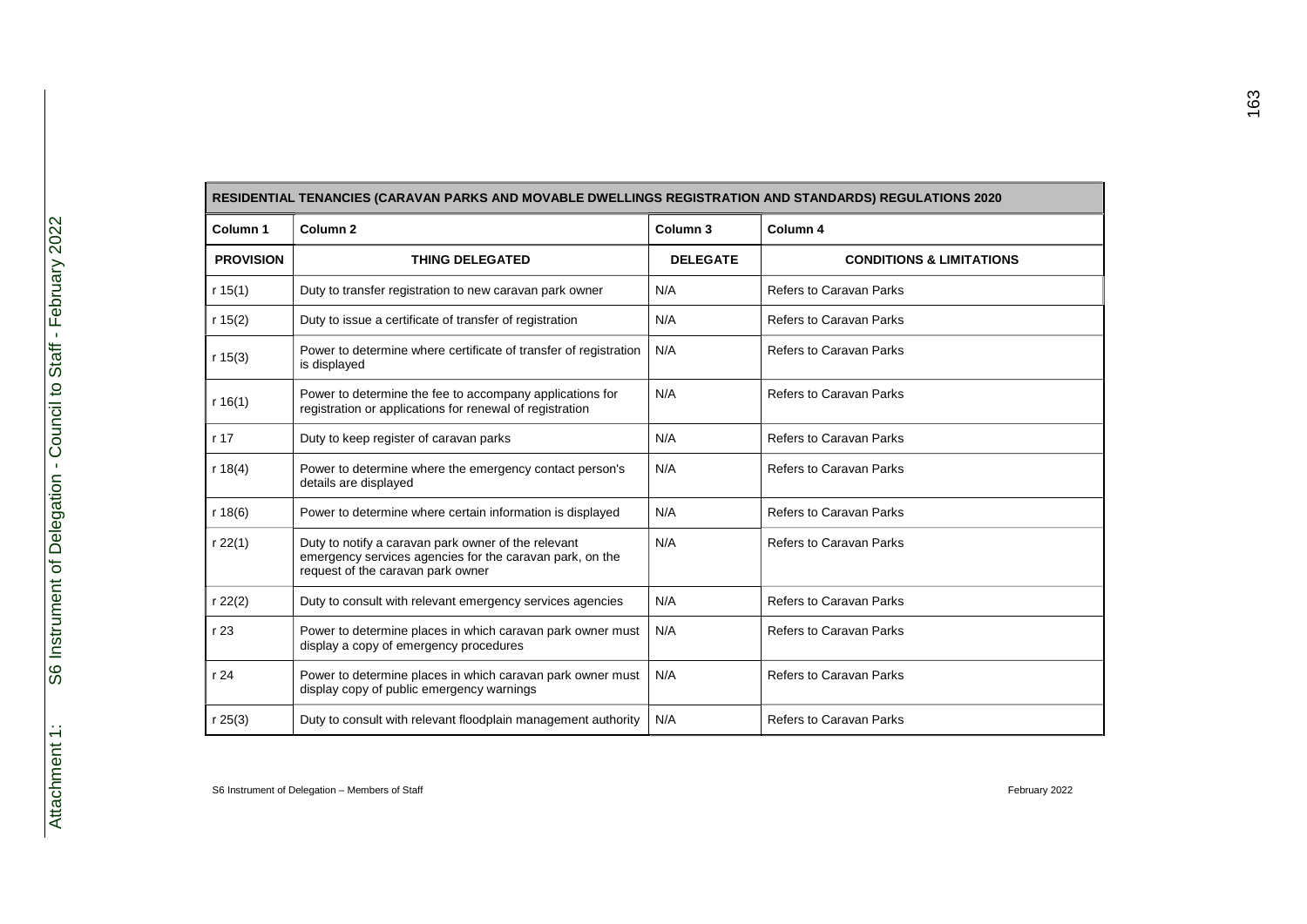| RESIDENTIAL TENANCIES (CARAVAN PARKS AND MOVABLE DWELLINGS REGISTRATION AND STANDARDS) REGULATIONS 2020 |                                                                                                                       |                     |                                     |  |  |
|---------------------------------------------------------------------------------------------------------|-----------------------------------------------------------------------------------------------------------------------|---------------------|-------------------------------------|--|--|
| Column 1                                                                                                | Column <sub>2</sub>                                                                                                   | Column <sub>3</sub> | Column 4                            |  |  |
| <b>PROVISION</b>                                                                                        | <b>THING DELEGATED</b>                                                                                                | <b>DELEGATE</b>     | <b>CONDITIONS &amp; LIMITATIONS</b> |  |  |
| r 26                                                                                                    | Duty to have regard to any report of the relevant fire authority                                                      | N/A                 | <b>Refers to Caravan Parks</b>      |  |  |
| $r$ 28(c)                                                                                               | Power to approve system for the collection, removal and<br>disposal of sewage and waste water from a movable dwelling | N/A                 | <b>Refers to Caravan Parks</b>      |  |  |
| r 40                                                                                                    | Function of receiving notice of proposed installation of<br>unregistrable movable dwelling or rigid annexe            | N/A                 | <b>Refers to Caravan Parks</b>      |  |  |
| r $40(b)$                                                                                               | Power to require notice of proposal to install unregistrable<br>movable dwelling or rigid annexe                      | N/A                 | <b>Refers to Caravan Parks</b>      |  |  |
| r 41 $(4)$                                                                                              | Function of receiving installation certificate                                                                        | N/A                 | Refers to Caravan Parks             |  |  |
| r 43                                                                                                    | Power to approve use of a non-habitable structure as a<br>dwelling or part of a dwelling                              | N/A                 | <b>Refers to Caravan Parks</b>      |  |  |
| Sch 3 cl 4(3)                                                                                           | Power to approve the removal of wheels and axles from<br>unregistrable movable dwelling                               | N/A                 | <b>Refers to Caravan Parks</b>      |  |  |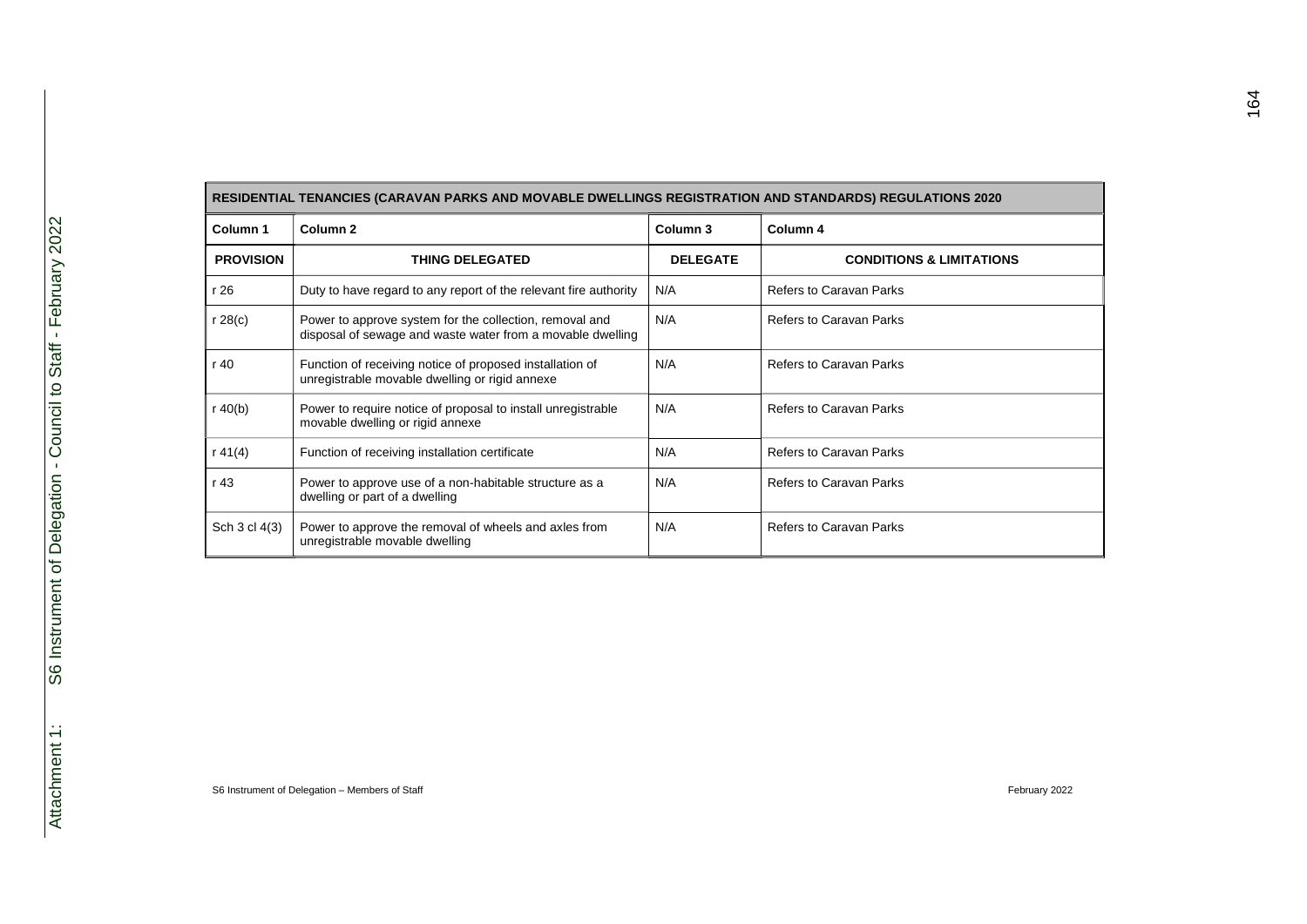| <b>RESIDENTIAL TENANCIES REGULATIONS 2021</b> |                                          |                             |                                     |
|-----------------------------------------------|------------------------------------------|-----------------------------|-------------------------------------|
| Column 1                                      | Column 2                                 | Column 3                    | Column 4                            |
| <b>PROVISION</b>                              | <b>THING DELEGATED</b>                   | <b>DELEGATE</b>             | <b>CONDITIONS &amp; LIMITATIONS</b> |
| sch 4 cl<br>3(a)(iii)                         | Power to approve any other toilet system | CEO, GMCGD,<br>MSA, CoordHS |                                     |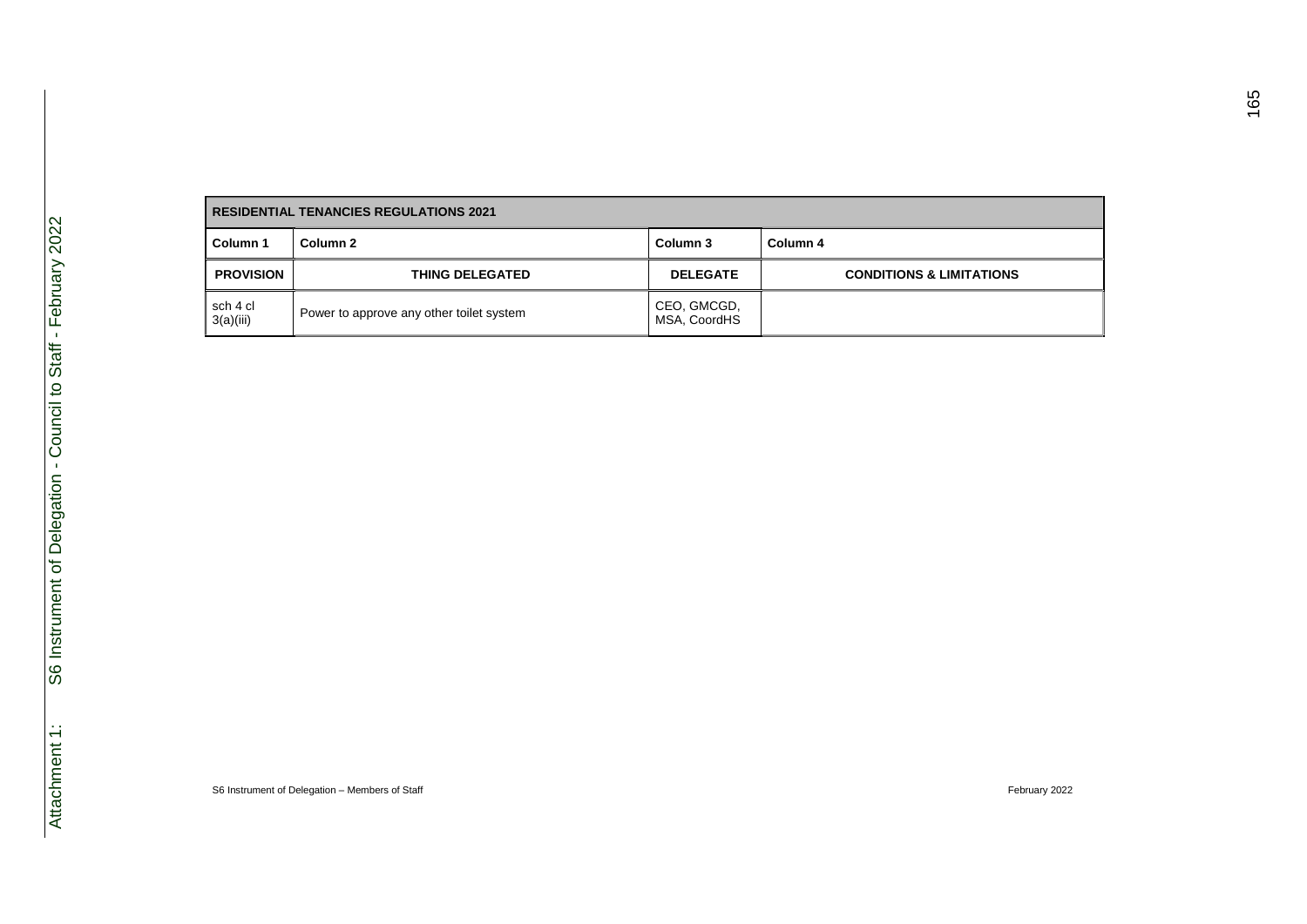| ROAD MANAGEMENT (GENERAL) REGULATIONS 2016 |                                                                                                                                                    |                                    |                                                  |  |
|--------------------------------------------|----------------------------------------------------------------------------------------------------------------------------------------------------|------------------------------------|--------------------------------------------------|--|
| Column 1                                   | Column <sub>2</sub>                                                                                                                                | Column <sub>3</sub>                | Column 4                                         |  |
| <b>PROVISION</b>                           | <b>THING DELEGATED</b>                                                                                                                             | <b>DELEGATE</b>                    | <b>CONDITIONS &amp; LIMITATIONS</b>              |  |
| r 8(1)                                     | Duty to conduct reviews of road management plan                                                                                                    | CEO, GMCOI,<br><b>EMPA</b>         |                                                  |  |
| $r \, 9(2)$                                | Duty to produce written report of review of road management<br>plan and make report available                                                      | CEO, GMCOI,<br><b>EMPA</b>         |                                                  |  |
| $r \, 9(3)$                                | Duty to give notice where road management review is<br>completed and no amendments will be made (or no<br>amendments for which notice is required) | CEO, GMCOI,<br><b>EMPA</b>         | Where Council is the coordinating road authority |  |
| r <sub>10</sub>                            | Duty to give notice of amendment which relates to standard of<br>construction, inspection, maintenance or repair under s 41 of<br>the Act          | CEO, GMCOI,<br><b>EMPA</b>         |                                                  |  |
| r 13(1)                                    | Duty to publish notice of amendments to road management<br>plan                                                                                    | CEO, GMCOI,<br><b>EMPA</b>         | Where Council is the coordinating road authority |  |
| r 13(3)                                    | Duty to record on road management plan the substance and<br>date of effect of amendment                                                            | CEO, GMCOI,<br><b>EMPA</b>         |                                                  |  |
| r 16(3)                                    | Power to issue permit                                                                                                                              | CEO, GMCOI,<br>EMPA, APPM,<br>HoAM | Where Council is the coordinating road authority |  |
| r 18(1)                                    | Power to give written consent re damage to road                                                                                                    | CEO, GMCOI,<br>EMPA, APPM,<br>HoAM | Where Council is the coordinating road authority |  |
| r 23(2)                                    | Power to make submission to Tribunal                                                                                                               | CEO, GMCOI,<br><b>EMPA</b>         | Where Council is the coordinating road authority |  |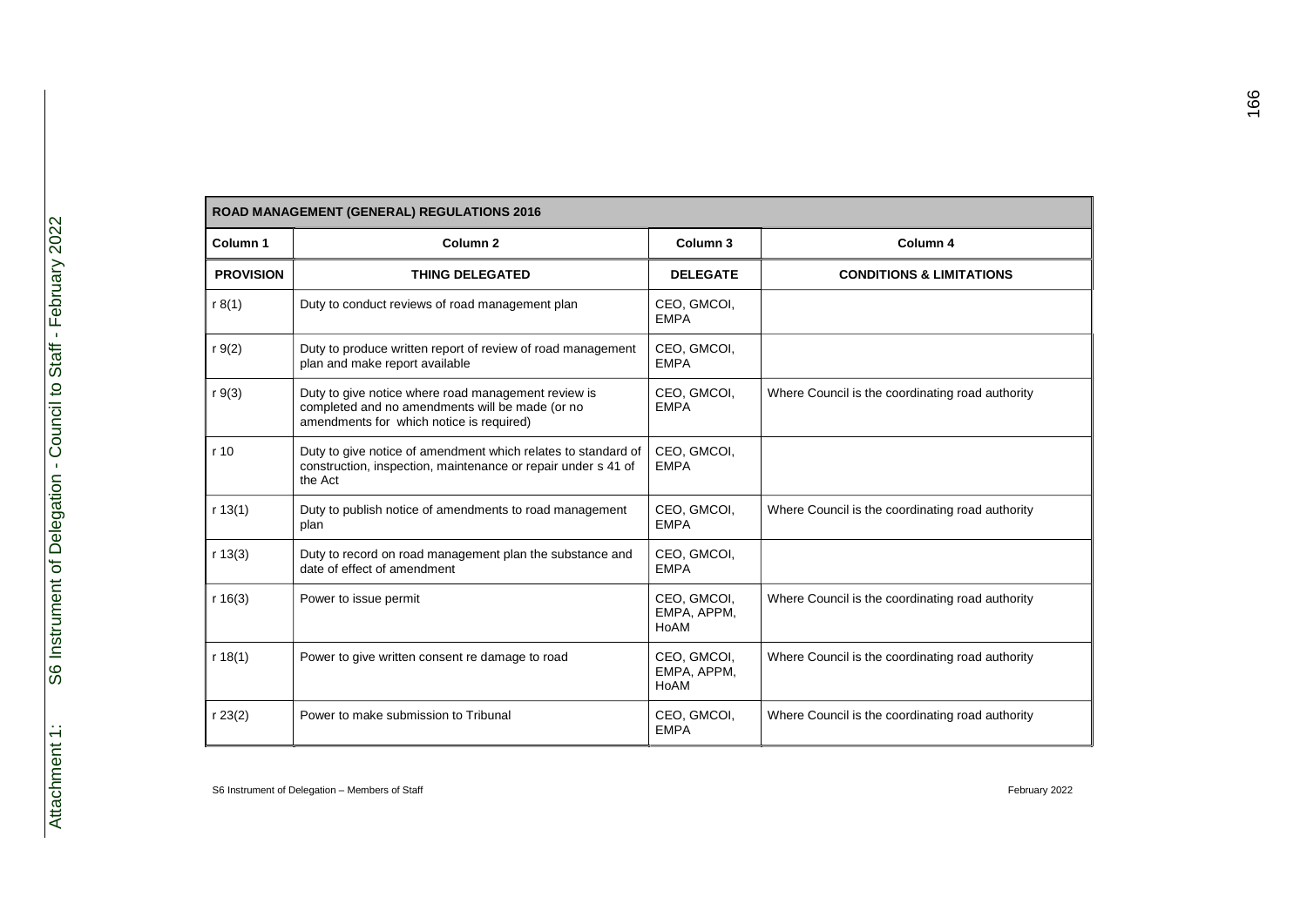| <b>ROAD MANAGEMENT (GENERAL) REGULATIONS 2016</b> |                                                                                                                      |                                                         |                                                  |  |
|---------------------------------------------------|----------------------------------------------------------------------------------------------------------------------|---------------------------------------------------------|--------------------------------------------------|--|
| Column 1                                          | Column <sub>2</sub>                                                                                                  | Column 3                                                | Column 4                                         |  |
| <b>PROVISION</b>                                  | <b>THING DELEGATED</b>                                                                                               | <b>DELEGATE</b>                                         | <b>CONDITIONS &amp; LIMITATIONS</b>              |  |
| r 23(4)                                           | Power to charge a fee for application under s 66(1) Road<br>Management Act                                           | CEO, GMCOI,<br>EMPA. APPM.<br>HoAM                      | Where Council is the coordinating road authority |  |
| r 25 $(1)$                                        | Power to remove objects, refuse, rubbish or other material<br>deposited or left on road                              | CEO, GMCOI,<br>GMCGD, EMPA,<br>EMOP, MSA,<br>APPM, HoAM | Where Council is the responsible road authority  |  |
| r 25(2)                                           | Power to sell or dispose of things removed from road or part<br>of road (after first complying with regulation 25(3) | CEO, GMCOI,<br><b>EMPA</b>                              | Where Council is the responsible road authority  |  |
| r $25(5)$                                         | Power to recover in the Magistrates' Court, expenses from<br>person responsible                                      | CEO, GMCOI,<br><b>EMPA</b>                              |                                                  |  |